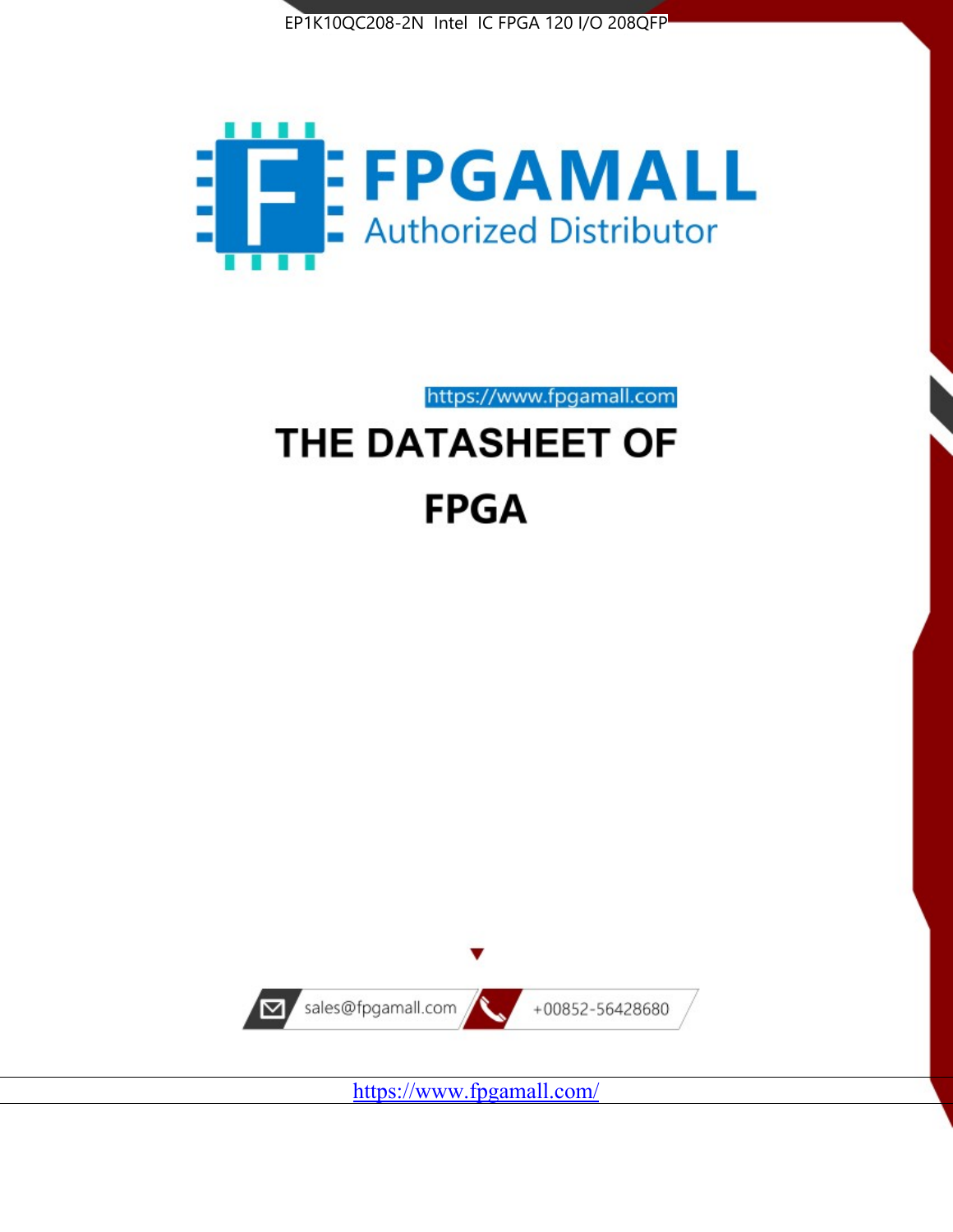

## **ACEX 1K**

**Programmable Logic Device Family**

#### **May 2003, ver. 3.4 Data Sheet**

**Features...** ■ Programmable logic devices (PLDs), providing low cost system-on-a-programmable-chip (SOPC) integration in a single device

- Enhanced embedded array for implementing megafunctions such as efficient memory and specialized logic functions
- Dual-port capability with up to 16-bit width per embedded array block (EAB)
- Logic array for general logic functions
- High density
	- 10,000 to 100,000 typical gates (see Table 1)
	- Up to 49,152 RAM bits (4,096 bits per EAB, all of which can be used without reducing logic capacity)
- Cost-efficient programmable architecture for high-volume applications
	- Cost-optimized process
	- Low cost solution for high-performance communications applications
- System-level features
	- MultiVolt<sup>™</sup> I/O pins can drive or be driven by 2.5-V, 3.3-V, or 5.0-V devices
	- Low power consumption
	- Bidirectional I/O performance (setup time [ $t_{SU}$ ] and clock-tooutput delay  $[t_{CO}]$ ) up to 250 MHz
	- Fully compliant with the peripheral component interconnect Special Interest Group (PCI SIG) *PCI Local Bus Specification, Revision 2.2* for 3.3-V operation at 33 MHz or 66 MHz
	- Extended temperature range

| Table 1. ACEX™ 1K Device Features |               |               |               |                |  |  |
|-----------------------------------|---------------|---------------|---------------|----------------|--|--|
| Feature                           | <b>EP1K10</b> | <b>EP1K30</b> | <b>EP1K50</b> | <b>EP1K100</b> |  |  |
| <b>Typical gates</b>              | 10,000        | 30,000        | 50,000        | 100,000        |  |  |
| Maximum system gates              | 56,000        | 119,000       | 199,000       | 257,000        |  |  |
| Logic elements (LEs)              | 576           | 1.728         | 2,880         | 4,992          |  |  |
| <b>EABs</b>                       | 3             | 6             | 10            | 12             |  |  |
| <b>Total RAM bits</b>             | 12,288        | 24,576        | 40,960        | 49,152         |  |  |
| Maximum user I/O pins             | 136           | 171           | 249           | 333            |  |  |

#### **Altera Corporation 1**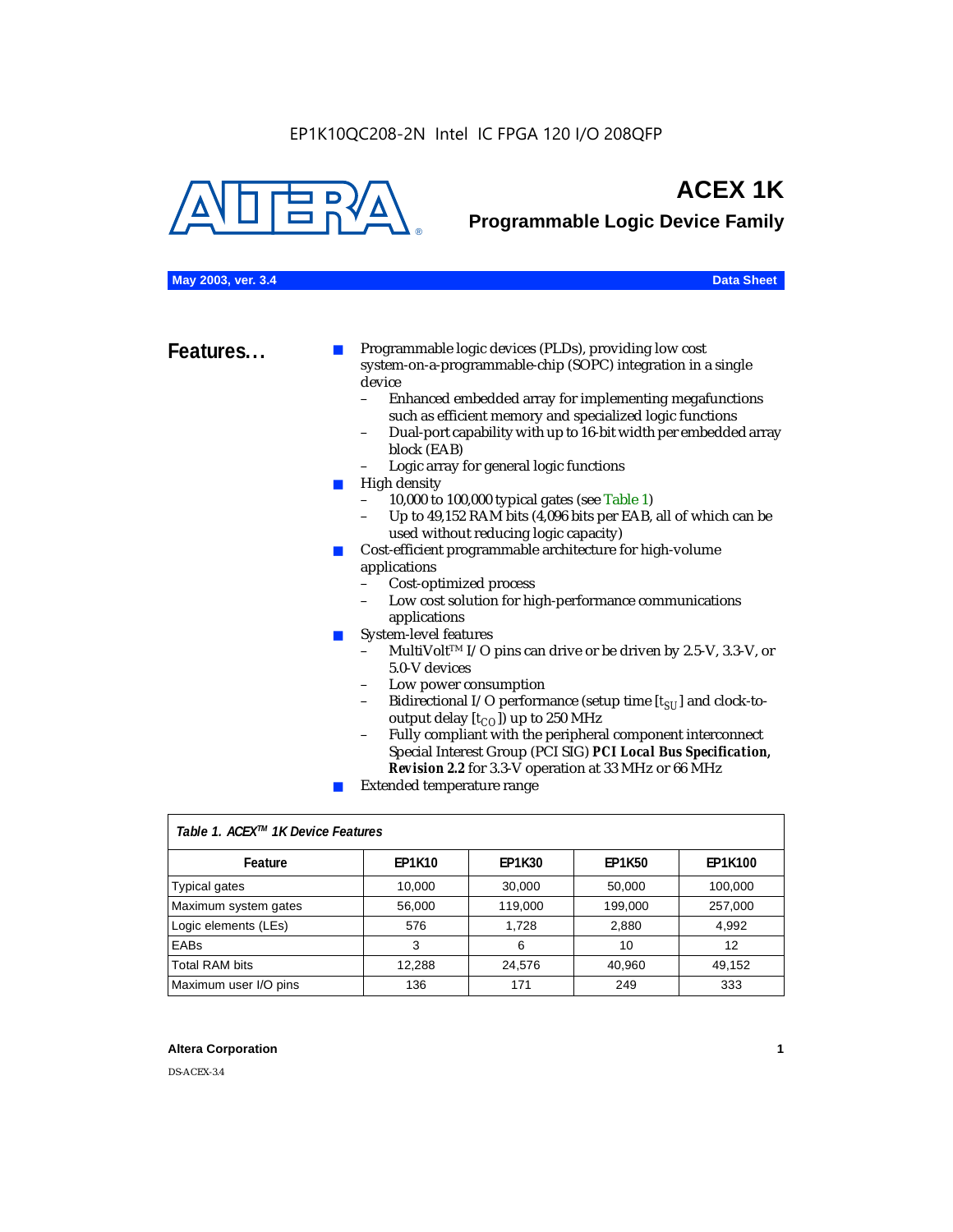| and More<br><b>Features</b><br><b>College</b><br>$\mathcal{C}^{\mathcal{A}}$ | -1 speed grade devices are compliant with PCI Local Bus<br>Specification, Revision 2.2 for 5.0-V operation<br>Built-in Joint Test Action Group (JTAG) boundary-scan test<br>(BST) circuitry compliant with IEEE Std. 1149.1-1990, available<br>without consuming additional device logic.<br>Operate with a 2.5-V internal supply voltage<br>$\qquad \qquad -$<br>In-circuit reconfigurability (ICR) via external configuration<br>devices, intelligent controller, or JTAG port<br>ClockLock™ and ClockBoost™ options for reduced clock delay,<br>$\qquad \qquad -$<br>clock skew, and clock multiplication<br>Built-in, low-skew clock distribution trees<br>$\qquad \qquad -$<br>100% functional testing of all devices; test vectors or scan chains<br>$\qquad \qquad -$<br>are not required<br>Pull-up on I/O pins before and during configuration<br>Flexible interconnect<br>FastTrack® Interconnect continuous routing structure for fast,<br>predictable interconnect delays<br>Dedicated carry chain that implements arithmetic functions such<br>$\qquad \qquad -$<br>as fast adders, counters, and comparators (automatically used by<br>software tools and megafunctions)<br>Dedicated cascade chain that implements high-speed,<br>$\qquad \qquad -$<br>high-fan-in logic functions (automatically used by software tools<br>and megafunctions)<br>Tri-state emulation that implements internal tri-state buses<br>-<br>Up to six global clock signals and four global clear signals<br>Powerful I/O pins<br>Individual tri-state output enable control for each pin<br>$\qquad \qquad -$<br>Open-drain option on each I/O pin<br>Programmable output slew-rate control to reduce switching<br>noise<br>Clamp to $V_{\text{CCIO}}$ user-selectable on a pin-by-pin basis<br>Supports hot-socketing<br>$\qquad \qquad -$ |
|------------------------------------------------------------------------------|---------------------------------------------------------------------------------------------------------------------------------------------------------------------------------------------------------------------------------------------------------------------------------------------------------------------------------------------------------------------------------------------------------------------------------------------------------------------------------------------------------------------------------------------------------------------------------------------------------------------------------------------------------------------------------------------------------------------------------------------------------------------------------------------------------------------------------------------------------------------------------------------------------------------------------------------------------------------------------------------------------------------------------------------------------------------------------------------------------------------------------------------------------------------------------------------------------------------------------------------------------------------------------------------------------------------------------------------------------------------------------------------------------------------------------------------------------------------------------------------------------------------------------------------------------------------------------------------------------------------------------------------------------------------------------------------------------------------------------------------------------------------------------------------------------------------------------------|
|                                                                              |                                                                                                                                                                                                                                                                                                                                                                                                                                                                                                                                                                                                                                                                                                                                                                                                                                                                                                                                                                                                                                                                                                                                                                                                                                                                                                                                                                                                                                                                                                                                                                                                                                                                                                                                                                                                                                       |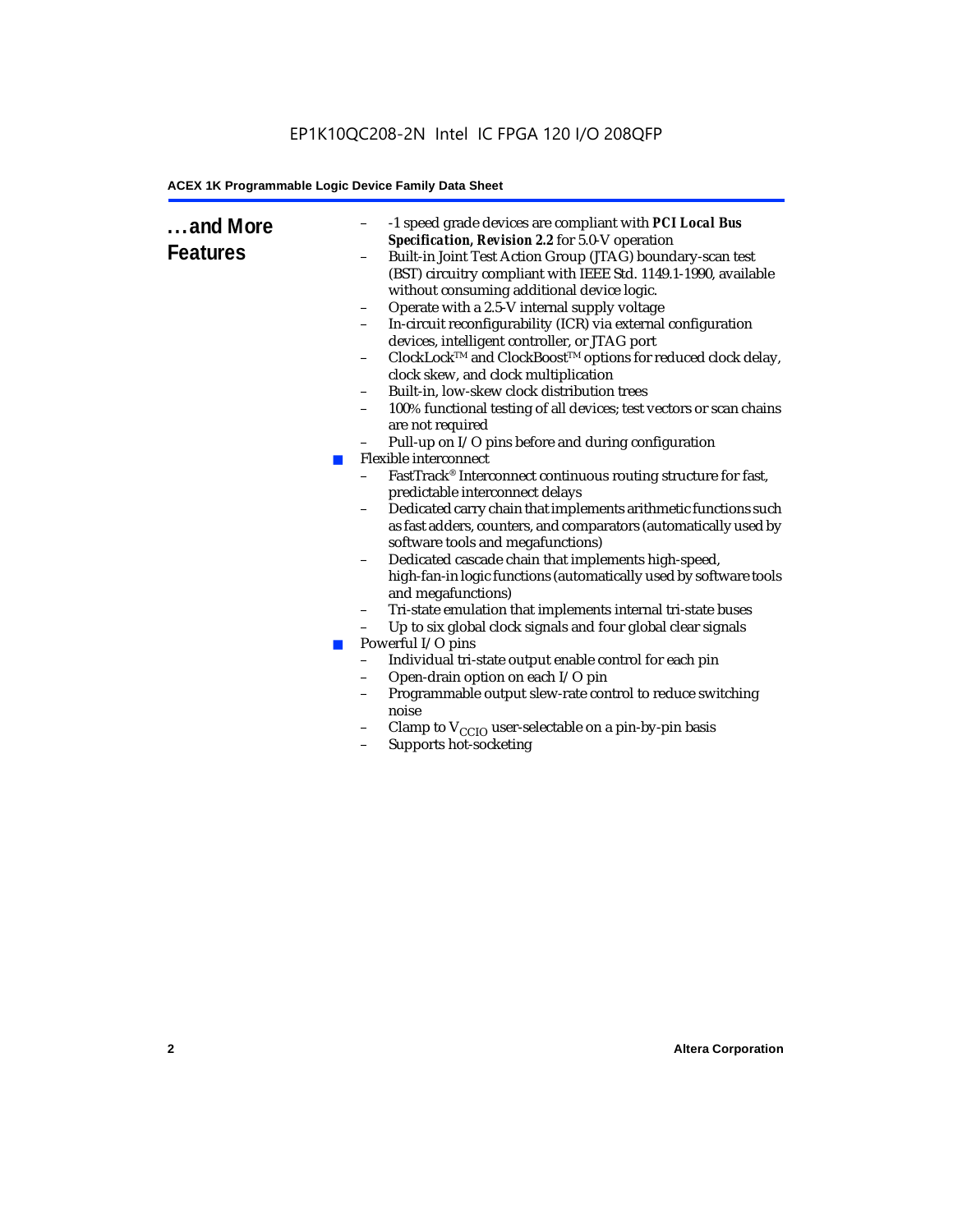- Software design support and automatic place-and-route provided by Altera development systems for Windows-based PCs and Sun SPARCstation, and HP 9000 Series 700/800 workstations
- Flexible package options are available in 100 to 484 pins, including the innovative FineLine BGATM packages (see Tables 2 and 3)
- Additional design entry and simulation support provided by EDIF 2 0 0 and 3 0 0 netlist files, library of parameterized modules (LPM), DesignWare components, Verilog HDL, VHDL, and other interfaces to popular EDA tools from manufacturers such as Cadence, Exemplar Logic, Mentor Graphics, OrCAD, Synopsys, Synplicity, VeriBest, and Viewlogic

| Notes $(1)$ , $(2)$<br>Table 2. ACEX 1K Package Options & I/O Pin Count |              |              |              |                                |                                |  |  |
|-------------------------------------------------------------------------|--------------|--------------|--------------|--------------------------------|--------------------------------|--|--|
| <b>Device</b>                                                           | 100-Pin TOFP | 144-Pin TOFP | 208-Pin POFP | 256-Pin<br><b>FineLine BGA</b> | 484-Pin<br><b>FineLine BGA</b> |  |  |
| <b>EP1K10</b>                                                           | 66           | 92           | 120          | 136                            | 136(3)                         |  |  |
| <b>EP1K30</b>                                                           |              | 102          | 147          | 171                            | 171(3)                         |  |  |
| <b>EP1K50</b>                                                           |              | 102          | 147          | 186                            | 249                            |  |  |
| EP1K100                                                                 |              |              | 147          | 186                            | 333                            |  |  |

#### *Notes:*

(1) ACEX 1K device package types include thin quad flat pack (TQFP), plastic quad flat pack (PQFP), and FineLine BGA packages.

(2) Devices in the same package are pin-compatible, although some devices have more I/O pins than others. When planning device migration, use the I/O pins that are common to all devices.

(3) This option is supported with a 256-pin FineLine BGA package. By using SameFrameTM pin migration, all FineLine BGA packages are pin-compatible. For example, a board can be designed to support 256-pin and 484-pin FineLine BGA packages.

| Table 3. ACEX 1K Package Sizes                           |                |                |                    |                                |                                |  |
|----------------------------------------------------------|----------------|----------------|--------------------|--------------------------------|--------------------------------|--|
| <b>Device</b>                                            | 100-Pin TOFP   | 144-Pin TOFP   | 208-Pin POFP       | 256-Pin<br><b>FineLine BGA</b> | 484-Pin<br><b>FineLine BGA</b> |  |
| Pitch (mm)                                               | 0.50           | 0.50           | 0.50               | 1.0                            | 1.0                            |  |
| Area ( $mm2$ )                                           | 256            | 484            | 936                | 289                            | 529                            |  |
| Length $\times$ width<br>$\mathsf{mmm}\times\mathsf{mm}$ | $16 \times 16$ | $22 \times 22$ | $30.6 \times 30.6$ | $17 \times 17$                 | $23 \times 23$                 |  |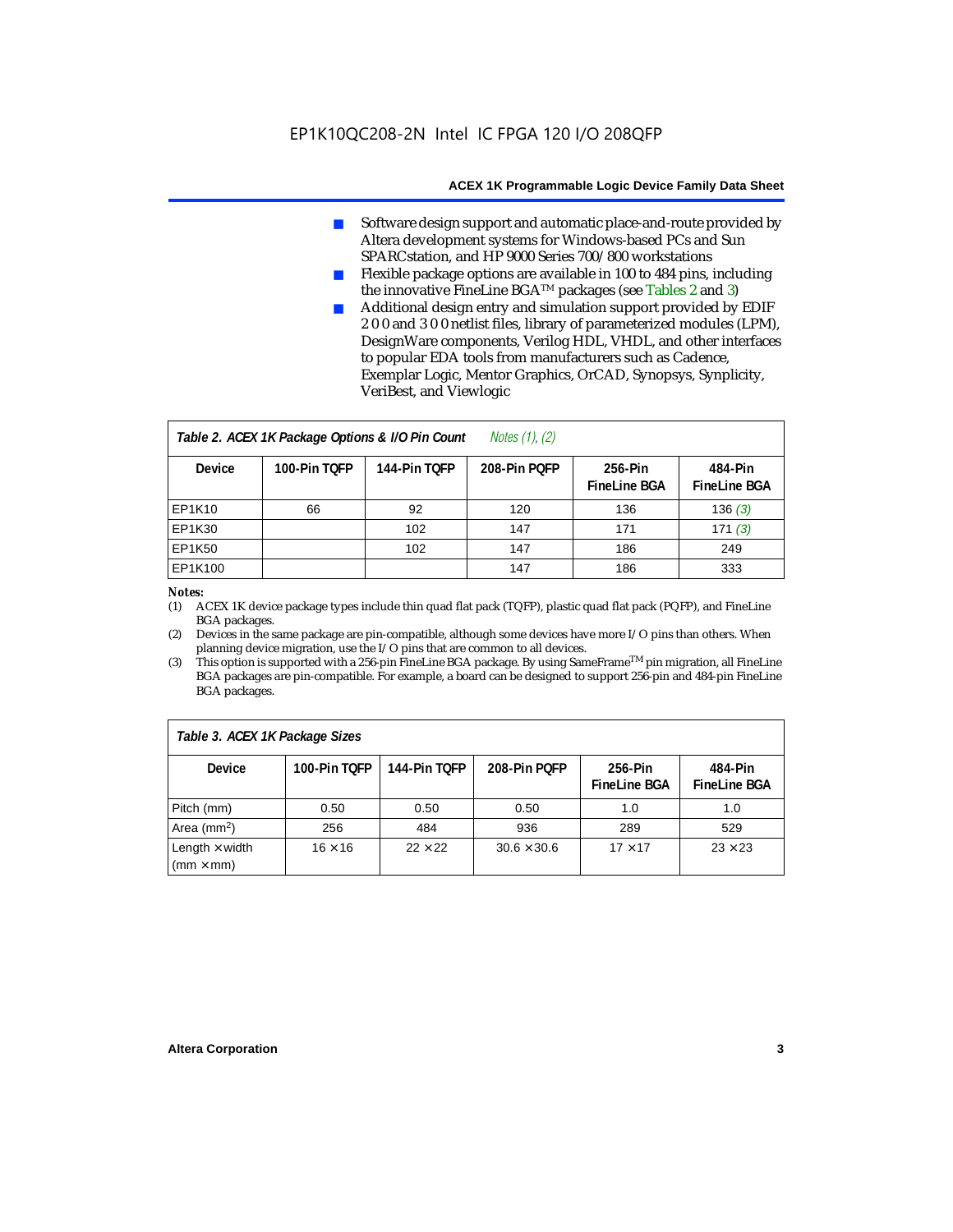## **General Description**

Altera® ACEX 1K devices provide a die-efficient, low-cost architecture by combining look-up table (LUT) architecture with EABs. LUT-based logic provides optimized performance and efficiency for data-path, register intensive, mathematical, or digital signal processing (DSP) designs, while EABs implement RAM, ROM, dual-port RAM, or first-in first-out (FIFO) functions. These elements make ACEX 1K suitable for complex logic functions and memory functions such as digital signal processing, wide data-path manipulation, data transformation and microcontrollers, as required in high-performance communications applications. Based on reconfigurable CMOS SRAM elements, the ACEX 1K architecture incorporates all features necessary to implement common gate array megafunctions, along with a high pin count to enable an effective interface with system components. The advanced process and the low voltage requirement of the 2.5-V core allow ACEX 1K devices to meet the requirements of low-cost, high-volume applications ranging from DSL modems to low-cost switches.

The ability to reconfigure ACEX 1K devices enables complete testing prior to shipment and allows the designer to focus on simulation and design verification. ACEX 1K device reconfigurability eliminates inventory management for gate array designs and test vector generation for fault coverage.

Table 4 shows ACEX 1K device performance for some common designs. All performance results were obtained with Synopsys DesignWare or LPM functions. Special design techniques are not required to implement the applications; the designer simply infers or instantiates a function in a Verilog HDL, VHDL, Altera Hardware Description Language (AHDL), or schematic design file.

| Table 4. ACEX 1K Device Performance         |                          |             |                    |     |     |              |  |
|---------------------------------------------|--------------------------|-------------|--------------------|-----|-----|--------------|--|
| Application                                 | Resources<br><b>Used</b> |             | Performance        |     |     |              |  |
|                                             | <b>LEs</b>               | <b>EABs</b> | <b>Speed Grade</b> |     |     | <b>Units</b> |  |
|                                             |                          |             | -1                 | -2  | -3  |              |  |
| 16-bit loadable counter                     | 16                       | $\Omega$    | 285                | 232 | 185 | <b>MHz</b>   |  |
| 16-bit accumulator                          | 16                       | $\Omega$    | 285                | 232 | 185 | <b>MHz</b>   |  |
| 16-to-1 multiplexer (1)                     | 10                       | $\Omega$    | 3.5                | 4.5 | 6.6 | ns           |  |
| 16-bit multiplier with 3-stage pipeline (2) | 592                      | $\Omega$    | 156                | 131 | 93  | <b>MHz</b>   |  |
| $256 \times 16$ RAM read cycle speed (2)    | $\Omega$                 | 1           | 278                | 196 | 143 | <b>MHz</b>   |  |
| $256 \times 16$ RAM write cycle speed (2)   | 0                        |             | 185                | 143 | 111 | <b>MHz</b>   |  |

## *Table 4. ACEX 1K Device Performance*

#### *Notes:*

(1) This application uses combinatorial inputs and outputs.

(2) This application uses registered inputs and outputs.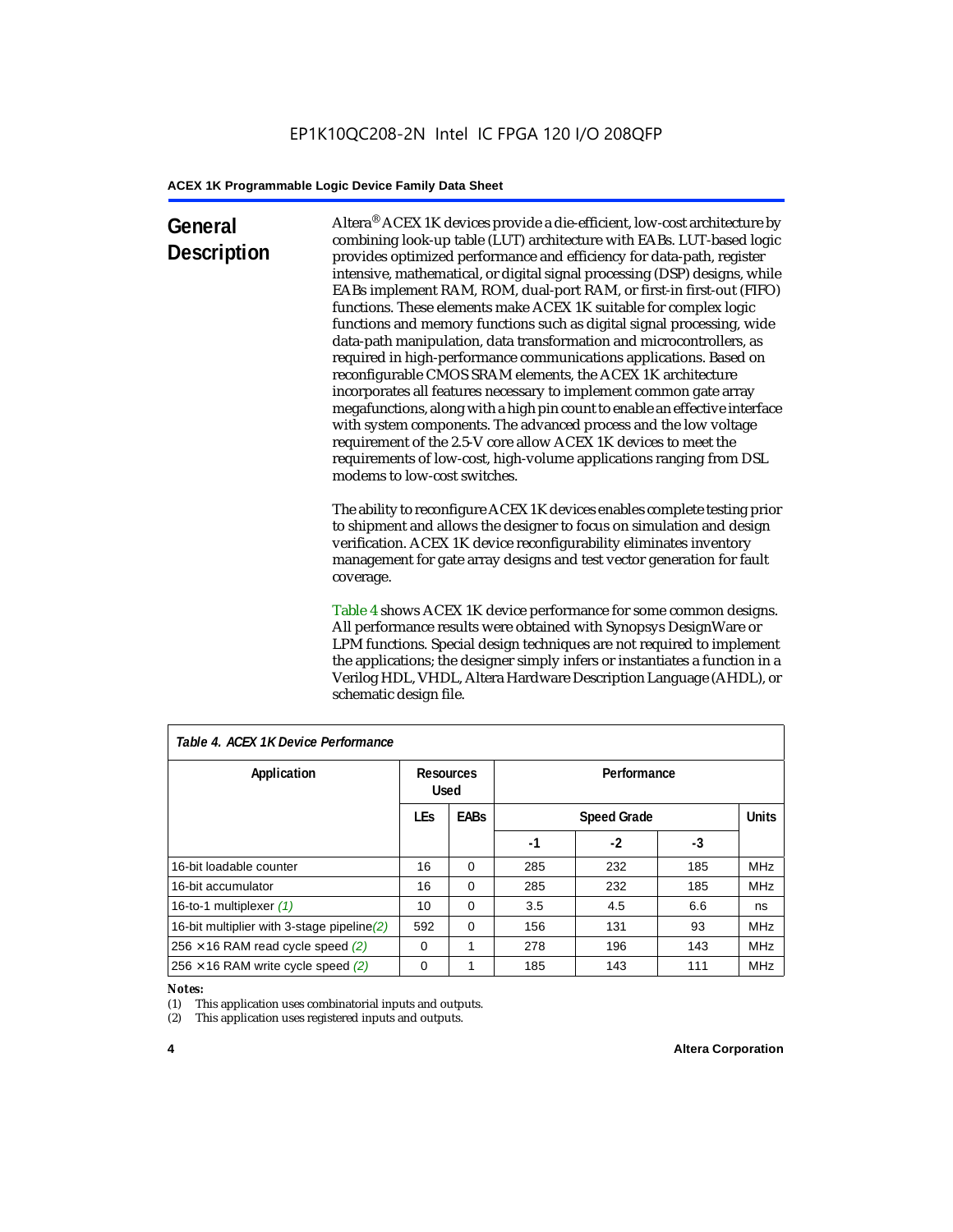Table 5 shows ACEX 1K device performance for more complex designs. These designs are available as Altera MegaCore<sup>TM</sup> functions.

| Table 5. ACEX 1K Device Performance for Complex Designs        |             |      |                    |      |              |  |
|----------------------------------------------------------------|-------------|------|--------------------|------|--------------|--|
| Application                                                    | <b>LEs</b>  |      | Performance        |      |              |  |
|                                                                | <b>Used</b> |      | <b>Speed Grade</b> |      | <b>Units</b> |  |
|                                                                |             | -1   | $-2$               | -3   |              |  |
| 16-bit, 8-tap parallel finite impulse response (FIR)<br>filter | 597         | 192  | 156                | 116  | <b>MSPS</b>  |  |
| 8-bit, 512-point Fast Fourier transform (FFT)                  | 1.854       | 23.4 | 28.7               | 38.9 | μs           |  |
| function                                                       |             | 113  | 92                 | 68   | <b>MHz</b>   |  |
| a16450 universal asynchronous<br>receiver/transmitter (UART)   | 342         | 36   | 28                 | 20.5 | <b>MHz</b>   |  |

Each ACEX 1K device contains an embedded array and a logic array. The embedded array is used to implement a variety of memory functions or complex logic functions, such as digital signal processing (DSP), wide data-path manipulation, microcontroller applications, and datatransformation functions. The logic array performs the same function as the sea-of-gates in the gate array and is used to implement general logic such as counters, adders, state machines, and multiplexers. The combination of embedded and logic arrays provides the high performance and high density of embedded gate arrays, enabling designers to implement an entire system on a single device.

ACEX 1K devices are configured at system power-up with data stored in an Altera serial configuration device or provided by a system controller. Altera offers EPC16, EPC2, EPC1, and EPC1441 configuration devices, which configure ACEX 1K devices via a serial data stream. Configuration data can also be downloaded from system RAM or via the Altera MasterBlaster™, ByteBlasterMV™, or BitBlaster™ download cables. After an ACEX 1K device has been configured, it can be reconfigured in-circuit by resetting the device and loading new data. Because reconfiguration requires less than 40 ms, real-time changes can be made during system operation.

ACEX 1K devices contain an interface that permits microprocessors to configure ACEX 1K devices serially or in parallel, and synchronously or asynchronously. The interface also enables microprocessors to treat an ACEX 1K device as memory and configure it by writing to a virtual memory location, simplifying device reconfiguration.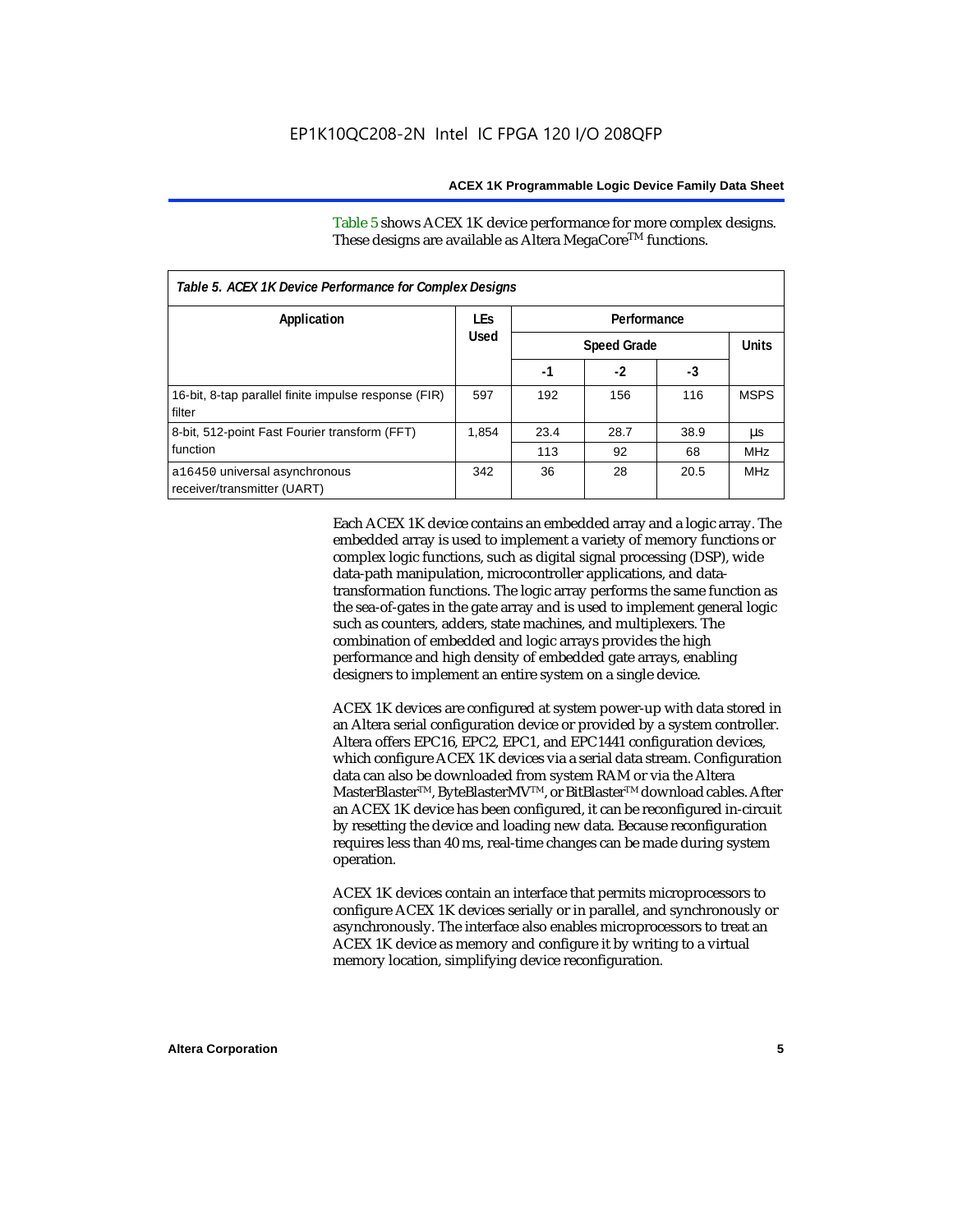For more information on the configuration of ACEX 1K devices, see the following documents:

- *Configuration Devices for ACEX, APEX, FLEX, & Mercury Devices Data Sheet*
- *MasterBlaster Serial/USB Communications Cable Data Sheet*
- *ByteBlasterMV Parallel Port Download Cable Data Sheet*
- *BitBlaster Serial Download Cable Data Sheet*

ACEX 1K devices are supported by Altera development systems, which are integrated packages that offer schematic, text (including AHDL), and waveform design entry, compilation and logic synthesis, full simulation and worst-case timing analysis, and device configuration. The software provides EDIF 2 0 0 and 3 0 0, LPM, VHDL, Verilog HDL, and other interfaces for additional design entry and simulation support from other industry-standard PC- and UNIX workstation-based EDA tools.

The Altera software works easily with common gate array EDA tools for synthesis and simulation. For example, the Altera software can generate Verilog HDL files for simulation with tools such as Cadence Verilog-XL. Additionally, the Altera software contains EDA libraries that use devicespecific features such as carry chains, which are used for fast counter and arithmetic functions. For instance, the Synopsys Design Compiler library supplied with the Altera development system includes DesignWare functions that are optimized for the ACEX 1K device architecture.

The Altera development systems run on Windows-based PCs and Sun SPARCstation, and HP 9000 Series 700/800 workstations.



For more information, see the *MAX+PLUS II Programmable Logic Development System & Software Data Sheet* and the *Quartus Programmable Logic Development System & Software Data Sheet*.

## **Functional Description**

Each ACEX 1K device contains an enhanced embedded array that implements memory and specialized logic functions, and a logic array that implements general logic.

The embedded array consists of a series of EABs. When implementing memory functions, each EAB provides 4,096 bits, which can be used to create RAM, ROM, dual-port RAM, or first-in first-out (FIFO) functions. When implementing logic, each EAB can contribute 100 to 600 gates towards complex logic functions such as multipliers, microcontrollers, state machines, and DSP functions. EABs can be used independently, or multiple EABs can be combined to implement larger functions.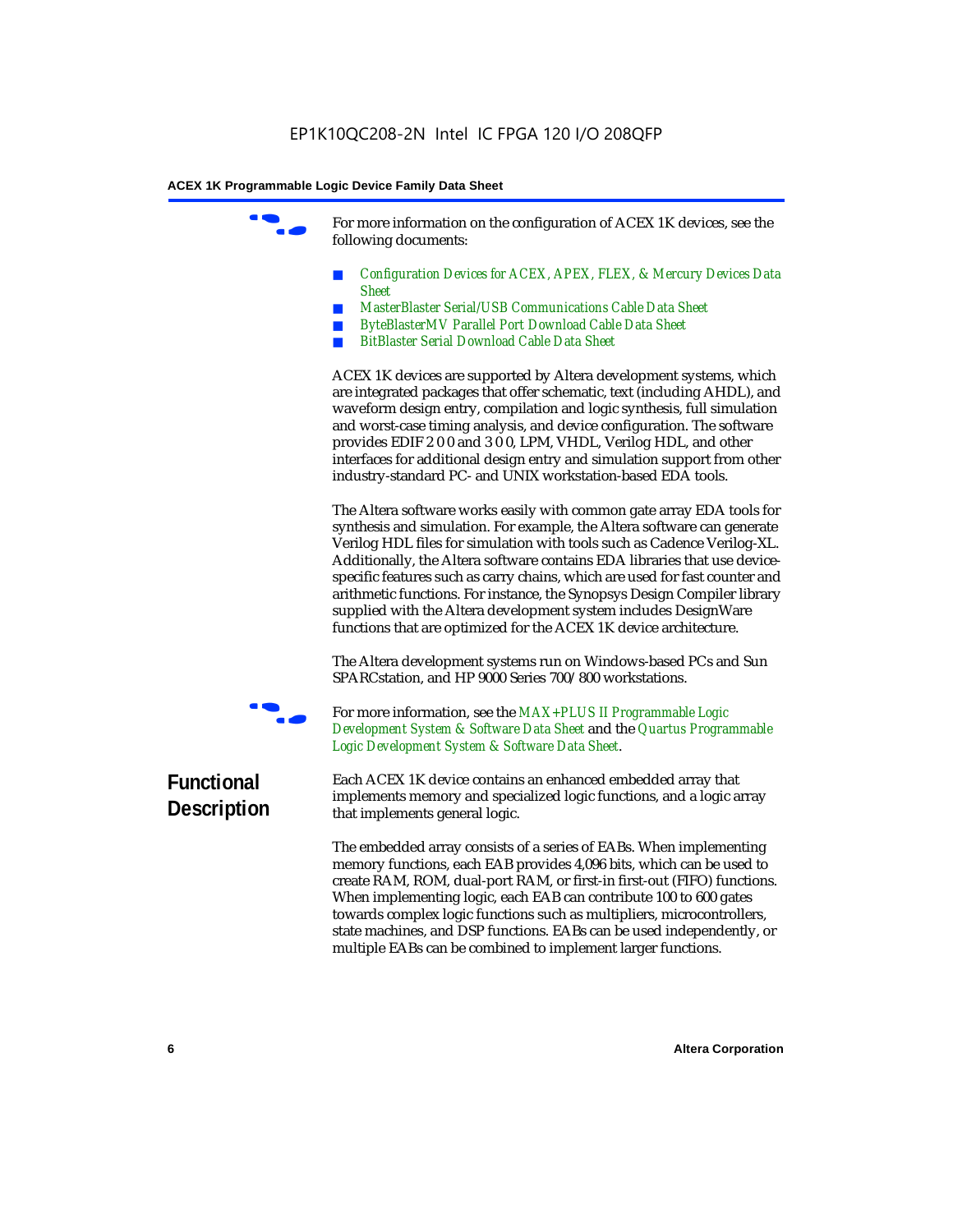The logic array consists of logic array blocks (LABs). Each LAB contains eight LEs and a local interconnect. An LE consists of a 4-input LUT, a programmable flipflop, and dedicated signal paths for carry and cascade functions. The eight LEs can be used to create medium-sized blocks of logic—such as 8-bit counters, address decoders, or state machines—or combined across LABs to create larger logic blocks. Each LAB represents about 96 usable logic gates.

Signal interconnections within ACEX 1K devices (as well as to and from device pins) are provided by the FastTrack Interconnect routing structure, which is a series of fast, continuous row and column channels that run the entire length and width of the device.

Each I/O pin is fed by an I/O element (IOE) located at the end of each row and column of the FastTrack Interconnect routing structure. Each IOE contains a bidirectional I/O buffer and a flipflop that can be used as either an output or input register to feed input, output, or bidirectional signals. When used with a dedicated clock pin, these registers provide exceptional performance. As inputs, they provide setup times as low as 1.1 ns and hold times of 0 ns. As outputs, these registers provide clock-to-output times as low as 2.5 ns. IOEs provide a variety of features, such as JTAG BST support, slew-rate control, tri-state buffers, and open-drain outputs.

Figure 1 shows a block diagram of the ACEX 1K device architecture. Each group of LEs is combined into an LAB; groups of LABs are arranged into rows and columns. Each row also contains a single EAB. The LABs and EABs are interconnected by the FastTrack Interconnect routing structure. IOEs are located at the end of each row and column of the FastTrack Interconnect routing structure.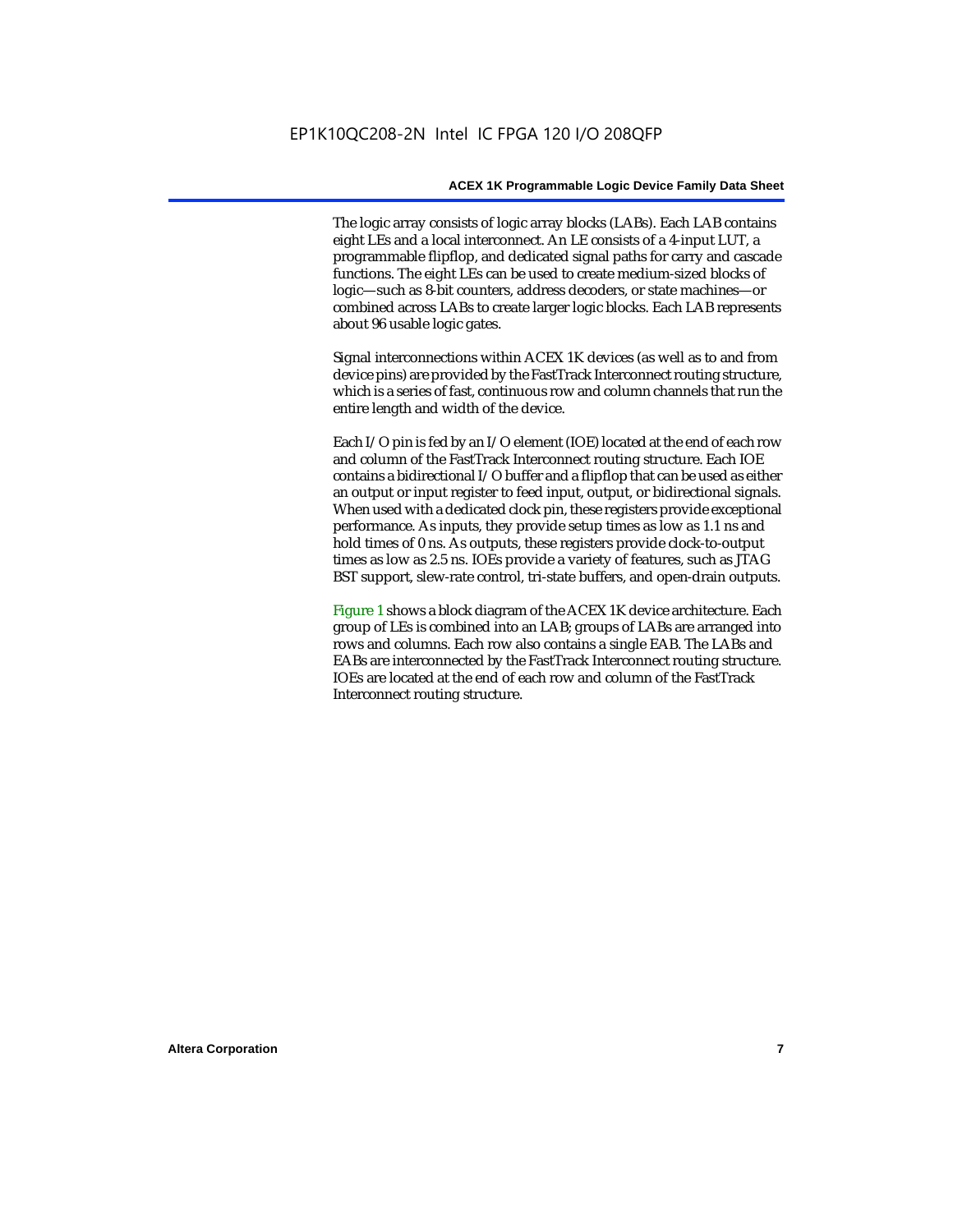



ACEX 1K devices provide six dedicated inputs that drive the flipflops' control inputs and ensure the efficient distribution of high-speed, lowskew (less than 1.0 ns) control signals. These signals use dedicated routing channels that provide shorter delays and lower skews than the FastTrack Interconnect routing structure. Four of the dedicated inputs drive four global signals. These four global signals can also be driven by internal logic, providing an ideal solution for a clock divider or an internally generated asynchronous clear signal that clears many registers in the device.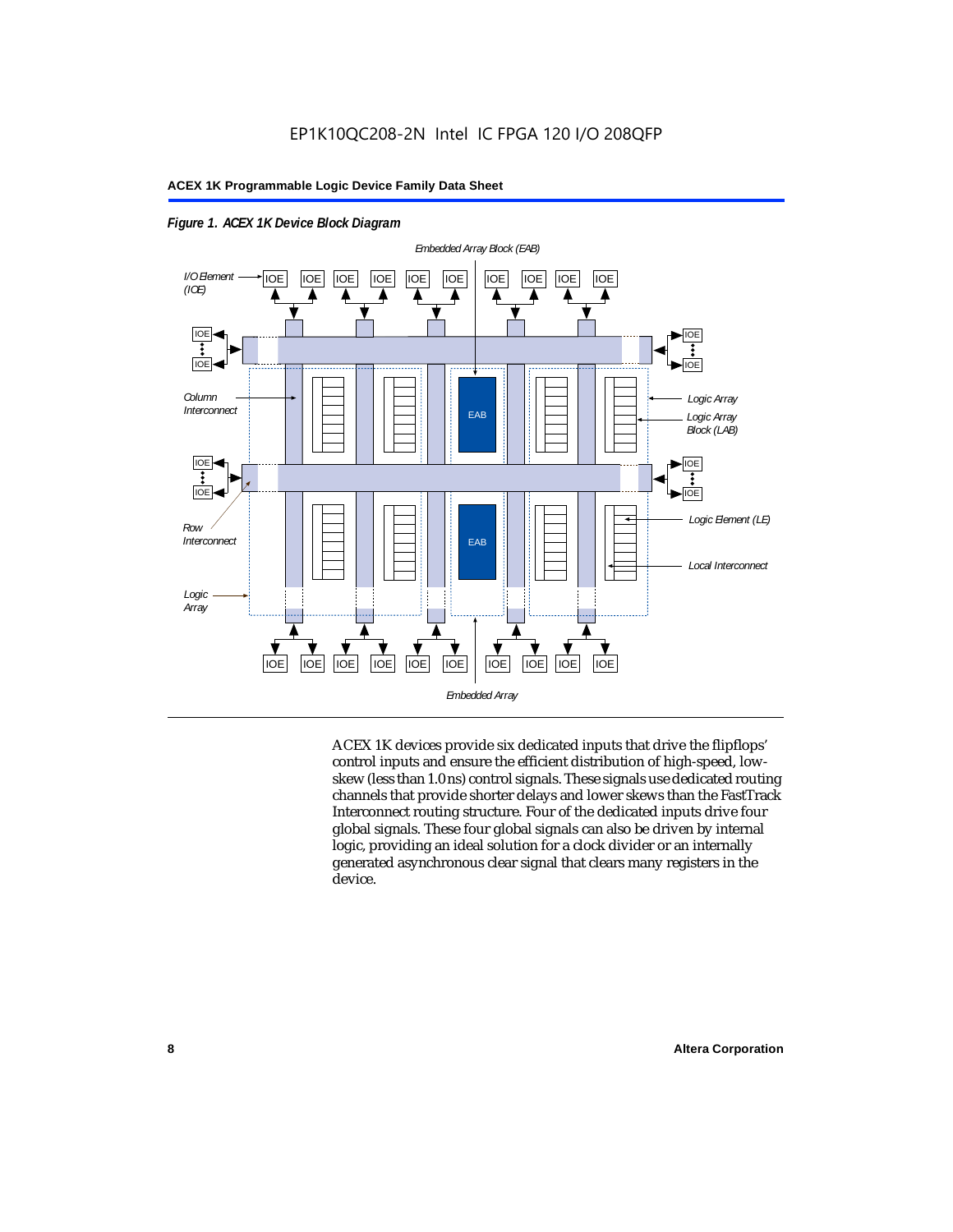## **Embedded Array Block**

The EAB is a flexible block of RAM, with registers on the input and output ports, that is used to implement common gate array megafunctions. Because it is large and flexible, the EAB is suitable for functions such as multipliers, vector scalars, and error correction circuits. These functions can be combined in applications such as digital filters and microcontrollers.

Logic functions are implemented by programming the EAB with a readonly pattern during configuration, thereby creating a large LUT. With LUTs, combinatorial functions are implemented by looking up the results rather than by computing them. This implementation of combinatorial functions can be faster than using algorithms implemented in general logic, a performance advantage that is further enhanced by the fast access times of EABs. The large capacity of EABs enables designers to implement complex functions in a single logic level without the routing delays associated with linked LEs or field-programmable gate array (FPGA) RAM blocks. For example, a single EAB can implement any function with 8 inputs and 16 outputs. Parameterized functions, such as LPM functions, can take advantage of the EAB automatically.

The ACEX 1K enhanced EAB supports dual-port RAM. The dual-port structure is ideal for FIFO buffers with one or two clocks. The ACEX 1K EAB can also support up to 16-bit-wide RAM blocks. The ACEX 1K EAB can act in dual-port or single-port mode. When in dual-port mode, separate clocks may be used for EAB read and write sections, allowing the EAB to be written and read at different rates. It also has separate synchronous clock enable signals for the EAB read and write sections, which allow independent control of these sections.

The EAB can also be used for bidirectional, dual-port memory applications where two ports read or write simultaneously. To implement this type of dual-port memory, two EABs are used to support two simultaneous reads or writes.

Alternatively, one clock and clock enable can be used to control the input registers of the EAB, while a different clock and clock enable control the output registers (see Figure 2).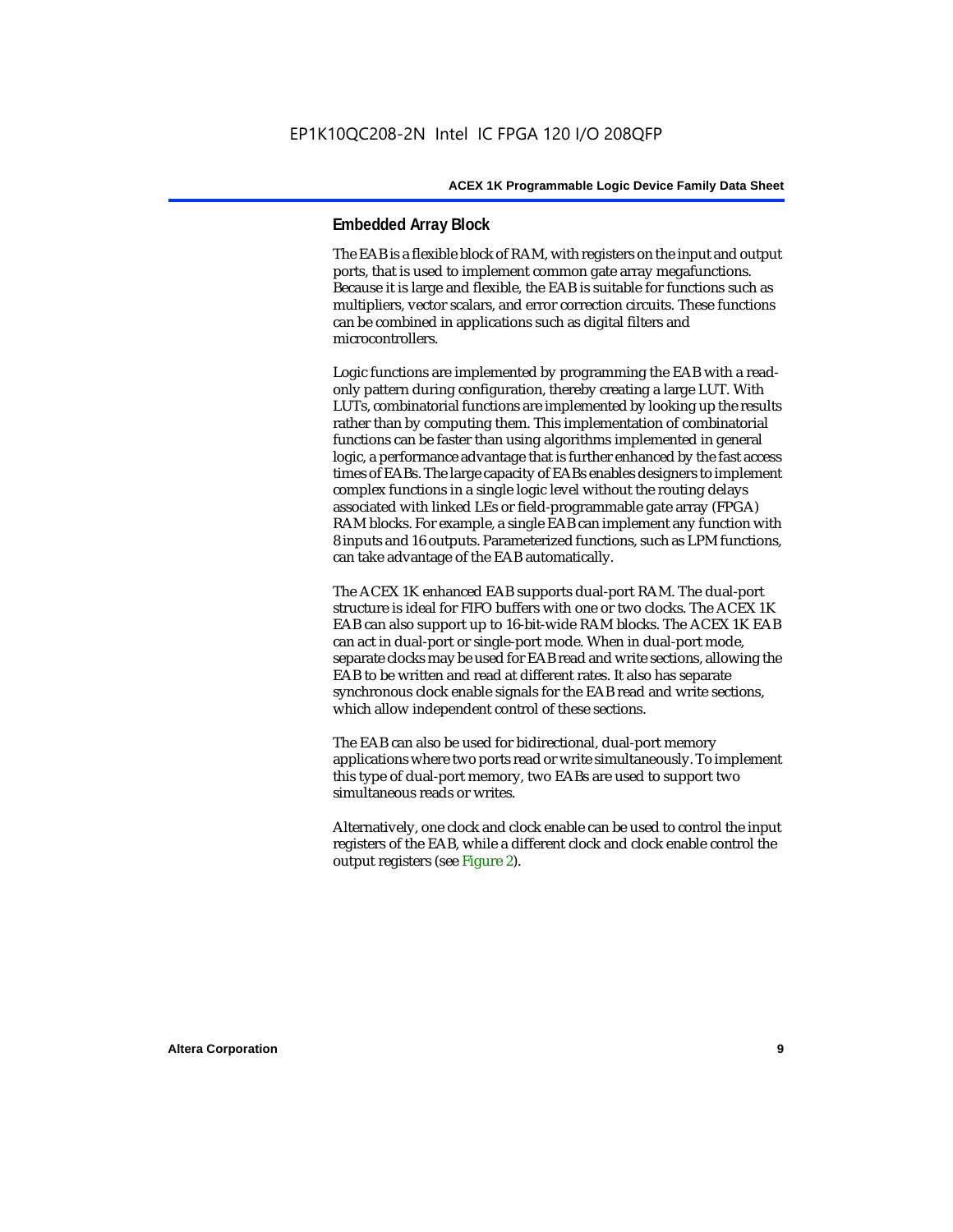#### *Figure 2. ACEX 1K Device in Dual-Port RAM Mode Note (1) Column Interconnect EAB Local Interconnect (2)*  Dedicated Clocks 2 4 D ENA  $^{\circ}$ D ENA  $^{\circ}$ D ENA  $^{\circ}$ D ENA Q D ENA  $^{\circ}$ *data[ ] rdaddress[ ] wraddress[ ]* **RAM/ROM**  $256 \times 16$ <br> $512 \times 8$ <br> $1,024 \times 4$  $2.048 \times 2$ Data In Address Write Address Read Enable Write Enable Data Out 4, 8, 16 4, 8, 16, 32 *outclocken inclocken inclock outclock* D ENA  $^{\circ}$ **Write Pulse Generator** *rden wren Multiplexers allow read address and read enable registers to be clocked by inclock or outclock signals. Row Interconnect* 4, 8 Dedicated Inputs & Global Signals

#### *Notes:*

- (1) All registers can be asynchronously cleared by EAB local interconnect signals, global signals, or the chip-wide reset.<br>(2) EP1K10. EP1K30. and EP1K50 devices have 88 EAB local interconnect channels: EP1K100 devices hav
- EP1K10, EP1K30, and EP1K50 devices have 88 EAB local interconnect channels; EP1K100 devices have 104 EAB local interconnect channels.

The EAB can use Altera megafunctions to implement dual-port RAM applications where both ports can read or write, as shown in Figure 3. The ACEX 1K EAB can also be used in a single-port mode (see Figure 4).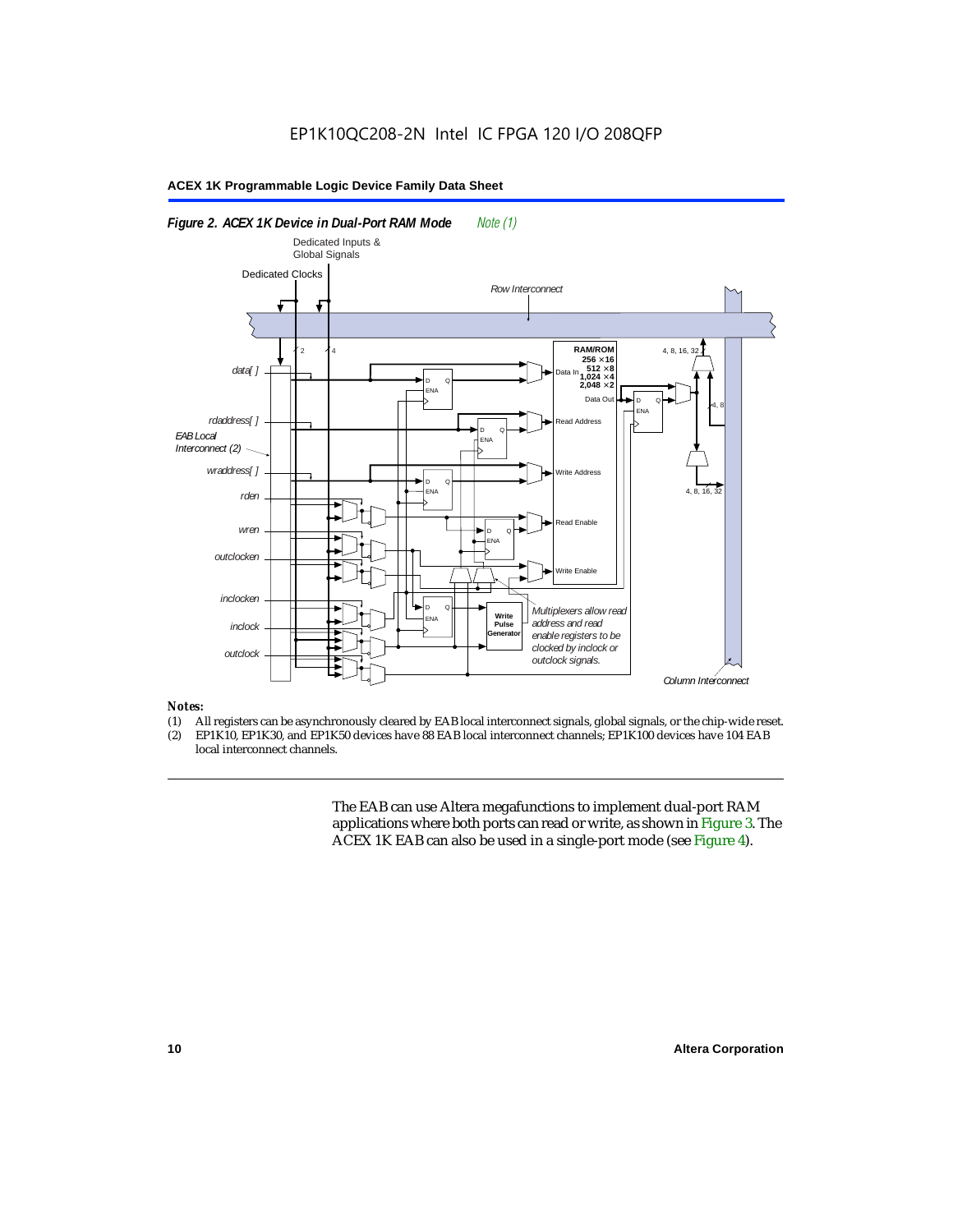*Figure 3. ACEX 1K EAB in Dual-Port RAM Mode*



*Figure 4. ACEX 1K Device in Single-Port RAM Mode* 



## *Note:*<br>(1) **H**

EP1K10, EP1K30, and EP1K50 devices have 88 EAB local interconnect channels; EP1K100 devices have 104 EAB local interconnect channels.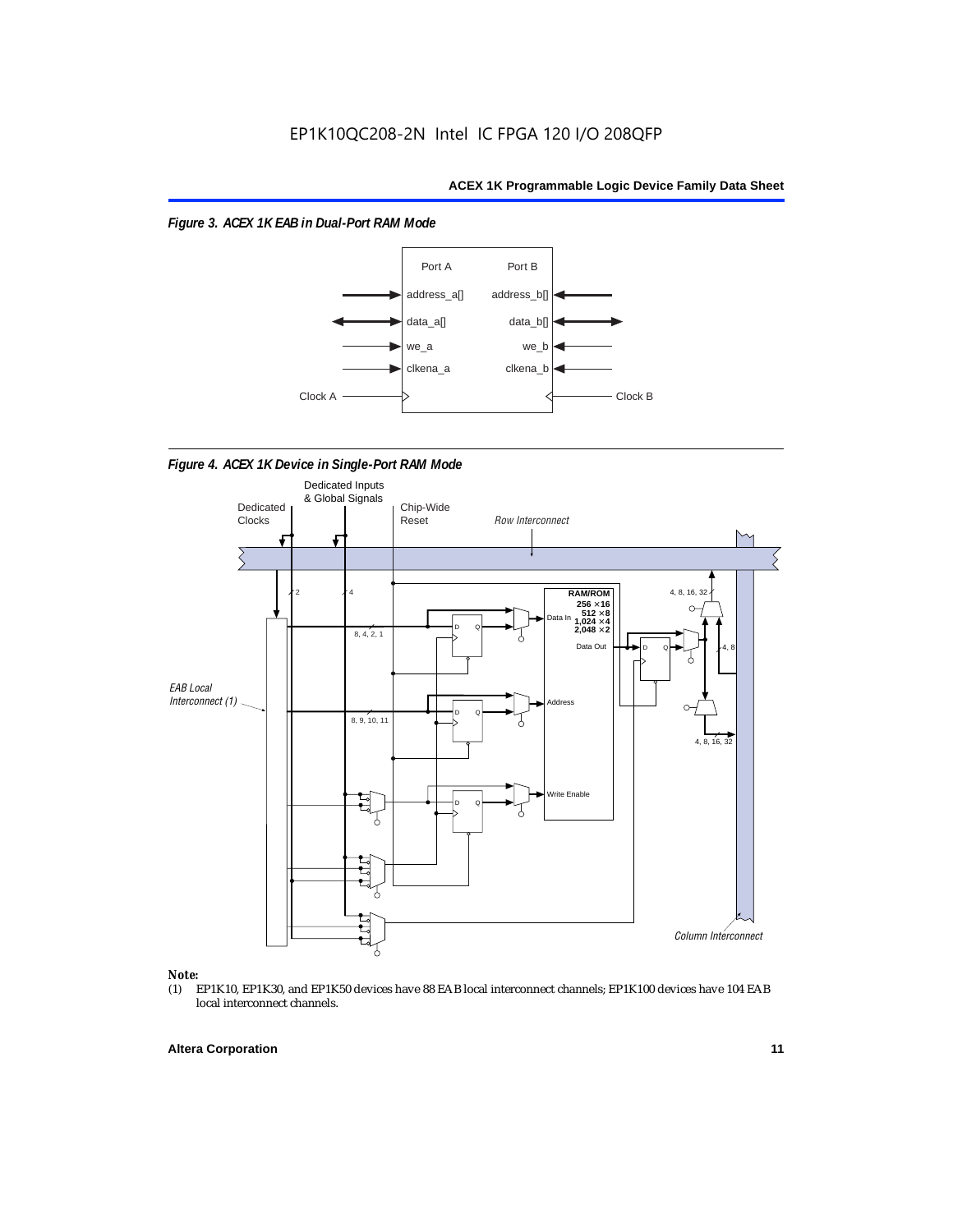EABs can be used to implement synchronous RAM, which is easier to use than asynchronous RAM. A circuit using asynchronous RAM must generate the RAM write enable signal, while ensuring that its data and address signals meet setup and hold time specifications relative to the write enable signal. In contrast, the EAB's synchronous RAM generates its own write enable signal and is self-timed with respect to the input or write clock. A circuit using the EAB's self-timed RAM must only meet the setup and hold time specifications of the global clock.

When used as RAM, each EAB can be configured in any of the following sizes:  $256 \times 16$ ;  $512 \times 8$ ;  $1,024 \times 4$ ; or  $2,048 \times 2$ . Figure 5 shows the ACEX 1K EAB memory configurations.



Larger blocks of RAM are created by combining multiple EABs. For example, two  $256 \times 16$  RAM blocks can be combined to form a  $256 \times 32$ block, and two  $512 \times 8$  RAM blocks can be combined to form a  $512 \times 16$  block. Figure 6 shows examples of multiple EAB combination.

## *Figure 6. Examples of Combining ACEX 1K EABs*



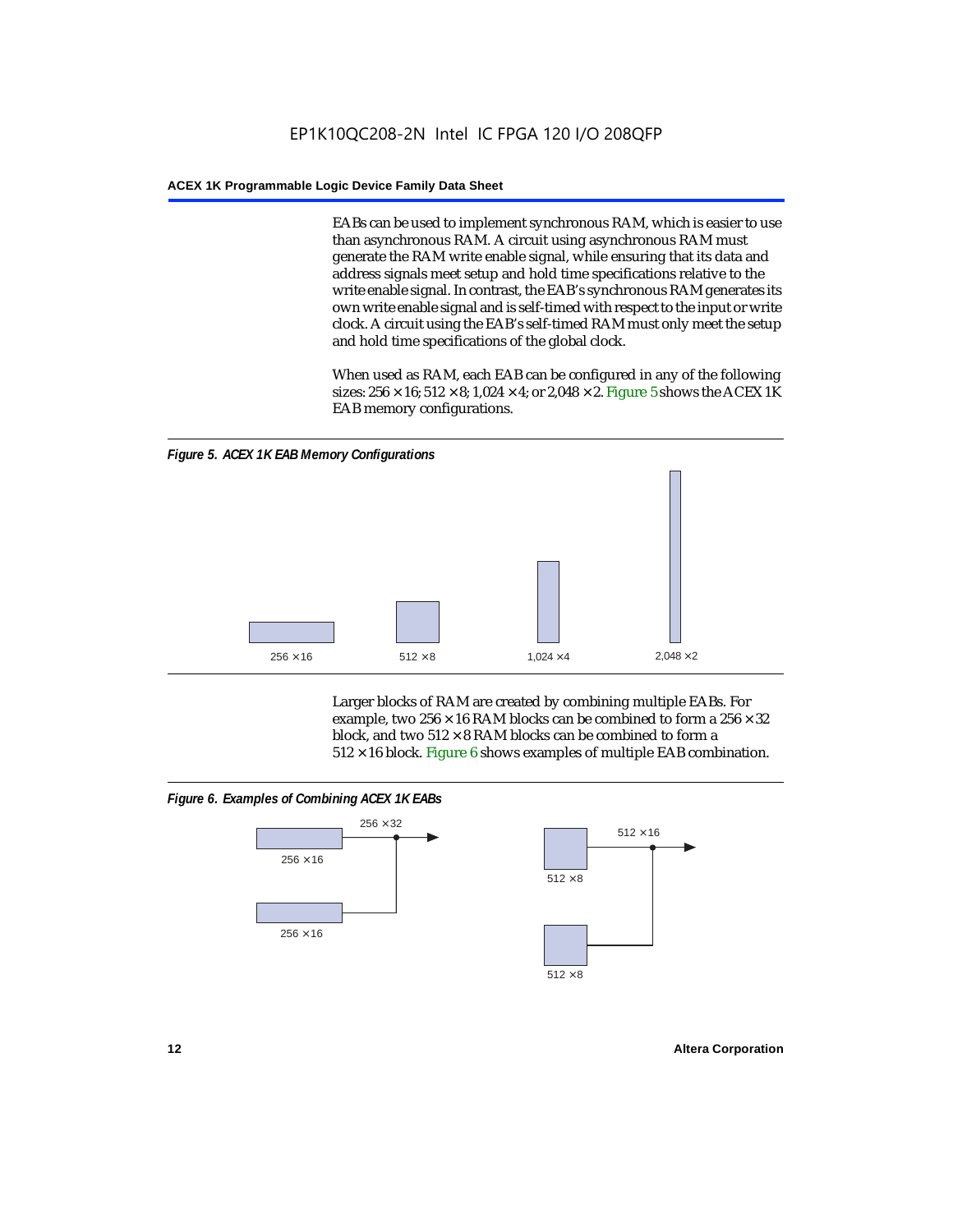If necessary, all EABs in a device can be cascaded to form a single RAM block. EABs can be cascaded to form RAM blocks of up to 2,048 words without impacting timing. Altera software automatically combines EABs to meet a designer's RAM specifications.

EABs provide flexible options for driving and controlling clock signals. Different clocks and clock enables can be used for reading and writing to the EAB. Registers can be independently inserted on the data input, EAB output, write address, write enable signals, read address, and read enable signals. The global signals and the EAB local interconnect can drive write-enable, read-enable, and clock-enable signals. The global signals, dedicated clock pins, and EAB local interconnect can drive the EAB clock signals. Because the LEs drive the EAB local interconnect, the LEs can control write-enable, read-enable, clear, clock, and clock-enable signals.

An EAB is fed by a row interconnect and can drive out to row and column interconnects. Each EAB output can drive up to two row channels and up to two column channels; the unused row channel can be driven by other LEs. This feature increases the routing resources available for EAB outputs (see Figures 2 and 4). The column interconnect, which is adjacent to the EAB, has twice as many channels as other columns in the device.

## **Logic Array Block**

An LAB consists of eight LEs, their associated carry and cascade chains, LAB control signals, and the LAB local interconnect. The LAB provides the coarse-grained structure to the ACEX 1K architecture, facilitating efficient routing with optimum device utilization and high performance. Figure 7 shows the ACEX 1K LAB.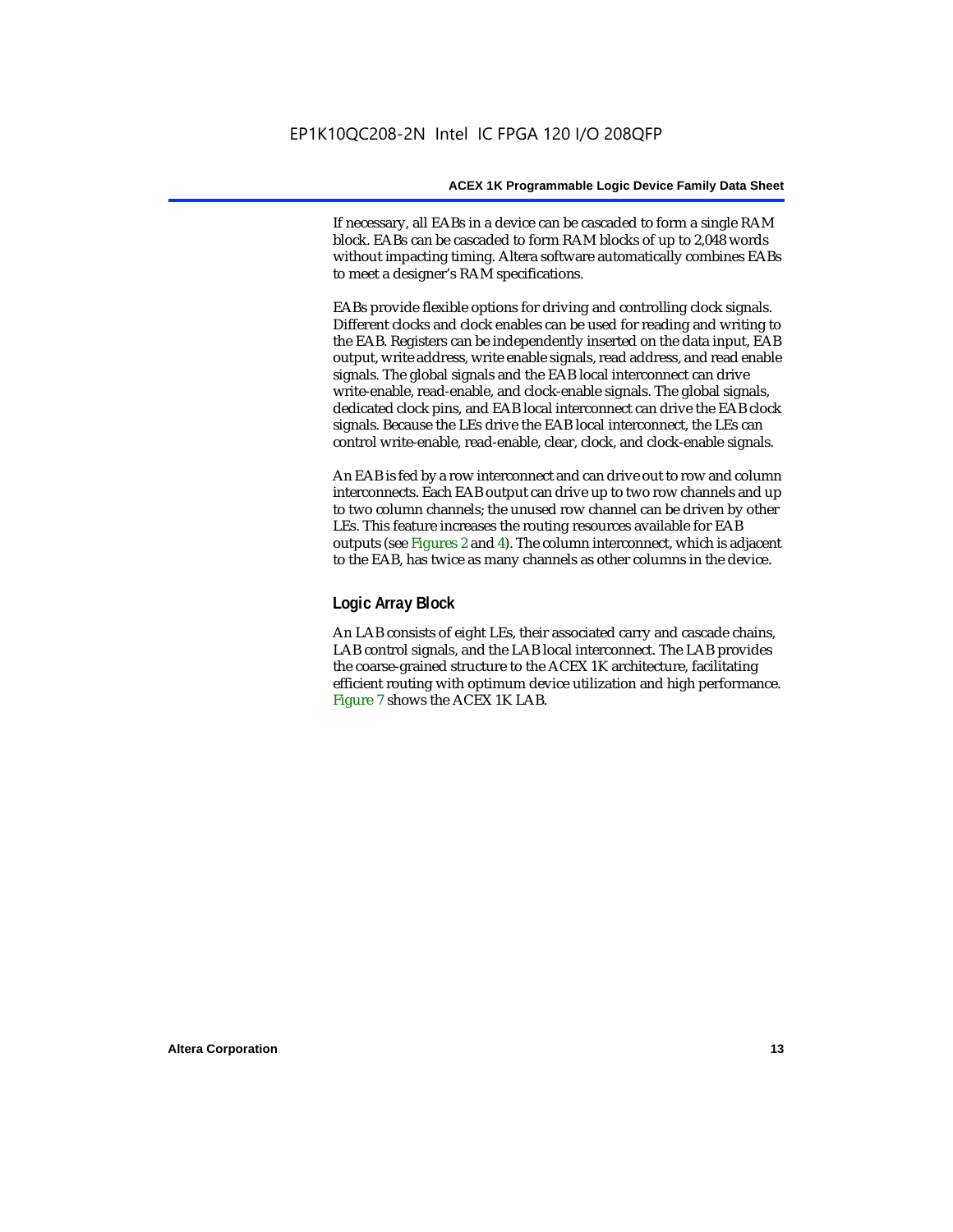## EP1K10QC208-2N Intel IC FPGA 120 I/O 208QFP

## **ACEX 1K Programmable Logic Device Family Data Sheet**



#### *Notes:*

- (1) EP1K10, EP1K30, and EP1K50 devices have 22 inputs to the LAB local interconnect channel from the row; EP1K100 devices have 26.
- (2) EP1K10, EP1K30, and EP1K50 devices have 30 LAB local interconnect channels; EP1K100 devices have 34.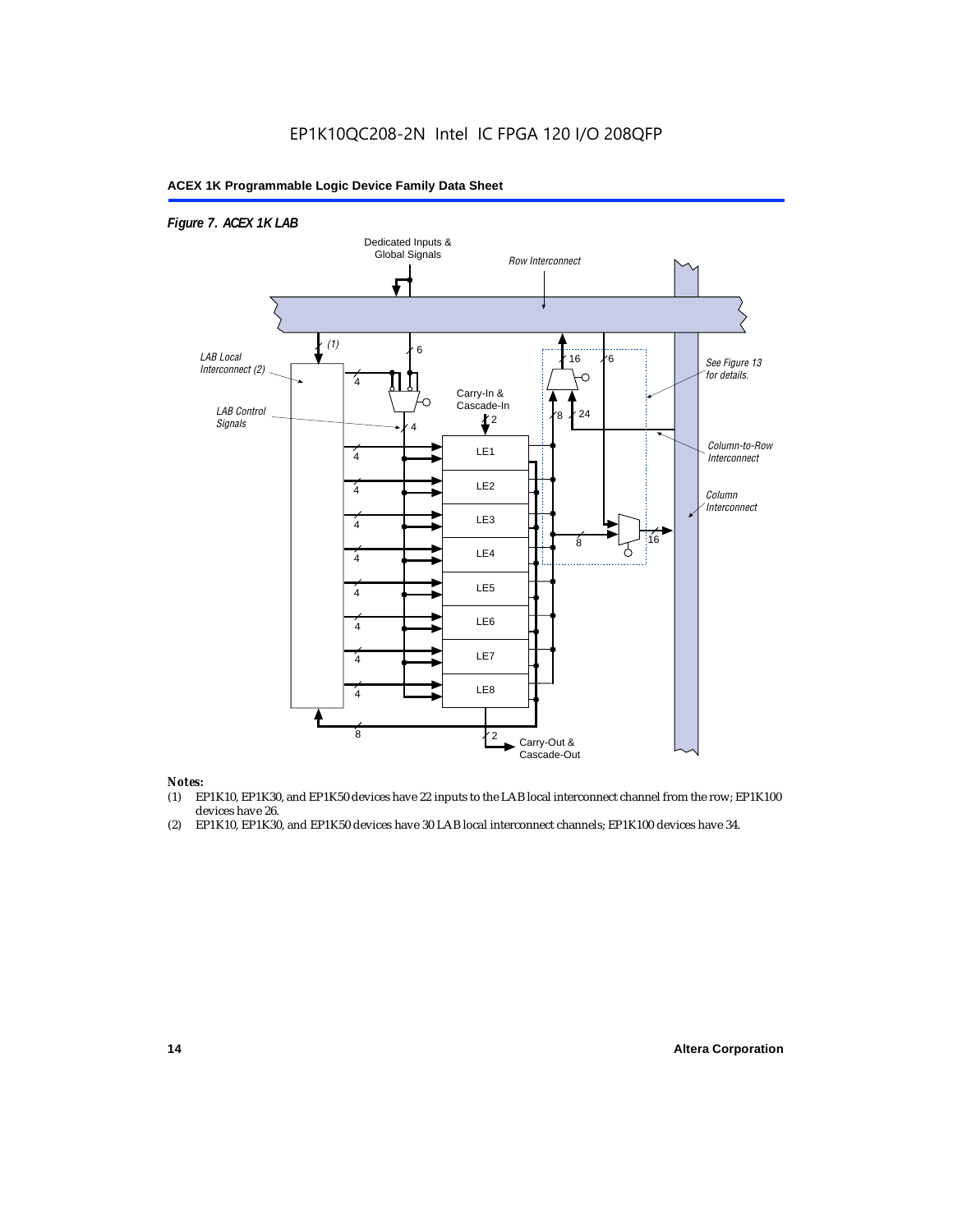Each LAB provides four control signals with programmable inversion that can be used in all eight LEs. Two of these signals can be used as clocks, the other two can be used for clear/preset control. The LAB clocks can be driven by the dedicated clock input pins, global signals, I/O signals, or internal signals via the LAB local interconnect. The LAB preset and clear control signals can be driven by the global signals, I/O signals, or internal signals via the LAB local interconnect. The global control signals are typically used for global clock, clear, or preset signals because they provide asynchronous control with very low skew across the device. If logic is required on a control signal, it can be generated in one or more LEs in any LAB and driven into the local interconnect of the target LAB. In addition, the global control signals can be generated from LE outputs.

## **Logic Element**

The LE, the smallest unit of logic in the ACEX 1K architecture, has a compact size that provides efficient logic utilization. Each LE contains a 4-input LUT, which is a function generator that can quickly compute any function of four variables. In addition, each LE contains a programmable flipflop with a synchronous clock enable, a carry chain, and a cascade chain. Each LE drives both the local and the FastTrack Interconnect routing structure. Figure 8 shows the ACEX 1K LE.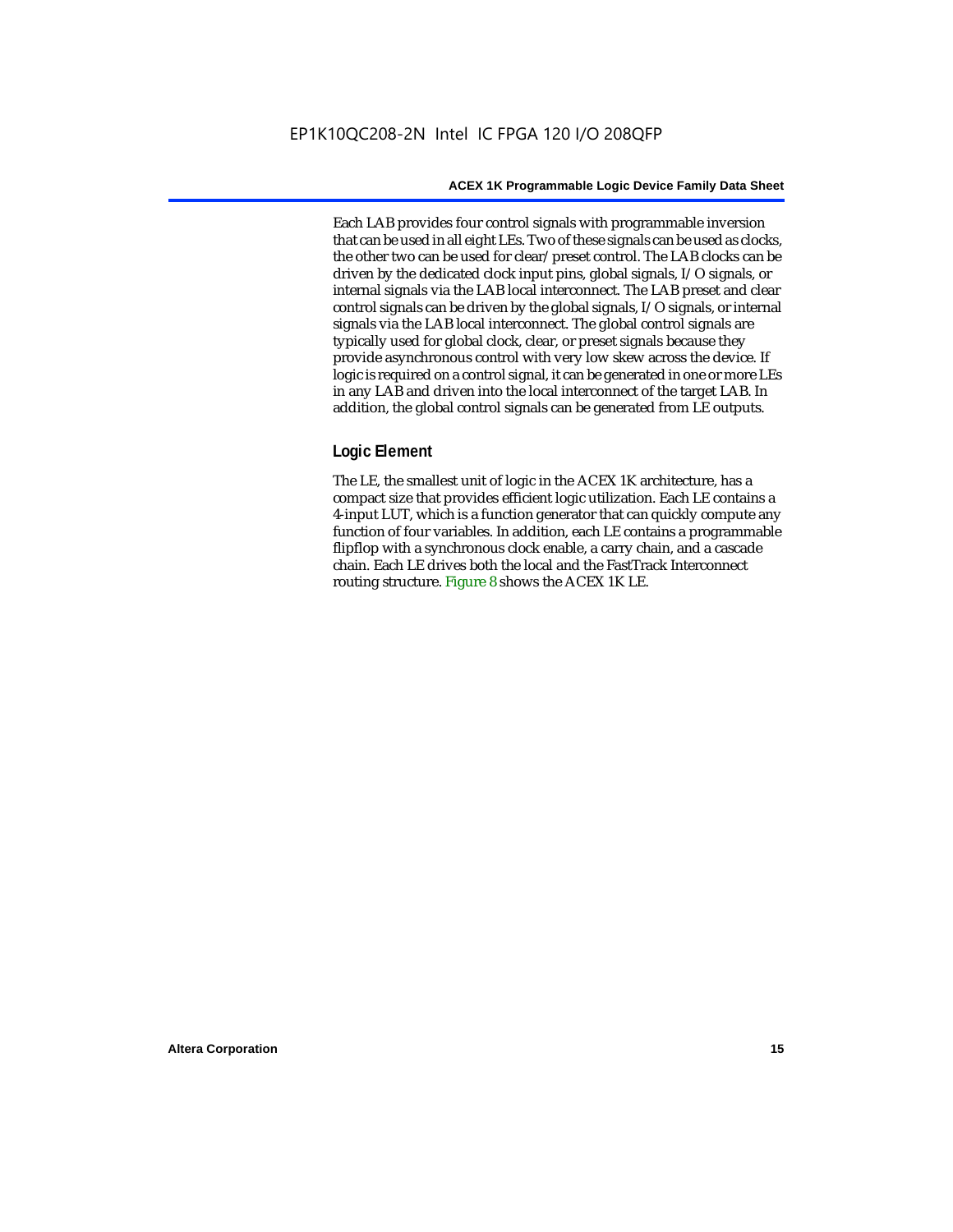

#### *Figure 8. ACEX 1K Logic Element*

The programmable flipflop in the LE can be configured for D, T, JK, or SR operation. The clock, clear, and preset control signals on the flipflop can be driven by global signals, general-purpose I/O pins, or any internal logic. For combinatorial functions, the flipflop is bypassed and the LUT's output drives the LE's output.

The LE has two outputs that drive the interconnect: one drives the local interconnect, and the other drives either the row or column FastTrack Interconnect routing structure. The two outputs can be controlled independently. For example, the LUT can drive one output while the register drives the other output. This feature, called register packing, can improve LE utilization because the register and the LUT can be used for unrelated functions.

The ACEX 1K architecture provides two types of dedicated high-speed data paths that connect adjacent LEs without using local interconnect paths: carry chains and cascade chains. The carry chain supports highspeed counters and adders, and the cascade chain implements wide-input functions with minimum delay. Carry and cascade chains connect all LEs in a LAB and all LABs in the same row. Intensive use of carry and cascade chains can reduce routing flexibility. Therefore, the use of these chains should be limited to speed-critical portions of a design.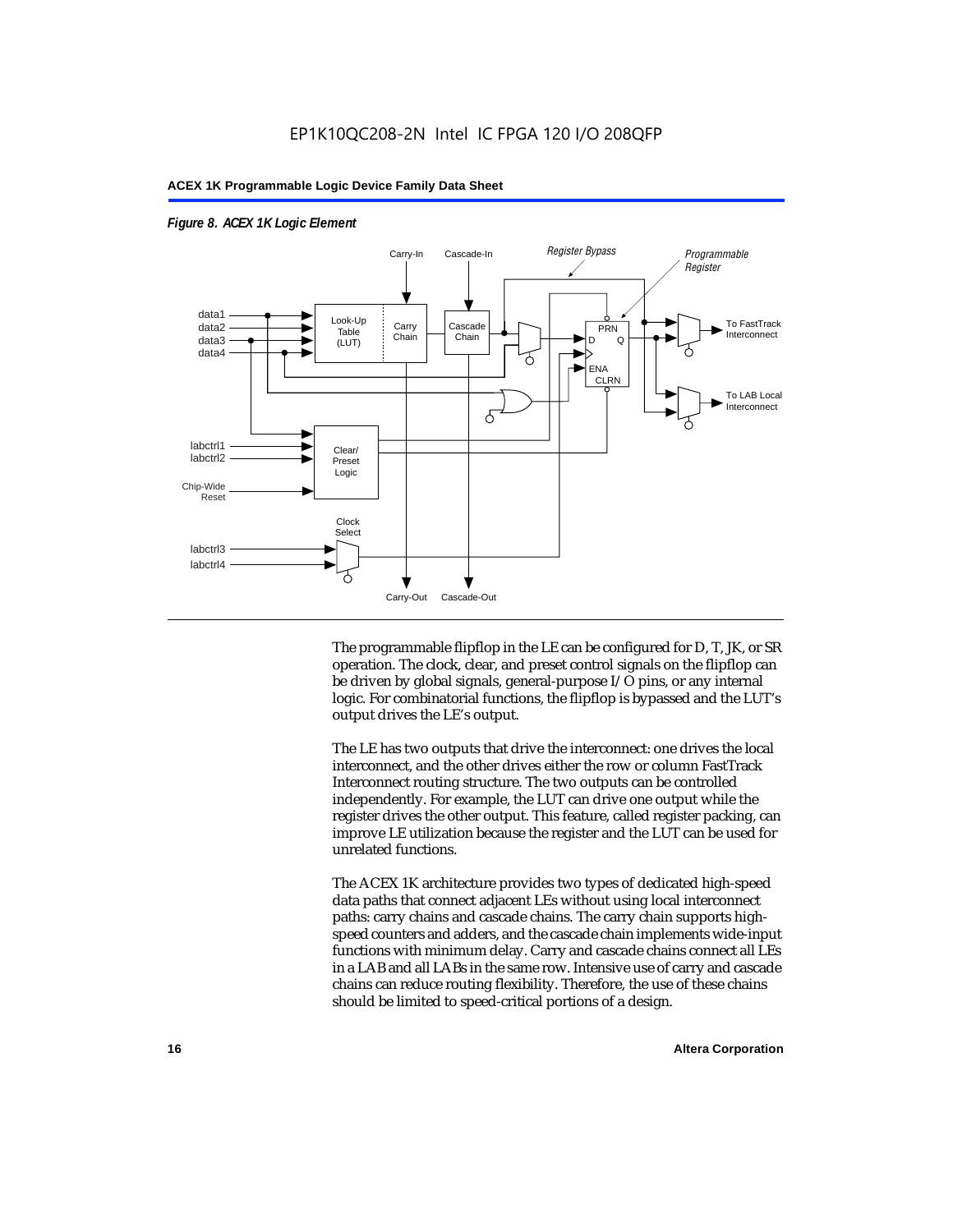## *Carry Chain*

The carry chain provides a very fast (as low as 0.2 ns) carry-forward function between LEs. The carry-in signal from a lower-order bit drives forward into the higher-order bit via the carry chain, and feeds into both the LUT and the next portion of the carry chain. This feature allows the ACEX 1K architecture to efficiently implement high-speed counters, adders, and comparators of arbitrary width. Carry chain logic can be created automatically by the compiler during design processing, or manually by the designer during design entry. Parameterized functions, such as LPM and DesignWare functions, automatically take advantage of carry chains.

Carry chains longer than eight LEs are automatically implemented by linking LABs together. For enhanced fitting, a long carry chain skips alternate LABs in a row. A carry chain longer than one LAB skips either from even-numbered LAB to even-numbered LAB, or from oddnumbered LAB to odd-numbered LAB. For example, the last LE of the first LAB in a row carries to the first LE of the third LAB in the row. The carry chain does not cross the EAB at the middle of the row. For instance, in the EP1K50 device, the carry chain stops at the eighteenth LAB, and a new carry chain begins at the nineteenth LAB.

Figure 9 shows how an *n*-bit full adder can be implemented in  $n + 1$  LEs with the carry chain. One portion of the LUT generates the sum of two bits using the input signals and the carry-in signal; the sum is routed to the output of the LE. The register can be bypassed for simple adders or used for an accumulator function. Another portion of the LUT and the carry chain logic generates the carry-out signal, which is routed directly to the carry-in signal of the next-higher-order bit. The final carry-out signal is routed to an LE, where it can be used as a general-purpose signal.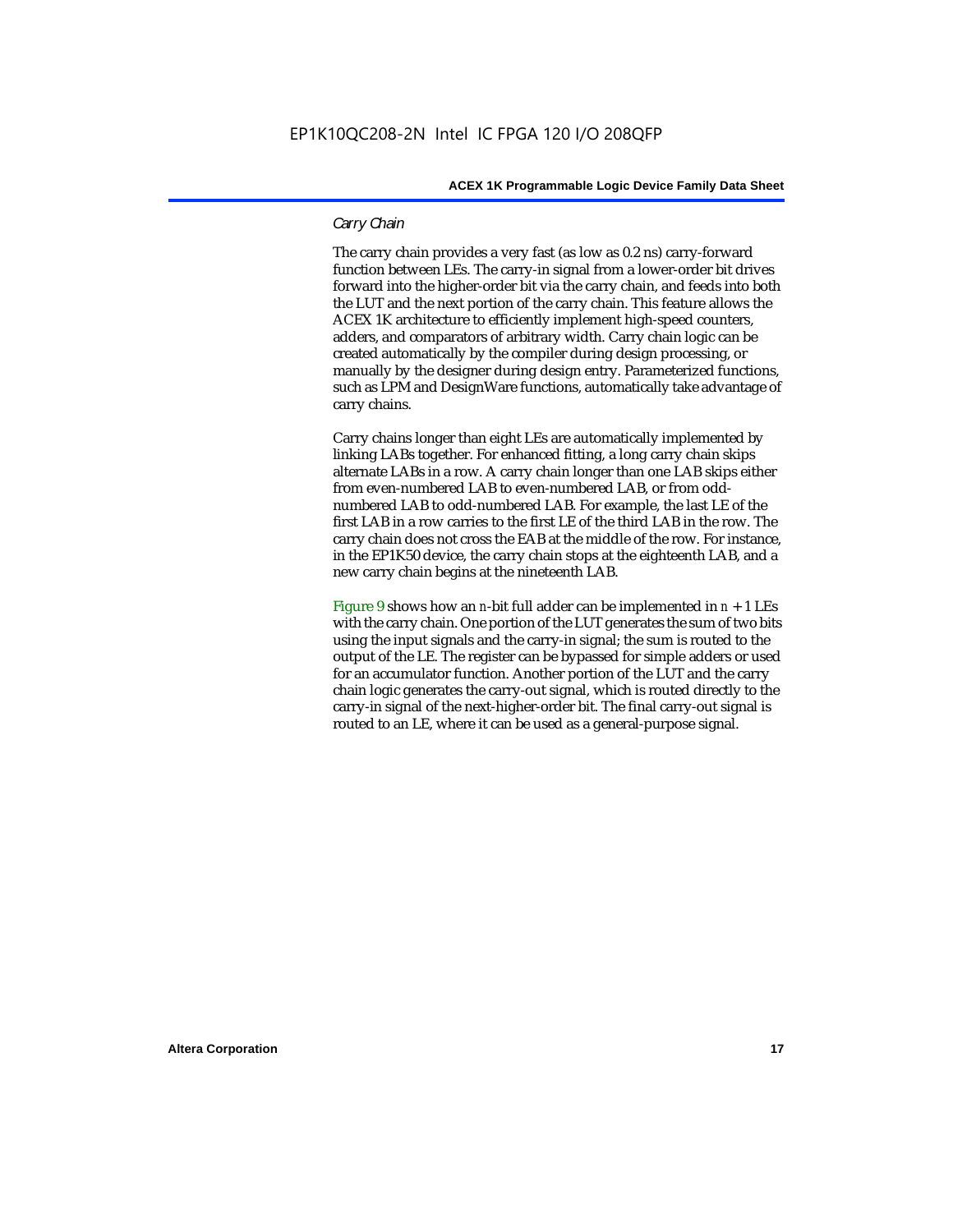

*Figure 9. ACEX 1K Carry Chain Operation (n-Bit Full Adder)*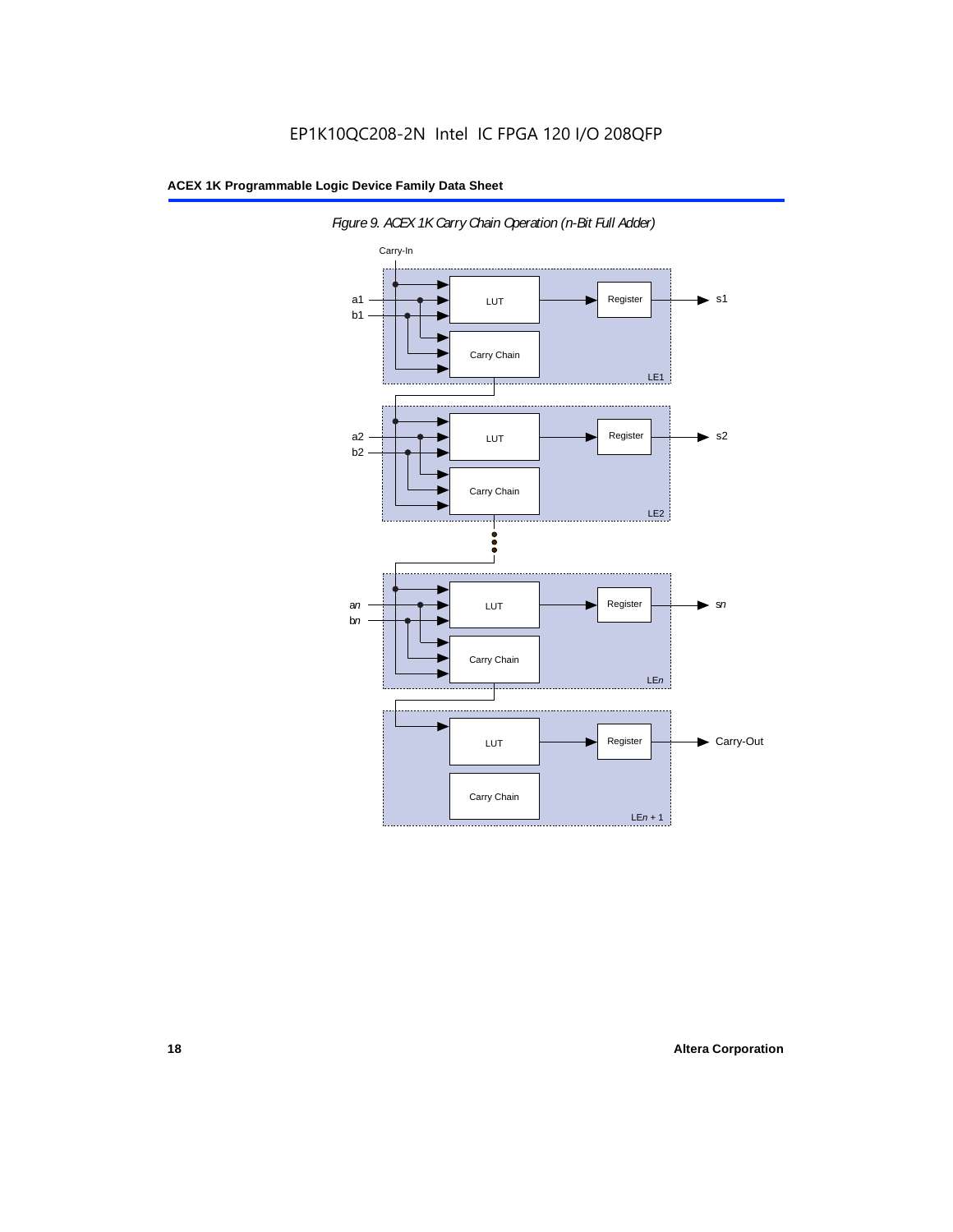### *Cascade Chain*

With the cascade chain, the ACEX 1K architecture can implement functions that have a very wide fan-in. Adjacent LUTs can be used to compute portions of the function in parallel; the cascade chain serially connects the intermediate values. The cascade chain can use a logical AND or logical OR (via De Morgan's inversion) to connect the outputs of adjacent LEs. With a delay as low as 0.6 ns per LE, each additional LE provides four more inputs to the effective width of a function. Cascade chain logic can be created automatically by the compiler during design processing, or manually by the designer during design entry.

Cascade chains longer than eight bits are implemented automatically by linking several LABs together. For easier routing, a long cascade chain skips every other LAB in a row. A cascade chain longer than one LAB skips either from even-numbered LAB to even-numbered LAB, or from odd-numbered LAB to odd-numbered LAB (e.g., the last LE of the first LAB in a row cascades to the first LE of the third LAB). The cascade chain does not cross the center of the row (e.g., in the EP1K50 device, the cascade chain stops at the eighteenth LAB, and a new one begins at the nineteenth LAB). This break is due to the EAB's placement in the middle of the row.

Figure 10 shows how the cascade function can connect adjacent LEs to form functions with a wide fan-in. These examples show functions of 4*n* variables implemented with *n* LEs. The LE delay is 1.3 ns; the cascade chain delay is 0.6 ns. With the cascade chain, decoding a 16-bit address requires 3.1 ns.



*Figure 10. ACEX 1K Cascade Chain Operation*

**Altera Corporation 19**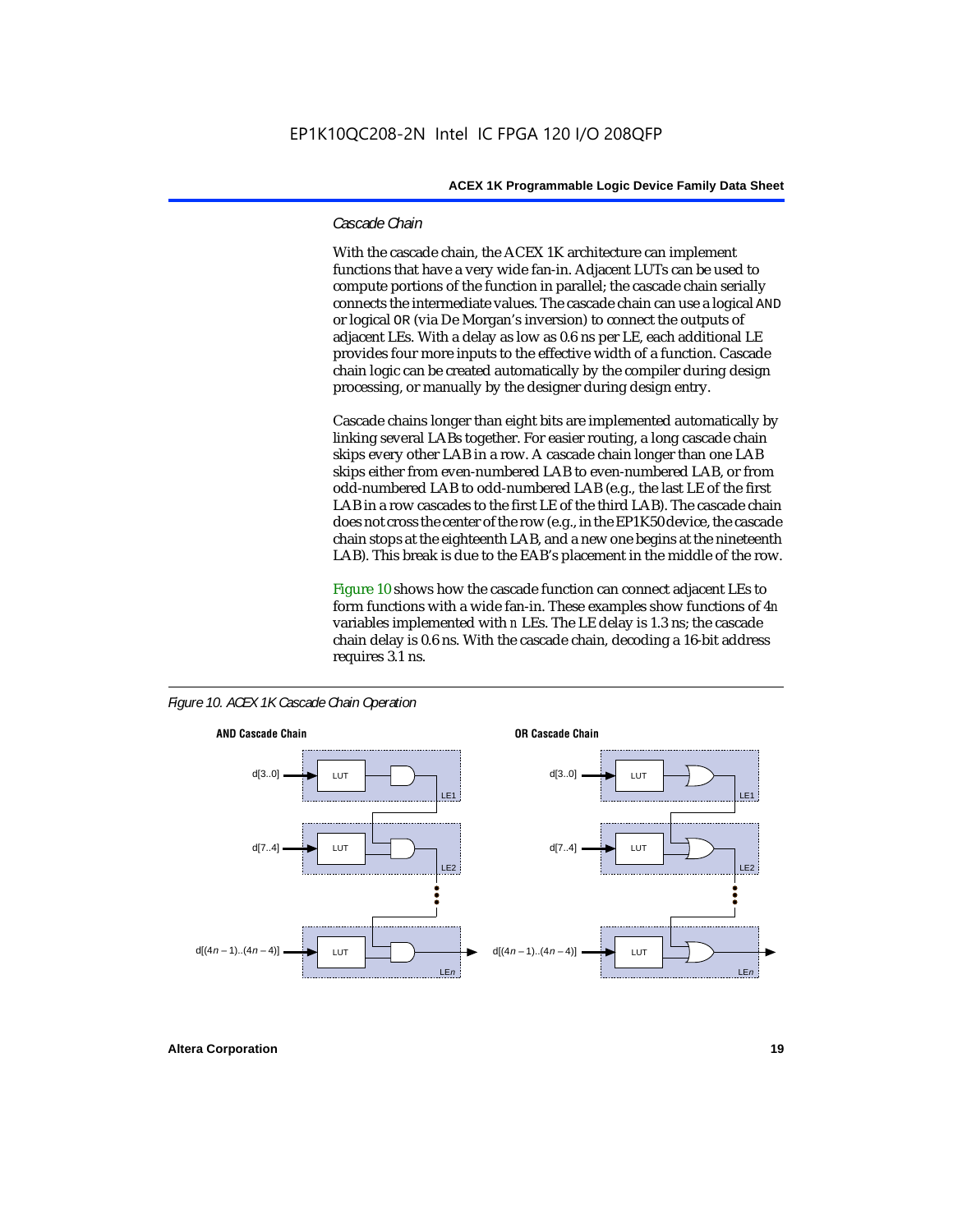## *LE Operating Modes*

The ACEX 1K LE can operate in the following four modes:

- Normal mode
- Arithmetic mode
- Up/down counter mode
- Clearable counter mode

Each of these modes uses LE resources differently. In each mode, seven available inputs to the LE—the four data inputs from the LAB local interconnect, the feedback from the programmable register, and the carry-in and cascade-in from the previous LE—are directed to different destinations to implement the desired logic function. Three inputs to the LE provide clock, clear, and preset control for the register. The Altera software, in conjunction with parameterized functions such as LPM and DesignWare functions, automatically chooses the appropriate mode for common functions such as counters, adders, and multipliers. If required, the designer can also create special-purpose functions that use a specific LE operating mode for optimal performance.

The architecture provides a synchronous clock enable to the register in all four modes. The Altera software can set DATA1 to enable the register synchronously, providing easy implementation of fully synchronous designs.

Figure 11 shows the ACEX 1K LE operating modes.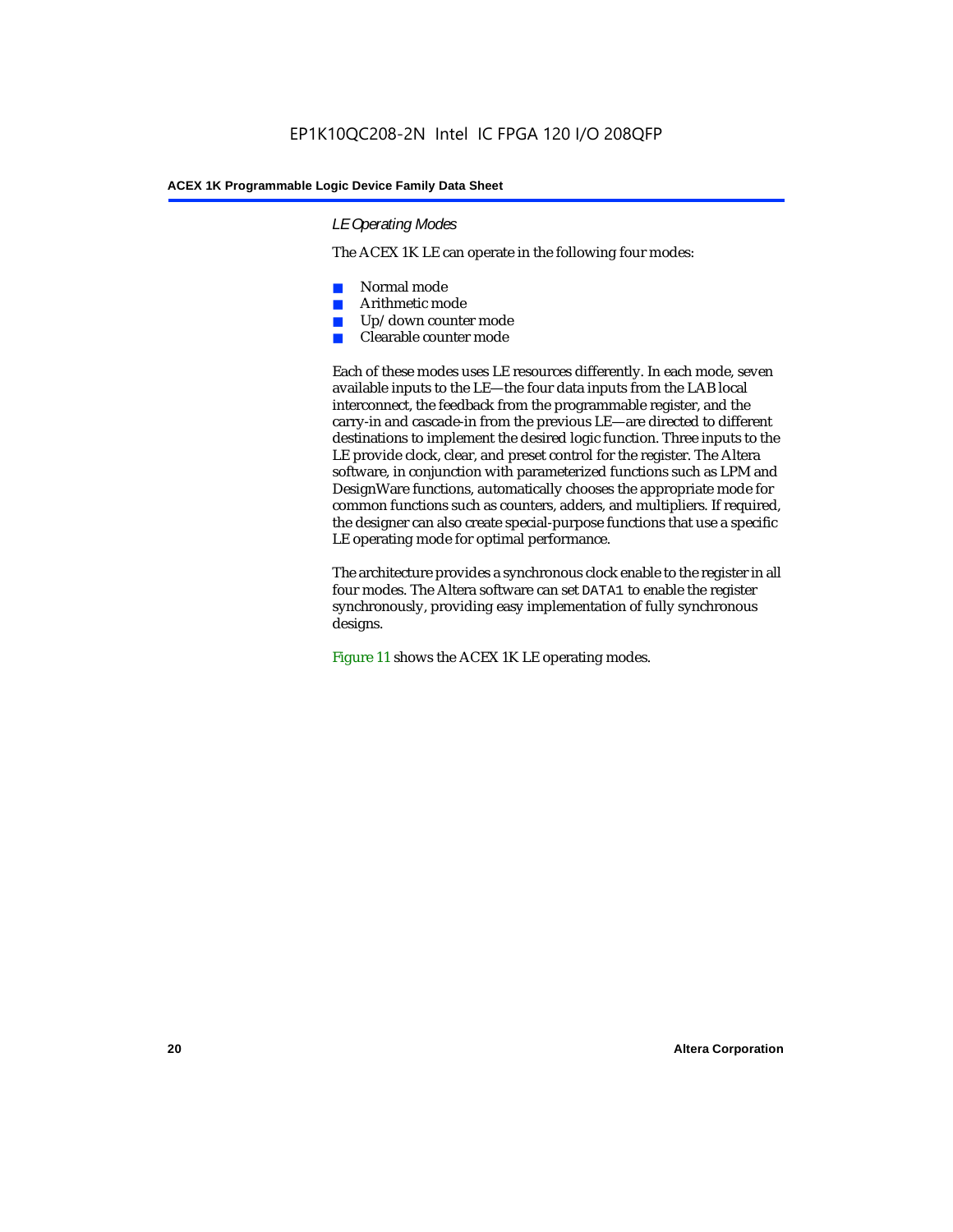## *Figure 11. ACEX 1K LE Operating Modes*



#### **Arithmetic Mode**



#### **Up/Down Counter Mode**



#### **Clearable Counter Mode**

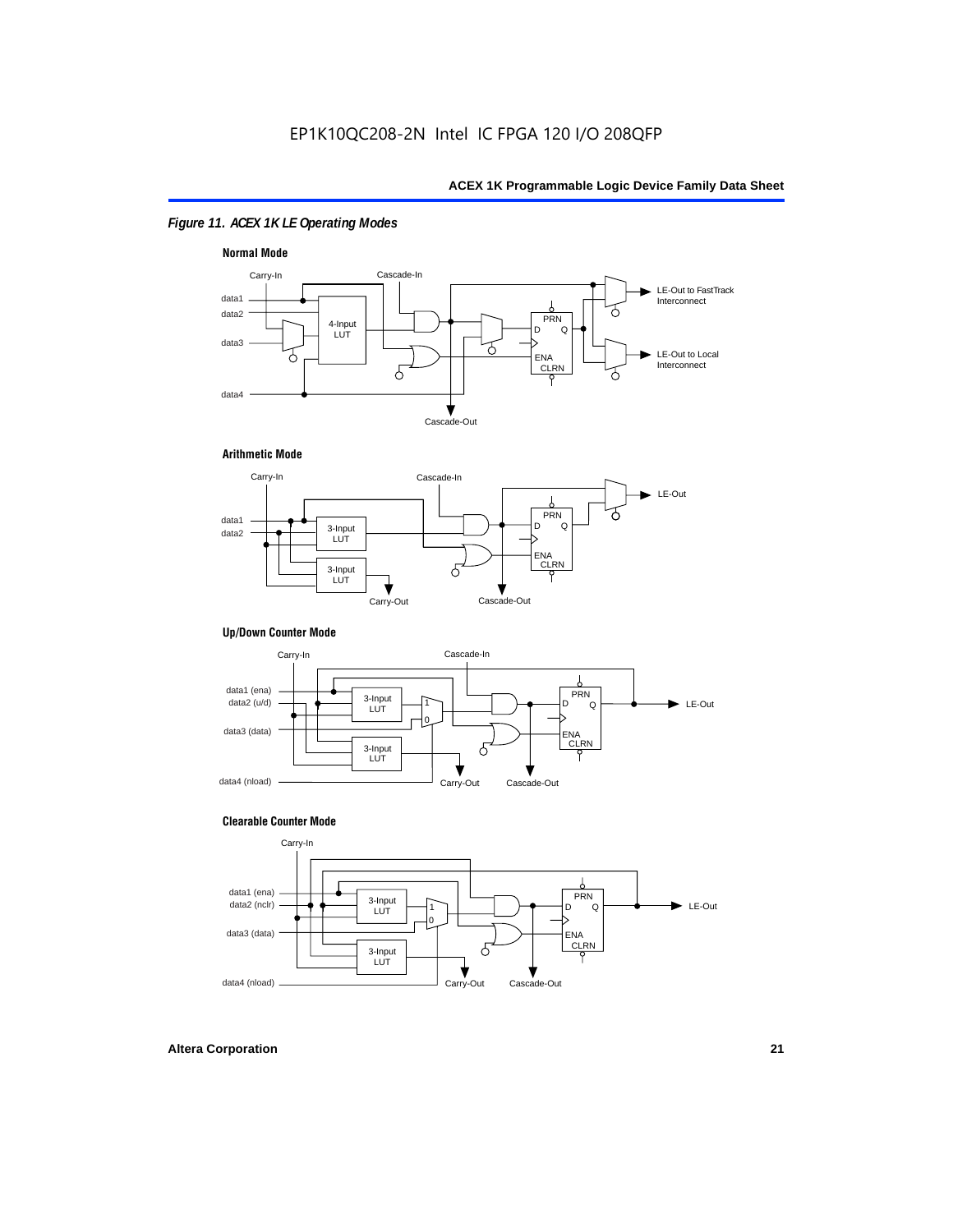## **Normal Mode**

The normal mode is suitable for general logic applications and wide decoding functions that can take advantage of a cascade chain. In normal mode, four data inputs from the LAB local interconnect and the carry-in are inputs to a 4-input LUT. The compiler automatically selects the carryin or the DATA3 signal as one of the inputs to the LUT. The LUT output can be combined with the cascade-in signal to form a cascade chain through the cascade-out signal. Either the register or the LUT can be used to drive both the local interconnect and the FastTrack Interconnect routing structure at the same time.

The LUT and the register in the LE can be used independently (register packing). To support register packing, the LE has two outputs; one drives the local interconnect, and the other drives the FastTrack Interconnect routing structure. The DATA4 signal can drive the register directly, allowing the LUT to compute a function that is independent of the registered signal; a 3-input function can be computed in the LUT, and a fourth independent signal can be registered. Alternatively, a 4-input function can be generated, and one of the inputs to this function can be used to drive the register. The register in a packed LE can still use the clock enable, clear, and preset signals in the LE. In a packed LE, the register can drive the FastTrack Interconnect routing structure while the LUT drives the local interconnect, or vice versa.

## **Arithmetic Mode**

The arithmetic mode offers two 3-input LUTs that are ideal for implementing adders, accumulators, and comparators. One LUT computes a 3-input function; the other generates a carry output. As shown in Figure 11, the first LUT uses the carry-in signal and two data inputs from the LAB local interconnect to generate a combinatorial or registered output. For example, in an adder, this output is the sum of three signals: a, b, and carry-in. The second LUT uses the same three signals to generate a carry-out signal, thereby creating a carry chain. The arithmetic mode also supports simultaneous use of the cascade chain.

## **Up/Down Counter Mode**

The up/down counter mode offers counter enable, clock enable, synchronous up/down control, and data loading options. These control signals are generated by the data inputs from the LAB local interconnect, the carry-in signal, and output feedback from the programmable register. Two 3-input LUTs are used; one generates the counter data, and the other generates the fast carry bit. A 2-to-1 multiplexer provides synchronous loading. Data can also be loaded asynchronously with the clear and preset register control signals without using the LUT resources.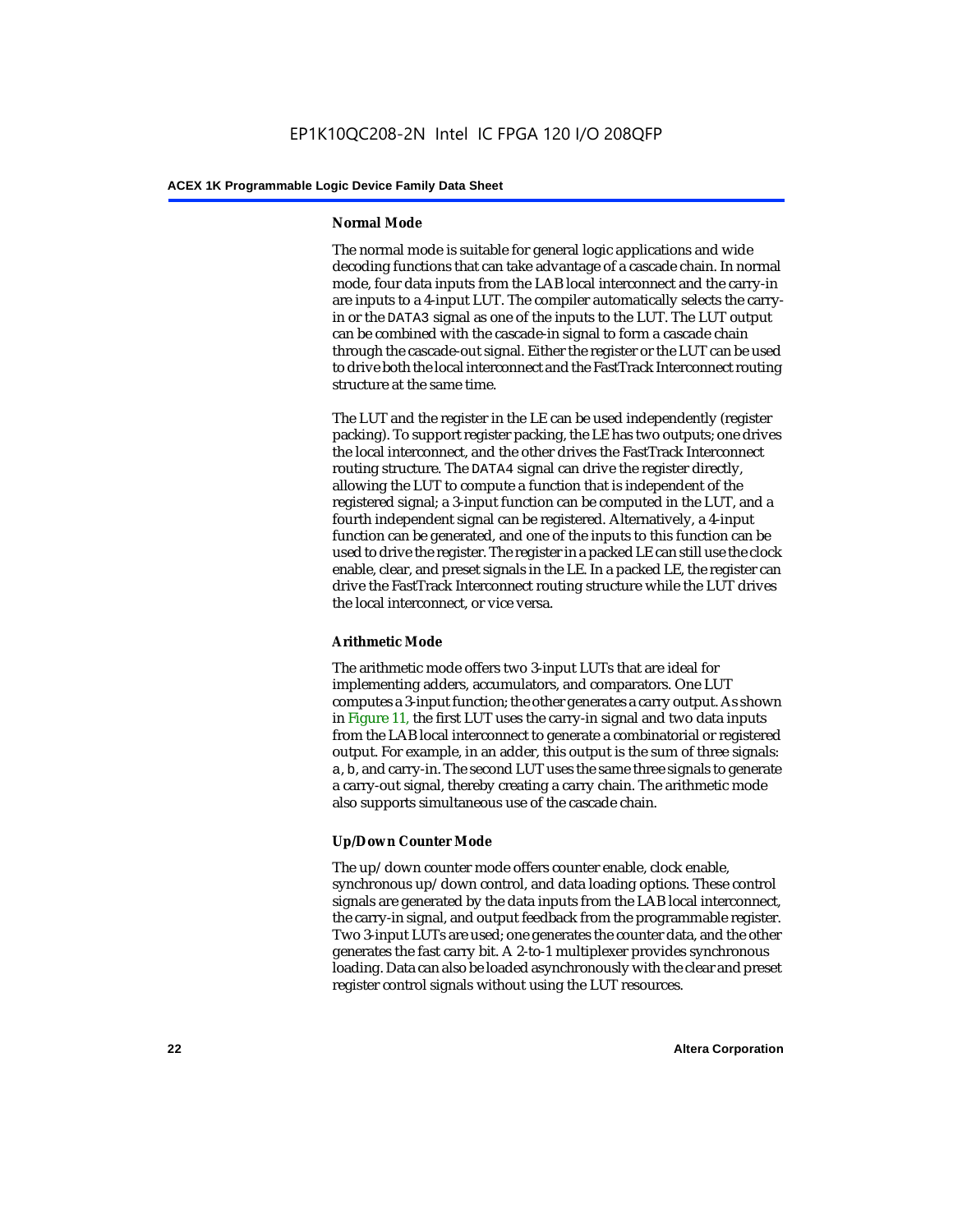## **Clearable Counter Mode**

The clearable counter mode is similar to the up/down counter mode, but it supports a synchronous clear instead of the up/down control. The clear function is substituted for the cascade-in signal in the up/down counter mode. Two 3-input LUTs are used; one generates the counter data, and the other generates the fast carry bit. Synchronous loading is provided by a 2-to-1 multiplexer. The output of this multiplexer is ANDed with a synchronous clear signal.

## *Internal Tri-State Emulation*

Internal tri-state emulation provides internal tri-states without the limitations of a physical tri-state bus. In a physical tri-state bus, the tri-state buffers' output enable (OE) signals select which signal drives the bus. However, if multiple OE signals are active, contending signals can be driven onto the bus. Conversely, if no OE signals are active, the bus will float. Internal tri-state emulation resolves contending tri-state buffers to a low value and floating buses to a high value, thereby eliminating these problems. The Altera software automatically implements tri-state bus functionality with a multiplexer.

## *Clear & Preset Logic Control*

Logic for the programmable register's clear and preset functions is controlled by the DATA3, LABCTRL1, and LABCTRL2 inputs to the LE. The clear and preset control structure of the LE asynchronously loads signals into a register. Either LABCTRL1 or LABCTRL2 can control the asynchronous clear. Alternatively, the register can be set up so that LABCTRL1 implements an asynchronous load. The data to be loaded is driven to DATA3; when LABCTRL1 is asserted, DATA3 is loaded into the register.

During compilation, the compiler automatically selects the best control signal implementation. Because the clear and preset functions are activelow, the Compiler automatically assigns a logic high to an unused clear or preset.

The clear and preset logic is implemented in one of the following six modes chosen during design entry:

- Asynchronous clear
- Asynchronous preset
- Asynchronous clear and preset
- Asynchronous load with clear
- Asynchronous load with preset
- Asynchronous load without clear or preset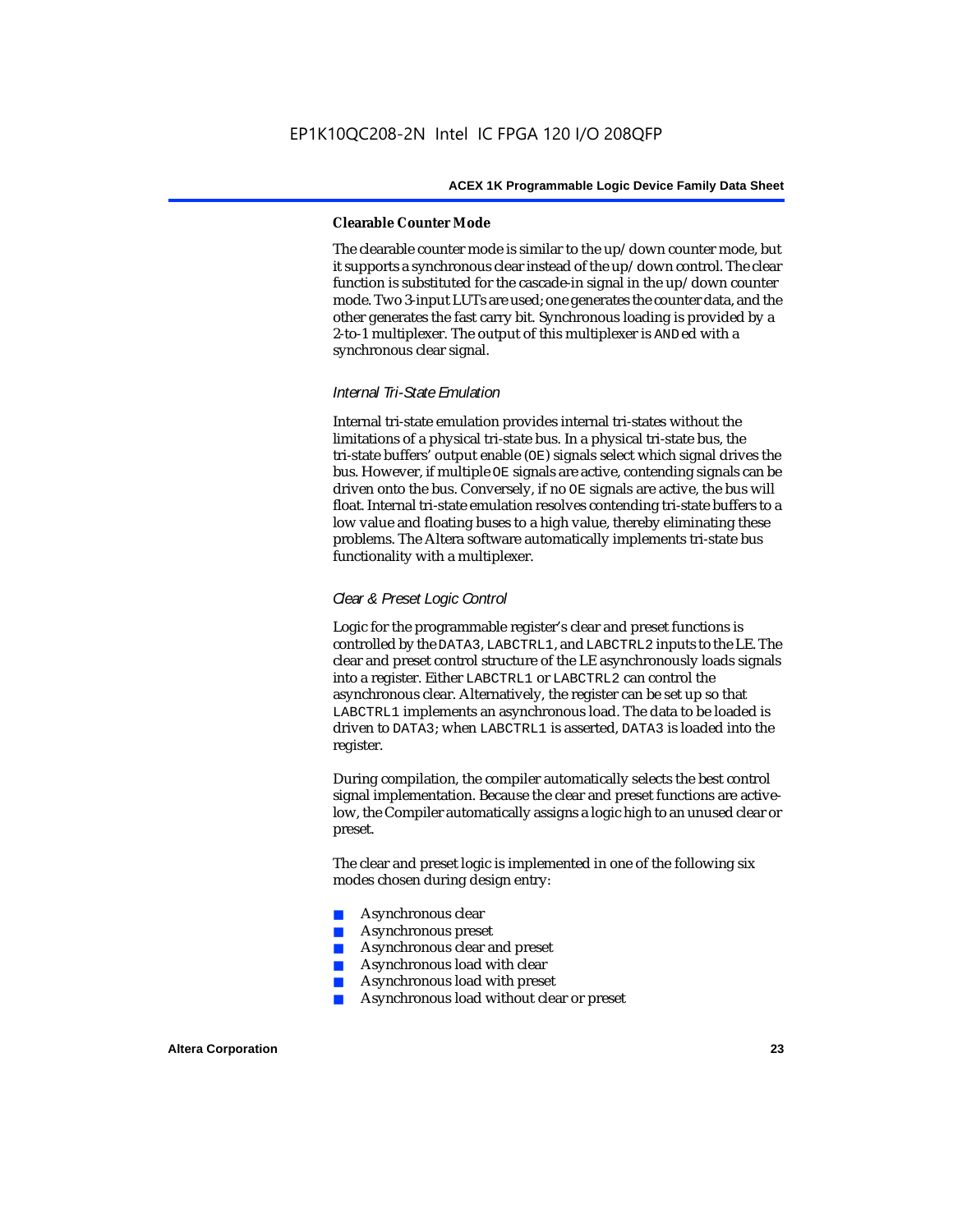In addition to the six clear and preset modes, ACEX 1K devices provide a chip-wide reset pin that can reset all registers in the device. Use of this feature is set during design entry. In any of the clear and preset modes, the chip-wide reset overrides all other signals. Registers with asynchronous presets may be preset when the chip-wide reset is asserted. Inversion can be used to implement the asynchronous preset. Figure 12 shows examples of how to setup the preset and clear inputs for the desired functionality.



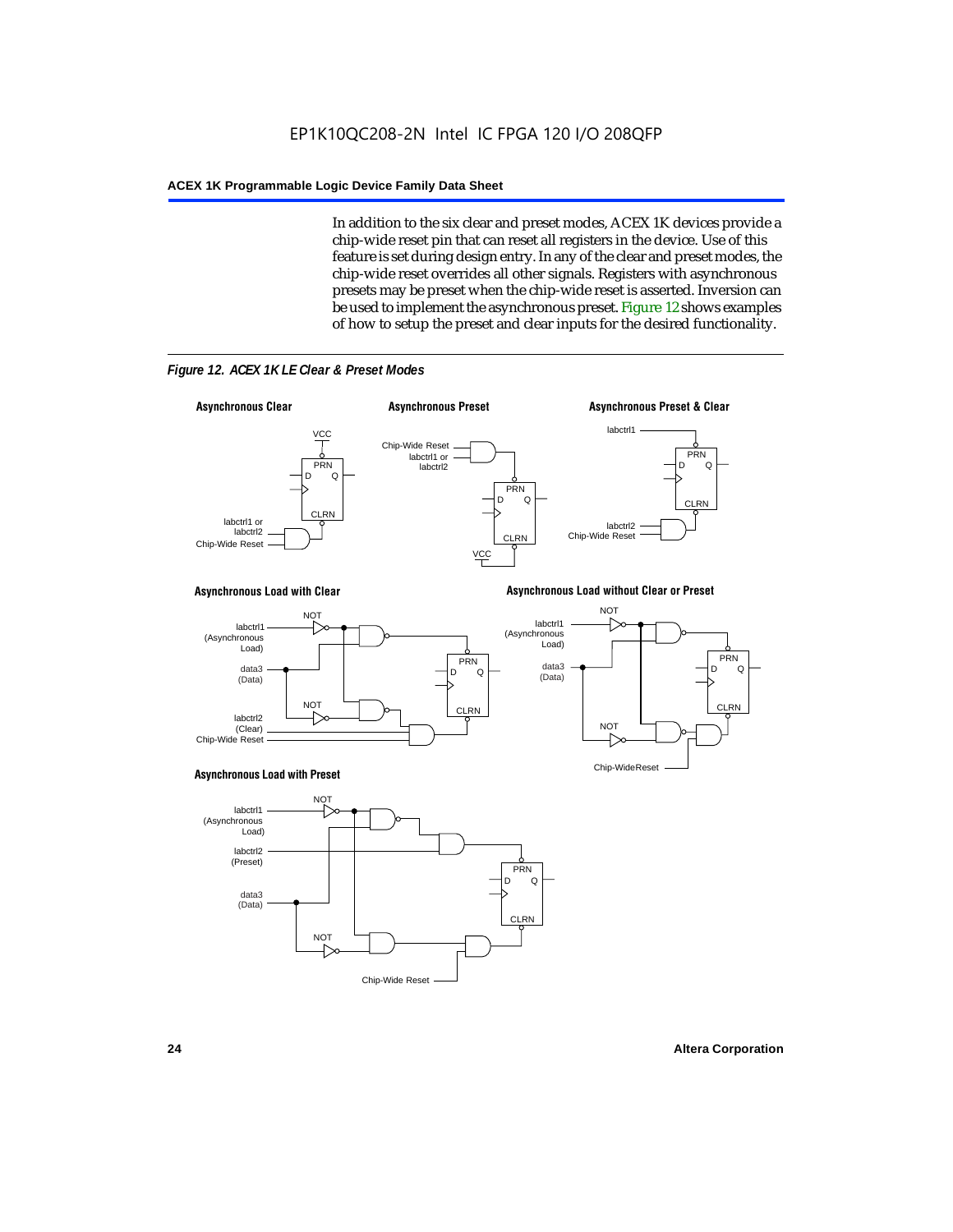## **Asynchronous Clear**

The flipflop can be cleared by either LABCTRL1 or LABCTRL2. In this mode, the preset signal is tied to VCC to deactivate it.

## **Asynchronous Preset**

An asynchronous preset is implemented as an asynchronous load, or with an asynchronous clear. If DATA3 is tied to VCC, asserting LABCTRL1 asynchronously loads a one into the register. Alternatively, the Altera software can provide preset control by using the clear and inverting the register's input and output. Inversion control is available for the inputs to both LEs and IOEs. Therefore, if a register is preset by only one of the two LABCTRL signals, the DATA3 input is not needed and can be used for one of the LE operating modes.

## **Asynchronous Preset & Clear**

When implementing asynchronous clear and preset, LABCTRL1 controls the preset, and LABCTRL2 controls the clear. DATA3 is tied to VCC, so that asserting LABCTRL1 asynchronously loads a one into the register, effectively presetting the register. Asserting LABCTRL2 clears the register.

## **Asynchronous Load with Clear**

When implementing an asynchronous load in conjunction with the clear, LABCTRL1 implements the asynchronous load of DATA3 by controlling the register preset and clear. LABCTRL2 implements the clear by controlling the register clear; LABCTRL2 does not have to feed the preset circuits.

## **Asynchronous Load with Preset**

When implementing an asynchronous load in conjunction with preset, the Altera software provides preset control by using the clear and inverting the input and output of the register. Asserting LABCTRL2 presets the register, while asserting LABCTRL1 loads the register. The Altera software inverts the signal that drives DATA3 to account for the inversion of the register's output.

## **Asynchronous Load without Preset or Clear**

When implementing an asynchronous load without preset or clear, LABCTRL1 implements the asynchronous load of DATA3 by controlling the register preset and clear.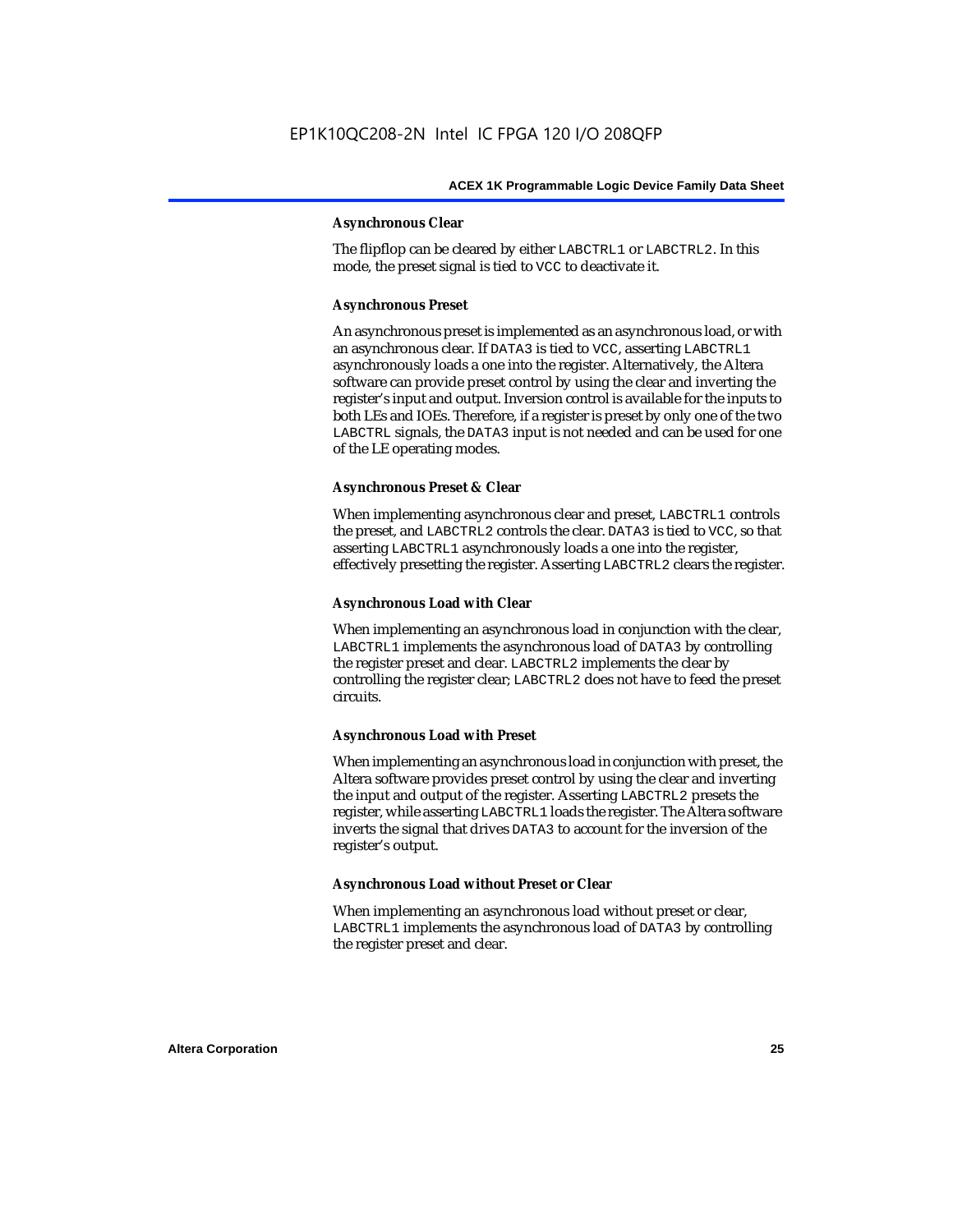## **FastTrack Interconnect Routing Structure**

In the ACEX 1K architecture, connections between LEs, EABs, and device I/O pins are provided by the FastTrack Interconnect routing structure, which is a series of continuous horizontal and vertical routing channels that traverse the device. This global routing structure provides predictable performance, even in complex designs. In contrast, the segmented routing in FPGAs requires switch matrices to connect a variable number of routing paths, increasing the delays between logic resources and reducing performance.

The FastTrack Interconnect routing structure consists of row and column interconnect channels that span the entire device. Each row of LABs is served by a dedicated row interconnect. The row interconnect can drive I/O pins and feed other LABs in the row. The column interconnect routes signals between rows and can drive I/O pins.

Row channels drive into the LAB or EAB local interconnect. The row signal is buffered at every LAB or EAB to reduce the effect of fan-out on delay. A row channel can be driven by an LE or by one of three column channels. These four signals feed dual 4-to-1 multiplexers that connect to two specific row channels. These multiplexers, which are connected to each LE, allow column channels to drive row channels even when all eight LEs in a LAB drive the row interconnect.

Each column of LABs or EABs is served by a dedicated column interconnect. The column interconnect that serves the EABs has twice as many channels as other column interconnects. The column interconnect can then drive I/O pins or another row's interconnect to route the signals to other LABs or EABs in the device. A signal from the column interconnect, which can be either the output of a LE or an input from an I/O pin, must be routed to the row interconnect before it can enter a LAB or EAB. Each row channel that is driven by an IOE or EAB can drive one specific column channel.

Access to row and column channels can be switched between LEs in adjacent pairs of LABs. For example, a LE in one LAB can drive the row and column channels normally driven by a particular LE in the adjacent LAB in the same row, and vice versa. This flexibility enables routing resources to be used more efficiently. Figure 13 shows the ACEX 1K LAB.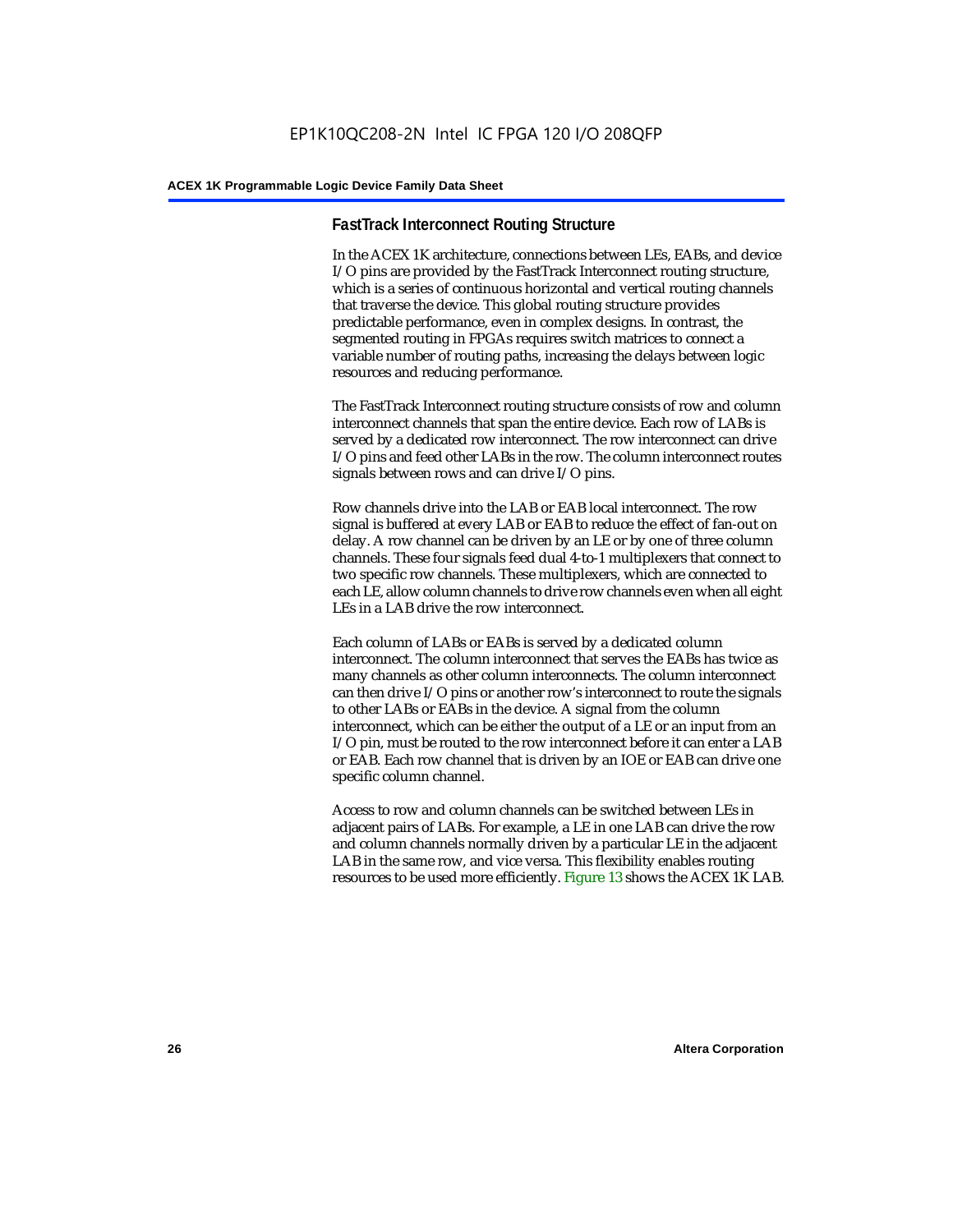

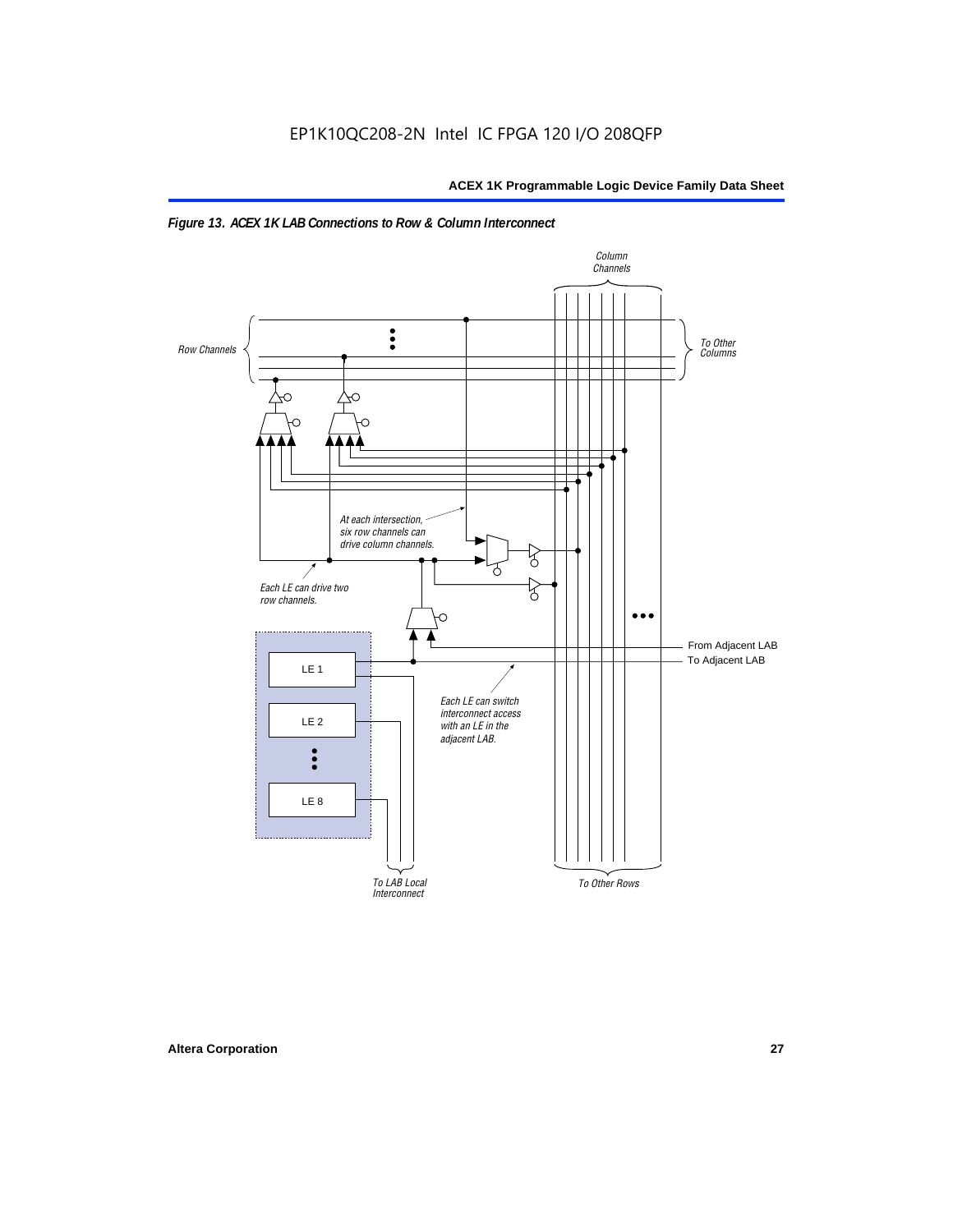For improved routing, the row interconnect consists of a combination of full-length and half-length channels. The full-length channels connect to all LABs in a row; the half-length channels connect to the LABs in half of the row. The EAB can be driven by the half-length channels in the left half of the row and by the full-length channels. The EAB drives out to the fulllength channels. In addition to providing a predictable, row-wide interconnect, this architecture provides increased routing resources. Two neighboring LABs can be connected using a half-row channel, thereby saving the other half of the channel for the other half of the row.

Table 6 summarizes the FastTrack Interconnect routing structure resources available in each ACEX 1K device.

| Table 6. ACEX 1K FastTrack Interconnect Resources |             |                     |                |                        |  |  |
|---------------------------------------------------|-------------|---------------------|----------------|------------------------|--|--|
| <b>Device</b>                                     | <b>Rows</b> | Channels per<br>Row | <b>Columns</b> | Channels per<br>Column |  |  |
| EP1K10                                            | 3           | 144                 | 24             | 24                     |  |  |
| EP1K30                                            | 6           | 216                 | 36             | 24                     |  |  |
| EP1K50                                            | 10          | 216                 | 36             | 24                     |  |  |
| EP1K100                                           | 12          | 312                 | 52             | 24                     |  |  |

In addition to general-purpose I/O pins, ACEX 1K devices have six dedicated input pins that provide low-skew signal distribution across the device. These six inputs can be used for global clock, clear, preset, and peripheral output-enable and clock-enable control signals. These signals are available as control signals for all LABs and IOEs in the device. The dedicated inputs can also be used as general-purpose data inputs because they can feed the local interconnect of each LAB in the device.

Figure 14 shows the interconnection of adjacent LABs and EABs, with row, column, and local interconnects, as well as the associated cascade and carry chains. Each LAB is labeled according to its location: a letter represents the row and a number represents the column. For example, LAB B3 is in row B, column 3.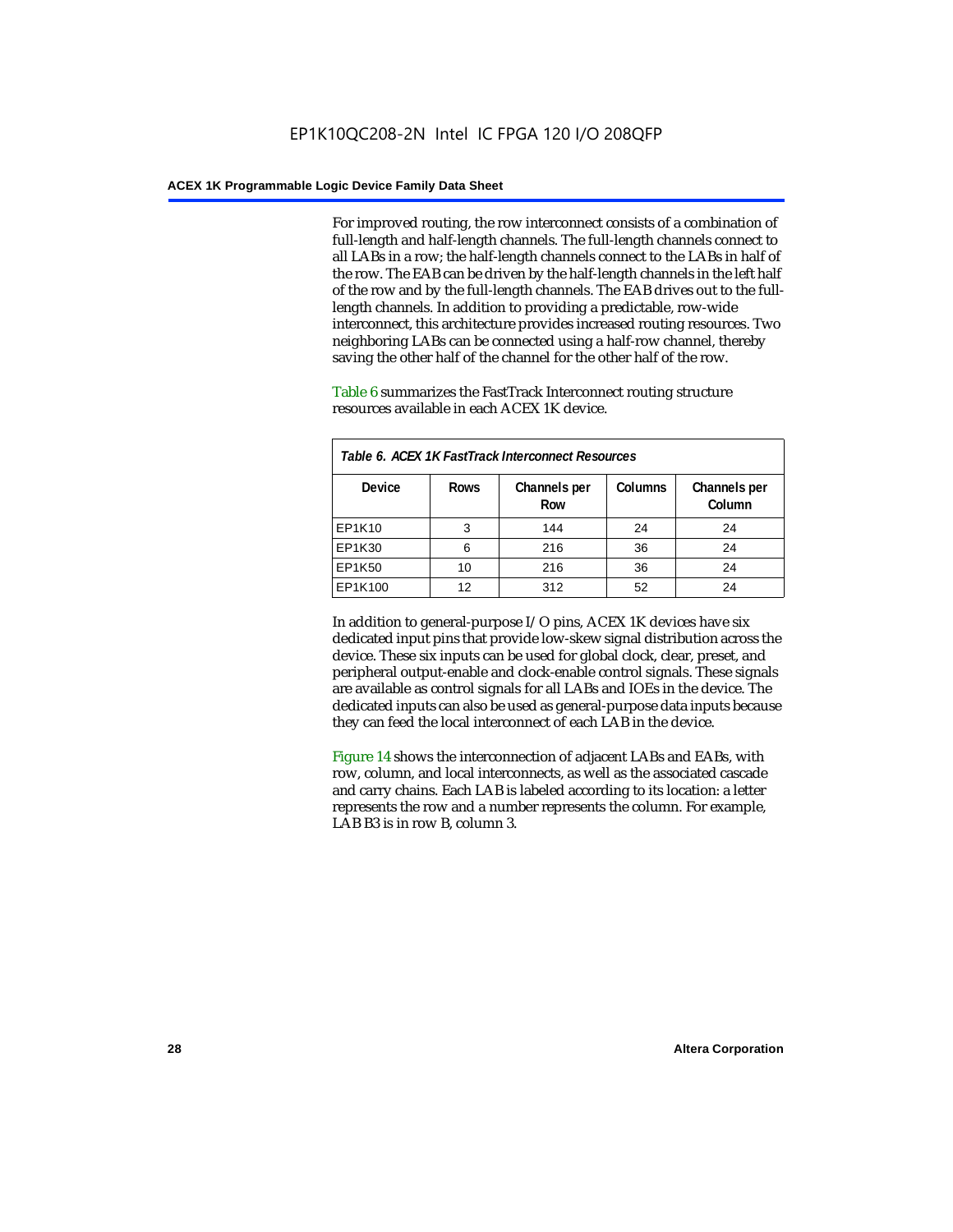



## **I/O Element**

An IOE contains a bidirectional I/O buffer and a register that can be used either as an input register for external data that requires a fast setup time or as an output register for data that requires fast clock-to-output performance. In some cases, using an LE register for an input register will result in a faster setup time than using an IOE register. IOEs can be used as input, output, or bidirectional pins. The compiler uses the programmable inversion option to invert signals from the row and column interconnect automatically where appropriate. For bidirectional registered I/O implementation, the output register should be in the IOE and the data input and output enable registers should be LE registers placed adjacent to the bidirectional pin. Figure 15 shows the bidirectional I/O registers.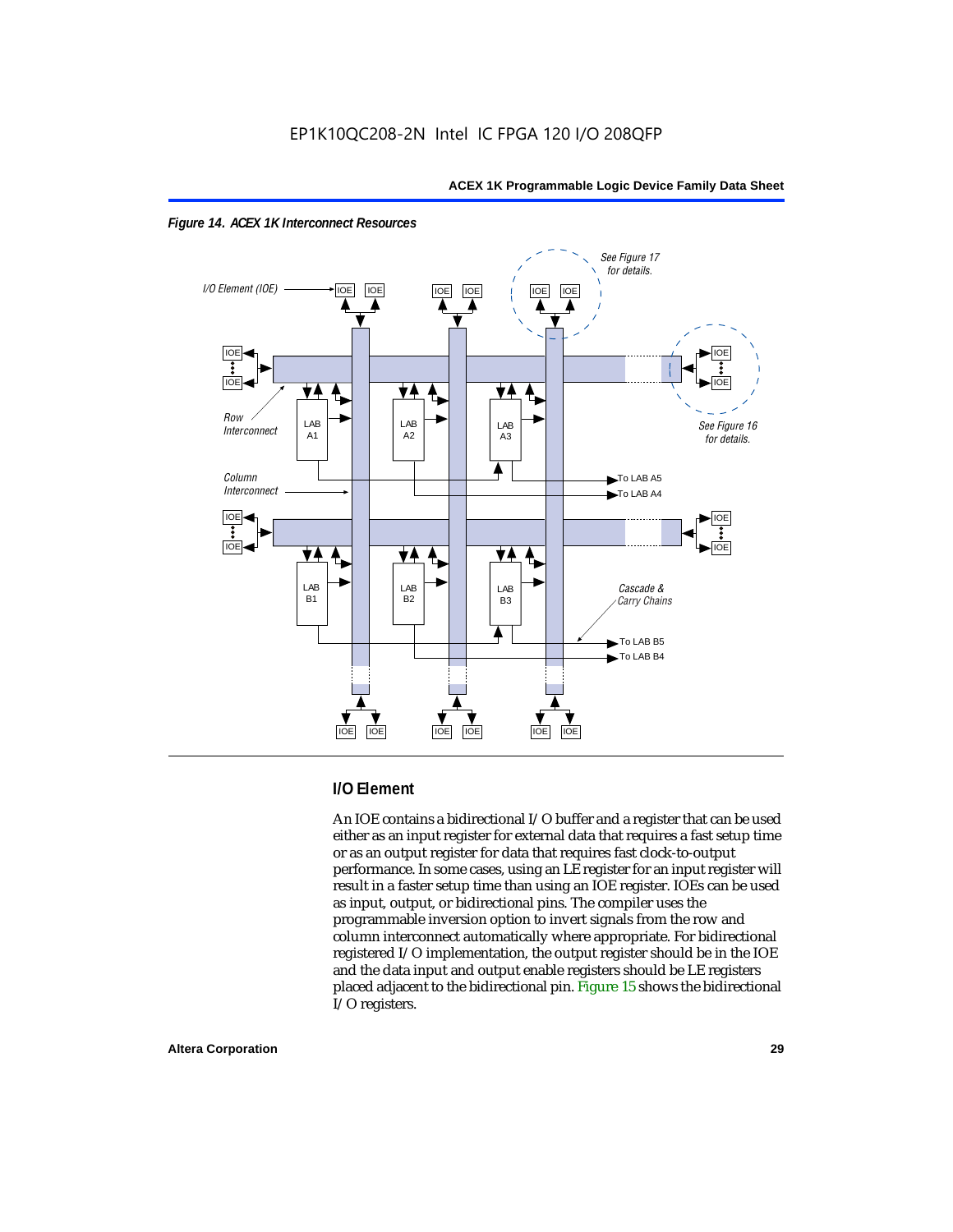## *Figure 15. ACEX 1K Bidirectional I/O Registers*

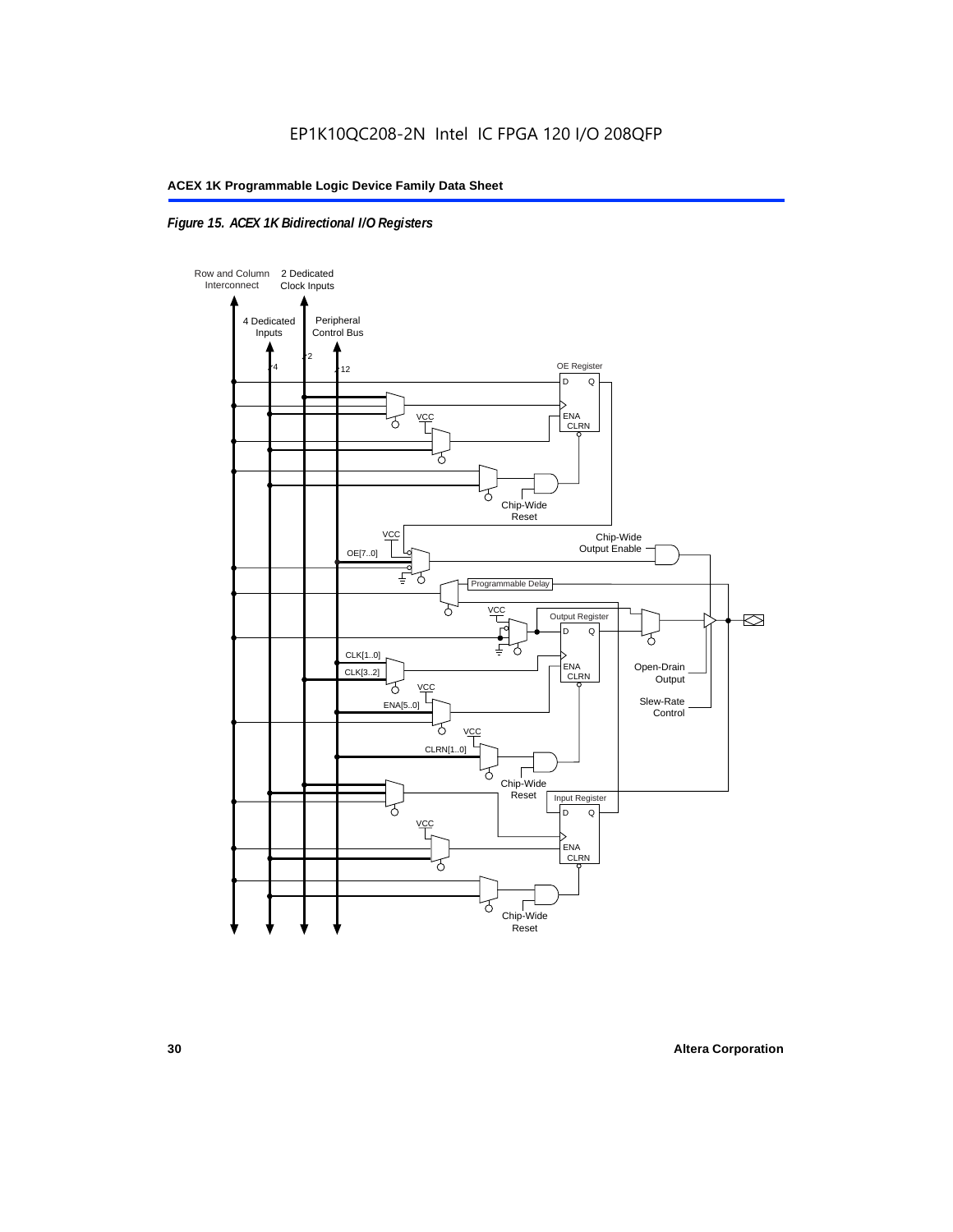On all ACEX 1K devices, the input path from the I/O pad to the FastTrack Interconnect has a programmable delay element that can be used to guarantee a zero hold time. Depending on the placement of the IOE relative to what it is driving, the designer may choose to turn on the programmable delay to ensure a zero hold time or turn it off to minimize setup time. This feature is used to reduce setup time for complex pin-toregister paths (e.g., PCI designs).

Each IOE selects the clock, clear, clock enable, and output enable controls from a network of I/O control signals called the peripheral control bus. The peripheral control bus uses high-speed drivers to minimize signal skew across devices and provides up to 12 peripheral control signals that can be allocated as follows:

- Up to eight output enable signals
- Up to six clock enable signals
- Up to two clock signals
- Up to two clear signals

If more than six clock-enable or eight output-enable signals are required, each IOE on the device can be controlled by clock enable and output enable signals driven by specific LEs. In addition to the two clock signals available on the peripheral control bus, each IOE can use one of two dedicated clock pins. Each peripheral control signal can be driven by any of the dedicated input pins or the first LE of each LAB in a particular row. In addition, a LE in a different row can drive a column interconnect, which causes a row interconnect to drive the peripheral control signal. The chipwide reset signal resets all IOE registers, overriding any other control signals.

When a dedicated clock pin drives IOE registers, it can be inverted for all IOEs in the device. All IOEs must use the same sense of the clock. For example, if any IOE uses the inverted clock, all IOEs must use the inverted clock, and no IOE can use the non-inverted clock. However, LEs can still use the true or complement of the clock on an LAB-by-LAB basis.

The incoming signal may be inverted at the dedicated clock pin and will drive all IOEs. For the true and complement of a clock to be used to drive IOEs, drive it into both global clock pins. One global clock pin will supply the true, and the other will supply the complement.

When the true and complement of a dedicated input drives IOE clocks, two signals on the peripheral control bus are consumed, one for each sense of the clock.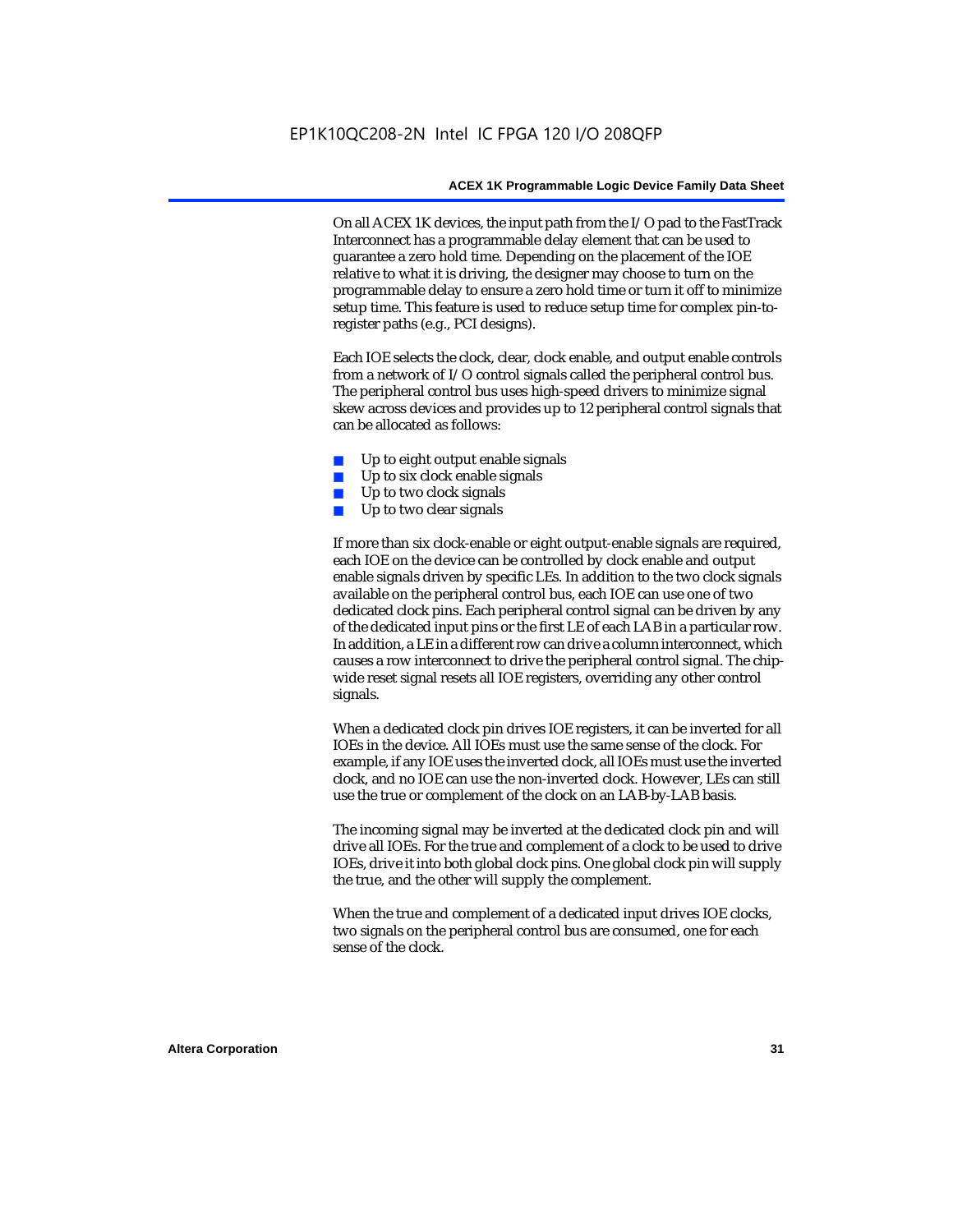When dedicated inputs drive non-inverted and inverted peripheral clears, clock enables, and output enables, two signals on the peripheral control bus will be used.

Table 7 lists the sources for each peripheral control signal and shows how the output enable, clock enable, clock, and clear signals share 12 peripheral control signals. Table 7 also shows the rows that can drive global signals.

| Table 7. Peripheral Bus Sources for ACEX Devices |               |               |               |                |  |  |  |
|--------------------------------------------------|---------------|---------------|---------------|----------------|--|--|--|
| Peripheral Control Signal                        | <b>EP1K10</b> | <b>EP1K30</b> | <b>EP1K50</b> | <b>EP1K100</b> |  |  |  |
| OE0                                              | Row A         | Row A         | Row A         | Row A          |  |  |  |
| OE1                                              | Row A         | Row B         | Row B         | Row C          |  |  |  |
| OE <sub>2</sub>                                  | Row B         | Row C         | Row D         | Row E          |  |  |  |
| OE3                                              | Row B         | Row D         | Row F         | Row L          |  |  |  |
| OE4                                              | Row C         | Row E         | Row H         | Row I          |  |  |  |
| OE5                                              | Row C         | Row F         | Row J         | Row K          |  |  |  |
| CLKENA0/CLK0/GLOBAL0                             | Row A         | Row A         | Row A         | Row F          |  |  |  |
| CLKENA1/OE6/GLOBAL1                              | Row A         | Row B         | Row C         | Row D          |  |  |  |
| CLKENA2/CLR0                                     | Row B         | Row C         | Row E         | Row B          |  |  |  |
| CLKENA3/OE7/GLOBAL2                              | Row B         | Row D         | Row G         | Row H          |  |  |  |
| CLKENA4/CLR1                                     | Row C         | Row E         | Row I         | Row J          |  |  |  |
| CLKENA5/CLK1/GLOBAL3                             | Row C         | Row F         | Row J         | Row G          |  |  |  |

Signals on the peripheral control bus can also drive the four global signals, referred to as GLOBAL0 through GLOBAL3. An internally generated signal can drive a global signal, providing the same low-skew, low-delay characteristics as a signal driven by an input pin. An LE drives the global signal by driving a row line that drives the peripheral bus which then drives the global signal. This feature is ideal for internally generated clear or clock signals with high fan-out. However, internally driven global signals offer no advantage over the general-purpose interconnect for routing data signals.

The chip-wide output enable pin is an active-high pin that can be used to tri-state all pins on the device. This option can be set in the Altera software. The built-in I/O pin pull-up resistors (which are active during configuration) are active when the chip-wide output enable pin is asserted. The registers in the IOE can also be reset by the chip-wide reset pin.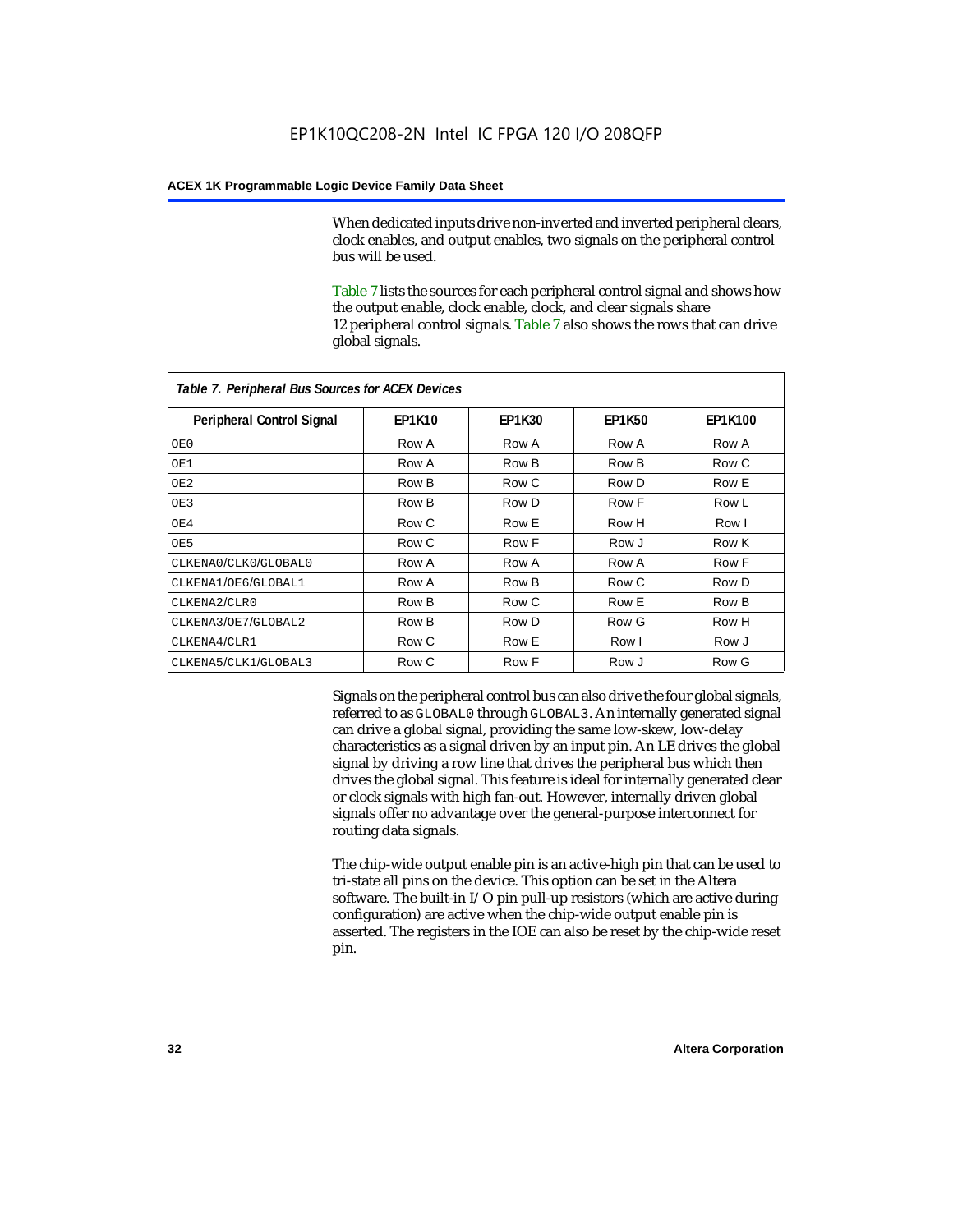## *Row-to-IOE Connections*

When an IOE is used as an input signal, it can drive two separate row channels. The signal is accessible by all LEs within that row. When an IOE is used as an output, the signal is driven by a multiplexer that selects a signal from the row channels. Up to eight IOEs connect to each side of each row channel (see Figure 16).





*Note:*<br>(1) 7 (1) The values for *m* and *n* are shown in Table 8.

Table 8 lists the ACEX 1K row-to-IOE interconnect resources.

| Table 8. ACEX 1K Row-to-IOE Interconnect Resources |                      |                          |  |  |  |
|----------------------------------------------------|----------------------|--------------------------|--|--|--|
| <b>Device</b>                                      | Channels per Row (n) | Row Channels per Pin (m) |  |  |  |
| EP1K10                                             | 144                  | 18                       |  |  |  |
| EP1K30                                             | 216                  | 27                       |  |  |  |
| EP1K50                                             | 216                  | 27                       |  |  |  |
| EP1K100                                            | 312                  | 39                       |  |  |  |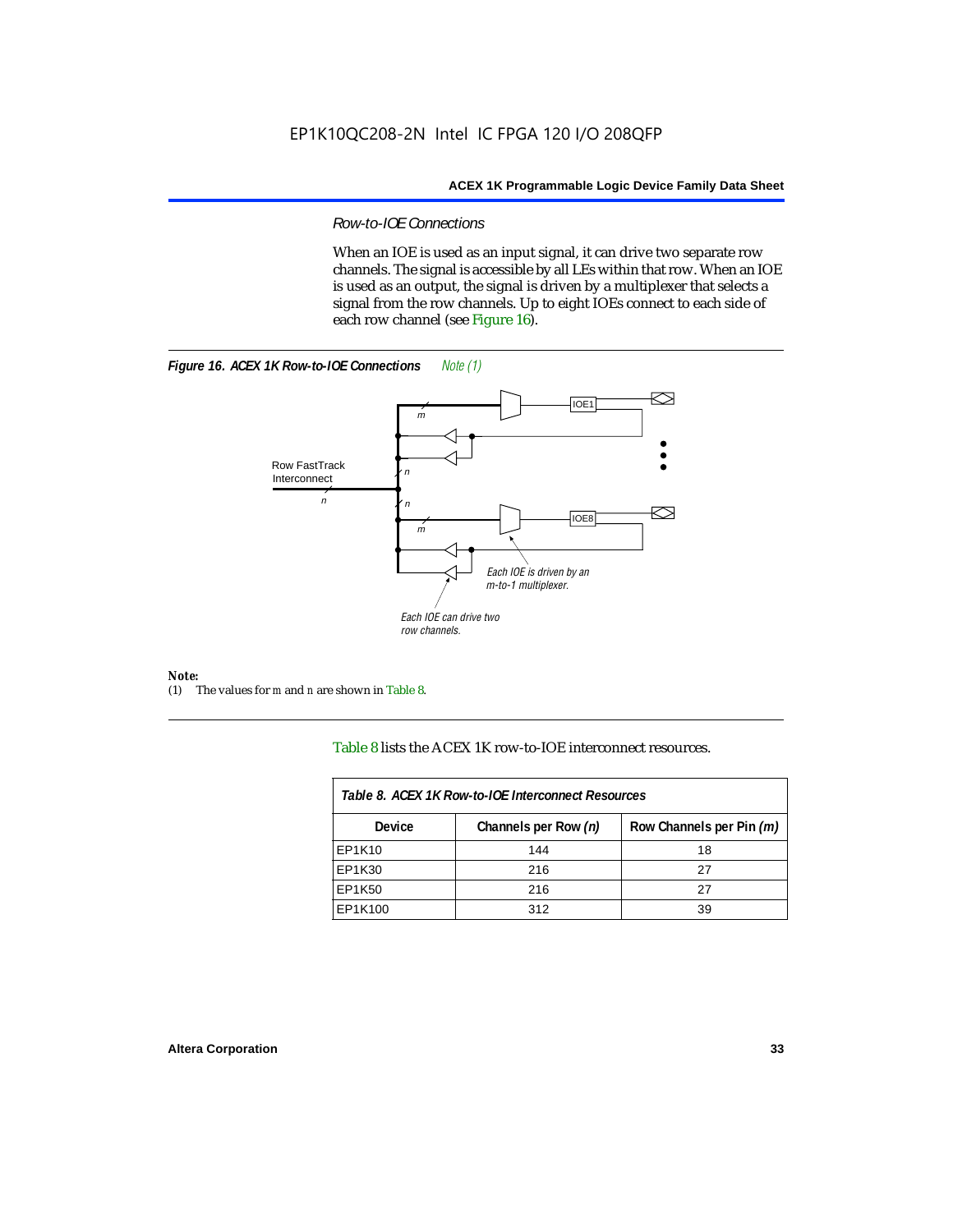## *Column-to-IOE Connections*

When an IOE is used as an input, it can drive up to two separate column channels. When an IOE is used as an output, the signal is driven by a multiplexer that selects a signal from the column channels. Two IOEs connect to each side of the column channels. Each IOE can be driven by column channels via a multiplexer. The set of column channels is different for each IOE (see Figure 17).



#### Table 9 lists the ACEX 1K column-to-IOE interconnect resources.

| Table 9. ACEX 1K Column-to-IOE Interconnect Resources |                         |                             |  |  |  |
|-------------------------------------------------------|-------------------------|-----------------------------|--|--|--|
| Device                                                | Channels per Column (n) | Column Channels per Pin (m) |  |  |  |
| EP1K10                                                | 24                      | 16                          |  |  |  |
| EP1K30                                                | 24                      | 16                          |  |  |  |
| EP1K50                                                | 24                      | 16                          |  |  |  |
| EP1K100                                               | 24                      | 16                          |  |  |  |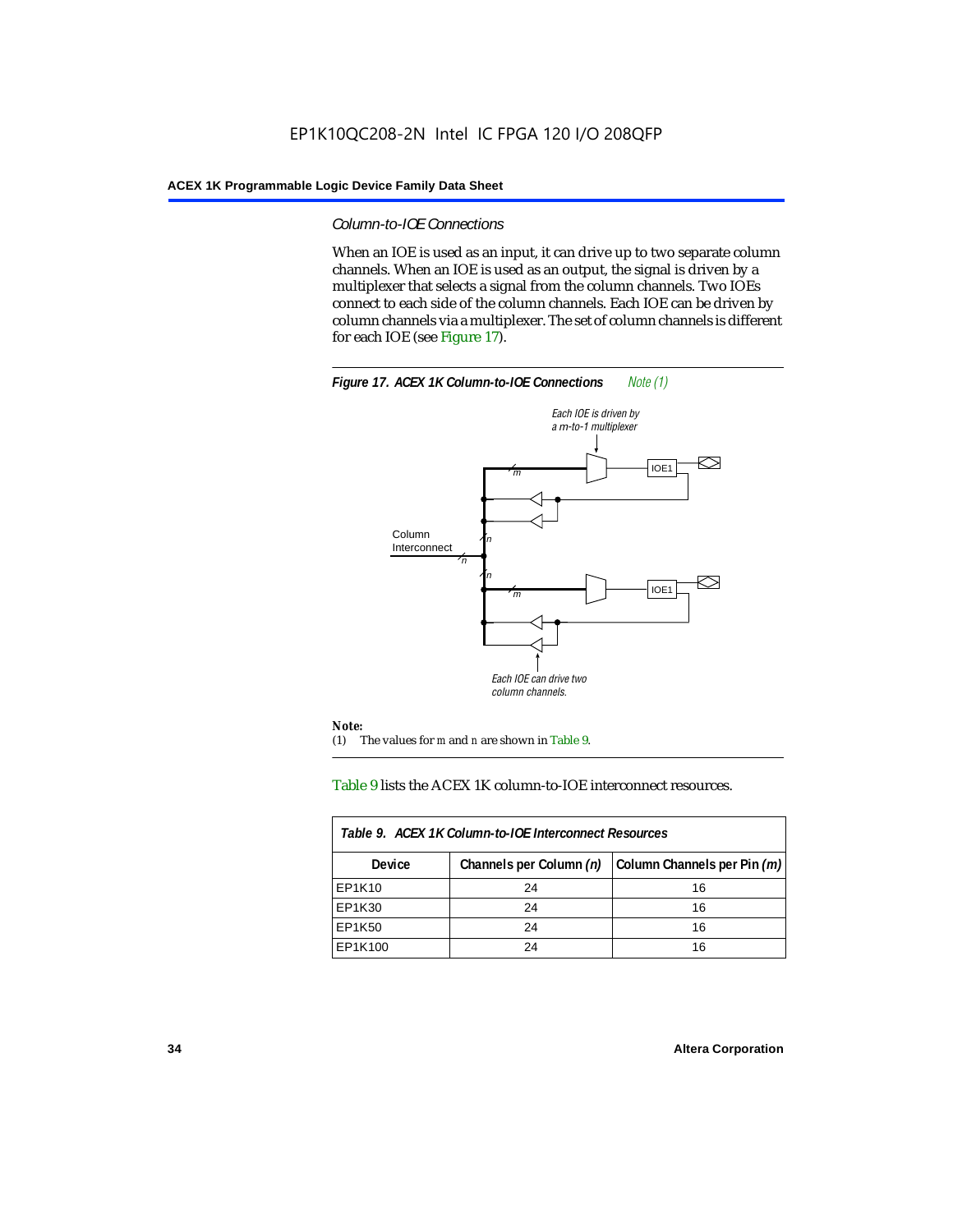**SameFrame Pin-Outs** ACEX 1K devices support the SameFrame pin-out feature for FineLine BGA packages. The SameFrame pin-out feature is the arrangement of balls on FineLine BGA packages such that the lower-ballcount packages form a subset of the higher-ball-count packages. SameFrame pin-outs provide the flexibility to migrate not only from device to device within the same package, but also from one package to another. A given printed circuit board (PCB) layout can support multiple device density/package combinations. For example, a single board layout can support a range of devices from an EP1K10 device in a 256-pin FineLine BGA package to an EP1K100 device in a 484-pin FineLine BGA package.

> The Altera software provides support to design PCBs with SameFrame pin-out devices. Devices can be defined for present and future use. The Altera software generates pin-outs describing how to lay out a board that takes advantage of this migration. Figure 18 shows an example of SameFrame pin-out.

*Figure 18. SameFrame Pin-Out Example*



Designed for 484-Pin FineLine BGA Package Printed Circuit Board



Table 10 shows the ACEX 1K device/package combinations that support SameFrame pin-outs for ACEX 1K devices. All FineLine BGA packages support SameFrame pin-outs, providing the flexibility to migrate not only from device to device within the same package, but also from one package to another. The I/O count will vary from device to device.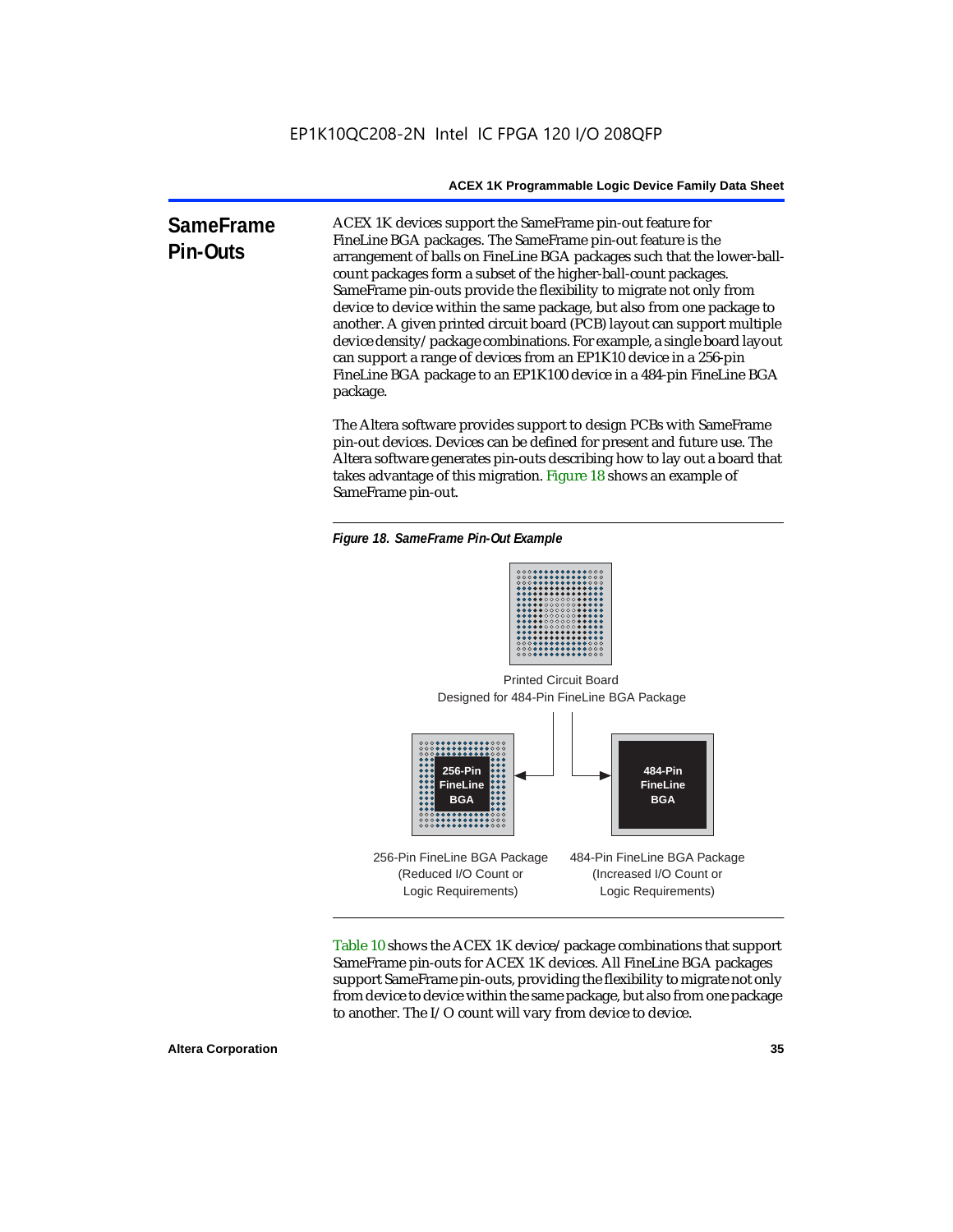

For more information, search for "SameFrame" in MAX+PLUS II Help.

| Table 10. ACEX 1K SameFrame Pin-Out Support |                            |                                   |  |  |  |
|---------------------------------------------|----------------------------|-----------------------------------|--|--|--|
| <b>Device</b>                               | 256-Pin<br>FineLine<br>BGA | 484-Pin<br>FineLine<br><b>BGA</b> |  |  |  |
| EP1K10                                      |                            | (1.                               |  |  |  |
| EP1K30                                      |                            | 11.                               |  |  |  |
| EP1K50                                      |                            |                                   |  |  |  |
| EP1K100                                     |                            |                                   |  |  |  |

# *Note:*<br>(1) **7**

This option is supported with a 256-pin FineLine BGA package and SameFrame migration.

# **ClockLock & ClockBoost Features**

To support high-speed designs, -1 and -2 speed grade ACEX 1K devices offer ClockLock and ClockBoost circuitry containing a phase-locked loop (PLL) that is used to increase design speed and reduce resource usage. The ClockLock circuitry uses a synchronizing PLL that reduces the clock delay and skew within a device. This reduction minimizes clock-to-output and setup times while maintaining zero hold times. The ClockBoost circuitry, which provides a clock multiplier, allows the designer to enhance device area efficiency by sharing resources within the device. The ClockBoost feature allows the designer to distribute a low-speed clock and multiply that clock on-device. Combined, the ClockLock and ClockBoost features provide significant improvements in system performance and bandwidth.

The ClockLock and ClockBoost features in ACEX 1K devices are enabled through the Altera software. External devices are not required to use these features. The output of the ClockLock and ClockBoost circuits is not available at any of the device pins.

The ClockLock and ClockBoost circuitry lock onto the rising edge of the incoming clock. The circuit output can drive the clock inputs of registers only; the generated clock cannot be gated or inverted.

The dedicated clock pin (GCLK1) supplies the clock to the ClockLock and ClockBoost circuitry. When the dedicated clock pin is driving the ClockLock or ClockBoost circuitry, it cannot drive elsewhere in the device.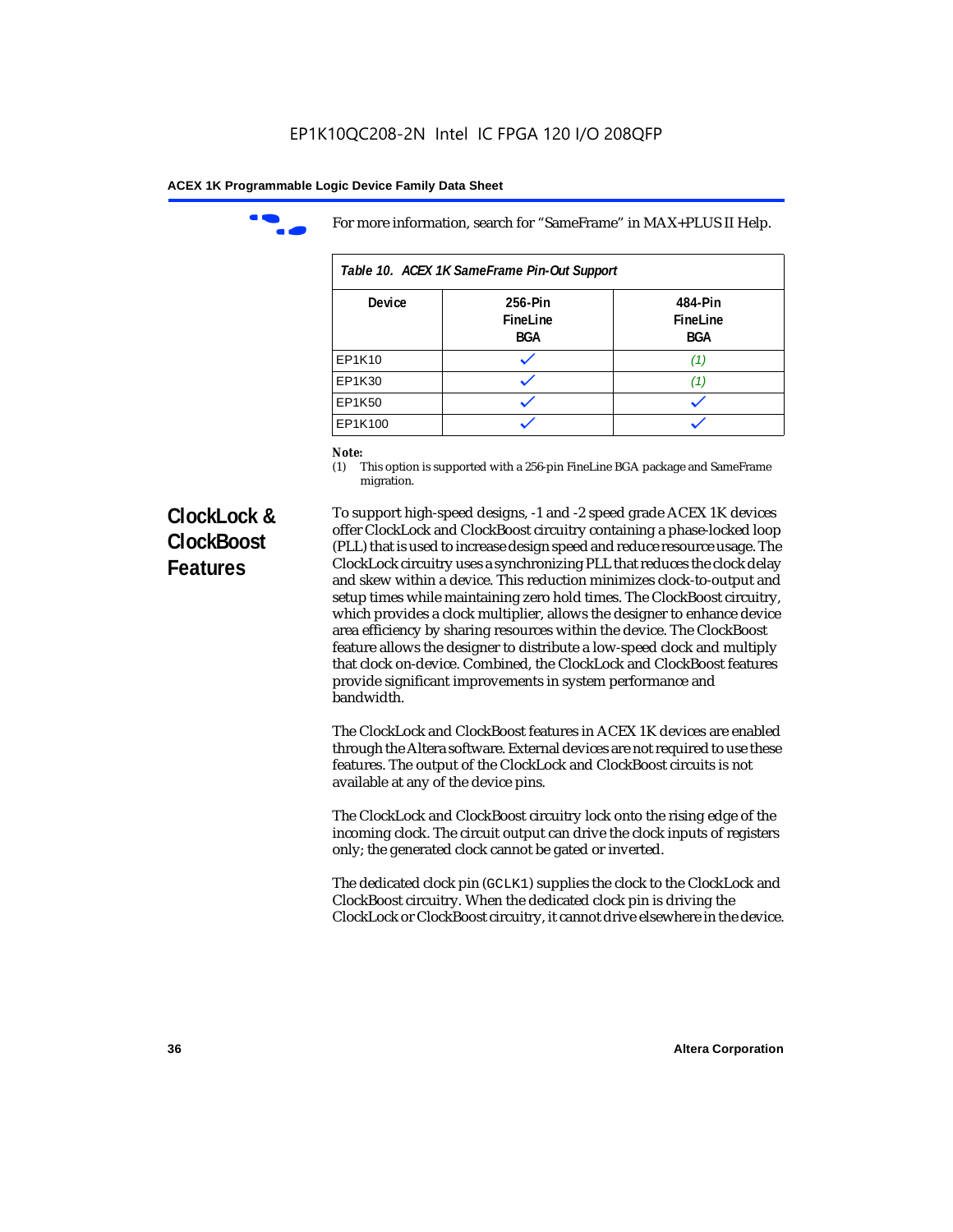For designs that require both a multiplied and non-multiplied clock, the clock trace on the board can be connected to the GCLK1 pin. In the Altera software, the GCLK1 pin can feed both the ClockLock and ClockBoost circuitry in the ACEX 1K device. However, when both circuits are used, the other clock pin cannot be used.

# **ClockLock & ClockBoost Timing Parameters**

For the ClockLock and ClockBoost circuitry to function properly, the incoming clock must meet certain requirements. If these specifications are not met, the circuitry may not lock onto the incoming clock, which generates an erroneous clock within the device. The clock generated by the ClockLock and ClockBoost circuitry must also meet certain specifications. If the incoming clock meets these requirements during configuration, the ClockLock and ClockBoost circuitry will lock onto the clock during configuration. The circuit will be ready for use immediately after configuration. Figure 19 shows the incoming and generated clock specifications.



*Figure 19. Specifications for the Incoming & Generated Clocks Note (1)*

#### *Note:*

(1) The  $t_I$  parameter refers to the nominal input clock period; the  $t_O$  parameter refers to the nominal output clock period.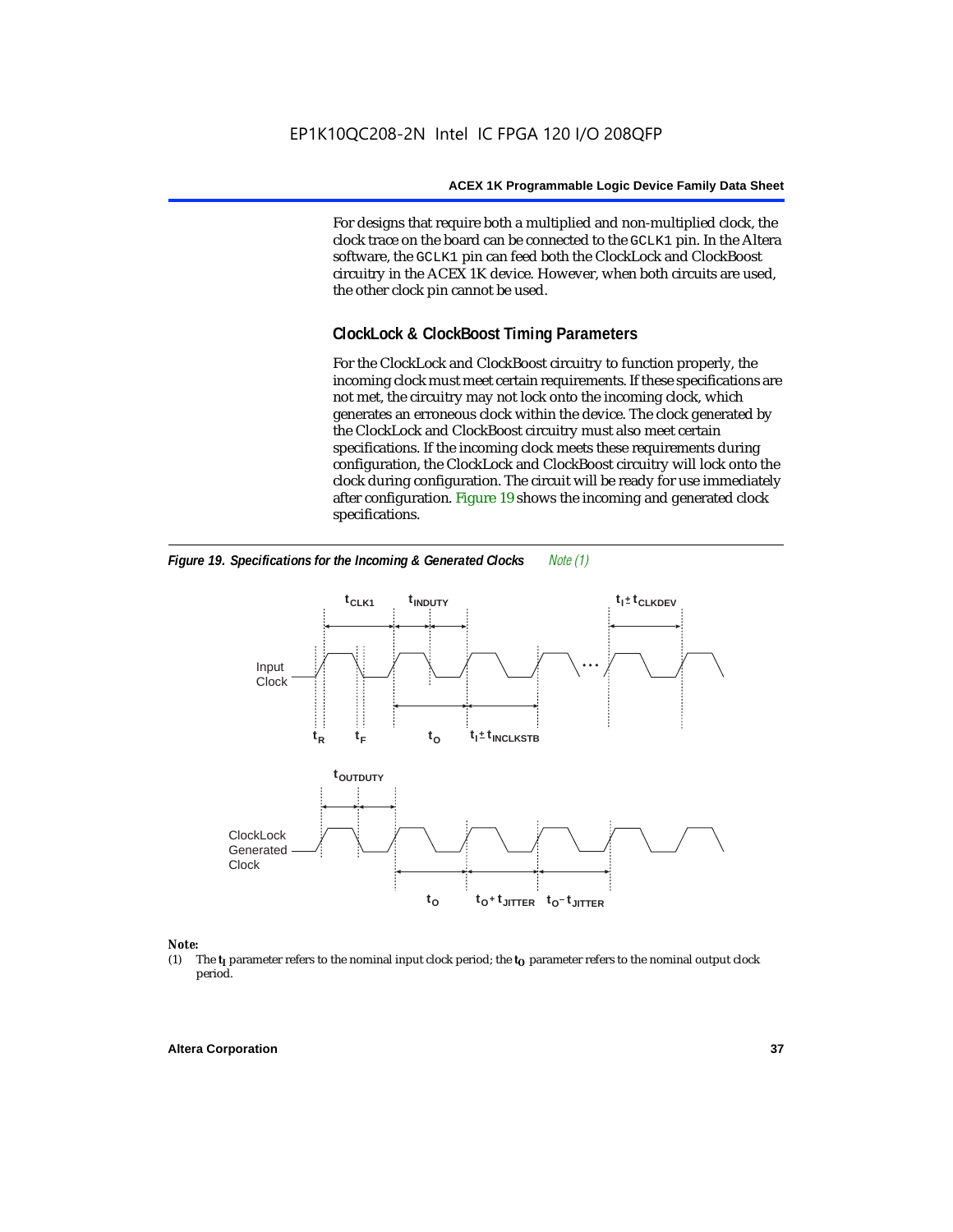Tables 11 and 12 summarize the ClockLock and ClockBoost parameters for -1 and -2 speed-grade devices, respectively.

|                       | Table 11. ClockLock & ClockBoost Parameters for -1 Speed-Grade Devices     |                      |     |     |               |               |
|-----------------------|----------------------------------------------------------------------------|----------------------|-----|-----|---------------|---------------|
| Symbol                | Parameter                                                                  | Condition            | Min | Typ | Max           | Unit          |
| $t_{\mathsf{R}}$      | Input rise time                                                            |                      |     |     | 5             | ns            |
| $t_{\mathsf{F}}$      | Input fall time                                                            |                      |     |     | 5             | ns            |
| $t_{INDUTY}$          | Input duty cycle                                                           |                      | 40  |     | 60            | $\frac{0}{0}$ |
| $f_{CLK1}$            | Input clock frequency (ClockBoost clock<br>multiplication factor equals 1) |                      | 25  |     | 180           | <b>MHz</b>    |
| $f_{CLK2}$            | Input clock frequency (ClockBoost clock<br>multiplication factor equals 2) |                      | 16  |     | 90            | <b>MHz</b>    |
| <b><i>fCLKDEV</i></b> | Input deviation from user specification in the<br>Altera software (1)      |                      |     |     | 25,000<br>(2) | <b>PPM</b>    |
| <sup>t</sup> INCLKSTB | Input clock stability (measured between<br>adjacent clocks)                |                      |     |     | 100           | ps            |
| $t_{LOCK}$            | Time required for ClockLock or ClockBoost<br>to acquire lock $(3)$         |                      |     |     | 10            | μs            |
| $t_{JITTER}$          | Jitter on ClockLock or ClockBoost-                                         | $t_{INCLKSTB}$ < 100 |     |     | 250(4)        | ps            |
|                       | generated clock (4)                                                        | $t_{INCLKSTB}$ < 50  |     |     | 200(4)        | ps            |
| <i>toutputy</i>       | Duty cycle for ClockLock or ClockBoost-<br>generated clock                 |                      | 40  | 50  | 60            | $\frac{0}{0}$ |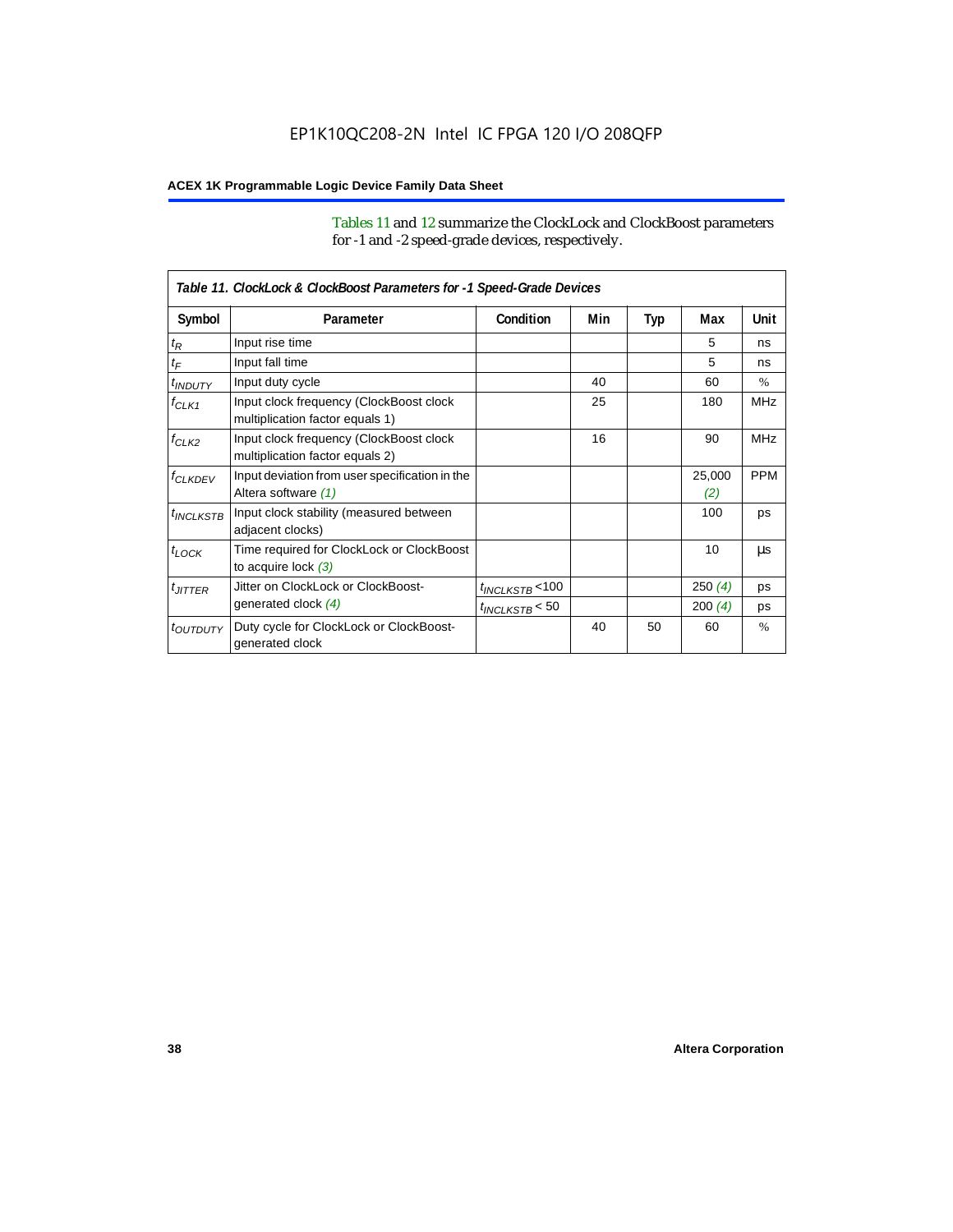|                           | Table 12. ClockLock & ClockBoost Parameters for -2 Speed-Grade Devices     |                      |     |            |        |               |
|---------------------------|----------------------------------------------------------------------------|----------------------|-----|------------|--------|---------------|
| Symbol                    | Parameter                                                                  | Condition            | Min | <b>Typ</b> | Max    | Unit          |
| $t_{\mathsf{R}}$          | Input rise time                                                            |                      |     |            | 5      | ns            |
| $t_{\mathsf{F}}$          | Input fall time                                                            |                      |     |            | 5      | ns            |
| <i>t<sub>INDUTY</sub></i> | Input duty cycle                                                           |                      | 40  |            | 60     | $\frac{0}{0}$ |
| $f_{CLK1}$                | Input clock frequency (ClockBoost clock<br>multiplication factor equals 1) |                      | 25  |            | 80     | <b>MHz</b>    |
| $f_{CLK2}$                | Input clock frequency (ClockBoost clock<br>multiplication factor equals 2) |                      | 16  |            | 40     | <b>MHz</b>    |
| <b>f<sub>CLKDEV</sub></b> | Input deviation from user specification in<br>the software $(1)$           |                      |     |            | 25,000 | <b>PPM</b>    |
| $t_{INCLKSTB}$            | Input clock stability (measured between<br>adjacent clocks)                |                      |     |            | 100    | ps            |
| $t_{LOCK}$                | Time required for ClockLock or ClockBoost<br>to acquire lock $(3)$         |                      |     |            | 10     | us            |
| $t_{JITTER}$              | Jitter on ClockLock or ClockBoost-                                         | $t_{INCLKSTB}$ < 100 |     |            | 250(4) | <b>DS</b>     |
|                           | generated clock $(4)$                                                      | $t_{INCLKSTB}$ < 50  |     |            | 200(4) | ps            |
| <i>toutputy</i>           | Duty cycle for ClockLock or ClockBoost-<br>generated clock                 |                      | 40  | 50         | 60     | $\%$          |

#### *Notes to tables:*

(1) To implement the ClockLock and ClockBoost circuitry with the Altera software, designers must specify the input frequency. The Altera software tunes the PLL in the ClockLock and ClockBoost circuitry to this frequency. The *fCLKDEV* parameter specifies how much the incoming clock can differ from the specified frequency during device operation. Simulation does not reflect this parameter.

(2) Twenty-five thousand parts per million (PPM) equates to 2.5% of input clock period.

(3) During device configuration, the ClockLock and ClockBoost circuitry is configured before the rest of the device. If the incoming clock is supplied during configuration, the ClockLock and ClockBoost circuitry locks during configuration because the  $t_{LOCK}$  value is less than the time required for configuration.

(4) The  $t_{\text{ITTTER}}$  specification is measured under long-term observation. The maximum value for  $t_{\text{ITTTER}}$  is 200 ps if  $t_{INCIKSTR}$  is lower than 50 ps.

# **I/O Configuration**

This section discusses the PCI pull-up clamping diode option, slew-rate control, open-drain output option, and MultiVolt I/O interface for ACEX 1K devices. The PCI pull-up clamping diode, slew-rate control, and open-drain output options are controlled pin-by-pin via Altera software logic options. The MultiVolt I/O interface is controlled by connecting  $V_{\text{CCIO}}$  to a different voltage than  $V_{\text{CCINT}}$ . Its effect can be simulated in the Altera software via the **Global Project Device Options** dialog box (Assign menu).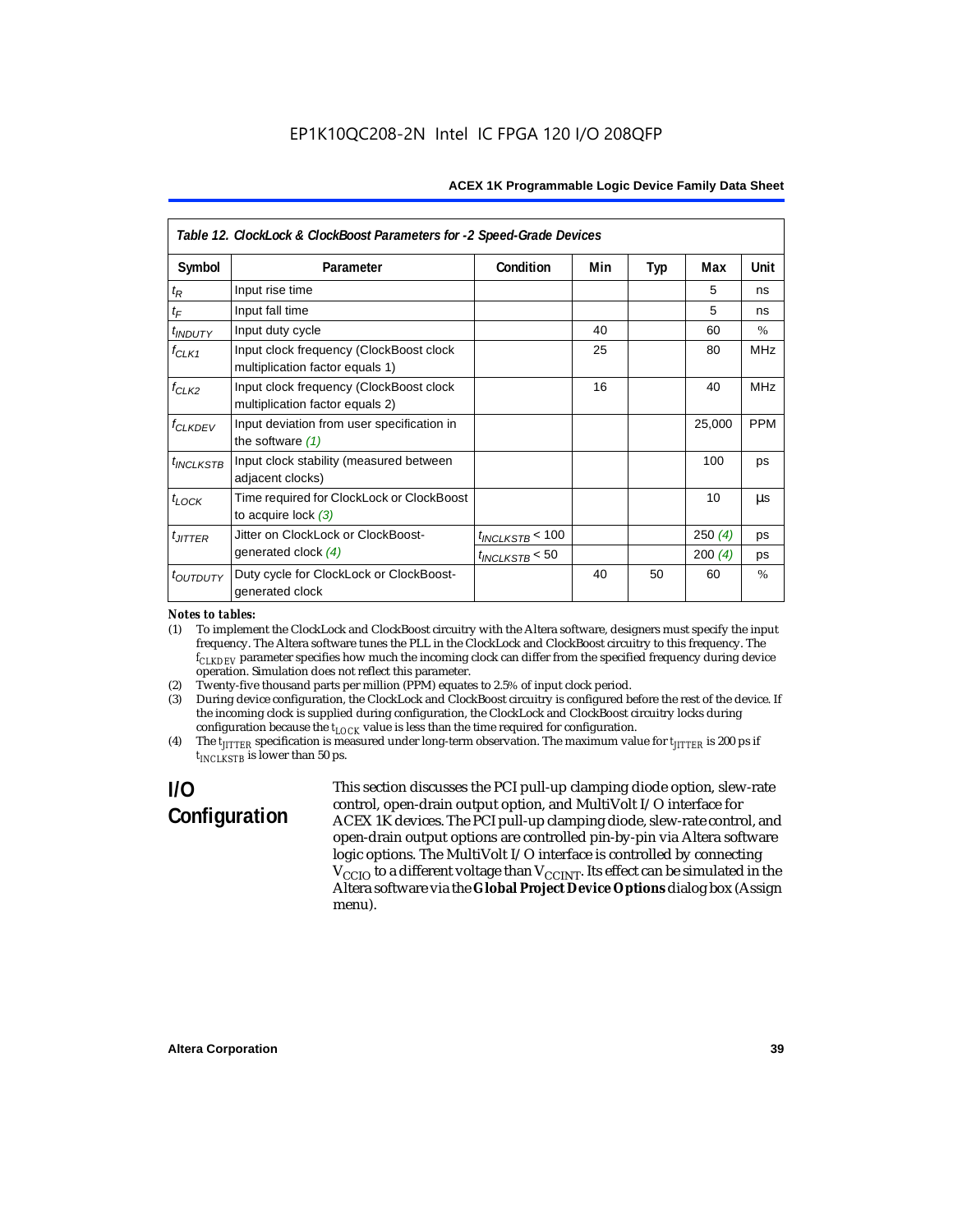# **PCI Pull-Up Clamping Diode Option**

ACEX 1K devices have a pull-up clamping diode on every I/O, dedicated input, and dedicated clock pin. PCI clamping diodes clamp the signal to the  $V_{\text{CCIO}}$  value and are required for 3.3-V PCI compliance. Clamping diodes can also be used to limit overshoot in other systems.

Clamping diodes are controlled on a pin-by-pin basis. When  $V_{CCIO}$  is 3.3 V, a pin that has the clamping diode option turned on can be driven by a 2.5-V or 3.3-V signal, but not a 5.0-V signal. When  $V_{CCIO}$  is 2.5 V, a pin that has the clamping diode option turned on can be driven by a 2.5-V signal, but not a 3.3-V or 5.0-V signal. Additionally, a clamping diode can be activated for a subset of pins, which allows a device to bridge between a 3.3-V PCI bus and a 5.0-V device.

# **Slew-Rate Control**

The output buffer in each IOE has an adjustable output slew rate that can be configured for low-noise or high-speed performance. A slower slew rate reduces system noise and adds a maximum delay of 4.3 ns. The fast slew rate should be used for speed-critical outputs in systems that are adequately protected against noise. Designers can specify the slew rate pin-by-pin or assign a default slew rate to all pins on a device-wide basis. The slow slew rate setting affects only the falling edge of the output.

# **Open-Drain Output Option**

ACEX 1K devices provide an optional open-drain output (electrically equivalent to open-collector output) for each I/O pin. This open-drain output enables the device to provide system-level control signals (e.g., interrupt and write enable signals) that can be asserted by any of several devices. It can also provide an additional wired-OR plane.

# **MultiVolt I/O Interface**

The ACEX 1K device architecture supports the MultiVolt I/O interface feature, which allows ACEX 1K devices in all packages to interface with systems of differing supply voltages. These devices have one set of  $V_{CC}$ pins for internal operation and input buffers (VCCINT), and another set for I/O output drivers (VCCIO).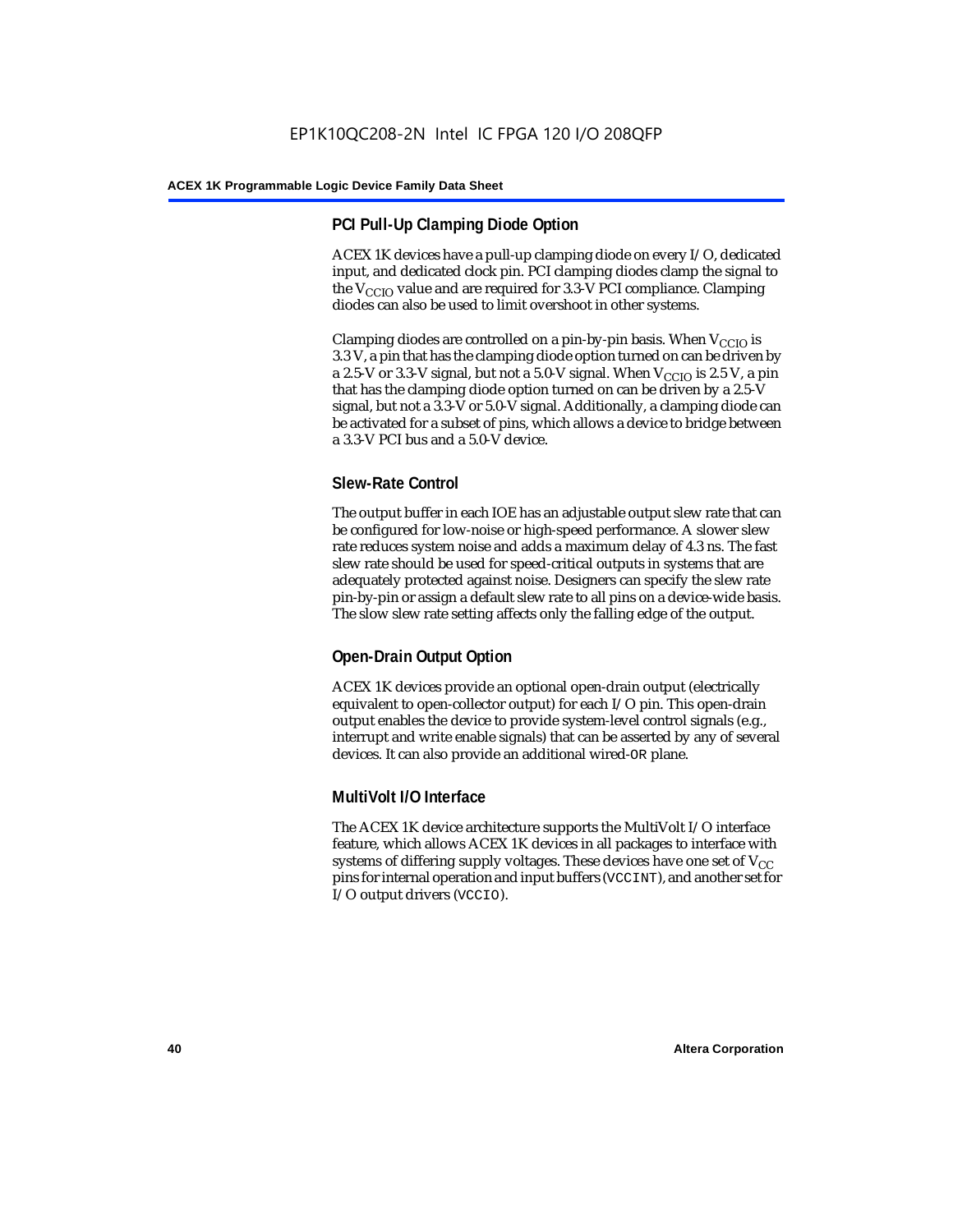The VCCINT pins must always be connected to a 2.5-V power supply. With a 2.5-V  $V_{CCMT}$  level, input voltages are compatible with 2.5-V, 3.3-V, and 5.0-V inputs. The VCCIO pins can be connected to either a 2.5-V or 3.3-V power supply, depending on the output requirements. When the VCCIO pins are connected to a 2.5-V power supply, the output levels are compatible with 2.5-V systems. When the VCCIO pins are connected to a 3.3-V power supply, the output high is at 3.3 V and is therefore compatible with 3.3-V or 5.0-V systems. Devices operating with  $V_{\text{CCIO}}$  levels higher than 3.0 V achieve a faster timing delay of  $t_{OD2}$  instead of  $t_{OD1}$ .

| Table 13. ACEX 1K MultiVolt I/O Support |     |                  |     |                   |     |     |
|-----------------------------------------|-----|------------------|-----|-------------------|-----|-----|
| $V_{\text{CCIO}}(V)$                    |     | Input Signal (V) |     | Output Signal (V) |     |     |
|                                         | 2.5 | 3.3              | 5.0 | 2.5               | 3.3 | 5.0 |
| 2.5                                     |     |                  | (1) |                   |     |     |
| 3.3                                     |     |                  |     |                   |     |     |

Table 13 summarizes ACEX 1K MultiVolt I/O support.

#### *Notes:*

(1) The PCI clamping diode must be disabled on an input which is driven with a voltage higher than V<sub>CCIO</sub>.

(2) When  $V_{\text{CCIO}} = 3.3$  V, an ACEX 1K device can drive a 2.5-V device that has 3.3-V tolerant inputs.

Open-drain output pins on ACEX 1K devices (with a pull-up resistor to the 5.0-V supply) can drive 5.0-V CMOS input pins that require a higher  $V<sub>IH</sub>$  than LVTTL. When the open-drain pin is active, it will drive low. When the pin is inactive, the resistor will pull up the trace to 5.0 V, thereby meeting the CMOS  $V_{OH}$  requirement. The open-drain pin will only drive low or tri-state; it will never drive high. The rise time is dependent on the value of the pull-up resistor and load impedance. The  $I_{OL}$  current specification should be considered when selecting a pull-up resistor.

# **Power Sequencing & Hot-Socketing**

Because ACEX 1K devices can be used in a mixed-voltage environment, they have been designed specifically to tolerate any possible power-up sequence. The  $V_{\text{CCIO}}$  and  $V_{\text{CCINT}}$  power planes can be powered in any order.

Signals can be driven into ACEX 1K devices before and during power up without damaging the device. Additionally, ACEX 1K devices do not drive out during power up. Once operating conditions are reached, ACEX 1K devices operate as specified by the user.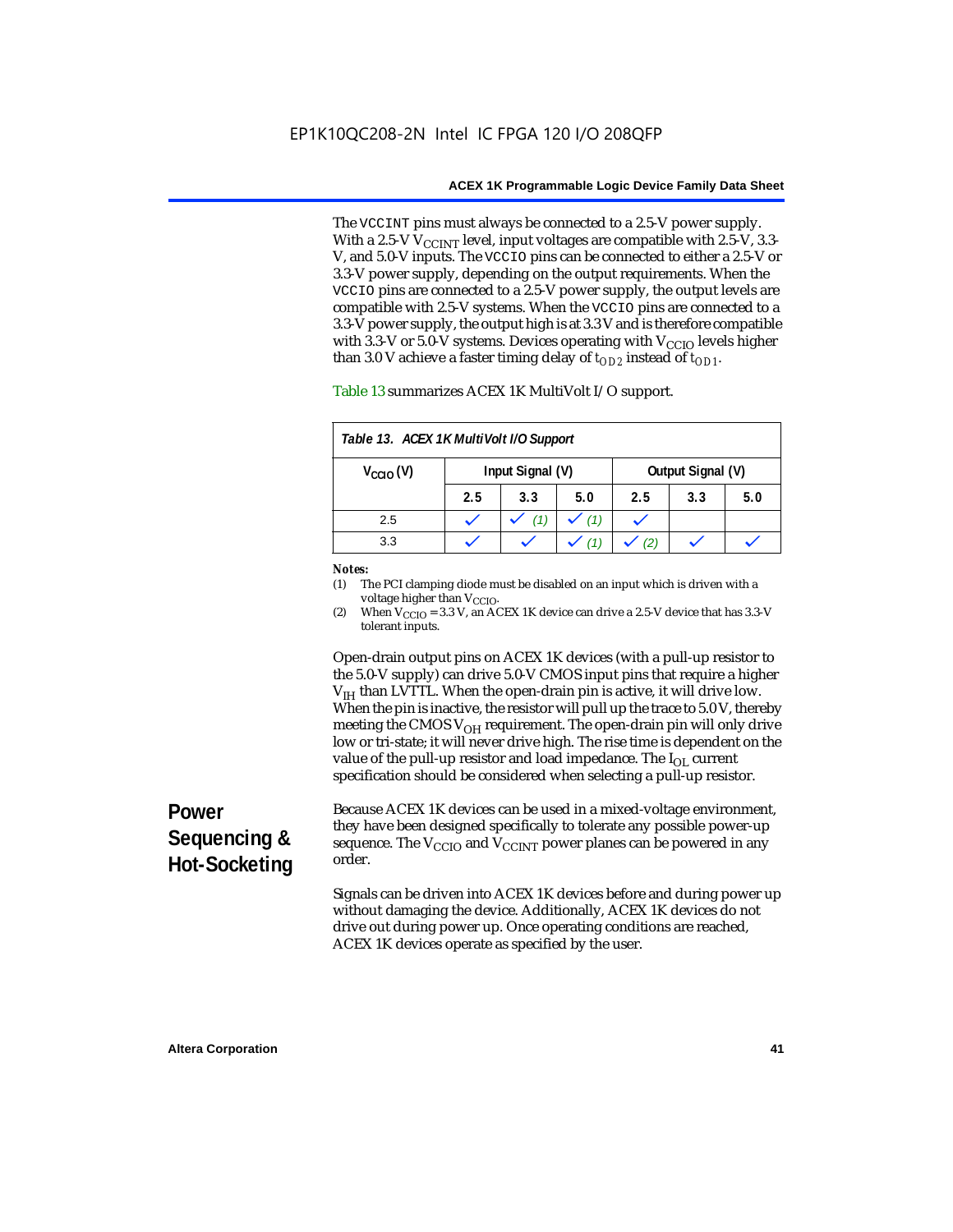# **IEEE Std. 1149.1 (JTAG) Boundary-Scan Support**

All ACEX 1K devices provide JTAG BST circuitry that complies with the IEEE Std. 1149.1-1990 specification. ACEX 1K devices can also be configured using the JTAG pins through the ByteBlasterMV or BitBlaster download cable, or via hardware that uses the Jam™ Standard Test and Programming Language (STAPL), JEDEC standard JESD-71. JTAG boundary-scan testing can be performed before or after configuration, but not during configuration. ACEX 1K devices support the JTAG instructions shown in Table 14.

| Table 14. ACEX 1K JTAG Instructions |                                                                                                                                                                                                                                      |  |  |  |
|-------------------------------------|--------------------------------------------------------------------------------------------------------------------------------------------------------------------------------------------------------------------------------------|--|--|--|
| <b>JTAG Instruction</b>             | <b>Description</b>                                                                                                                                                                                                                   |  |  |  |
| SAMPLE/PRELOAD                      | Allows a snapshot of signals at the device pins to be captured and examined during<br>normal device operation and permits an initial data pattern to be output at the device<br>pins.                                                |  |  |  |
| <b>EXTEST</b>                       | Allows the external circuitry and board-level interconnections to be tested by forcing a<br>test pattern at the output pins and capturing test results at the input pins.                                                            |  |  |  |
| <b>BYPASS</b>                       | Places the 1-bit bypass register between the TDI and TDO pins, allowing the BST data<br>to pass synchronously through a selected device to adjacent devices during normal<br>operation.                                              |  |  |  |
| <b>USERCODE</b>                     | Selects the user electronic signature (USERCODE) register and places it between the<br>TDI and TDO pins, allowing the USERCODE to be serially shifted out of TDO.                                                                    |  |  |  |
| <b>IDCODE</b>                       | Selects the IDCODE register and places it between $TDI$ and $TDO$ , allowing the IDCODE<br>to be serially shifted out of TDO.                                                                                                        |  |  |  |
| <b>ICR Instructions</b>             | These instructions are used when configuring an ACEX 1K device via JTAG ports using<br>a MasterBlaster, ByteBlasterMV, or BitBlaster download cable, or a Jam File (.jam) or<br>Jam Byte-Code File (.jbc) via an embedded processor. |  |  |  |

The instruction register length of ACEX 1K devices is 10 bits. The USERCODE register length in ACEX 1K devices is 32 bits; 7 bits are determined by the user, and 25 bits are pre-determined. Tables 15 and 16 show the boundary-scan register length and device IDCODE information for ACEX 1K devices.

| Table 15. ACEX 1K Boundary-Scan Register Length |                               |  |  |  |
|-------------------------------------------------|-------------------------------|--|--|--|
| Device                                          | Boundary-Scan Register Length |  |  |  |
| EP1K10                                          | 438                           |  |  |  |
| EP1K30                                          | 690                           |  |  |  |
| EP1K50                                          | 798                           |  |  |  |
| EP1K100                                         | 1,050                         |  |  |  |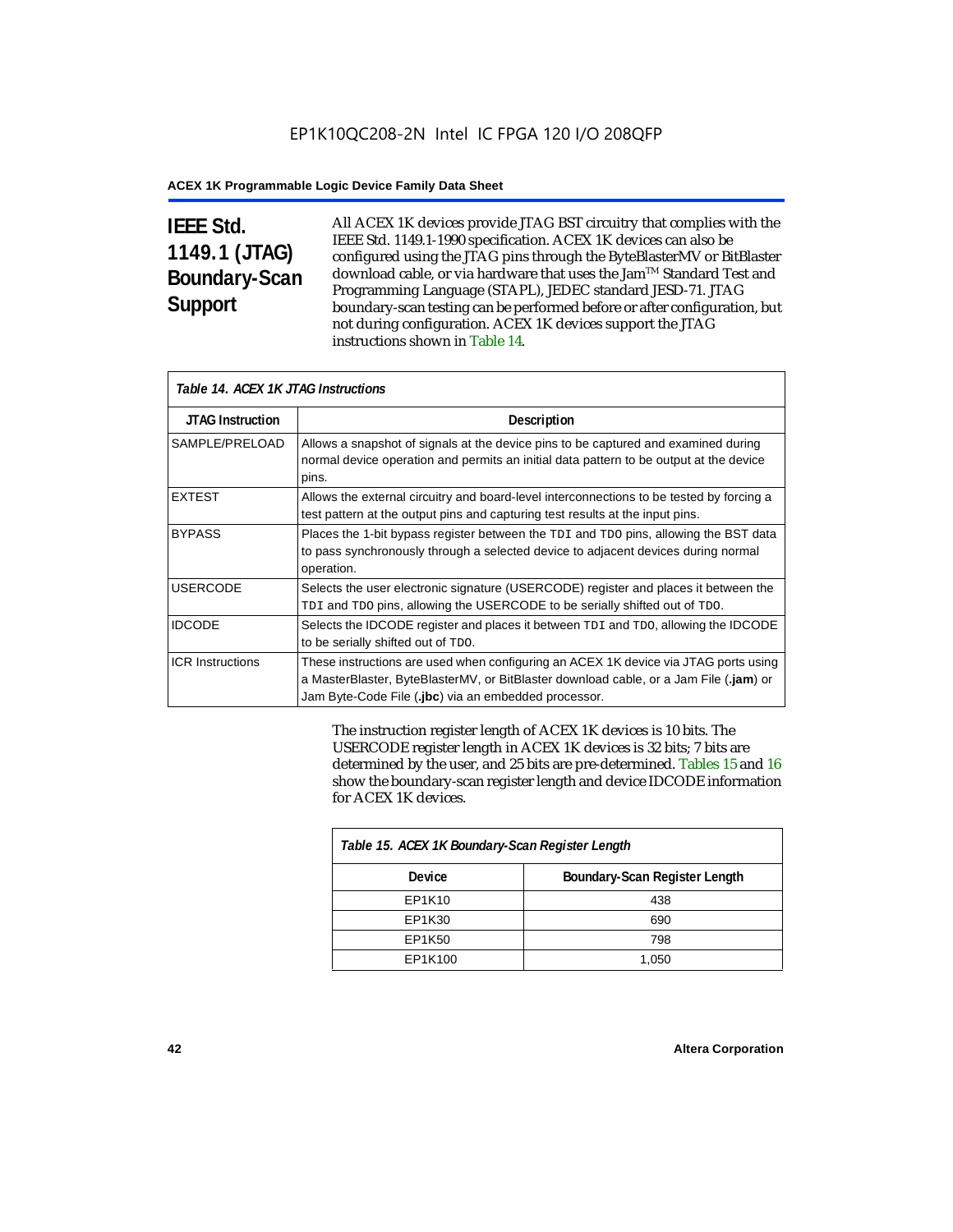| Note (1)<br>Table 16. 32-Bit IDCODE for ACEX 1K Devices |                                      |                       |                                      |                 |  |  |
|---------------------------------------------------------|--------------------------------------|-----------------------|--------------------------------------|-----------------|--|--|
| <b>Device</b>                                           |                                      | IDCODE (32 Bits)      |                                      |                 |  |  |
|                                                         | <b>Version</b><br>$(4 \text{ Bits})$ | Part Number (16 Bits) | Manufacturer's<br>Identity (11 Bits) | 1 (1 Bit) $(2)$ |  |  |
| EP1K10                                                  | 0001                                 | 0001 0000 0001 0000   | 00001101110                          |                 |  |  |
| EP1K30                                                  | 0001                                 | 0001 0000 0011 0000   | 00001101110                          |                 |  |  |
| EP1K50                                                  | 0001                                 | 0001 0000 0101 0000   | 00001101110                          |                 |  |  |
| EP1K100                                                 | 0010                                 | 0000 0001 0000 0000   | 00001101110                          |                 |  |  |

#### *Notes to tables:*

(1) The most significant bit (MSB) is on the left.

(2) The least significant bit (LSB) for all JTAG IDCODEs is 1.

ACEX 1K devices include weak pull-up resistors on the JTAG pins.



For more information, see the following documents:

- *Application Note 39 (IEEE Std. 1149.1 (JTAG) Boundary-Scan Testing in Altera Devices)*
- *ByteBlasterMV Parallel Port Download Cable Data Sheet*
- *BitBlaster Serial Download Cable Data Sheet*
- *Jam Programming & Test Language Specification*

Figure 20 shows the timing requirements for the JTAG signals.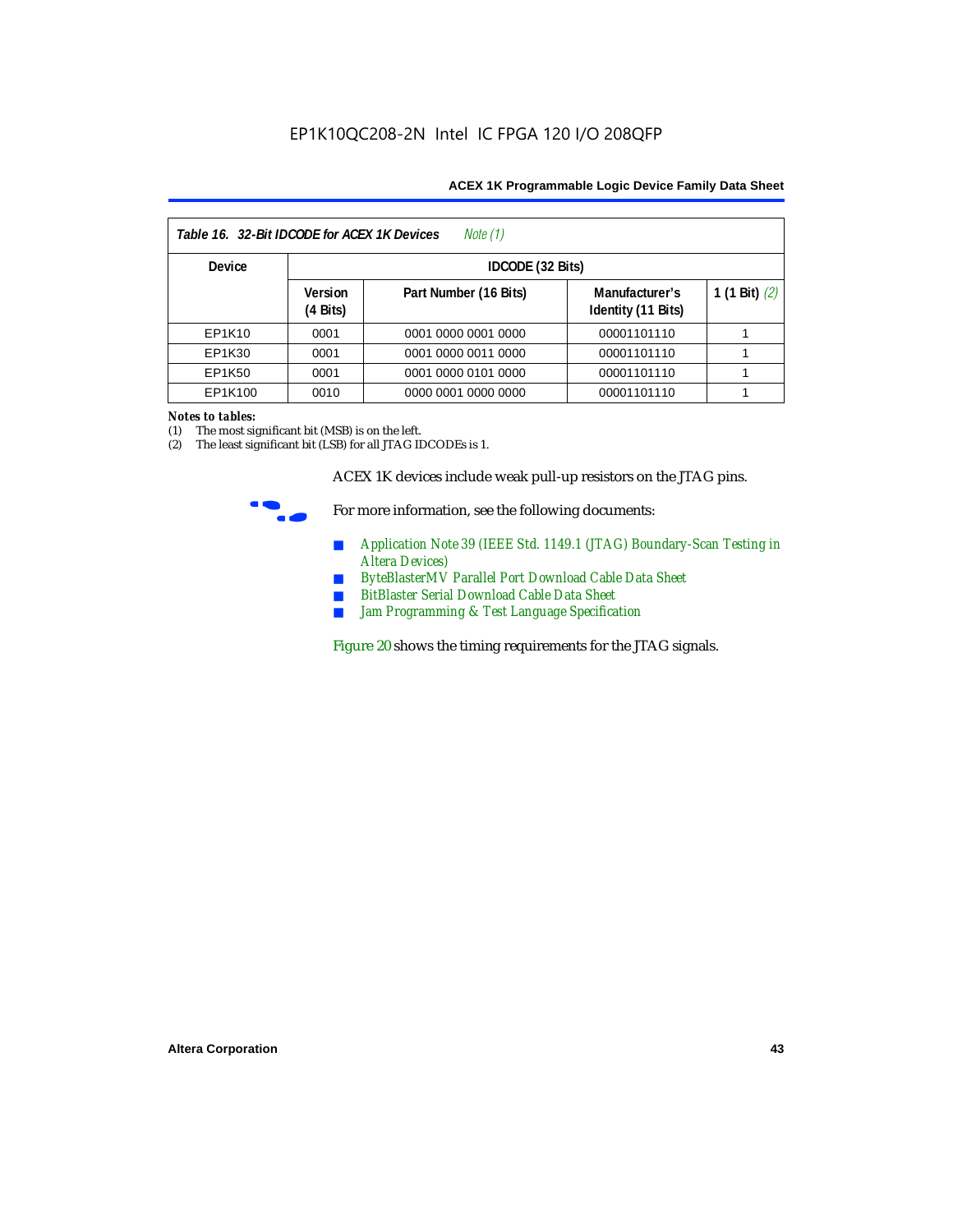$\overline{1}$ 

*Figure 20. ACEX 1K JTAG Waveforms*



## Table 17 shows the timing parameters and values for ACEX 1K devices.

| Table 17. ACEX 1K JTAG Timing Parameters & Values |                                                |     |     |      |  |  |
|---------------------------------------------------|------------------------------------------------|-----|-----|------|--|--|
| Symbol                                            | Parameter                                      | Min | Max | Unit |  |  |
| t <sub>JCP</sub>                                  | <b>TCK clock period</b>                        | 100 |     | ns   |  |  |
| $t_{JCH}$                                         | TCK clock high time                            | 50  |     | ns   |  |  |
| t <sub>JCL</sub>                                  | <b>TCK clock low time</b>                      | 50  |     | ns   |  |  |
| <sup>t</sup> JPSU                                 | JTAG port setup time                           | 20  |     | ns   |  |  |
| $t_{\sf JPH}$                                     | JTAG port hold time                            | 45  |     | ns   |  |  |
| <sup>t</sup> JPCO                                 | JTAG port clock to output                      |     | 25  | ns   |  |  |
| t <sub>JPZX</sub>                                 | JTAG port high impedance to valid output       |     | 25  | ns   |  |  |
| t <sub>JPXZ</sub>                                 | JTAG port valid output to high impedance       |     | 25  | ns   |  |  |
| tjssu                                             | Capture register setup time                    | 20  |     | ns   |  |  |
| $t_{\mathsf{JSH}}$                                | Capture register hold time                     | 45  |     | ns   |  |  |
| t <sub>JSCO</sub>                                 | Update register clock to output                |     | 35  | ns   |  |  |
| t <sub>JSZX</sub>                                 | Update register high impedance to valid output |     | 35  | ns   |  |  |
| t <sub>JSXZ</sub>                                 | Update register valid output to high impedance |     | 35  | ns   |  |  |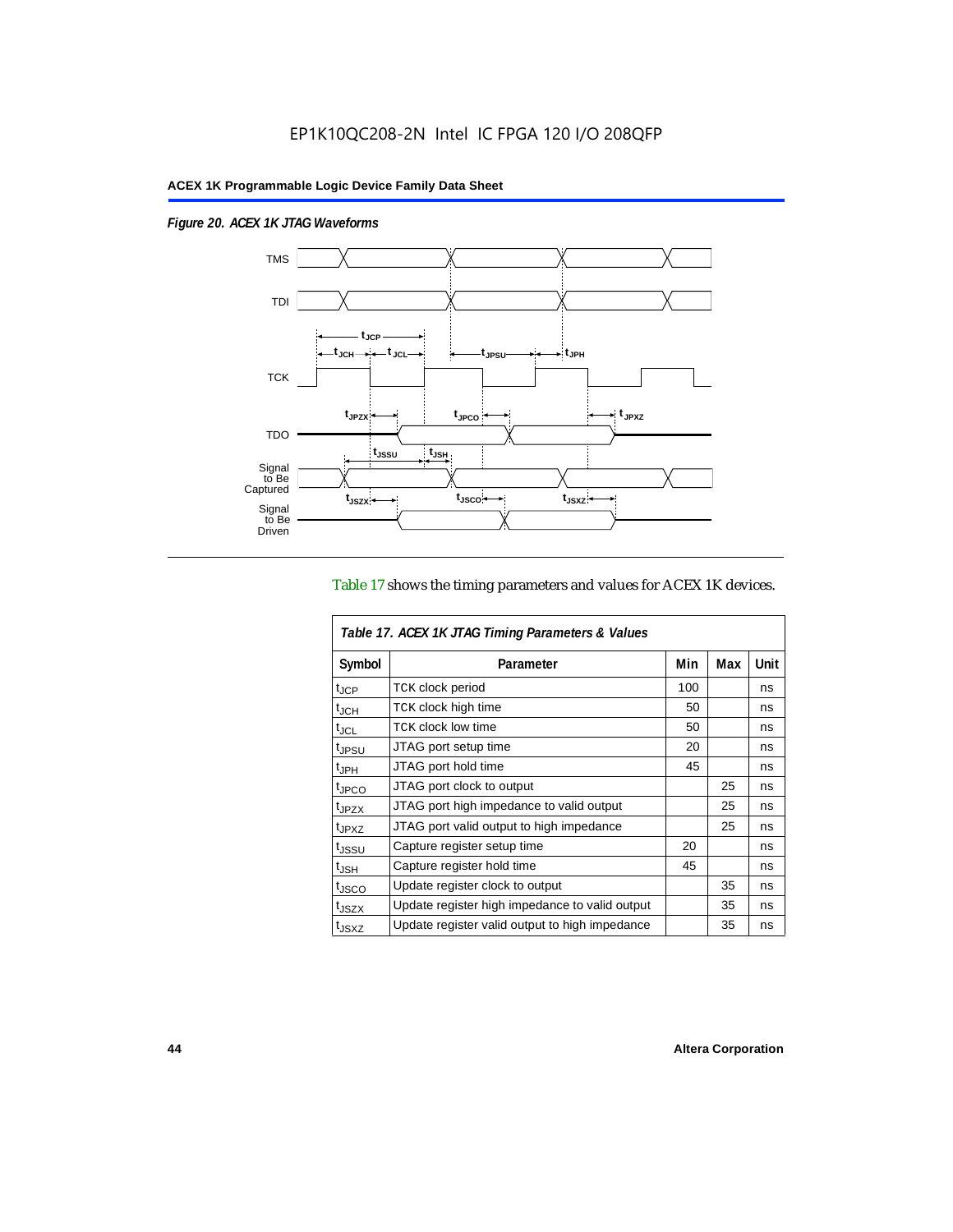**Generic Testing** Each ACEX 1K device is functionally tested. Complete testing of each configurable static random access memory (SRAM) bit and all logic functionality ensures 100% yield. AC test measurements for ACEX 1K devices are made under conditions equivalent to those shown in Figure 21. Multiple test patterns can be used to configure devices during all stages of the production flow.

#### *Figure 21. ACEX 1K AC Test Conditions*



# **Operating Conditions**

Tables 18 through 21 provide information on absolute maximum ratings, recommended operating conditions, DC operating conditions, and capacitance for 2.5-V ACEX 1K devices.

| Note $(1)$<br>Table 18. ACEX 1K Device Absolute Maximum Ratings |                            |                                             |        |      |      |  |
|-----------------------------------------------------------------|----------------------------|---------------------------------------------|--------|------|------|--|
| Symbol                                                          | Parameter                  | <b>Conditions</b>                           | Min    | Max  | Unit |  |
| <b>V<sub>CCINT</sub></b>                                        | Supply voltage             | With respect to ground $(2)$                | $-0.5$ | 3.6  | V    |  |
| V <sub>CCIO</sub>                                               |                            |                                             | $-0.5$ | 4.6  | V    |  |
| $V_{1}$                                                         | DC input voltage           |                                             | $-2.0$ | 5.75 | V    |  |
| $I_{OUT}$                                                       | DC output current, per pin |                                             | $-25$  | 25   | mA   |  |
| $\mathsf{T}_{\textsf{STG}}$                                     | Storage temperature        | No bias                                     | $-65$  | 150  | ۰c   |  |
| $T_{\sf AMB}$                                                   | Ambient temperature        | Under bias                                  | $-65$  | 135  | ۰c   |  |
| $\mathsf{T}_\mathrm{J}$                                         | Junction temperature       | PQFP, TQFP, and BGA packages, under<br>bias |        | 135  | ° C  |  |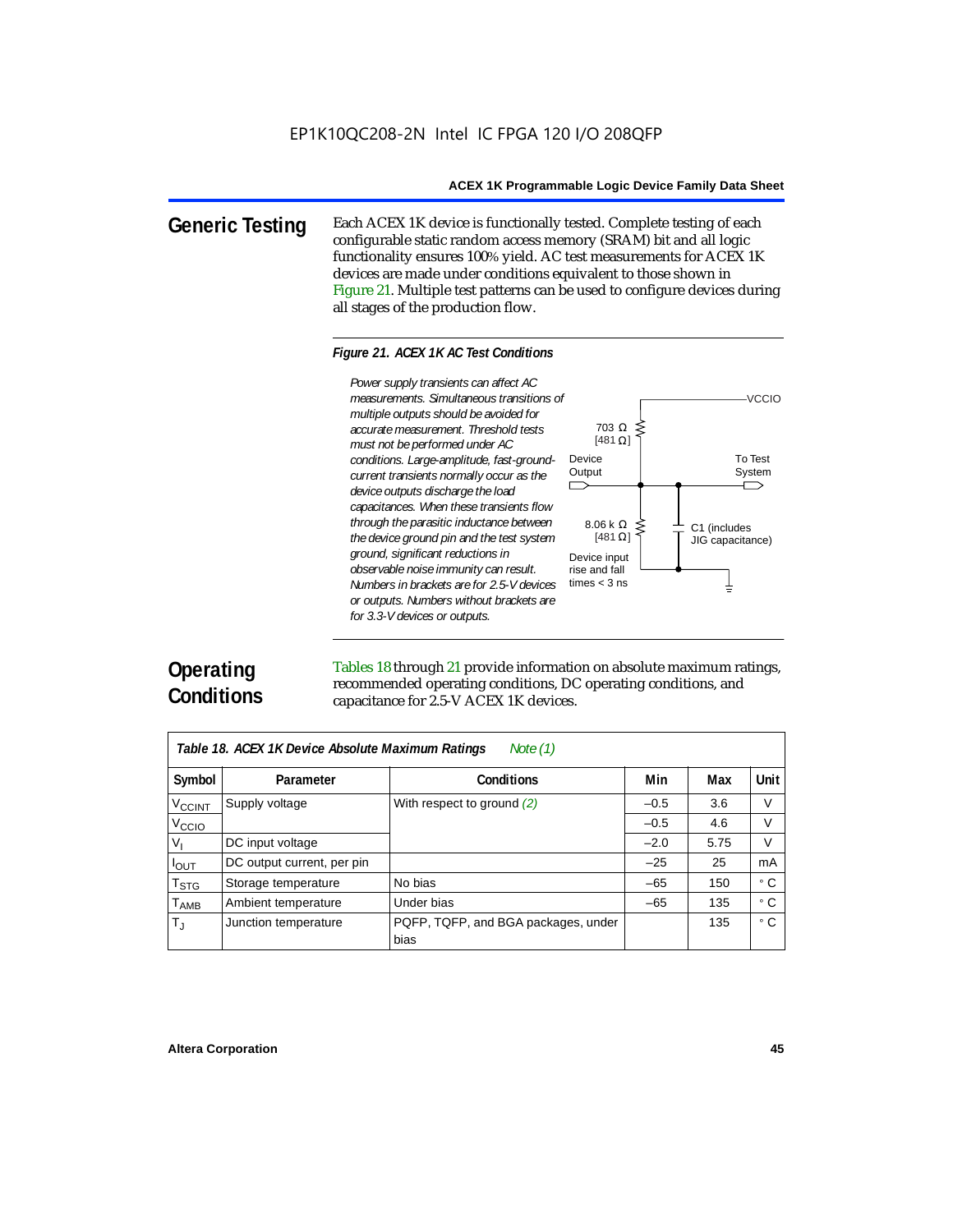# EP1K10QC208-2N Intel IC FPGA 120 I/O 208QFP

|                             | Table 19. ACEX 1K Device Recommended Operating Conditions |                   |                  |                   |        |  |  |  |
|-----------------------------|-----------------------------------------------------------|-------------------|------------------|-------------------|--------|--|--|--|
| Symbol                      | Parameter                                                 | <b>Conditions</b> | Min              | Max               | Unit   |  |  |  |
| <b>V<sub>CCINT</sub></b>    | Supply voltage for internal logic<br>and input buffers    | (3), (4)          | 2.375<br>(2.375) | 2.625<br>(2.625)  | V      |  |  |  |
| V <sub>CCIO</sub>           | Supply voltage for output buffers,<br>3.3-V operation     | (3), (4)          | 3.00(3.00)       | 3.60(3.60)        | $\vee$ |  |  |  |
|                             | Supply voltage for output buffers,<br>2.5-V operation     | (3), (4)          | 2.375<br>(2.375) | 2.625<br>(2.625)  | $\vee$ |  |  |  |
| $V_{I}$                     | Input voltage                                             | (2), (5)          | $-0.5$           | 5.75              | $\vee$ |  |  |  |
| $V_{\rm O}$                 | Output voltage                                            |                   | $\Omega$         | V <sub>ccio</sub> | $\vee$ |  |  |  |
| $T_A$                       | Ambient temperature                                       | Commercial range  | $\Omega$         | 70                | ۰c     |  |  |  |
|                             |                                                           | Industrial range  | $-40$            | 85                | ۰c     |  |  |  |
| $T_{\rm J}$                 | Junction temperature                                      | Commercial range  | 0                | 85                | ۰c     |  |  |  |
|                             |                                                           | Industrial range  | $-40$            | 100               | ۰c     |  |  |  |
|                             |                                                           | Extended range    | $-40$            | 125               | ° C    |  |  |  |
| $\mathfrak{t}_{\mathsf{R}}$ | Input rise time                                           |                   |                  | 40                | ns     |  |  |  |
| $t_{\mathsf{F}}$            | Input fall time                                           |                   |                  | 40                | ns     |  |  |  |

| Table 20. ACEX 1K Device DC Operating Conditions (Part 1 of 2)<br><i>Notes (6), (7)</i> |                                         |                                                                     |                                          |     |                                          |        |  |  |
|-----------------------------------------------------------------------------------------|-----------------------------------------|---------------------------------------------------------------------|------------------------------------------|-----|------------------------------------------|--------|--|--|
| Symbol                                                                                  | Parameter                               | <b>Conditions</b>                                                   | Min                                      | Typ | Max                                      | Unit   |  |  |
| $V_{\text{IH}}$                                                                         | High-level input voltage                |                                                                     | 1.7.<br>$0.5 \times V_{\text{CCIO}}$ (8) |     | 5.75                                     | V      |  |  |
| $V_{IL}$                                                                                | Low-level input voltage                 |                                                                     | $-0.5$                                   |     | 0.8,<br>$0.3 \times V_{\text{CCIO}}$ (8) | V      |  |  |
| V <sub>OH</sub>                                                                         | 3.3-V high-level TTL output<br>voltage  | $I_{OH} = -8$ mA DC,<br>$V_{\text{CCIO}} = 3.00 \text{ V } (9)$     | 2.4                                      |     |                                          | V      |  |  |
|                                                                                         | 3.3-V high-level CMOS output<br>voltage | $I_{OH} = -0.1$ mA DC,<br>$V_{\text{CCIO}} = 3.00 \text{ V} (9)$    | $V_{CClO}$ – 0.2                         |     |                                          | $\vee$ |  |  |
|                                                                                         | 3.3-V high-level PCI output<br>voltage  | $I_{OH} = -0.5$ mA DC,<br>$V_{\text{CCIO}} = 3.00$ to 3.60 V<br>(9) | $0.9 \times$ † $V_{\text{CCIO}}$         |     |                                          | $\vee$ |  |  |
|                                                                                         | 2.5-V high-level output voltage         | $I_{OH} = -0.1$ mA DC,<br>$V_{\text{CCIO}} = 2.375 \text{ V} (9)$   | 2.1                                      |     |                                          | $\vee$ |  |  |
|                                                                                         |                                         | $I_{OH} = -1$ mA DC,<br>$V_{\text{CCIO}} = 2.375 \text{ V} (9)$     | 2.0                                      |     |                                          | $\vee$ |  |  |
|                                                                                         |                                         | $I_{OH} = -2$ mA DC,<br>$V_{\text{CCIO}} = 2.375 \text{ V} (9)$     | 1.7                                      |     |                                          | $\vee$ |  |  |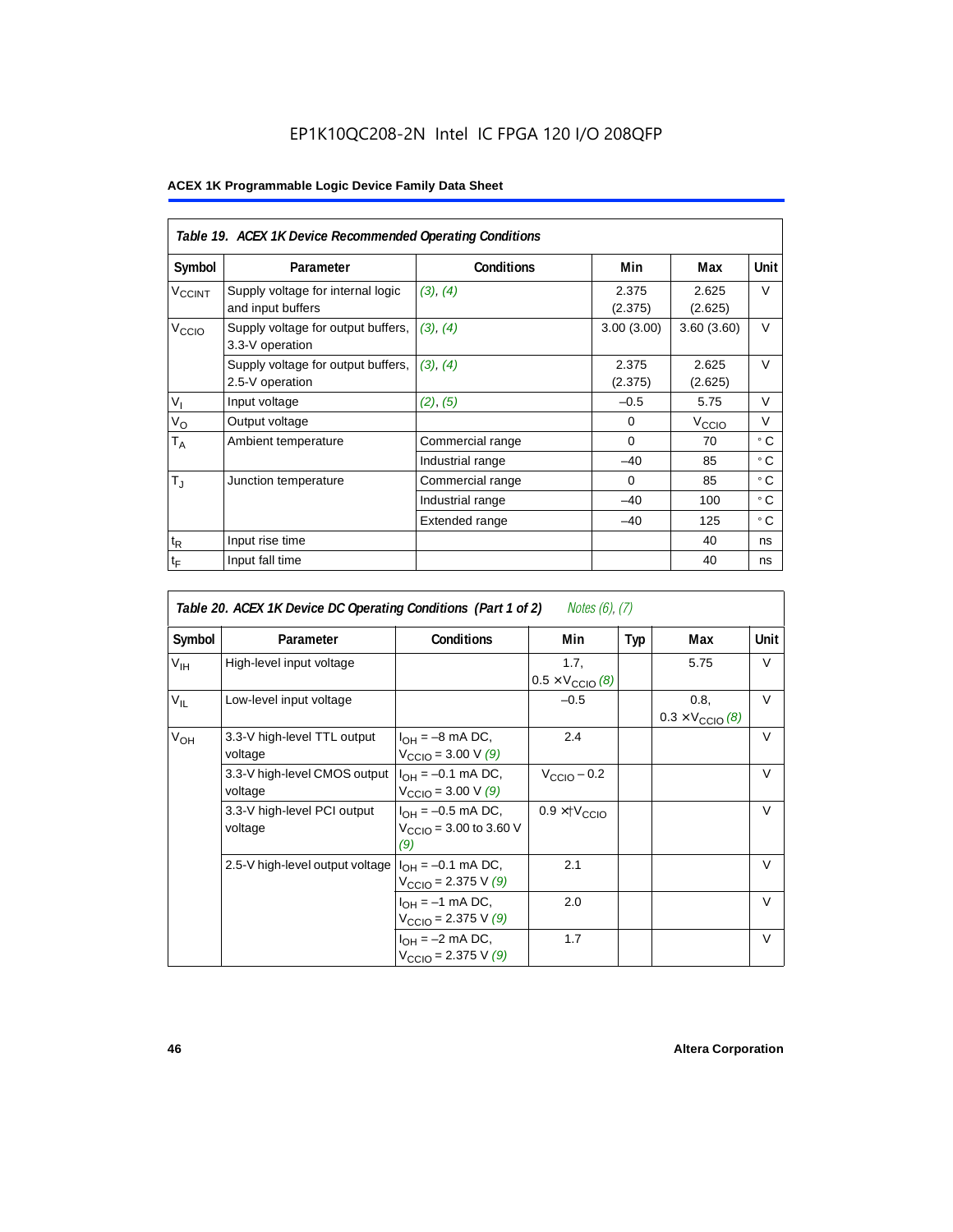| Table 20. ACEX 1K Device DC Operating Conditions (Part 2 of 2)<br><i>Notes <math>(6)</math>, <math>(7)</math></i> |                                             |                                                                                    |       |     |                              |           |  |
|-------------------------------------------------------------------------------------------------------------------|---------------------------------------------|------------------------------------------------------------------------------------|-------|-----|------------------------------|-----------|--|
| Symbol                                                                                                            | Parameter                                   | <b>Conditions</b>                                                                  | Min   | Typ | Max                          | Unit      |  |
| <b>V<sub>OL</sub></b>                                                                                             | 3.3-V low-level TTL output<br>voltage       | $I_{\Omega}$ = 12 mA DC,<br>$V_{\text{CCIO}} = 3.00 \text{ V} (10)$                |       |     | 0.45                         | V         |  |
|                                                                                                                   | 3.3-V low-level CMOS output<br>voltage      | $I_{OL} = 0.1$ mA DC,<br>$V_{\text{CCIO}} = 3.00 \text{ V} (10)$                   |       |     | 0.2                          | $\vee$    |  |
|                                                                                                                   | 3.3-V low-level PCI output<br>voltage       | $I_{\text{OI}} = 1.5 \text{ mA DC},$<br>$V_{\text{CCIO}} = 3.00$ to 3.60 V<br>(10) |       |     | $0.1 \times V_{\text{CCIO}}$ | $\vee$    |  |
|                                                                                                                   | 2.5-V low-level output voltage              | $I_{\Omega I} = 0.1$ mA DC,<br>$V_{\text{CCIO}} = 2.375 \text{ V} (10)$            |       |     | 0.2                          | $\vee$    |  |
|                                                                                                                   |                                             | $I_{OL}$ = 1 mA DC,<br>$V_{\text{CCIO}} = 2.375 \text{ V} (10)$                    |       |     | 0.4                          | $\vee$    |  |
|                                                                                                                   |                                             | $I_{\Omega}$ = 2 mA DC,<br>$V_{\text{CCIO}} = 2.375 \text{ V} (10)$                |       |     | 0.7                          | $\vee$    |  |
| $\mathsf{I}_\mathrm{I}$                                                                                           | Input pin leakage current                   | $V_1 = 5.3$ to $-0.3$ V (11)                                                       | $-10$ |     | 10                           | μA        |  |
| $I_{OZ}$                                                                                                          | Tri-stated I/O pin leakage<br>current       | $V_O$ = 5.3 to -0.3 V (11)                                                         | $-10$ |     | 10                           | μA        |  |
| $I_{CC0}$                                                                                                         | $V_{CC}$ supply current (standby)           | $V_1$ = ground, no load,<br>no toggling inputs                                     |       | 5   |                              | mA        |  |
|                                                                                                                   |                                             | $V_1$ = ground, no load,<br>no toggling inputs (12)                                |       | 10  |                              | mA        |  |
| R <sub>CONF</sub>                                                                                                 | Value of I/O pin pull-up                    | $V_{\text{CCIO}} = 3.0 \text{ V} (13)$                                             | 20    |     | 50                           | $k\Omega$ |  |
|                                                                                                                   | resistor before and during<br>configuration | $V_{\text{CCIO}} = 2.375 \text{ V} (13)$                                           | 30    |     | 80                           | kΩ        |  |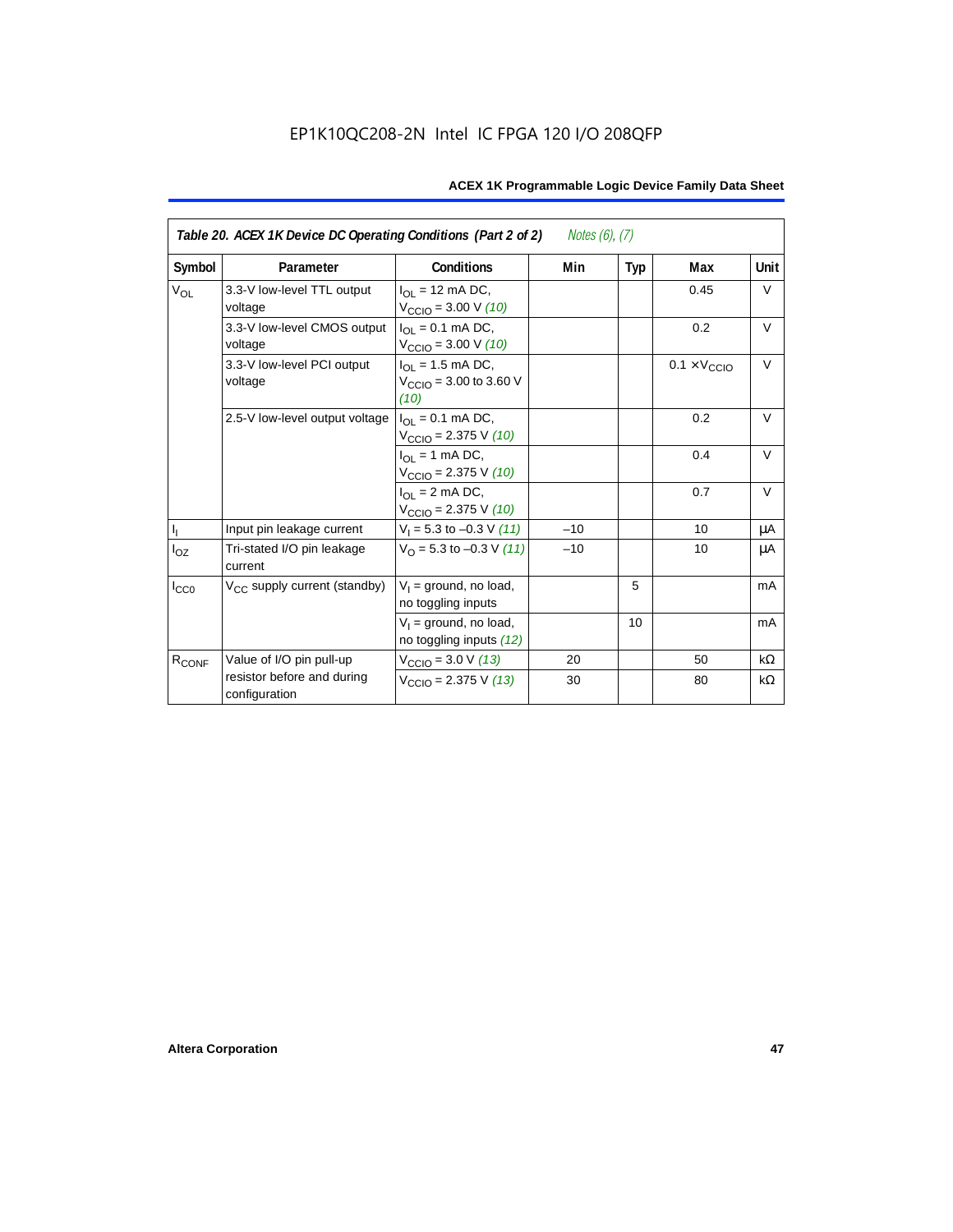| Table 21. ACEX 1K Device Capacitance<br><i>Note</i> (14) |                                                      |                                     |  |    |    |  |  |  |
|----------------------------------------------------------|------------------------------------------------------|-------------------------------------|--|----|----|--|--|--|
| Symbol                                                   | Unit<br>Min<br><b>Conditions</b><br>Max<br>Parameter |                                     |  |    |    |  |  |  |
| $C_{IN}$                                                 | Input capacitance                                    | $V_{IN} = 0 V$ , f = 1.0 MHz        |  | 10 | рF |  |  |  |
| $C_{\text{INCLK}}$                                       | Input capacitance on<br>dedicated clock pin          | $V_{IN} = 0 V$ , f = 1.0 MHz        |  | 12 | pF |  |  |  |
| $C_{OUT}$                                                | Output capacitance                                   | $V_{\text{OUT}} = 0$ V, f = 1.0 MHz |  | 10 | рF |  |  |  |

#### *Notes to tables:*

(1) See the *Operating Requirements for Altera Devices Data Sheet*.

- (2) Minimum DC input voltage is –0.5 V. During transitions, the inputs may undershoot to –2.0 V for input currents less than 100 mA and periods shorter than 20 ns.
- (3) Numbers in parentheses are for industrial- and extended-temperature-range devices.
- (4) Maximum  $V_{CC}$  rise time is 100 ms, and  $V_{CC}$  must rise monotonically.<br>(5) All pins, including dedicated inputs, clock, I/O, and JTAG pins, may
- All pins, including dedicated inputs, clock, I/O, and JTAG pins, may be driven before  $V_{\text{CCINT}}$  and  $V_{\text{CCIO}}$  are powered.
- (6) Typical values are for  $T_A = 25^\circ$  C,  $V_{CClNT} = 2.5$  V, and  $V_{CClO} = 2.5$  V or 3.3 V.<br>(7) These values are specified under the ACEX 1K Recommended Operating Cone
- (7) These values are specified under the ACEX 1K Recommended Operating Conditions shown in Table 19 on page 46.<br>(8) The ACEX 1K input buffers are compatible with 2.5-V. 3.3-V (LVTTL and LVCMOS), and 5.0-V TTL and CMOS
- The ACEX 1K input buffers are compatible with 2.5-V, 3.3-V (LVTTL and LVCMOS), and 5.0-V TTL and CMOS signals. Additionally, the input buffers are 3.3-V PCI compliant when  $V_{CCIO}$  and  $V_{CCINT}$  meet the relationship shown in Figure 22.
- (9) The  $I_{OH}$  parameter refers to high-level TTL, PCI, or CMOS output current.
- (10) The I<sub>OL</sub> parameter refers to low-level TTL, PCI, or CMOS output current. This parameter applies to open-drain pins as well as output pins.
- (11) This value is specified for normal device operation. The value may vary during power-up.
- (12) This parameter applies to -1 speed grade commercial temperature devices and -2 speed grade industrial and extended temperature devices.
- (13) Pin pull-up resistance values will be lower if the pin is driven higher than  $V_{\text{CCIO}}$  by an external source.
- (14) Capacitance is sample-tested only.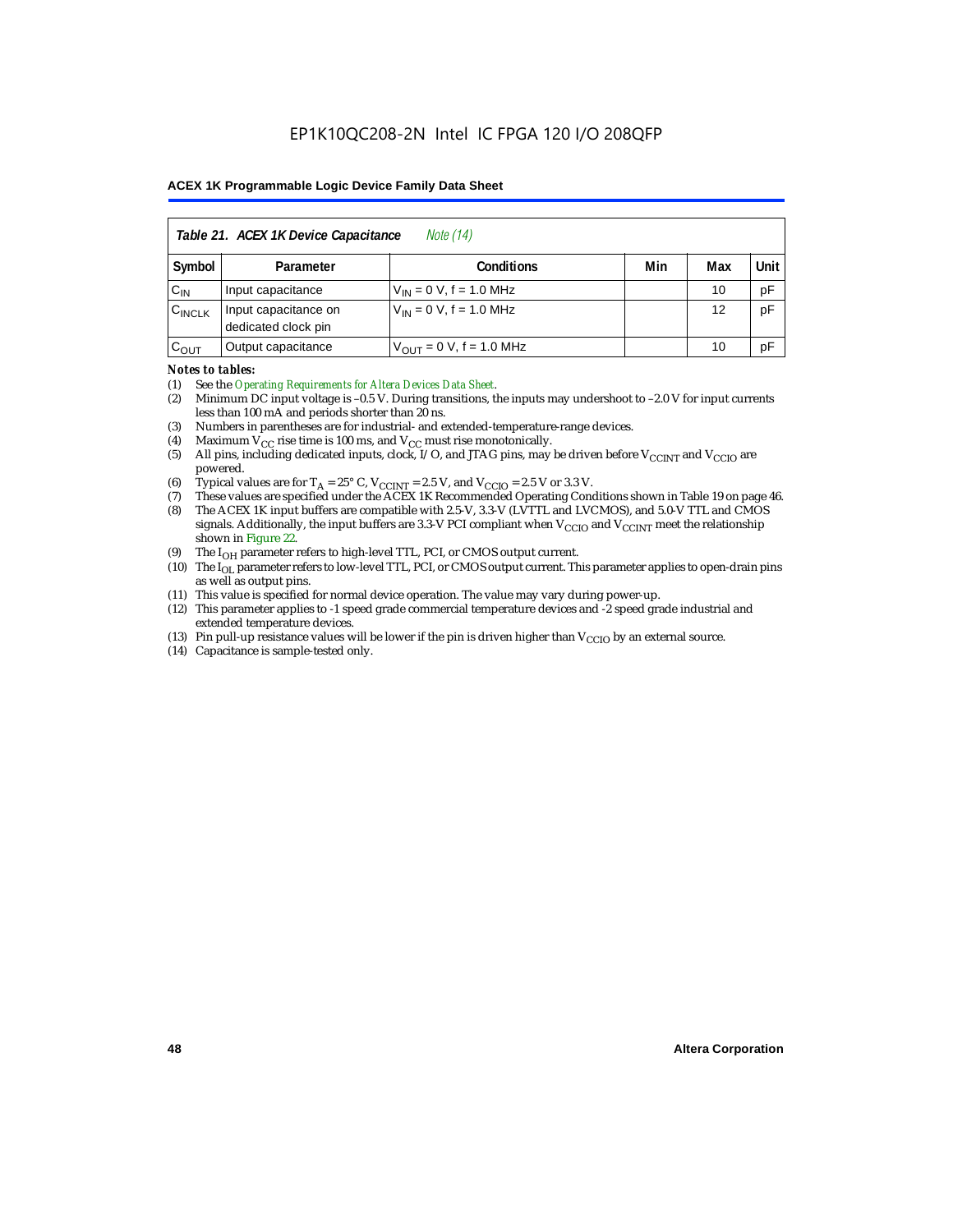Figure 22 shows the required relationship between  $V_{\text{CCIO}}$  and  $V_{\text{CCINT}}$  to satisfy 3.3-V PCI compliance.



Figure 23 shows the typical output drive characteristics of ACEX 1K devices with 3.3-V and 2.5-V  $V_{\text{CCIO}}$ . The output driver is compliant to the 3.3-V *PCI Local Bus Specification*, *Revision 2.2* (when VCCIO pins are connected to 3.3 V). ACEX 1K devices with a -1 speed grade also comply with the drive strength requirements of the *PCI Local Bus Specification*, *Revision 2.2* (when VCCINT pins are powered with a minimum supply of 2.375 V, and VCCIO pins are connected to 3.3 V). Therefore, these devices can be used in open 5.0-V PCI systems.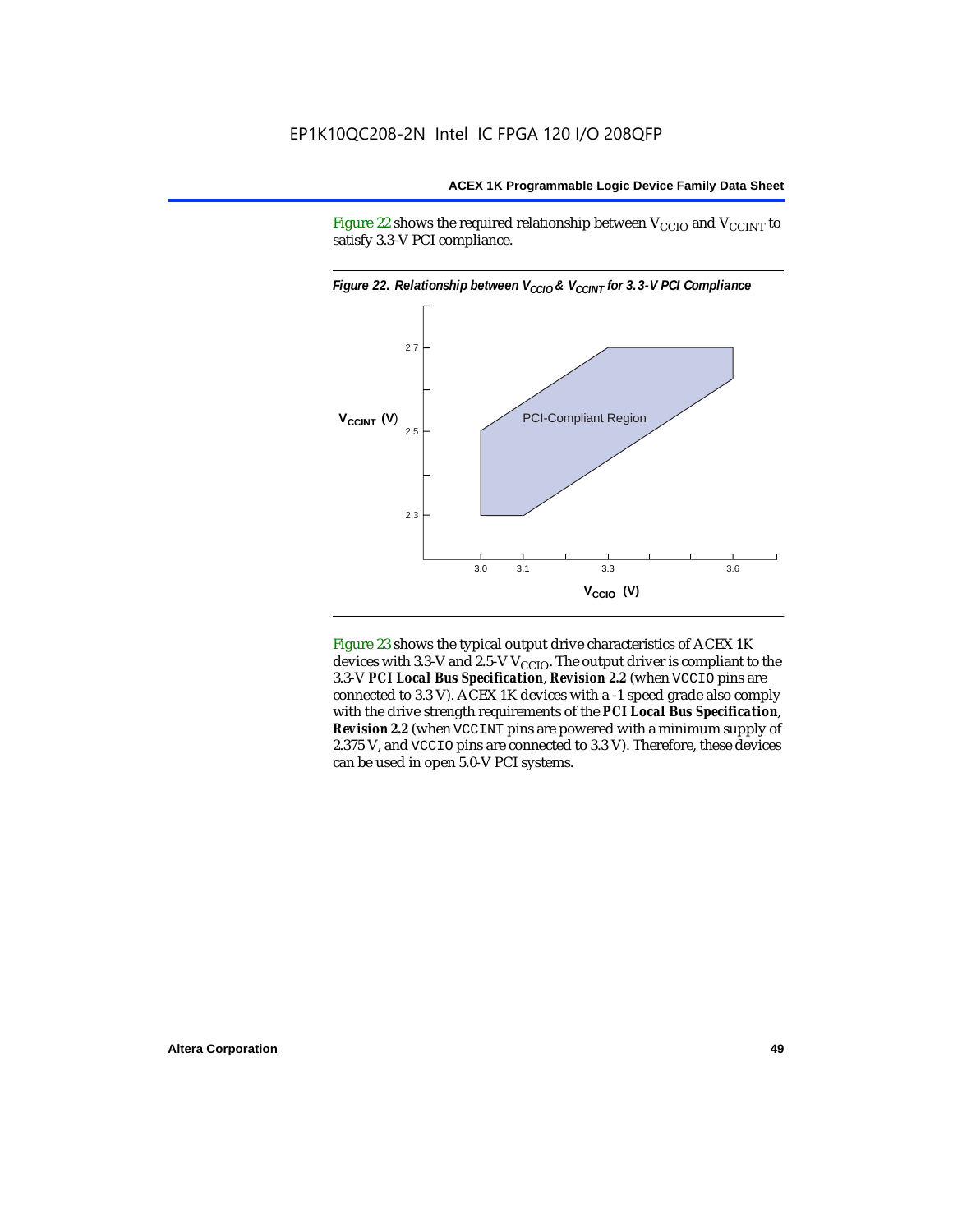



**Timing Model** The continuous, high-performance FastTrack Interconnect routing resources ensure accurate simulation and timing analysis as well as predictable performance. This predictable performance contrasts with that of FPGAs, which use a segmented connection scheme and, therefore, have an unpredictable performance.

> Device performance can be estimated by following the signal path from a source, through the interconnect, to the destination. For example, the registered performance between two LEs on the same row can be calculated by adding the following parameters:

- LE register clock-to-output delay  $(t_{CO})$
- Interconnect delay ( $t_{SAMFROW}$ )
- **■** LE look-up table delay  $(t_{LUT})$ <br>
 LE register setup time  $(t_{SL})$
- LE register setup time  $(t_{SI})$

The routing delay depends on the placement of the source and destination LEs. A more complex registered path may involve multiple combinatorial LEs between the source and destination LEs.

Timing simulation and delay prediction are available with the simulator and Timing Analyzer, or with industry-standard EDA tools. The Simulator offers both pre-synthesis functional simulation to evaluate logic design accuracy and post-synthesis timing simulation with 0.1-ns resolution. The Timing Analyzer provides point-to-point timing delay information, setup and hold time analysis, and device-wide performance analysis.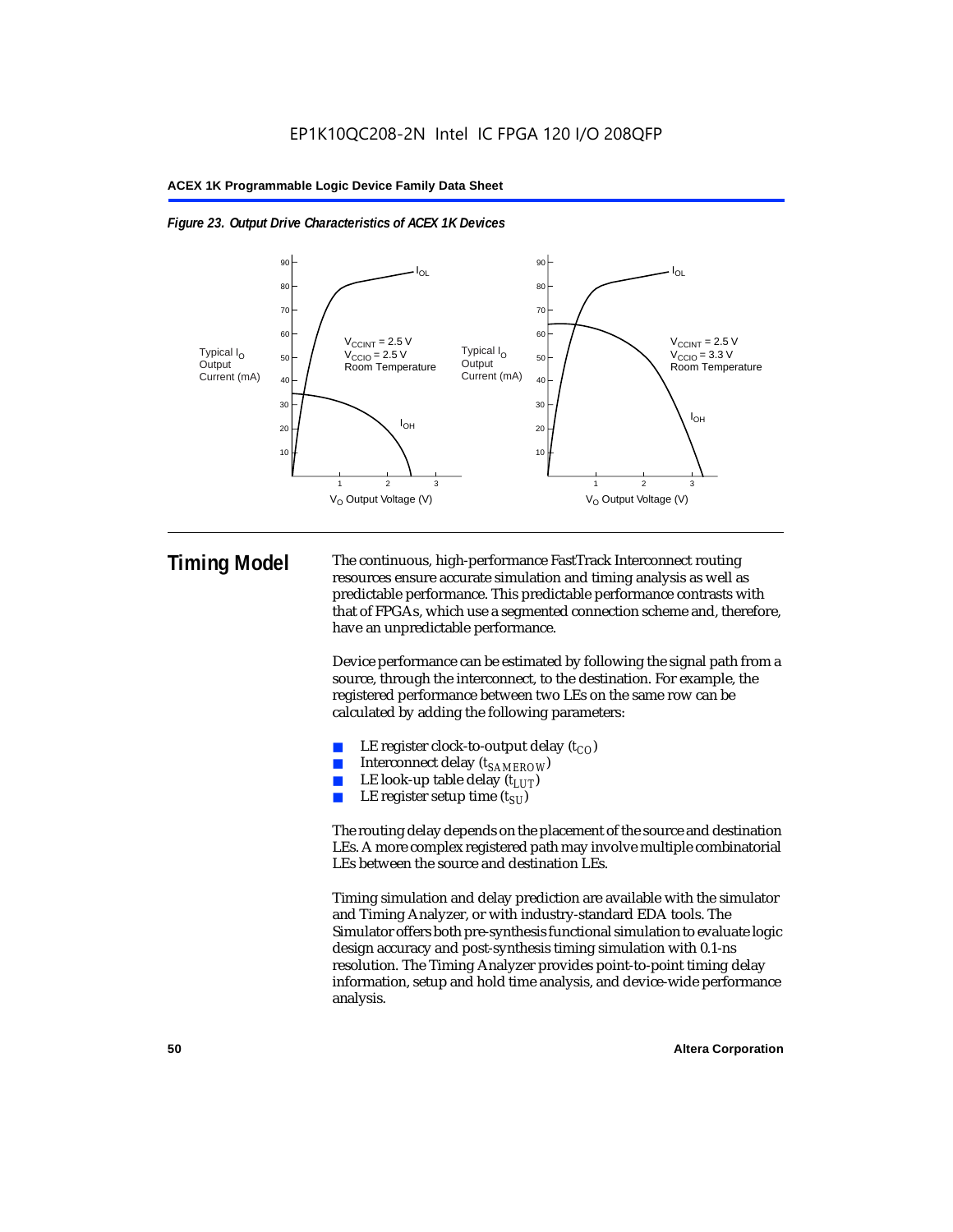Figure 24 shows the overall timing model, which maps the possible paths to and from the various elements of the ACEX 1K device.

*Figure 24. ACEX 1K Device Timing Model*



Figures 25 through 28 show the delays that correspond to various paths and functions within the LE, IOE, EAB, and bidirectional timing models.

*Figure 25. ACEX 1K Device LE Timing Model*

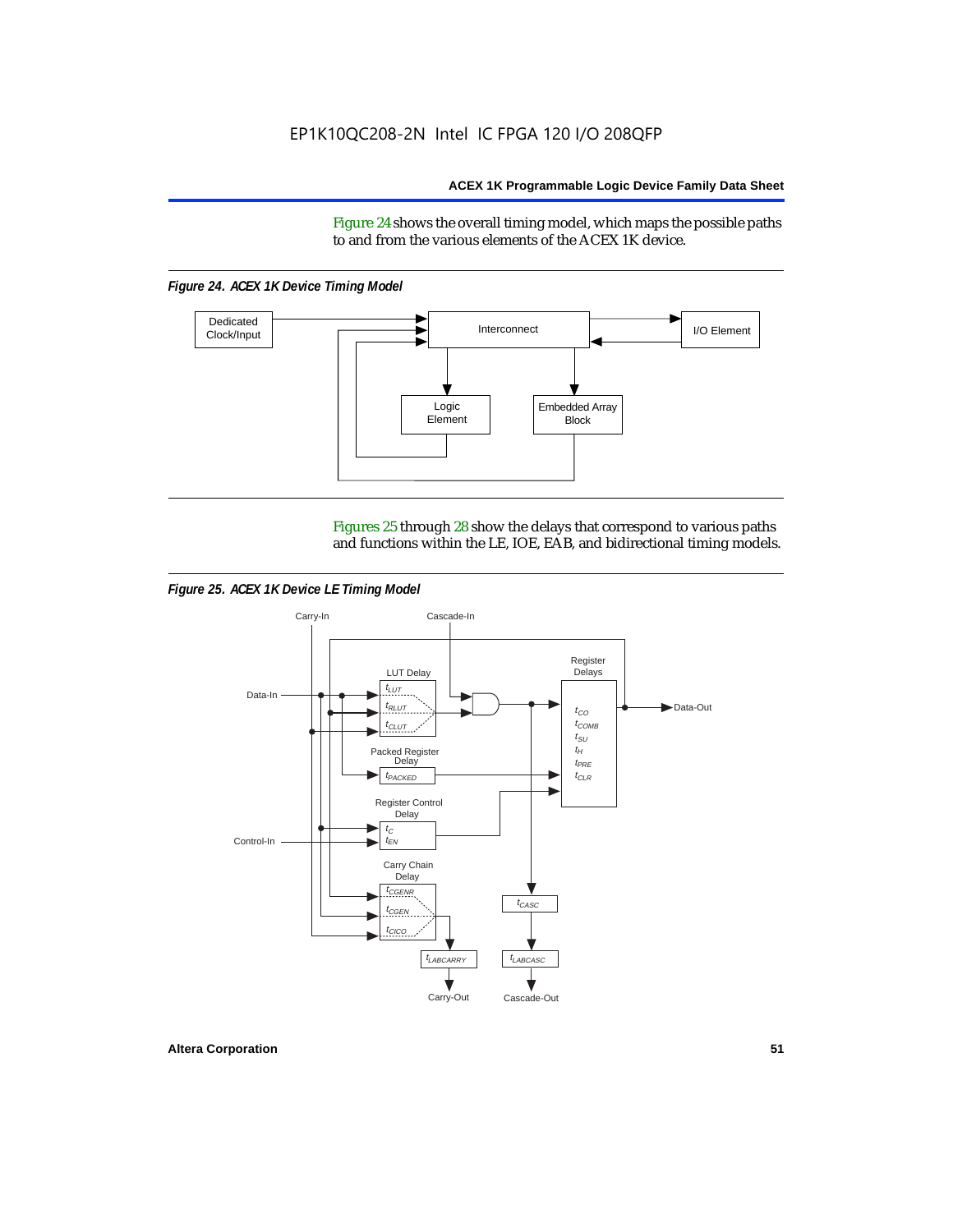

# *Figure 26. ACEX 1K Device IOE Timing Model*



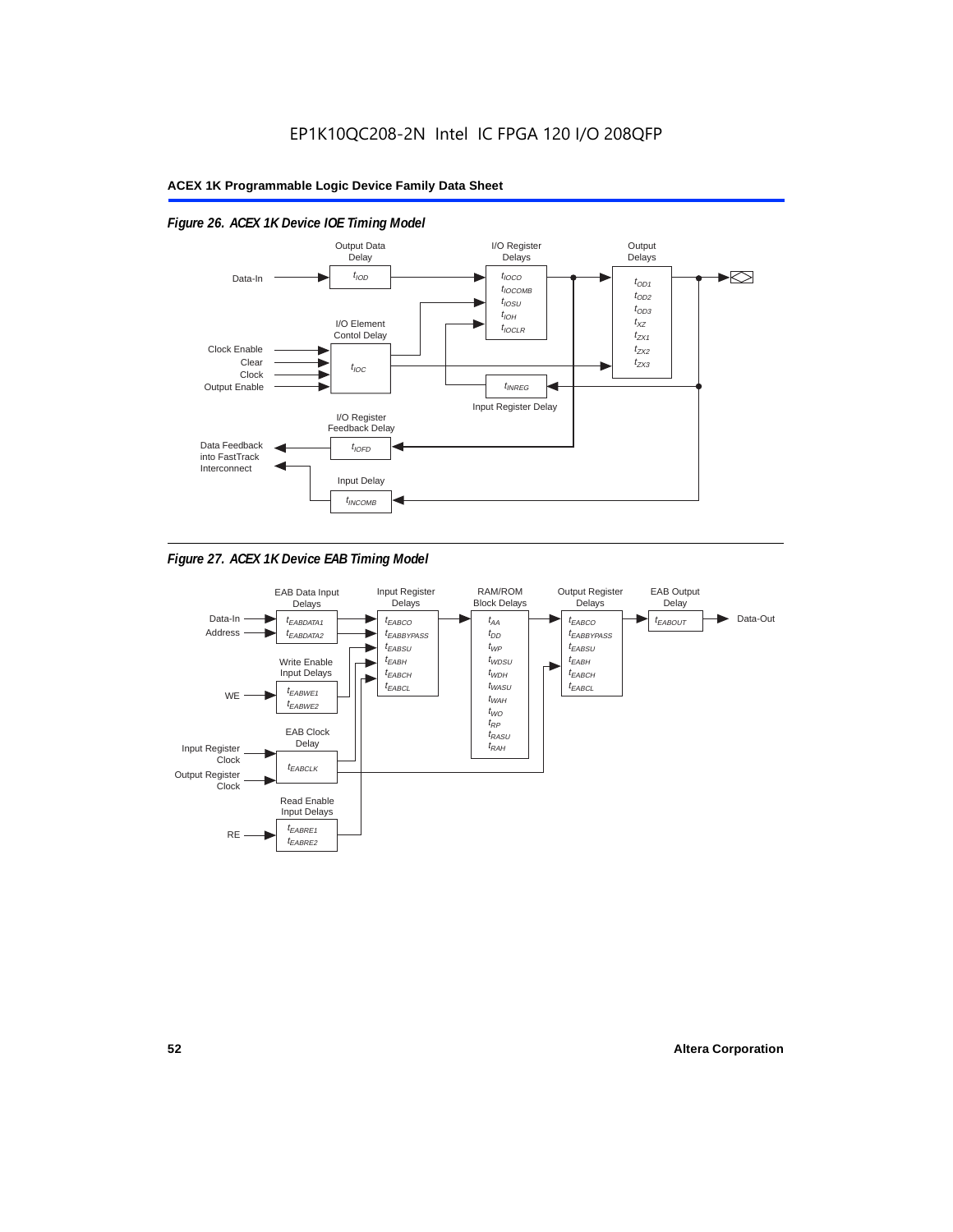

#### *Figure 28. Synchronous Bidirectional Pin External Timing Model*

Tables 29 and 30 show the asynchronous and synchronous timing waveforms, respectively, for the EAB macroparameters in Table 24.

*Figure 29. EAB Asynchronous Timing Waveforms*



**Altera Corporation 53**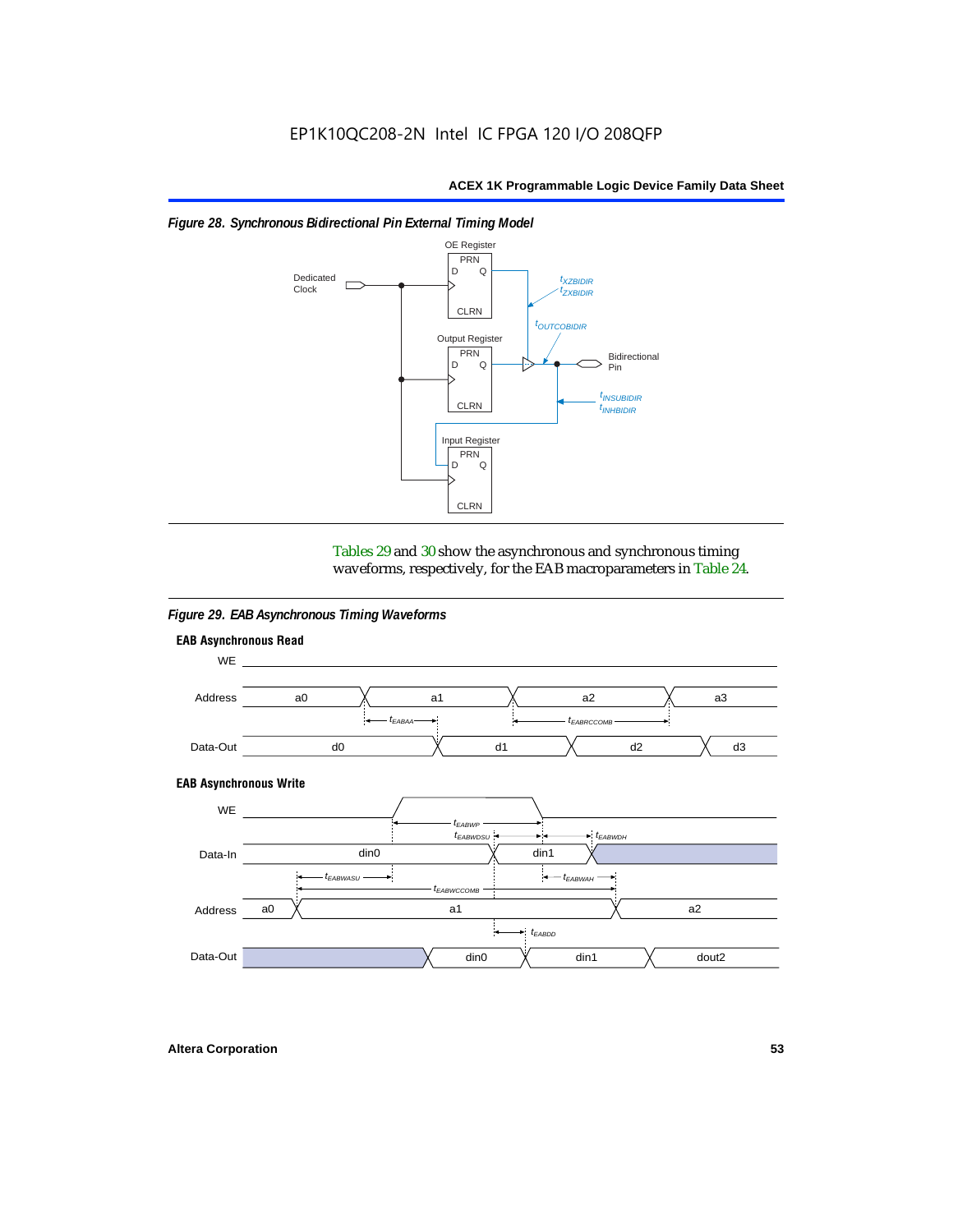# *Figure 30. EAB Synchronous Timing Waveforms*



#### **EAB Synchronous Write (EAB Output Registers Used)**



Tables 22 through 26 describe the ACEX 1K device internal timing parameters.

| Note (1)<br>Table 22. LE Timing Microparameters (Part 1 of 2) |                                         |                   |  |  |  |  |
|---------------------------------------------------------------|-----------------------------------------|-------------------|--|--|--|--|
| Symbol                                                        | Parameter                               | <b>Conditions</b> |  |  |  |  |
| $t_{LUT}$                                                     | LUT delay for data-in                   |                   |  |  |  |  |
| $t_{CLUT}$                                                    | LUT delay for carry-in                  |                   |  |  |  |  |
| $t_{RLUT}$                                                    | LUT delay for LE register feedback      |                   |  |  |  |  |
| <sup>t</sup> PACKED                                           | Data-in to packed register delay        |                   |  |  |  |  |
| $t_{EN}$                                                      | LE register enable delay                |                   |  |  |  |  |
| $t_{CICO}$                                                    | Carry-in to carry-out delay             |                   |  |  |  |  |
| $t_{G\text{E}\text{N}}$                                       | Data-in to carry-out delay              |                   |  |  |  |  |
| ${}^t$ CGENR                                                  | LE register feedback to carry-out delay |                   |  |  |  |  |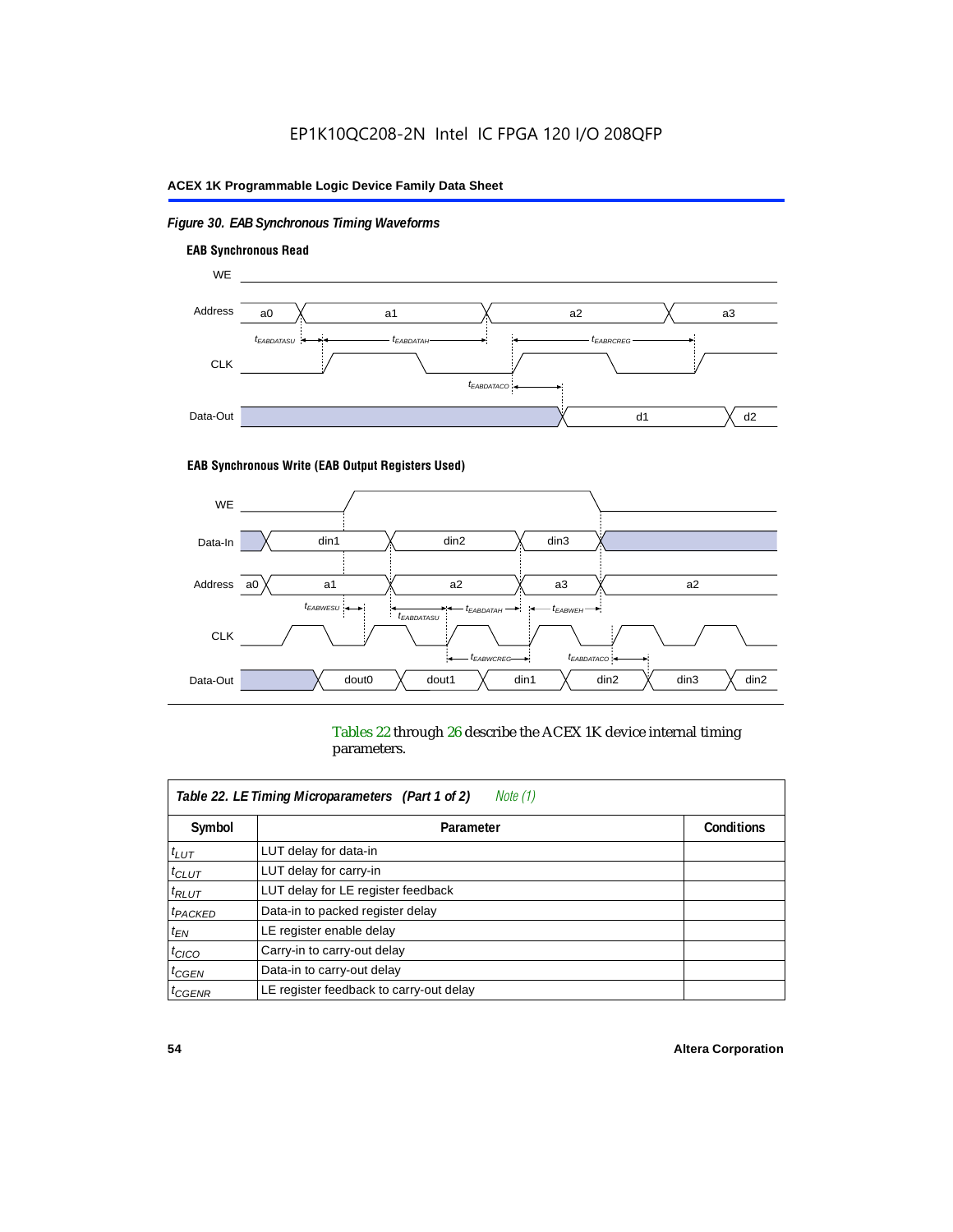| Table 22. LE Timing Microparameters (Part 2 of 2)<br>Note (1) |                                                                                                                                         |                   |  |  |  |  |
|---------------------------------------------------------------|-----------------------------------------------------------------------------------------------------------------------------------------|-------------------|--|--|--|--|
| Symbol                                                        | Parameter                                                                                                                               | <b>Conditions</b> |  |  |  |  |
| $t_{CASC}$                                                    | Cascade-in to cascade-out delay                                                                                                         |                   |  |  |  |  |
| $t_C$                                                         | LE register control signal delay                                                                                                        |                   |  |  |  |  |
| $t_{CO}$                                                      | LE register clock-to-output delay                                                                                                       |                   |  |  |  |  |
| $t_{COMB}$                                                    | Combinatorial delay                                                                                                                     |                   |  |  |  |  |
| $t_{\rm SU}$                                                  | LE register setup time for data and enable signals before clock; LE register<br>recovery time after asynchronous clear, preset, or load |                   |  |  |  |  |
| $t_H$                                                         | LE register hold time for data and enable signals after clock                                                                           |                   |  |  |  |  |
| $t_{PRE}$                                                     | LE register preset delay                                                                                                                |                   |  |  |  |  |
| $t_{CLR}$                                                     | LE register clear delay                                                                                                                 |                   |  |  |  |  |
| $t_{CH}$                                                      | Minimum clock high time from clock pin                                                                                                  |                   |  |  |  |  |
| $t_{CL}$                                                      | Minimum clock low time from clock pin                                                                                                   |                   |  |  |  |  |

| Table 23. IOE Timing Microparameters<br>Note (1) |                                                                                                                          |                    |  |  |  |  |
|--------------------------------------------------|--------------------------------------------------------------------------------------------------------------------------|--------------------|--|--|--|--|
| Symbol                                           | Parameter                                                                                                                | <b>Conditions</b>  |  |  |  |  |
| $t$ <sub>IOD</sub>                               | IOE data delay                                                                                                           |                    |  |  |  |  |
| $t_{\text{IOC}}$                                 | IOE register control signal delay                                                                                        |                    |  |  |  |  |
| $t_{\text{IOCO}}$                                | IOE register clock-to-output delay                                                                                       |                    |  |  |  |  |
| $t_{IOCOMB}$                                     | IOE combinatorial delay                                                                                                  |                    |  |  |  |  |
| t <sub>IOSU</sub>                                | IOE register setup time for data and enable signals before clock; IOE register<br>recovery time after asynchronous clear |                    |  |  |  |  |
| $t_{IOH}$                                        | IOE register hold time for data and enable signals after clock                                                           |                    |  |  |  |  |
| $t_{IOCLR}$                                      | IOE register clear time                                                                                                  |                    |  |  |  |  |
| $t_{OD1}$                                        | Output buffer and pad delay, slow slew rate = off, $V_{\text{CCIO}} = 3.3$ V                                             | $C1 = 35$ pF $(2)$ |  |  |  |  |
| $t_{OD2}$                                        | Output buffer and pad delay, slow slew rate = off, $V_{\text{CCIO}} = 2.5$ V                                             | $C1 = 35$ pF $(3)$ |  |  |  |  |
| $t_{OD3}$                                        | Output buffer and pad delay, slow slew rate = on                                                                         | $C1 = 35$ pF $(4)$ |  |  |  |  |
| $t_{XZ}$                                         | IOE output buffer disable delay                                                                                          |                    |  |  |  |  |
| $t_{ZX1}$                                        | IOE output buffer enable delay, slow slew rate = off, $V_{\text{CCIO}} = 3.3 V$                                          | $C1 = 35$ pF $(2)$ |  |  |  |  |
| t <sub>ZX2</sub>                                 | IOE output buffer enable delay, slow slew rate = off, $V_{\text{CCIO}} = 2.5$ V                                          | $C1 = 35$ pF $(3)$ |  |  |  |  |
| $t_{ZX3}$                                        | IOE output buffer enable delay, slow slew rate $=$ on                                                                    | $C1 = 35$ pF $(4)$ |  |  |  |  |
| <sup>t</sup> INREG                               | IOE input pad and buffer to IOE register delay                                                                           |                    |  |  |  |  |
| $t_{IOFD}$                                       | IOE register feedback delay                                                                                              |                    |  |  |  |  |
| <sup>t</sup> INCOMB                              | IOE input pad and buffer to FastTrack Interconnect delay                                                                 |                    |  |  |  |  |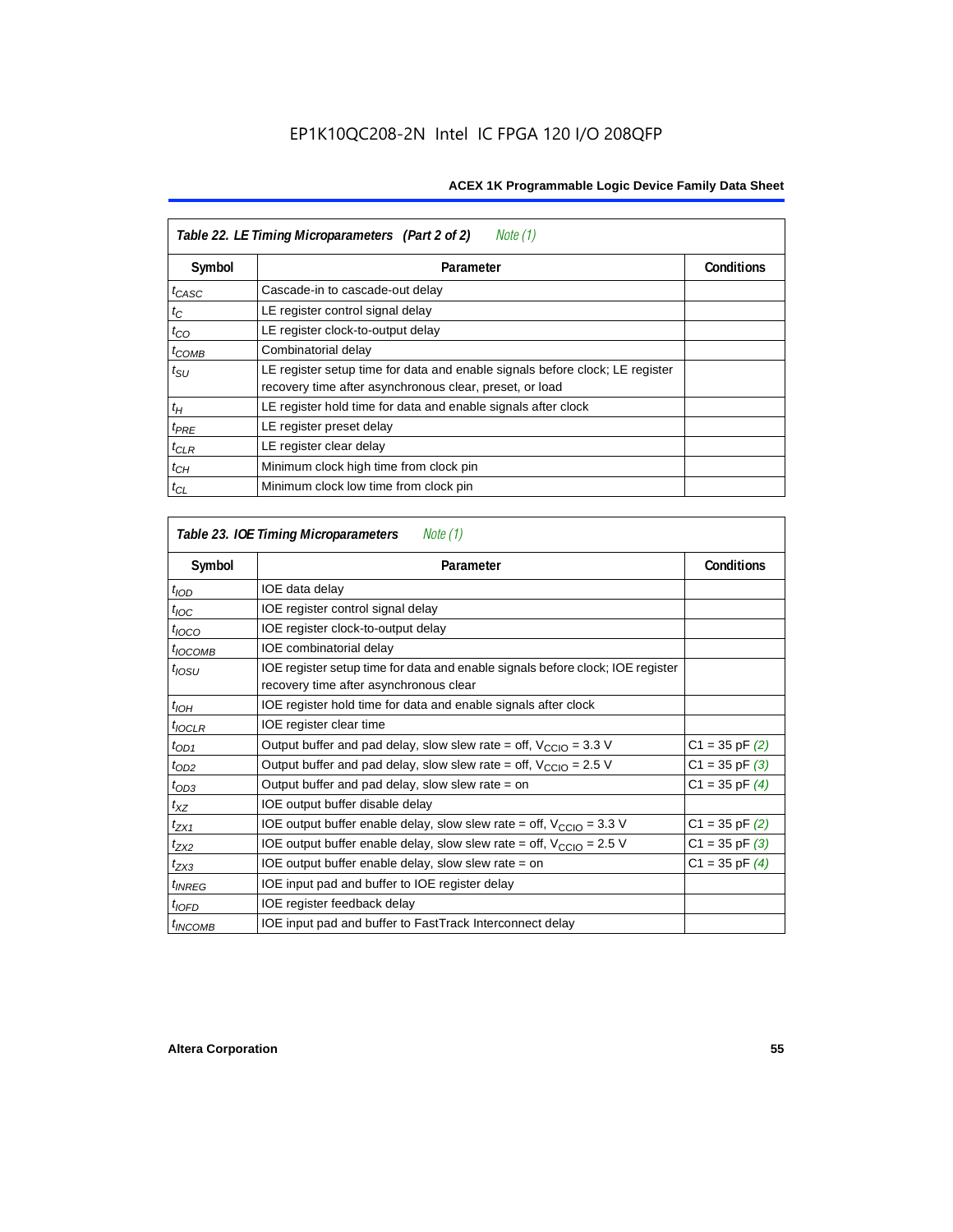# EP1K10QC208-2N Intel IC FPGA 120 I/O 208QFP

| <b>Table 24. EAB Timing Microparameters</b><br>Note (1) |                                                                  |                   |  |  |  |
|---------------------------------------------------------|------------------------------------------------------------------|-------------------|--|--|--|
| Symbol                                                  | Parameter                                                        | <b>Conditions</b> |  |  |  |
| <sup>t</sup> EABDATA1                                   | Data or address delay to EAB for combinatorial input             |                   |  |  |  |
| <sup>t</sup> EABDATA2                                   | Data or address delay to EAB for registered input                |                   |  |  |  |
| <sup>t</sup> EABWE1                                     | Write enable delay to EAB for combinatorial input                |                   |  |  |  |
| t <sub>EABWE2</sub>                                     | Write enable delay to EAB for registered input                   |                   |  |  |  |
| $t_{EABRE1}$                                            | Read enable delay to EAB for combinatorial input                 |                   |  |  |  |
| $t_{EABRE2}$                                            | Read enable delay to EAB for registered input                    |                   |  |  |  |
| $t_{EABCLK}$                                            | EAB register clock delay                                         |                   |  |  |  |
| $t_{EABCO}$                                             | EAB register clock-to-output delay                               |                   |  |  |  |
| <sup>t</sup> EABBYPASS                                  | Bypass register delay                                            |                   |  |  |  |
| t <sub>EABSU</sub>                                      | EAB register setup time before clock                             |                   |  |  |  |
| t <sub>EABH</sub>                                       | EAB register hold time after clock                               |                   |  |  |  |
| $t_{EABCLR}$                                            | EAB register asynchronous clear time to output delay             |                   |  |  |  |
| $t_{AA}$                                                | Address access delay (including the read enable to output delay) |                   |  |  |  |
| $t_{WP}$                                                | Write pulse width                                                |                   |  |  |  |
| $t_{RP}$                                                | Read pulse width                                                 |                   |  |  |  |
| $t_{WDSU}$                                              | Data setup time before falling edge of write pulse               | (5)               |  |  |  |
| $t_{WDH}$                                               | Data hold time after falling edge of write pulse                 | (5)               |  |  |  |
| $t_{WASU}$                                              | Address setup time before rising edge of write pulse             | (5)               |  |  |  |
| $t_{WAH}$                                               | Address hold time after falling edge of write pulse              | (5)               |  |  |  |
| t <sub>RASU</sub>                                       | Address setup time before rising edge of read pulse              |                   |  |  |  |
| $t_{RAH}$                                               | Address hold time after falling edge of read pulse               |                   |  |  |  |
| $t_{WO}$                                                | Write enable to data output valid delay                          |                   |  |  |  |
| $t_{DD}$                                                | Data-in to data-out valid delay                                  |                   |  |  |  |
| $t_{EABOUT}$                                            | Data-out delay                                                   |                   |  |  |  |
| <sup>t</sup> ЕАВСН                                      | Clock high time                                                  |                   |  |  |  |
| <sup>t</sup> EABCL                                      | Clock low time                                                   |                   |  |  |  |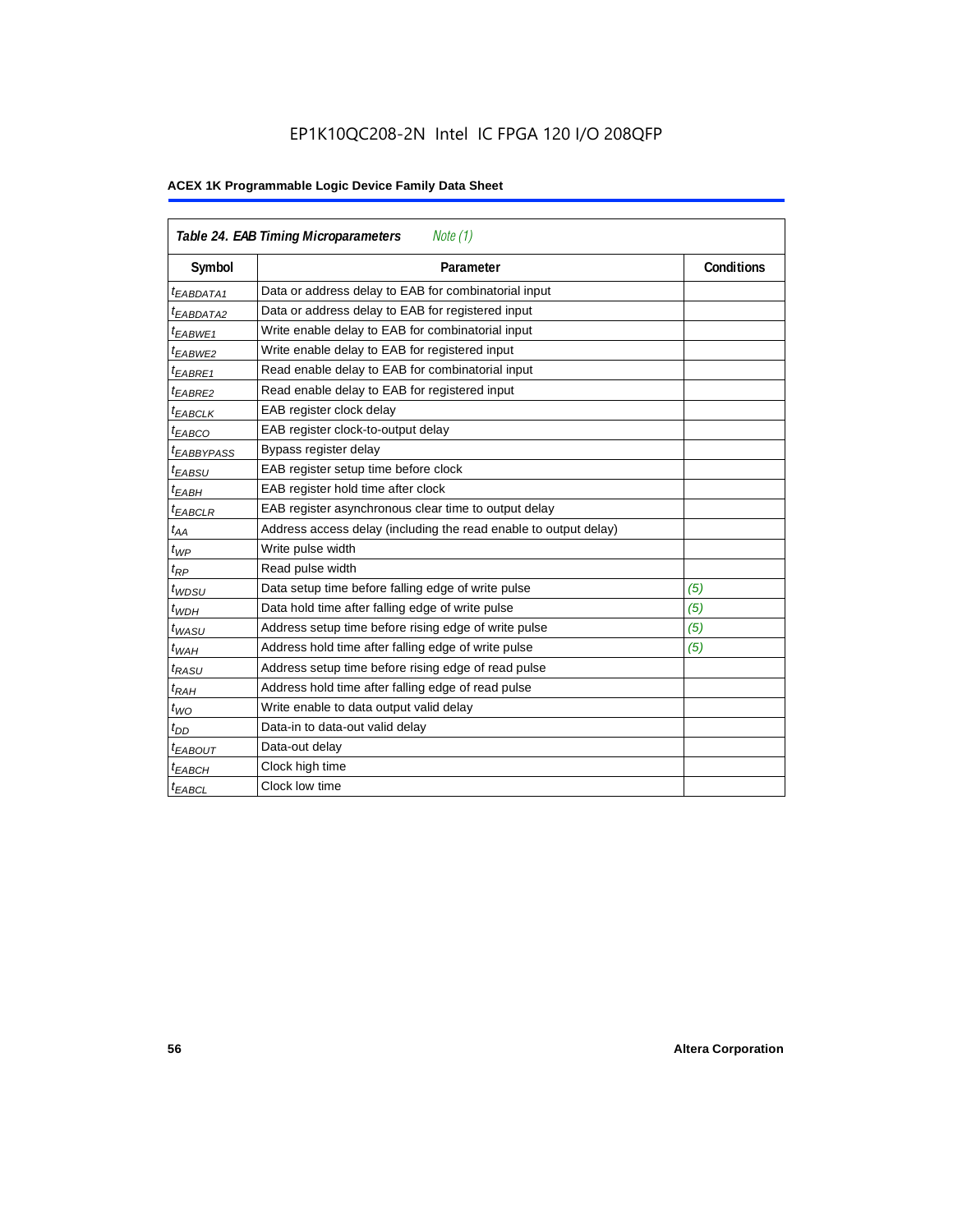| Notes (1), (6)<br>Table 25. EAB Timing Macroparameters |                                                                                           |                   |  |  |  |  |
|--------------------------------------------------------|-------------------------------------------------------------------------------------------|-------------------|--|--|--|--|
| Symbol                                                 | Parameter                                                                                 | <b>Conditions</b> |  |  |  |  |
| t <sub>EABAA</sub>                                     | EAB address access delay                                                                  |                   |  |  |  |  |
| <sup>I</sup> EABRCCOMB                                 | EAB asynchronous read cycle time                                                          |                   |  |  |  |  |
| <sup>t</sup> EABRCREG                                  | EAB synchronous read cycle time                                                           |                   |  |  |  |  |
| t <sub>EABWP</sub>                                     | EAB write pulse width                                                                     |                   |  |  |  |  |
| <sup>t</sup> EABWCCOMB                                 | EAB asynchronous write cycle time                                                         |                   |  |  |  |  |
| <sup>t</sup> EABWCREG                                  | EAB synchronous write cycle time                                                          |                   |  |  |  |  |
| <sup>t</sup> EABDD                                     | EAB data-in to data-out valid delay                                                       |                   |  |  |  |  |
| <sup>t</sup> EABDATACO                                 | EAB clock-to-output delay when using output registers                                     |                   |  |  |  |  |
| <sup>t</sup> EABDATASU                                 | EAB data/address setup time before clock when using input register                        |                   |  |  |  |  |
| <sup>t</sup> EABDATAH                                  | EAB data/address hold time after clock when using input register                          |                   |  |  |  |  |
| <sup>t</sup> EABWESU                                   | EAB WE setup time before clock when using input register                                  |                   |  |  |  |  |
| t <sub>FARWFH</sub>                                    | EAB WE hold time after clock when using input register                                    |                   |  |  |  |  |
| <sup>t</sup> EABWDSU                                   | EAB data setup time before falling edge of write pulse when not using input<br>registers  |                   |  |  |  |  |
| <sup>t</sup> EABWDH                                    | EAB data hold time after falling edge of write pulse when not using input                 |                   |  |  |  |  |
|                                                        | registers                                                                                 |                   |  |  |  |  |
| <sup>t</sup> EABWASU                                   | EAB address setup time before rising edge of write pulse when not using                   |                   |  |  |  |  |
|                                                        | input registers                                                                           |                   |  |  |  |  |
| <sup>t</sup> EABWAH                                    | EAB address hold time after falling edge of write pulse when not using input<br>registers |                   |  |  |  |  |
| $t_{EABWO}$                                            | EAB write enable to data output valid delay                                               |                   |  |  |  |  |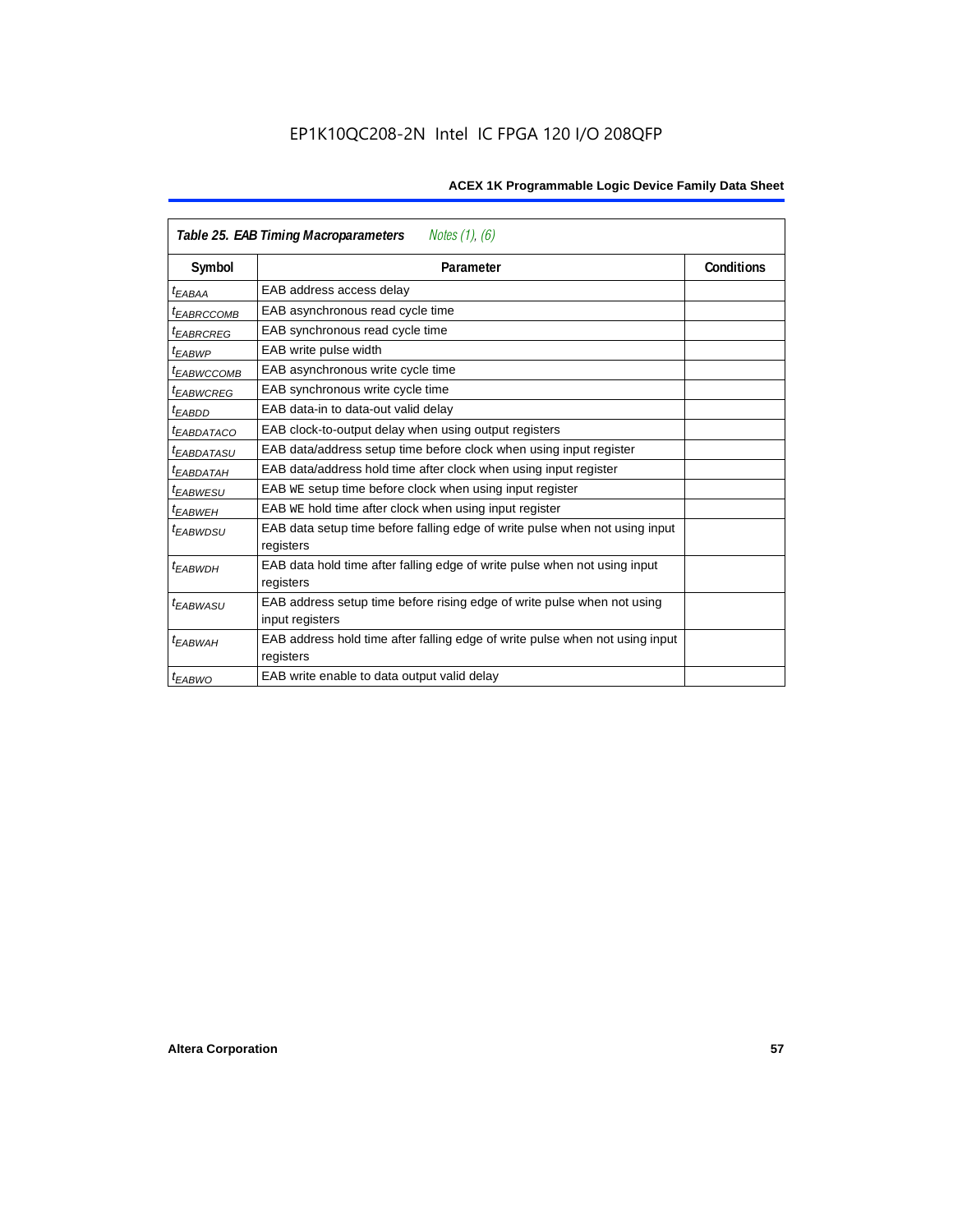| Table 26. Interconnect Timing Microparameters<br>Note $(1)$ |                                                                                                                         |                   |  |  |  |  |
|-------------------------------------------------------------|-------------------------------------------------------------------------------------------------------------------------|-------------------|--|--|--|--|
| Symbol                                                      | Parameter                                                                                                               | <b>Conditions</b> |  |  |  |  |
| $tD$ IN2IOE                                                 | Delay from dedicated input pin to IOE control input                                                                     | (7)               |  |  |  |  |
| $t_{DIN2LE}$                                                | Delay from dedicated input pin to LE or EAB control input                                                               | (7)               |  |  |  |  |
| <sup>t</sup> DIN2DATA                                       | Delay from dedicated input or clock to LE or EAB data                                                                   | (7)               |  |  |  |  |
| $t_{DCLK2IOE}$                                              | Delay from dedicated clock pin to IOE clock                                                                             | (7)               |  |  |  |  |
| $t_{DCLK2LE}$                                               | Delay from dedicated clock pin to LE or EAB clock                                                                       | (7)               |  |  |  |  |
| <sup>t</sup> SAMELAB                                        | Routing delay for an LE driving another LE in the same LAB                                                              | (7)               |  |  |  |  |
| <sup>t</sup> SAMEROW                                        | Routing delay for a row IOE, LE, or EAB driving a row IOE, LE, or EAB in the<br>same row                                | (7)               |  |  |  |  |
| <sup>t</sup> SAMECOLUMN                                     | Routing delay for an LE driving an IOE in the same column                                                               | (7)               |  |  |  |  |
| <i>t<sub>DIFFROW</sub></i>                                  | Routing delay for a column IOE, LE, or EAB driving an LE or EAB in a different<br>row                                   | (7)               |  |  |  |  |
| <i>t</i> <sub>TWOROWS</sub>                                 | Routing delay for a row IOE or EAB driving an LE or EAB in a different row                                              | (7)               |  |  |  |  |
| <sup>t</sup> LEPERIPH                                       | Routing delay for an LE driving a control signal of an IOE via the peripheral<br>control bus                            | (7)               |  |  |  |  |
| $t_{LABCARRY}$                                              | Routing delay for the carry-out signal of an LE driving the carry-in signal of a<br>different LE in a different LAB     |                   |  |  |  |  |
| $t_{LABCASC}$                                               | Routing delay for the cascade-out signal of an LE driving the cascade-in<br>signal of a different LE in a different LAB |                   |  |  |  |  |

#### *Notes to tables:*

- (1) Microparameters are timing delays contributed by individual architectural elements. These parameters cannot be measured explicitly.
- (2) Operating conditions:  $V_{\text{CCIO}} = 3.3 V \pm 10\%$  for commercial or industrial and extended use in ACEX 1K devices (3) Operating conditions:  $V_{\text{CCIO}} = 2.5 V \pm 5\%$  for commercial or industrial and extended use in ACEX 1K
- (3) Operating conditions:  $V_{CCIO} = 2.5 V \pm 5\%$  for commercial or industrial and extended use in ACEX 1K devices.<br>(4) Operating conditions:  $V_{CCIO} = 2.5 V$  or 3.3 V.
- (4) Operating conditions:  $V_{\text{CCIO}} = 2.5 \text{ V or } 3.3 \text{ V.}$ <br>(5) Because the RAM in the EAB is self-timed, this
- (5) Because the RAM in the EAB is self-timed, this parameter can be ignored when the WE signal is registered.<br>(6) EAB macroparameters are internal parameters that can simplify predicting the behavior of an EAB at its bou
- EAB macroparameters are internal parameters that can simplify predicting the behavior of an EAB at its boundary; these parameters are calculated by summing selected microparameters.
- (7) These parameters are worst-case values for typical applications. Post-compilation timing simulation and timing analysis are required to determine actual worst-case performance.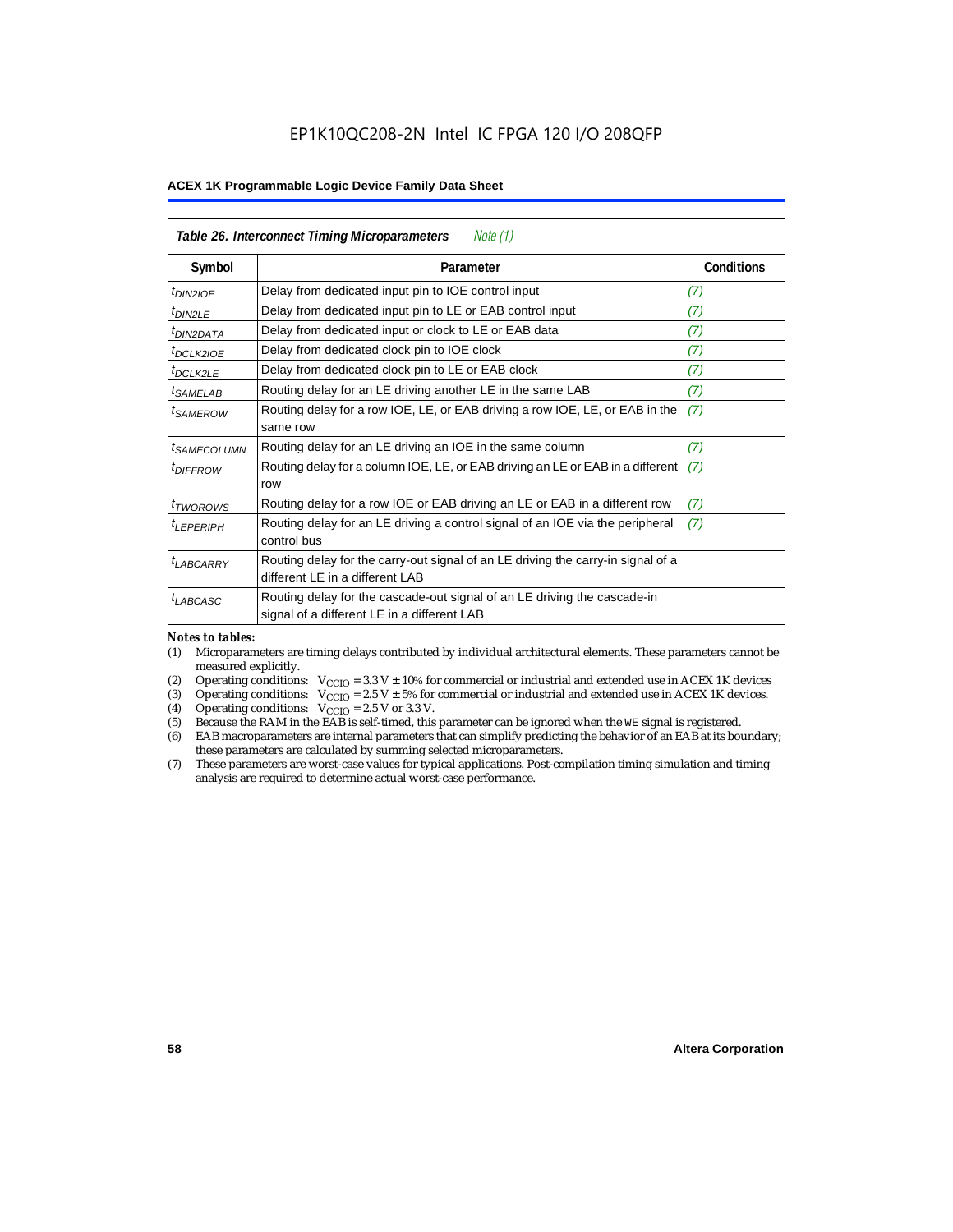Tables 27 through 29 describe the ACEX 1K external timing parameters and their symbols.

| Note (1)<br>Table 27. External Reference Timing Parameters |                                                                                                                  |  |  |  |  |
|------------------------------------------------------------|------------------------------------------------------------------------------------------------------------------|--|--|--|--|
| Symbol                                                     | Parameter                                                                                                        |  |  |  |  |
| <sup>t</sup> DRR                                           | Register-to-register delay via four LEs, three row interconnects, and four local $(2)$<br><b>l</b> interconnects |  |  |  |  |

| Table 28. External Timing Parameters |                                                                           |                   |  |  |  |  |
|--------------------------------------|---------------------------------------------------------------------------|-------------------|--|--|--|--|
| Symbol                               | Parameter                                                                 | <b>Conditions</b> |  |  |  |  |
| t <sub>insu</sub>                    | Setup time with global clock at IOE register                              | (3)               |  |  |  |  |
| t <sub>INH</sub>                     | Hold time with global clock at IOE register                               | (3)               |  |  |  |  |
| toutco                               | Clock-to-output delay with global clock at IOE register                   | (3)               |  |  |  |  |
| t <sub>PCISU</sub>                   | Setup time with global clock for registers used in PCI designs            | (3), (4)          |  |  |  |  |
| <sup>t</sup> PCIH                    | Hold time with global clock for registers used in PCI designs             | (3), (4)          |  |  |  |  |
| t <sub>PCICO</sub>                   | Clock-to-output delay with global clock for registers used in PCI designs | (3), (4)          |  |  |  |  |

| Table 29. External Bidirectional Timing Parameters<br>Note (3) |                                                                                                |                   |  |  |  |  |
|----------------------------------------------------------------|------------------------------------------------------------------------------------------------|-------------------|--|--|--|--|
| Symbol                                                         | Parameter                                                                                      | <b>Conditions</b> |  |  |  |  |
| <sup>t</sup> INSUBIDIR                                         | Setup time for bidirectional pins with global clock at same-row or same-<br>column LE register |                   |  |  |  |  |
| <sup>t</sup> INHBIDIR                                          | Hold time for bidirectional pins with global clock at same-row or same-column<br>LE register   |                   |  |  |  |  |
| <b>toutcobidir</b>                                             | Clock-to-output delay for bidirectional pins with global clock at IOE register                 | $Cl = 35 pF$      |  |  |  |  |
| <sup>t</sup> xzbidir                                           | Synchronous IOE output buffer disable delay                                                    | $CI = 35 pF$      |  |  |  |  |
| <sup>t</sup> zxbidir                                           | Synchronous IOE output buffer enable delay, slow slew rate = off                               | $CI = 35 pF$      |  |  |  |  |

*Notes to tables:*

(1) External reference timing parameters are factory-tested, worst-case values specified by Altera. A representative subset of signal paths is tested to approximate typical device applications.

(2) Contact Altera Applications for test circuit specifications and test conditions.

(3) These timing parameters are sample-tested only.

(4) This parameter is measured with the measurement and test conditions, including load, specified in the *PCI Local Bus Specification, Revision 2.2.*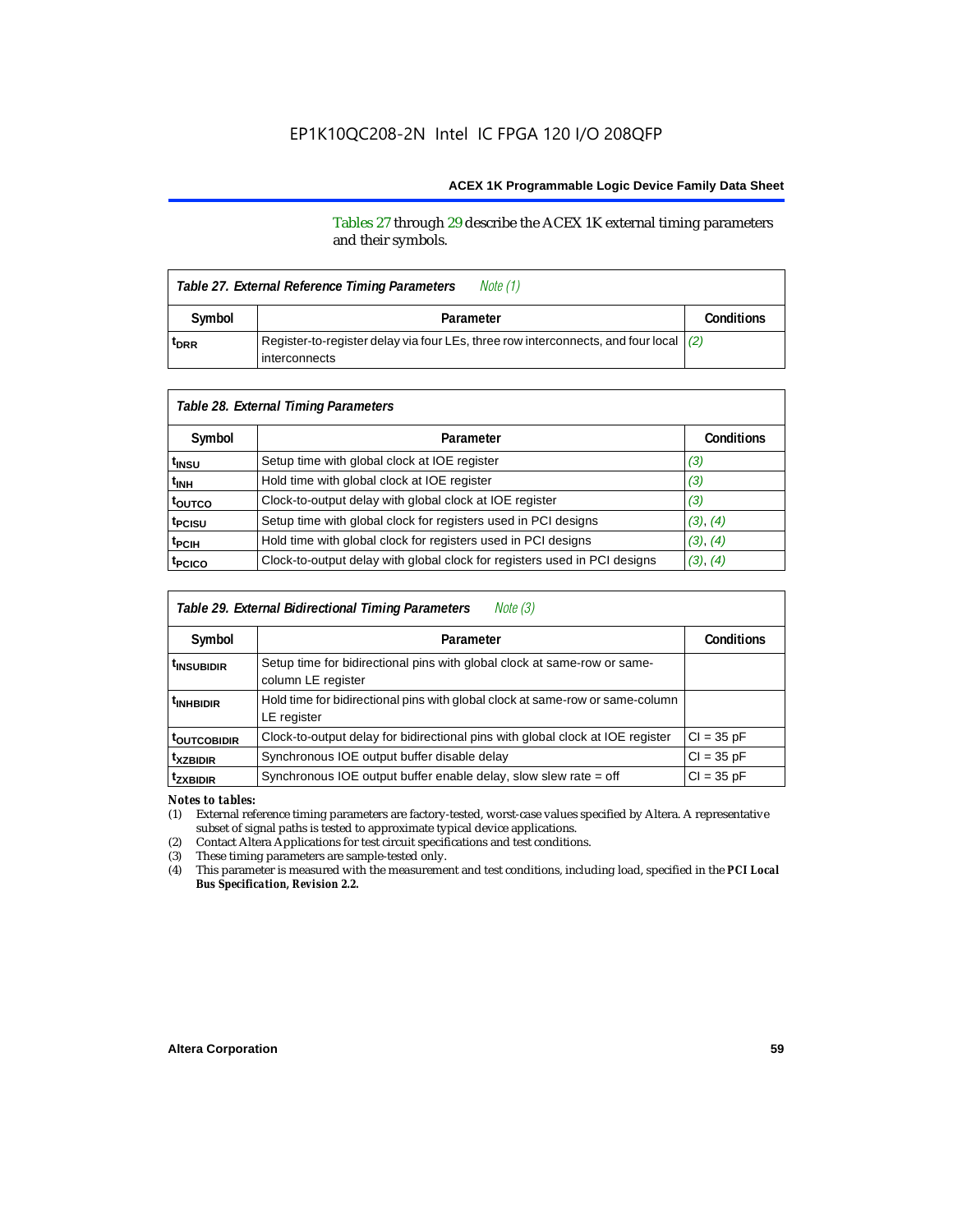Tables 30 through 36 show EP1K10 device internal and external timing parameters.

| Table 30. EP1K10 Device LE Timing Microparameters<br>Note (1) |                    |      |         |     |      |     |      |
|---------------------------------------------------------------|--------------------|------|---------|-----|------|-----|------|
| Symbol                                                        | <b>Speed Grade</b> |      |         |     |      |     | Unit |
|                                                               |                    | $-1$ | $-2$    |     | $-3$ |     |      |
|                                                               | Min                | Max  | Min     | Max | Min  | Max |      |
| $t_{LUT}$                                                     |                    | 0.7  |         | 0.8 |      | 1.1 | ns   |
| $t_{CLUT}$                                                    |                    | 0.5  |         | 0.6 |      | 0.8 | ns   |
| $t_{RLUT}$                                                    |                    | 0.6  |         | 0.7 |      | 1.0 | ns   |
| <b>t</b> <sub>PACKED</sub>                                    |                    | 0.4  |         | 0.4 |      | 0.5 | ns   |
| $t_{EN}$                                                      |                    | 0.9  |         | 1.0 |      | 1.3 | ns   |
| $t_{CICO}$                                                    |                    | 0.1  |         | 0.1 |      | 0.2 | ns   |
| $t_{\text{CGEN}}$                                             |                    | 0.4  |         | 0.5 |      | 0.7 | ns   |
| $t_{GENR}$                                                    |                    | 0.1  |         | 0.1 |      | 0.2 | ns   |
| $t_{CASC}$                                                    |                    | 0.7  |         | 0.9 |      | 1.1 | ns   |
| $t_{\rm C}$                                                   |                    | 1.1  |         | 1.3 |      | 1.7 | ns   |
| $t_{CO}$                                                      |                    | 0.5  |         | 0.7 |      | 0.9 | ns   |
| $t$ <sub>COMB</sub>                                           |                    | 0.4  |         | 0.5 |      | 0.7 | ns   |
| $t_{\rm SU}$                                                  | 0.7                |      | 0.8     |     | 1.0  |     | ns   |
| $t_H\,$                                                       | 0.9                |      | 1.0     |     | 1.1  |     | ns   |
| $t_{PRE}$                                                     |                    | 0.8  |         | 1.0 |      | 1.4 | ns   |
| $t_{CLR}$                                                     |                    | 0.9  |         | 1.0 |      | 1.4 | ns   |
| $t_{\mathit{CH}}$                                             | 2.0                |      | 2.5     |     | 2.5  |     | ns   |
| $t_{CL}$                                                      | 2.0                |      | $2.5\,$ |     | 2.5  |     | ns   |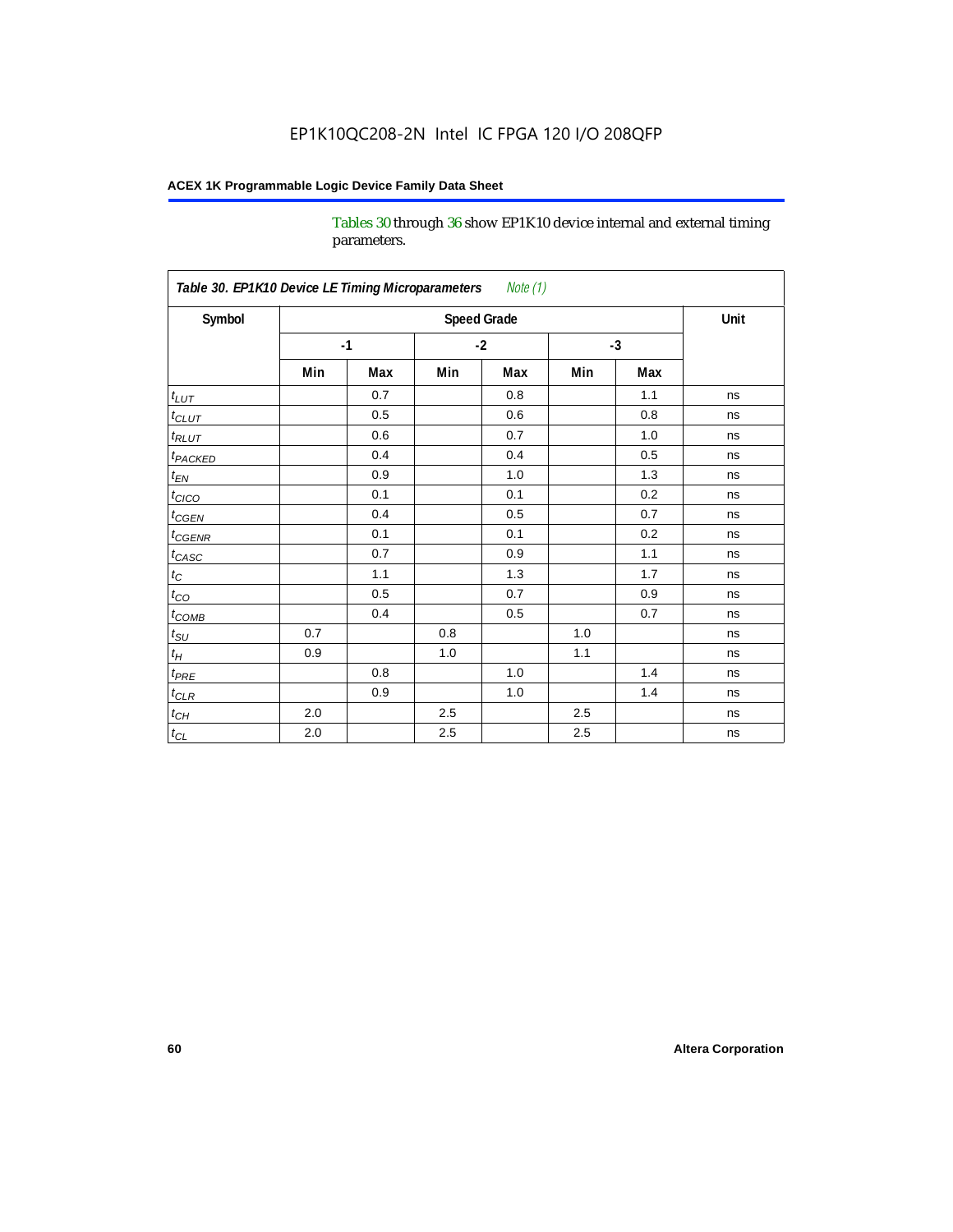| Table 31. EP1K10 Device IOE Timing Microparameters Note (1) |     |      |      |                    |      |      |      |
|-------------------------------------------------------------|-----|------|------|--------------------|------|------|------|
| Symbol                                                      |     |      |      | <b>Speed Grade</b> |      |      | Unit |
|                                                             |     | $-1$ | $-2$ |                    | $-3$ |      |      |
|                                                             | Min | Max  | Min  | Max                | Min  | Max  |      |
| t <sub>IOD</sub>                                            |     | 2.6  |      | 3.1                |      | 4.0  | ns   |
| $t_{\text{IOC}}$                                            |     | 0.3  |      | 0.4                |      | 0.5  | ns   |
| $t_{IOCO}$                                                  |     | 0.9  |      | 1.0                |      | 1.4  | ns   |
| $t_{IOCOMB}$                                                |     | 0.0  |      | 0.0                |      | 0.0  | ns   |
| $t_{IOSU}$                                                  | 1.3 |      | 1.5  |                    | 2.0  |      | ns   |
| $t_{IOH}$                                                   | 0.9 |      | 1.0  |                    | 1.4  |      | ns   |
| $t_{IOCLR}$                                                 |     | 1.1  |      | 1.3                |      | 1.7  | ns   |
| $t_{OD1}$                                                   |     | 3.1  |      | 3.7                |      | 4.1  | ns   |
| $t_{OD2}$                                                   |     | 2.6  |      | 3.3                |      | 3.9  | ns   |
| $t_{OD3}$                                                   |     | 5.8  |      | 6.9                |      | 8.3  | ns   |
| $t_{XZ}$                                                    |     | 3.8  |      | 4.5                |      | 5.9  | ns   |
| $t_{ZX1}$                                                   |     | 3.8  |      | 4.5                |      | 5.9  | ns   |
| $t_{ZX2}$                                                   |     | 3.3  |      | 4.1                |      | 5.7  | ns   |
| $t_{ZX3}$                                                   |     | 6.5  |      | 7.7                |      | 10.1 | ns   |
| $t_{INREG}$                                                 |     | 3.7  |      | 4.3                |      | 5.7  | ns   |
| $t_{IOFD}$                                                  |     | 0.9  |      | 1.0                |      | 1.4  | ns   |
| $t_{INCOMB}$                                                |     | 1.9  |      | 2.3                |      | 3.0  | ns   |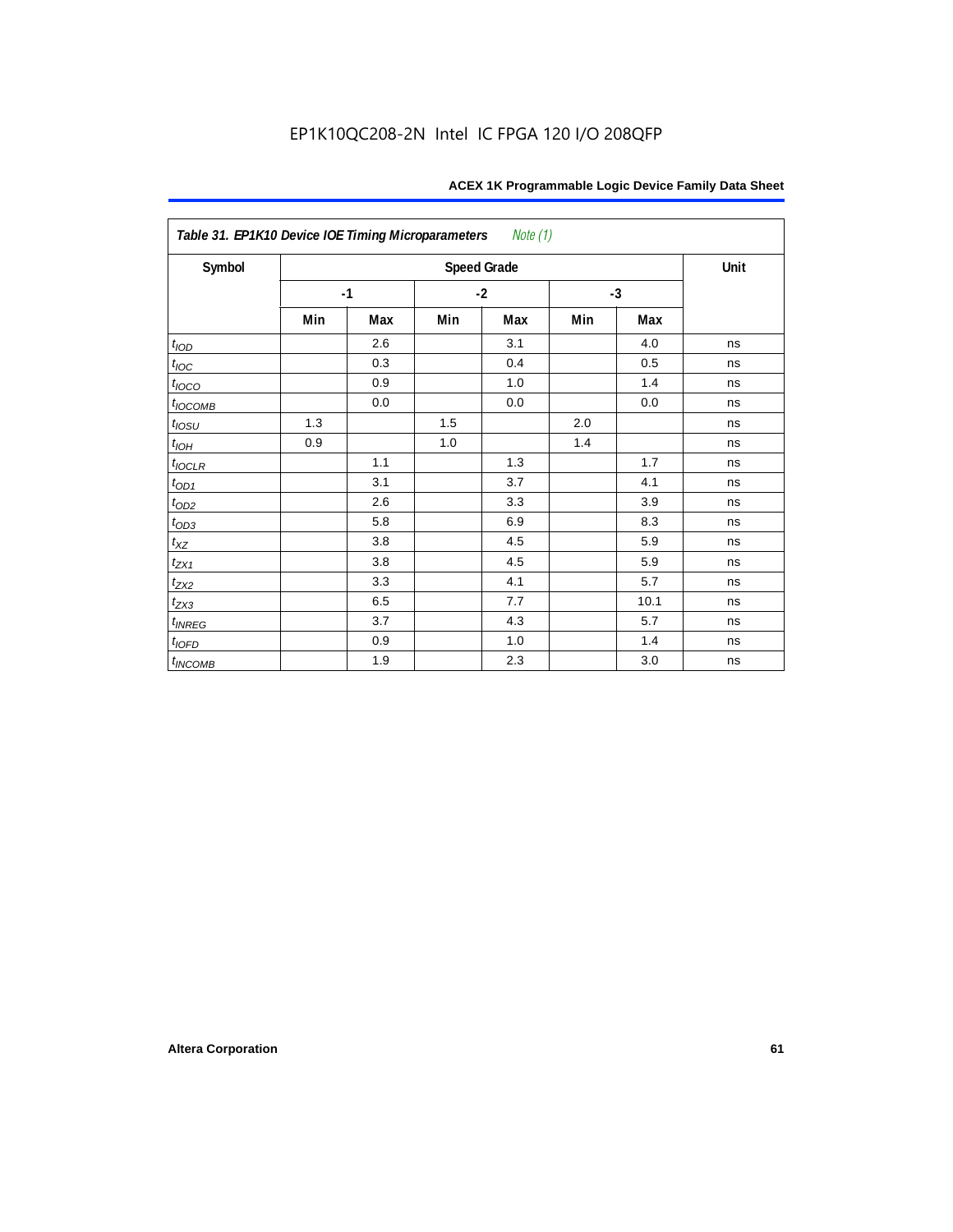| Symbol                 |       |      | <b>Speed Grade</b> |      |      |     | Unit |
|------------------------|-------|------|--------------------|------|------|-----|------|
|                        |       | $-1$ |                    | $-2$ | $-3$ |     |      |
|                        | Min   | Max  | Min                | Max  | Min  | Max |      |
| <sup>t</sup> EABDATA1  |       | 1.8  |                    | 1.9  |      | 1.9 | ns   |
| <sup>t</sup> EABDATA2  |       | 0.6  |                    | 0.7  |      | 0.7 | ns   |
| $t_{EABWE1}$           |       | 1.2  |                    | 1.2  |      | 1.2 | ns   |
| t <sub>EABWE2</sub>    |       | 0.4  |                    | 0.4  |      | 0.4 | ns   |
| <sup>t</sup> EABRE1    |       | 0.9  |                    | 0.9  |      | 0.9 | ns   |
| $t_{EABRE2}$           |       | 0.4  |                    | 0.4  |      | 0.4 | ns   |
| <sup>t</sup> EABCLK    |       | 0.0  |                    | 0.0  |      | 0.0 | ns   |
| t <sub>EABCO</sub>     |       | 0.3  |                    | 0.3  |      | 0.3 | ns   |
| <sup>t</sup> EABBYPASS |       | 0.5  |                    | 0.6  |      | 0.6 | ns   |
| $t_{EABSU}$            | 1.0   |      | 1.0                |      | 1.0  |     | ns   |
| t <sub>EABH</sub>      | 0.5   |      | 0.4                |      | 0.4  |     | ns   |
| $t_{EABCLR}$           | 0.3   |      | 0.3                |      | 0.3  |     | ns   |
| $t_{AA}$               |       | 3.4  |                    | 3.6  |      | 3.6 | ns   |
| $t_{\mathcal{WP}}$     | 2.7   |      | 2.8                |      | 2.8  |     | ns   |
| $t_{\mathit{RP}}$      | 1.0   |      | 1.0                |      | 1.0  |     | ns   |
| $t_{WDSU}$             | 1.0   |      | 1.0                |      | 1.0  |     | ns   |
| $t_{WDH}$              | 0.1   |      | 0.1                |      | 0.1  |     | ns   |
| $t_{WASU}$             | 1.8   |      | 1.9                |      | 1.9  |     | ns   |
| $t_{W\underline{AH}}$  | 1.9   |      | 2.0                |      | 2.0  |     | ns   |
| $t_{RASU}$             | 3.1   |      | 3.5                |      | 3.5  |     | ns   |
| $t_{RAH}$              | 0.2   |      | 0.2                |      | 0.2  |     | ns   |
| $t_{WO}$               |       | 2.7  |                    | 2.8  |      | 2.8 | ns   |
| $t_{DD}$               |       | 2.7  |                    | 2.8  |      | 2.8 | ns   |
| t <sub>EABOUT</sub>    |       | 0.5  |                    | 0.6  |      | 0.6 | ns   |
| $t_{EABCH}$            | $1.5$ |      | 2.0                |      | 2.0  |     | ns   |
| $t_{EABCL}$            | 2.7   |      | 2.8                |      | 2.8  |     | ns   |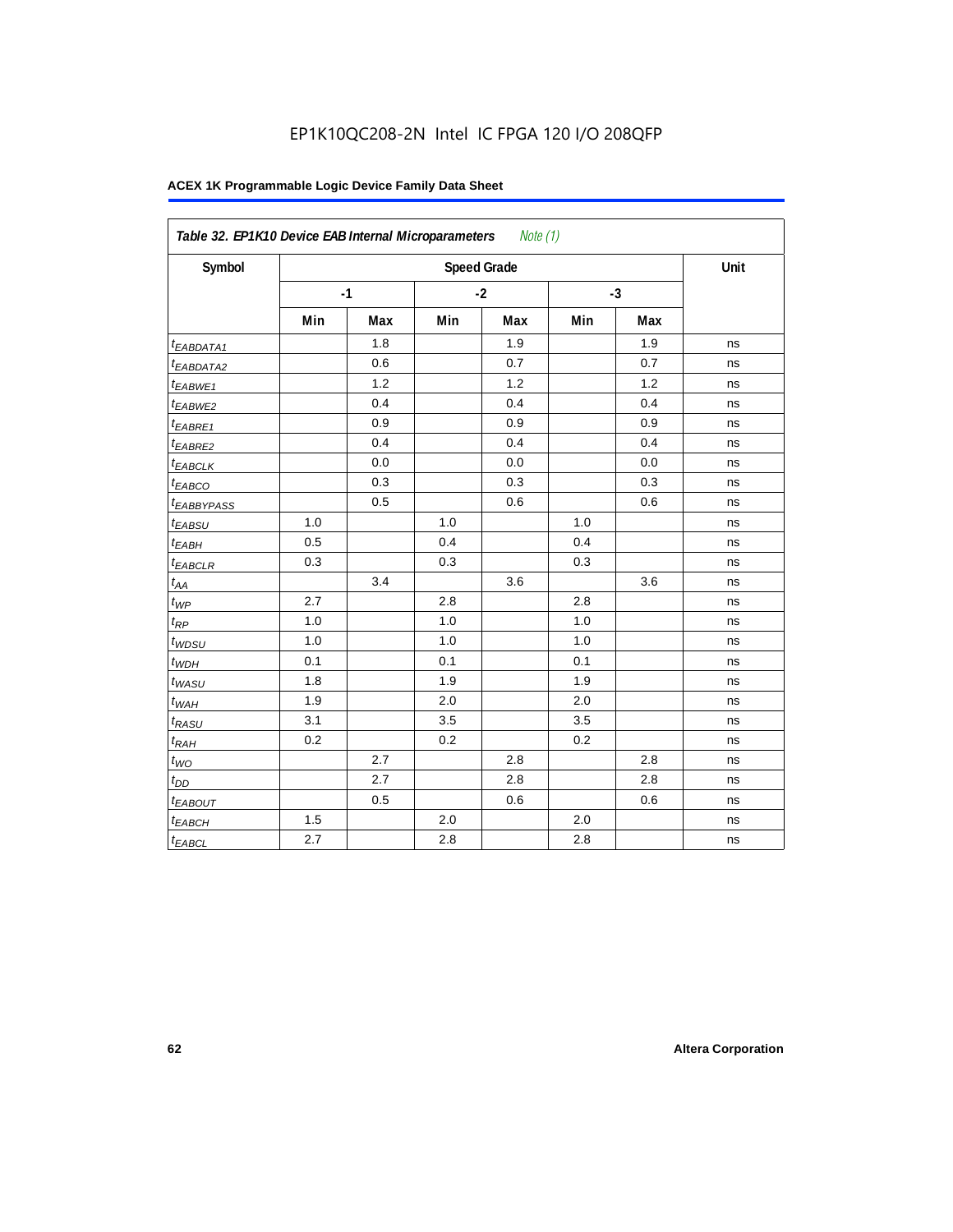| Table 33. EP1K10 Device EAB Internal Timing Macroparameters<br>Note (1) |      |     |      |                    |      |     |      |  |  |  |
|-------------------------------------------------------------------------|------|-----|------|--------------------|------|-----|------|--|--|--|
| Symbol                                                                  |      |     |      | <b>Speed Grade</b> |      |     | Unit |  |  |  |
|                                                                         | $-1$ |     | $-2$ |                    | $-3$ |     |      |  |  |  |
|                                                                         | Min  | Max | Min  | Max                | Min  | Max |      |  |  |  |
| $t_{EABA}$                                                              |      | 6.7 |      | 7.3                |      | 7.3 | ns   |  |  |  |
| t <sub>EABRCCOMB</sub>                                                  | 6.7  |     | 7.3  |                    | 7.3  |     | ns   |  |  |  |
| t <sub>EABRCREG</sub>                                                   | 4.7  |     | 4.9  |                    | 4.9  |     | ns   |  |  |  |
| $t_{EABWP}$                                                             | 2.7  |     | 2.8  |                    | 2.8  |     | ns   |  |  |  |
| <sup>t</sup> EABWCCOMB                                                  | 6.4  |     | 6.7  |                    | 6.7  |     | ns   |  |  |  |
| t <sub>EABWCREG</sub>                                                   | 7.4  |     | 7.6  |                    | 7.6  |     | ns   |  |  |  |
| t <sub>EABDD</sub>                                                      |      | 6.0 |      | 6.5                |      | 6.5 | ns   |  |  |  |
| t <sub>eabdataco</sub>                                                  |      | 0.8 |      | 0.9                |      | 0.9 | ns   |  |  |  |
| <i>EABDATASU</i>                                                        | 1.6  |     | 1.7  |                    | 1.7  |     | ns   |  |  |  |
| <sup>t</sup> EABDATAH                                                   | 0.0  |     | 0.0  |                    | 0.0  |     | ns   |  |  |  |
| t <sub>EABWESU</sub>                                                    | 1.4  |     | 1.4  |                    | 1.4  |     | ns   |  |  |  |
| <b>t</b> EABWEH                                                         | 0.1  |     | 0.0  |                    | 0.0  |     | ns   |  |  |  |
| t <sub>EABWDSU</sub>                                                    | 1.6  |     | 1.7  |                    | 1.7  |     | ns   |  |  |  |
| t <sub>EABWDH</sub>                                                     | 0.0  |     | 0.0  |                    | 0.0  |     | ns   |  |  |  |
| t <sub>EABWASU</sub>                                                    | 3.1  |     | 3.4  |                    | 3.4  |     | ns   |  |  |  |
| t <sub>EABWAH</sub>                                                     | 0.6  |     | 0.5  |                    | 0.5  |     | ns   |  |  |  |
| $t_{EABWO}$                                                             |      | 5.4 |      | 5.8                |      | 5.8 | ns   |  |  |  |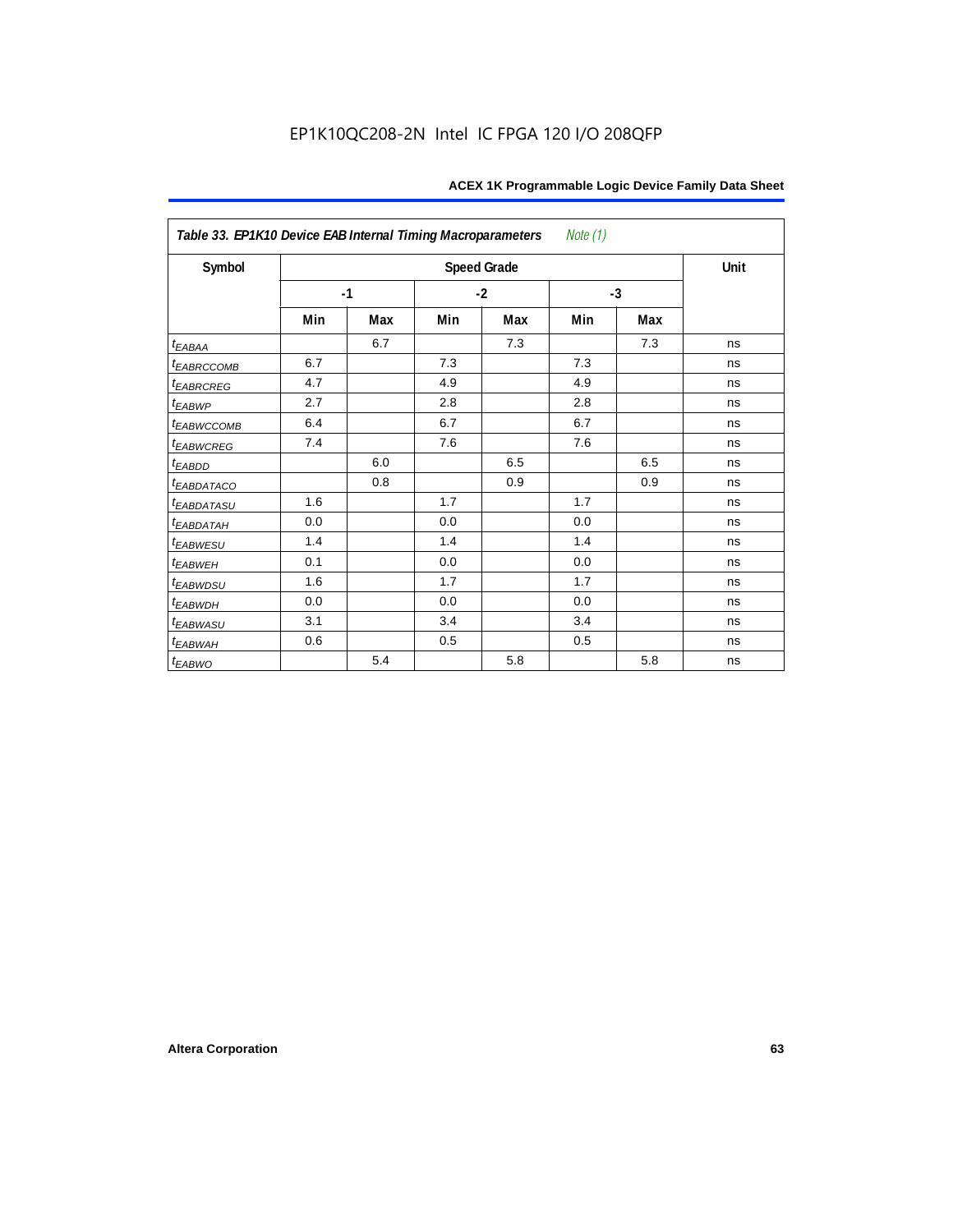# EP1K10QC208-2N Intel IC FPGA 120 I/O 208QFP

| Note $(1)$<br>Table 34. EP1K10 Device Interconnect Timing Microparameters |     |                    |      |     |      |     |    |  |  |  |
|---------------------------------------------------------------------------|-----|--------------------|------|-----|------|-----|----|--|--|--|
| Symbol                                                                    |     | <b>Speed Grade</b> |      |     |      |     |    |  |  |  |
|                                                                           |     | $-1$               | $-2$ |     | $-3$ |     |    |  |  |  |
|                                                                           | Min | Max                | Min  | Max | Min  | Max |    |  |  |  |
| t <sub>DIN2IOE</sub>                                                      |     | 2.3                |      | 2.7 |      | 3.6 | ns |  |  |  |
| <sup>t</sup> DIN2LE                                                       |     | 0.8                |      | 1.1 |      | 1.4 | ns |  |  |  |
| <sup>t</sup> DIN2DATA                                                     |     | 1.1                |      | 1.4 |      | 1.8 | ns |  |  |  |
| <sup>t</sup> DCLK2IOE                                                     |     | 2.3                |      | 2.7 |      | 3.6 | ns |  |  |  |
| <sup>t</sup> DCLK2LE                                                      |     | 0.8                |      | 1.1 |      | 1.4 | ns |  |  |  |
| <sup>t</sup> SAMELAB                                                      |     | 0.1                |      | 0.1 |      | 0.2 | ns |  |  |  |
| <sup>t</sup> SAMEROW                                                      |     | 1.8                |      | 2.1 |      | 2.9 | ns |  |  |  |
| <sup>t</sup> SAMECOLUMN                                                   |     | 0.3                |      | 0.4 |      | 0.7 | ns |  |  |  |
| <i><b>IDIFFROW</b></i>                                                    |     | 2.1                |      | 2.5 |      | 3.6 | ns |  |  |  |
| <sup>t</sup> TWOROWS                                                      |     | 3.9                |      | 4.6 |      | 6.5 | ns |  |  |  |
| <sup>t</sup> LEPERIPH                                                     |     | 3.3                |      | 3.7 |      | 4.8 | ns |  |  |  |
| <sup>t</sup> LABCARRY                                                     |     | 0.3                |      | 0.4 |      | 0.5 | ns |  |  |  |
| <sup>t</sup> LABCASC                                                      |     | 0.9                |      | 1.0 |      | 1.4 | ns |  |  |  |

| Note $(1)$<br>Table 35. EP1K10 External Timing Parameters |      |     |      |                    |      |      |      |  |  |  |
|-----------------------------------------------------------|------|-----|------|--------------------|------|------|------|--|--|--|
| Symbol                                                    |      |     |      | <b>Speed Grade</b> |      |      | Unit |  |  |  |
|                                                           | $-1$ |     | $-2$ |                    | $-3$ |      |      |  |  |  |
|                                                           | Min  | Max | Min  | Max                | Min  | Max  |      |  |  |  |
| t <sub>DRR</sub>                                          |      | 7.5 |      | 9.5                |      | 12.5 | ns   |  |  |  |
| $t_{INSU}$ (2), (3)                                       | 2.4  |     | 2.7  |                    | 3.6  |      | ns   |  |  |  |
| $t_{INH}$ (2), (3)                                        | 0.0  |     | 0.0  |                    | 0.0  |      | ns   |  |  |  |
| toutco $(2)$ , $(3)$                                      | 2.0  | 6.6 | 2.0  | 7.8                | 2.0  | 9.6  | ns   |  |  |  |
| $t_{INSU}$ (4), (3)                                       | 1.4  |     | 1.7  |                    |      |      | ns   |  |  |  |
| $t_{INH}$ (4), (3)                                        | 0.5  | 5.1 | 0.5  | 6.4                |      |      | ns   |  |  |  |
| toutco $(4)$ , $(3)$                                      | 0.0  |     | 0.0  |                    |      |      | ns   |  |  |  |
| t <sub>PCISU</sub> $(3)$                                  | 3.0  |     | 4.2  |                    | 6.4  |      | ns   |  |  |  |
| $t_{PCH}(3)$                                              | 0.0  |     | 0.0  |                    |      |      | ns   |  |  |  |
| t <sub>PCICO</sub> $(3)$                                  | 2.0  | 6.0 | 2.0  | 7.5                | 2.0  | 10.2 | ns   |  |  |  |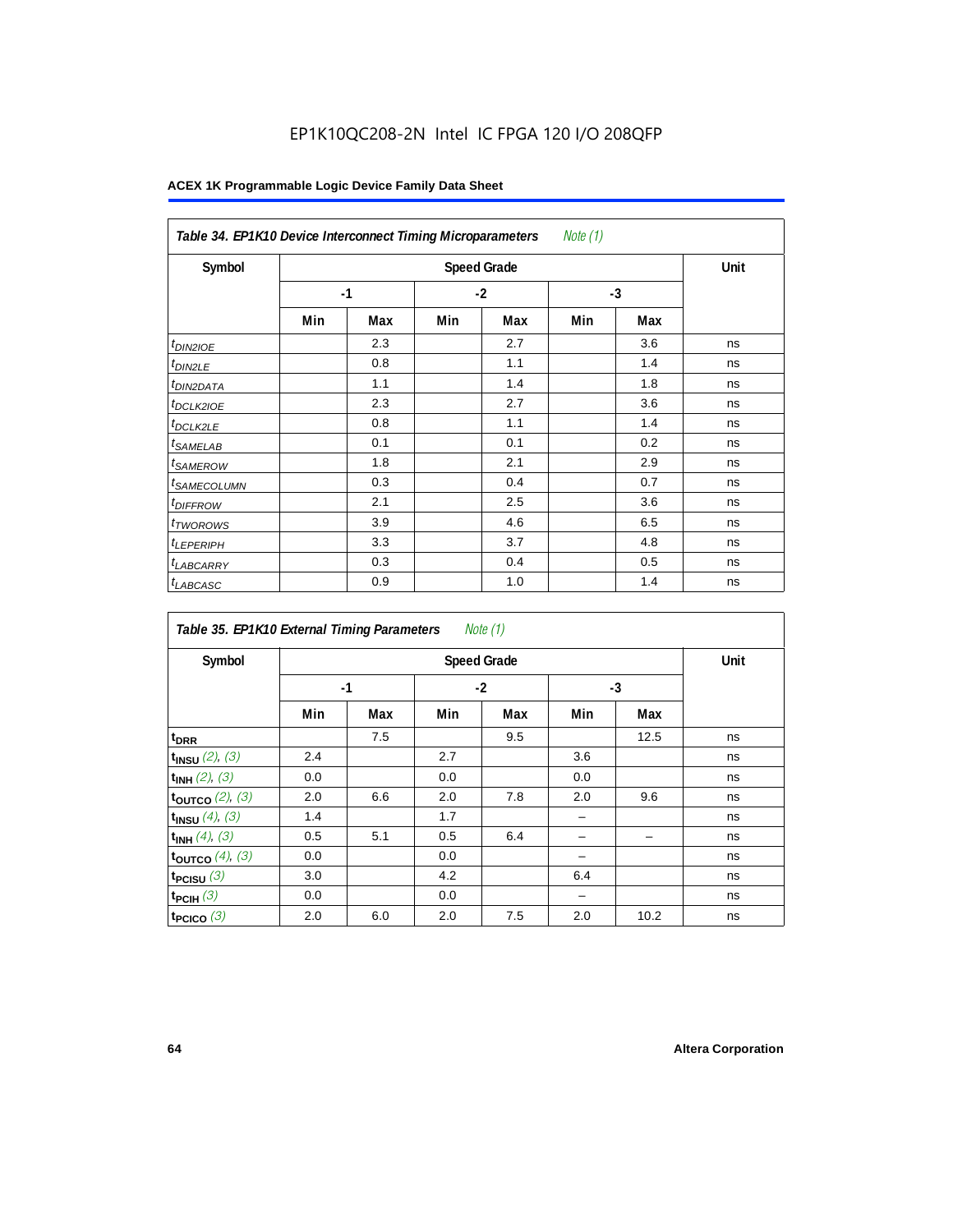| Notes (1), (3)<br>Table 36. EP1K10 External Bidirectional Timing Parameters |      |     |     |                    |      |      |      |  |  |  |
|-----------------------------------------------------------------------------|------|-----|-----|--------------------|------|------|------|--|--|--|
| Symbol                                                                      |      |     |     | <b>Speed Grade</b> |      |      | Unit |  |  |  |
|                                                                             | $-1$ |     |     | $-2$               | $-3$ |      |      |  |  |  |
|                                                                             | Min  | Max | Min | Max                | Min  | Max  |      |  |  |  |
| $t_{INSUBIDIR}(2)$                                                          | 2.2  |     | 2.3 |                    | 3.2  |      | ns   |  |  |  |
| $t_{INHBIDIR}$ (2)                                                          | 0.0  |     | 0.0 |                    | 0.0  |      | ns   |  |  |  |
| $t_{\text{OUTC}OBIDIR}$ (2)                                                 | 2.0  | 6.6 | 2.0 | 7.8                | 2.0  | 9.6  | ns   |  |  |  |
| $t_{XZBIDIR}$ (2)                                                           |      | 8.8 |     | 11.2               |      | 14.0 | ns   |  |  |  |
| $t_{ZXBIDIR}$ (2)                                                           |      | 8.8 |     | 11.2               |      | 14.0 | ns   |  |  |  |
| $t_{INSUBIDIR}(4)$                                                          | 3.1  |     | 3.3 |                    |      |      |      |  |  |  |
| $t_{INHBIDIR}(4)$                                                           | 0.0  |     | 0.0 |                    |      |      |      |  |  |  |
| $t_{\text{OUTCOBIDIR}}$ (4)                                                 | 0.5  | 5.1 | 0.5 | 6.4                |      |      | ns   |  |  |  |
| $t_{XZBIDIR}(4)$                                                            |      | 7.3 |     | 9.2                |      |      | ns   |  |  |  |
| $t_{ZXBIDIR}$ $(4)$                                                         |      | 7.3 |     | 9.2                |      |      | ns   |  |  |  |

#### *Notes to tables:*

(1) All timing parameters are described in Tables  $22$  through  $29$  in this data sheet.<br>(2) This parameter is measured without the use of the ClockLock or ClockBoost cir (2) This parameter is measured without the use of the ClockLock or ClockBoost circuits.

These parameters are specified by characterization.

(4) This parameter is measured with the use of the ClockLock or ClockBoost circuits.

### Tables 37 through 43 show EP1K30 device internal and external timing parameters.

| Table 37. EP1K30 Device LE Timing Microparameters (Part 1 of 2)<br>Note (1) |     |                    |     |      |      |     |    |  |  |  |  |
|-----------------------------------------------------------------------------|-----|--------------------|-----|------|------|-----|----|--|--|--|--|
| Symbol                                                                      |     | <b>Speed Grade</b> |     |      |      |     |    |  |  |  |  |
|                                                                             |     | $-1$               |     | $-2$ | $-3$ |     |    |  |  |  |  |
|                                                                             | Min | Max                | Min | Max  | Min  | Max |    |  |  |  |  |
| $t_{LUT}$                                                                   |     | 0.7                |     | 0.8  |      | 1.1 | ns |  |  |  |  |
| $t_{CLUT}$                                                                  |     | 0.5                |     | 0.6  |      | 0.8 | ns |  |  |  |  |
| $t_{RLUT}$                                                                  |     | 0.6                |     | 0.7  |      | 1.0 | ns |  |  |  |  |
| <sup>t</sup> PACKED                                                         |     | 0.3                |     | 0.4  |      | 0.5 | ns |  |  |  |  |
| $t_{EN}$                                                                    |     | 0.6                |     | 0.8  |      | 1.0 | ns |  |  |  |  |
| $t_{CICO}$                                                                  |     | 0.1                |     | 0.1  |      | 0.2 | ns |  |  |  |  |
| t <sub>CGEN</sub>                                                           |     | 0.4                |     | 0.5  |      | 0.7 | ns |  |  |  |  |
| t <sub>CGENR</sub>                                                          |     | 0.1                |     | 0.1  |      | 0.2 | ns |  |  |  |  |
| t <sub>CASC</sub>                                                           |     | 0.6                |     | 0.8  |      | 1.0 | ns |  |  |  |  |
| $t_{\rm C}$                                                                 |     | 0.0                |     | 0.0  |      | 0.0 | ns |  |  |  |  |
| $t_{CO}$                                                                    |     | 0.3                |     | 0.4  |      | 0.5 | ns |  |  |  |  |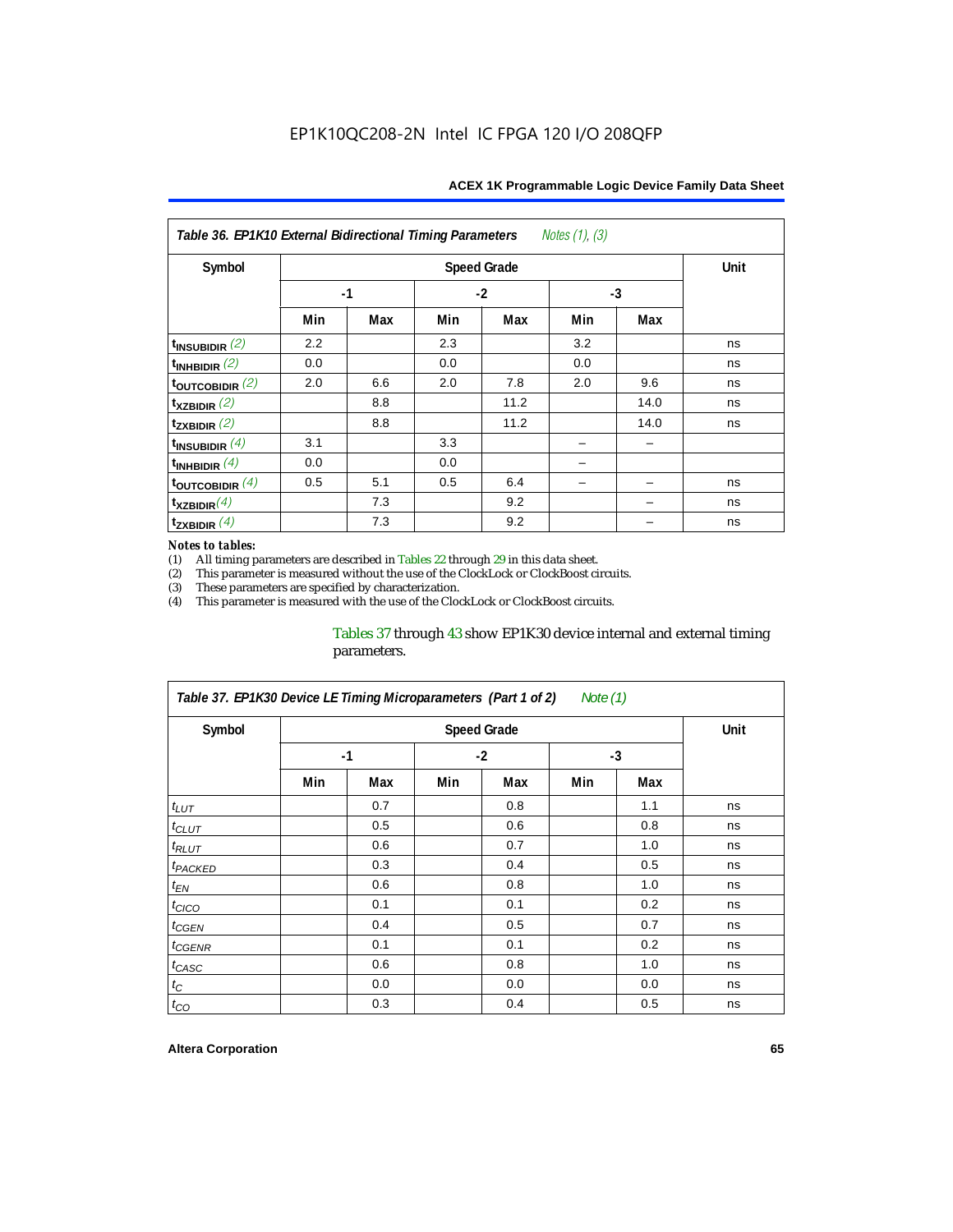| Table 37. EP1K30 Device LE Timing Microparameters (Part 2 of 2)<br>Note $(1)$ |      |      |      |     |      |     |    |  |  |
|-------------------------------------------------------------------------------|------|------|------|-----|------|-----|----|--|--|
| Symbol                                                                        |      | Unit |      |     |      |     |    |  |  |
|                                                                               | $-1$ |      | $-2$ |     | $-3$ |     |    |  |  |
|                                                                               | Min  | Max  | Min  | Max | Min  | Max |    |  |  |
| $t_{COMB}$                                                                    |      | 0.4  |      | 0.4 |      | 0.6 | ns |  |  |
| $t_{\text{SU}}$                                                               | 0.4  |      | 0.6  |     | 0.6  |     | ns |  |  |
| $t_H$                                                                         | 0.7  |      | 1.0  |     | 1.3  |     | ns |  |  |
| $t_{PRE}$                                                                     |      | 0.8  |      | 0.9 |      | 1.2 | ns |  |  |
| $t_{CLR}$                                                                     |      | 0.8  |      | 0.9 |      | 1.2 | ns |  |  |
| $t_{CH}$                                                                      | 2.0  |      | 2.5  |     | 2.5  |     | ns |  |  |
| $t_{CL}$                                                                      | 2.0  |      | 2.5  |     | 2.5  |     | ns |  |  |

*Table 38. EP1K30 Device IOE Timing Microparameters Note (1)* Symbol **Communist Speed Grade** Communist Speed Grade Communist Communist Communist Communist Communist Communist Communist Communist Communist Communist Communist Communist Communist Communist Communist Communist Communist **-1 -2 -3 Min Max Min Max Min Max**  $t_{\text{IOD}}$  2.4 2.8 3.8 ns  $t_{\mathit{loc}}$  0.3 0.4 0.4 0.5 ns  $t_{\textit{10CO}}$  1.0 1.0 1.1 1.1 1.6 ns t<sub>IOCOMB</sub> | | 0.0 | | 0.0 | | 0.0 | ns tIOSU 1.2 1.4 1.9 ns  $t_{\text{IOH}}$  0.3 0.4 0.5 0.5  $\,$  0.5  $t_{\sf{IOCLR}}$  | | 1.0 | | 1.1 | | 1.6 | ns  $t_{OD1}$  | 1.9 | 2.3 | 3.0 | ns  $t_{OD2}$  | | 1.4 | | 1.8 | | 2.5 | ns  $t_{OD3}$  | 4.4 | 5.2 | 7.0 | ns  $t_{XZ}$  | 2.7 | 3.1 | 4.3 | ns  $t_{\text{ZX1}}$  2.7  $\begin{array}{|c|c|c|c|c|} \hline \end{array}$  4.3 ns  $t_{\rm{ZX2}}$  | 2.2 | 2.6 | 3.8 | ns  $t_{\rm{ZX3}}$  | | 5.2 | | 6.0 | | 8.3 | ns  $t_{INREG}$   $\begin{array}{|c|c|c|c|c|c|} \hline \end{array}$   $\begin{array}{|c|c|c|c|c|c|c|c|} \hline \end{array}$   $\begin{array}{|c|c|c|c|c|c|c|c|} \hline \end{array}$   $\begin{array}{|c|c|c|c|c|c|} \hline \end{array}$   $\begin{array}{|c|c|c|c|c|c|} \hline \end{array}$   $\begin{array}{|c|c|c|c|c|c|} \hline \end{array}$   $\begin{array}{|c|c|$  $t_{\textit{IOFD}}$  | 0.8 | 1.3 | 2.4 | ns  $t_{INCOMB}$  1.3 1.3 2.4 ns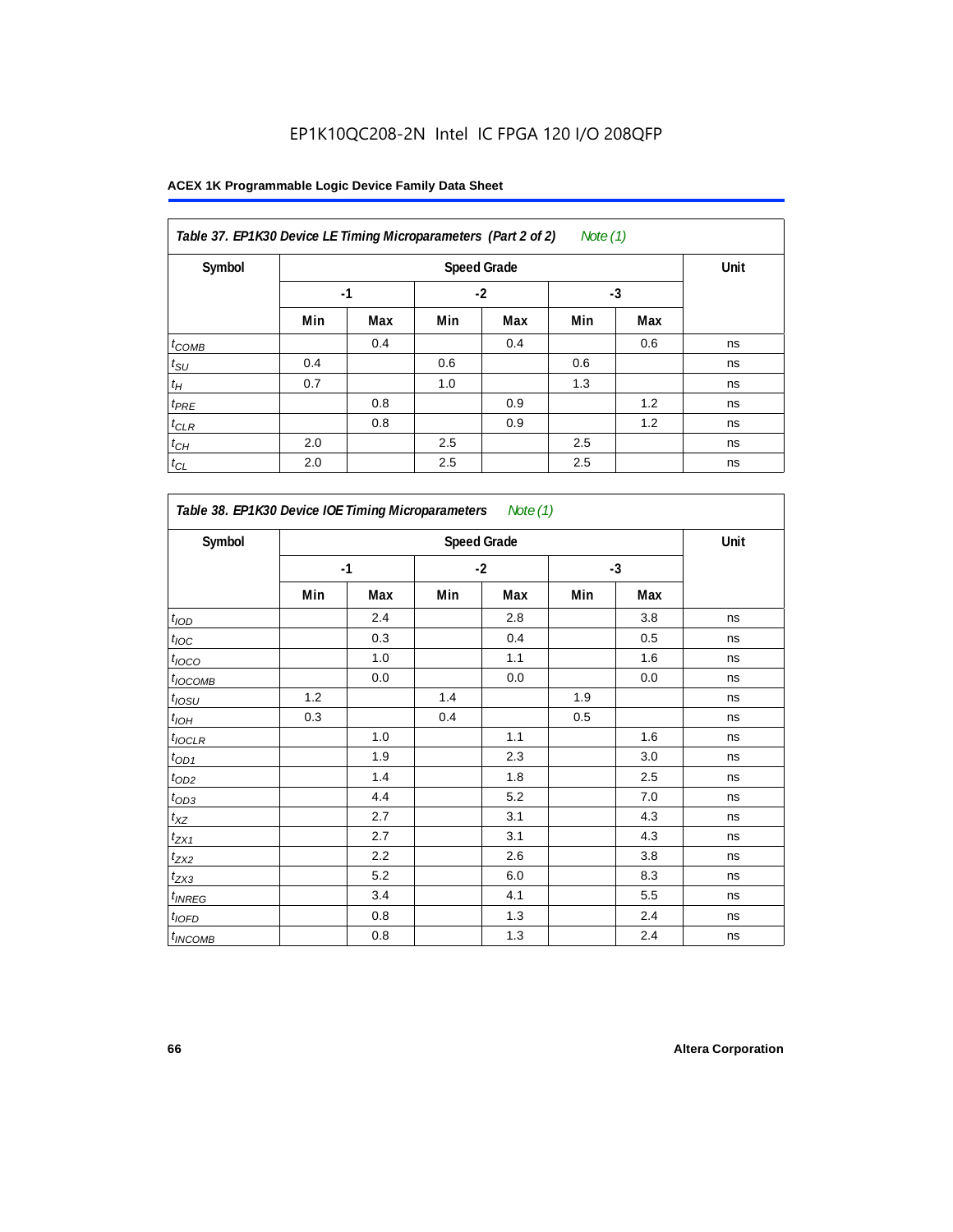| Symbol                  |     |      |     | <b>Speed Grade</b> |     |      | Unit |
|-------------------------|-----|------|-----|--------------------|-----|------|------|
|                         |     | $-1$ |     | $-2$               |     | $-3$ |      |
|                         | Min | Max  | Min | Max                | Min | Max  |      |
| t <sub>EABDATA1</sub>   |     | 1.7  |     | 2.0                |     | 2.3  | ns   |
| t <sub>EABDATA1</sub>   |     | 0.6  |     | 0.7                |     | 0.8  | ns   |
| $t_{EABWE1}$            |     | 1.1  |     | 1.3                |     | 1.4  | ns   |
| $t_{EABWE2}$            |     | 0.4  |     | 0.4                |     | 0.5  | ns   |
| $t_{EABRE1}$            |     | 0.8  |     | 0.9                |     | 1.0  | ns   |
| $t_{EABRE2}$            |     | 0.4  |     | 0.4                |     | 0.5  | ns   |
| <b><i>EABCLK</i></b>    |     | 0.0  |     | 0.0                |     | 0.0  | ns   |
| $t_{EABCO}$             |     | 0.3  |     | 0.3                |     | 0.4  | ns   |
| <b><i>EABBYPASS</i></b> |     | 0.5  |     | 0.6                |     | 0.7  | ns   |
| $t_{EABSU}$             | 0.9 |      | 1.0 |                    | 1.2 |      | ns   |
| $t_{EABH}$              | 0.4 |      | 0.4 |                    | 0.5 |      | ns   |
| $t_{EABCLR}$            | 0.3 |      | 0.3 |                    | 0.3 |      | ns   |
| $t_{AA}$                |     | 3.2  |     | 3.8                |     | 4.4  | ns   |
| $t_{\underline{WP}}$    | 2.5 |      | 2.9 |                    | 3.3 |      | ns   |
| $t_{RP}$                | 0.9 |      | 1.1 |                    | 1.2 |      | ns   |
| $t_{WDSU}$              | 0.9 |      | 1.0 |                    | 1.1 |      | ns   |
| $t_{WDH}$               | 0.1 |      | 0.1 |                    | 0.1 |      | ns   |
| $t_{WASU}$              | 1.7 |      | 2.0 |                    | 2.3 |      | ns   |
| $t_{WAH}$               | 1.8 |      | 2.1 |                    | 2.4 |      | ns   |
| t <sub>RASU</sub>       | 3.1 |      | 3.7 |                    | 4.2 |      | ns   |
| $t_{RAH}$               | 0.2 |      | 0.2 |                    | 0.2 |      | ns   |
| $t_{WO}$                |     | 2.5  |     | 2.9                |     | 3.3  | ns   |
| $t_{DD}$                |     | 2.5  |     | 2.9                |     | 3.3  | ns   |
| <b><i>EABOUT</i></b>    |     | 0.5  |     | 0.6                |     | 0.7  | ns   |
| $t_{EABCH}$             | 1.5 |      | 2.0 |                    | 2.3 |      | ns   |
| $t_{EABCL}$             | 2.5 |      | 2.9 |                    | 3.3 |      | ns   |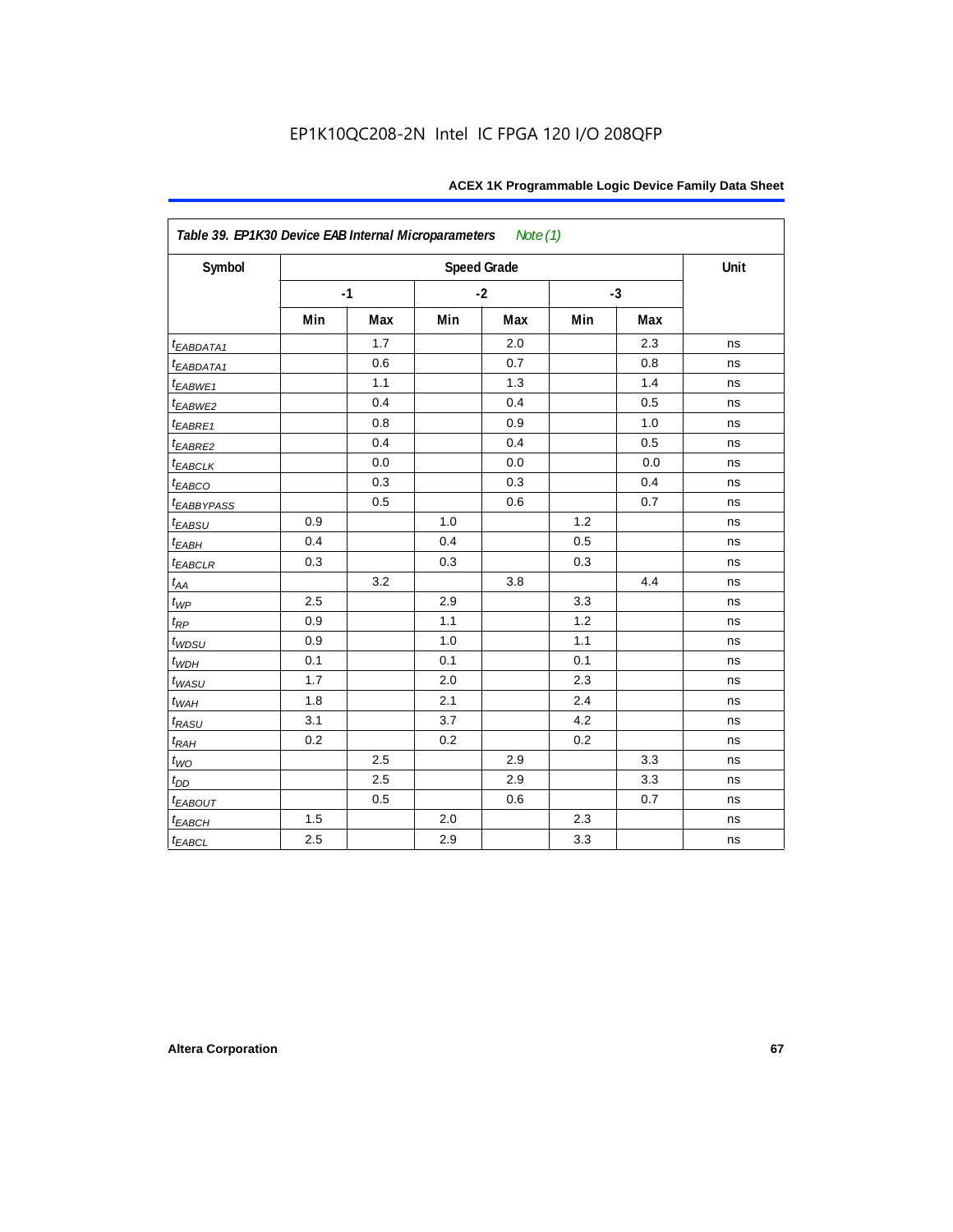# EP1K10QC208-2N Intel IC FPGA 120 I/O 208QFP

| Table 40. EP1K30 Device EAB Internal Timing Macroparameters<br>Note $(1)$ |      |     |      |                    |      |     |      |  |  |
|---------------------------------------------------------------------------|------|-----|------|--------------------|------|-----|------|--|--|
| Symbol                                                                    |      |     |      | <b>Speed Grade</b> |      |     | Unit |  |  |
|                                                                           | $-1$ |     | $-2$ |                    | $-3$ |     |      |  |  |
|                                                                           | Min  | Max | Min  | Max                | Min  | Max |      |  |  |
| t <sub>EABAA</sub>                                                        |      | 6.4 |      | 7.6                |      | 8.8 | ns   |  |  |
| <sup>t</sup> EABRCOMB                                                     | 6.4  |     | 7.6  |                    | 8.8  |     | ns   |  |  |
| <sup>t</sup> EABRCREG                                                     | 4.4  |     | 5.1  |                    | 6.0  |     | ns   |  |  |
| <sup>t</sup> EABWP                                                        | 2.5  |     | 2.9  |                    | 3.3  |     | ns   |  |  |
| <sup>t</sup> EABWCOMB                                                     | 6.0  |     | 7.0  |                    | 8.0  |     | ns   |  |  |
| <sup>t</sup> EABWCREG                                                     | 6.8  |     | 7.8  |                    | 9.0  |     | ns   |  |  |
| <sup>t</sup> EABDD                                                        |      | 5.7 |      | 6.7                |      | 7.7 | ns   |  |  |
| <sup>t</sup> EABDATACO                                                    |      | 0.8 |      | 0.9                |      | 1.1 | ns   |  |  |
| <sup>t</sup> EABDATASU                                                    | 1.5  |     | 1.7  |                    | 2.0  |     | ns   |  |  |
| <sup>t</sup> EABDATAH                                                     | 0.0  |     | 0.0  |                    | 0.0  |     | ns   |  |  |
| <sup>t</sup> EABWESU                                                      | 1.3  |     | 1.4  |                    | 1.7  |     | ns   |  |  |
| <sup>t</sup> EABWEH                                                       | 0.0  |     | 0.0  |                    | 0.0  |     | ns   |  |  |
| <sup>t</sup> EABWDSU                                                      | 1.5  |     | 1.7  |                    | 2.0  |     | ns   |  |  |
| <sup>t</sup> EABWDH                                                       | 0.0  |     | 0.0  |                    | 0.0  |     | ns   |  |  |
| <sup>t</sup> EABWASU                                                      | 3.0  |     | 3.6  |                    | 4.3  |     | ns   |  |  |
| t <sub>EABWAH</sub>                                                       | 0.5  |     | 0.5  |                    | 0.4  |     | ns   |  |  |
| t <sub>EABWO</sub>                                                        |      | 5.1 |      | 6.0                |      | 6.8 | ns   |  |  |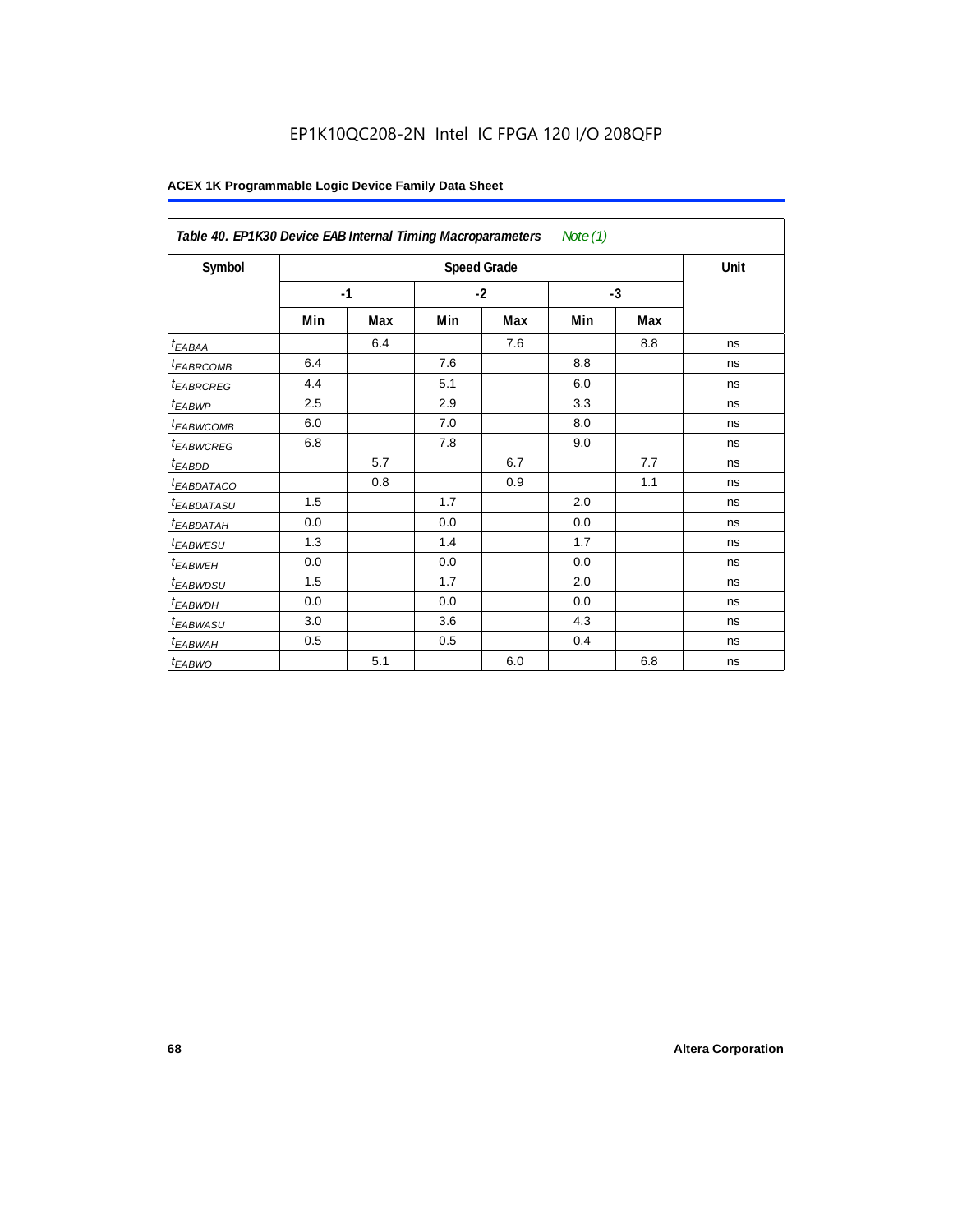| Table 41. EP1K30 Device Interconnect Timing Microparameters<br>Note (1) |      |     |      |                    |      |     |      |  |  |  |
|-------------------------------------------------------------------------|------|-----|------|--------------------|------|-----|------|--|--|--|
| Symbol                                                                  |      |     |      | <b>Speed Grade</b> |      |     | Unit |  |  |  |
|                                                                         | $-1$ |     | $-2$ |                    | $-3$ |     |      |  |  |  |
|                                                                         | Min  | Max | Min  | Max                | Min  | Max |      |  |  |  |
| $t_{DIN2IOE}$                                                           |      | 1.8 |      | 2.4                |      | 2.9 | ns   |  |  |  |
| $t_{DIN2LE}$                                                            |      | 1.5 |      | 1.8                |      | 2.4 | ns   |  |  |  |
| <sup>t</sup> DIN2DATA                                                   |      | 1.5 |      | 1.8                |      | 2.2 | ns   |  |  |  |
| t <sub>DCLK2IOE</sub>                                                   |      | 2.2 |      | 2.6                |      | 3.0 | ns   |  |  |  |
| $t_{DCLK2LE}$                                                           |      | 1.5 |      | 1.8                |      | 2.4 | ns   |  |  |  |
| $t_{SAMELAB}$                                                           |      | 0.1 |      | 0.2                |      | 0.3 | ns   |  |  |  |
| <i>t</i> <sub>SAMEROW</sub>                                             |      | 2.0 |      | 2.4                |      | 2.7 | ns   |  |  |  |
| <i>t<sub>SAMECOLUMN</sub></i>                                           |      | 0.7 |      | 1.0                |      | 0.8 | ns   |  |  |  |
| $t$ DIFFROW                                                             |      | 2.7 |      | 3.4                |      | 3.5 | ns   |  |  |  |
| t <sub>TWOROWS</sub>                                                    |      | 4.7 |      | 5.8                |      | 6.2 | ns   |  |  |  |
| $t_{LEPERIPH}$                                                          |      | 2.7 |      | 3.4                |      | 3.8 | ns   |  |  |  |
| <b><i>t<sub>LABCARRY</sub></i></b>                                      |      | 0.3 |      | 0.4                |      | 0.5 | ns   |  |  |  |
| $t_{LABCASC}$                                                           |      | 0.8 |      | 0.8                |      | 1.1 | ns   |  |  |  |

| Notes (1), (2)<br>Table 42. EP1K30 External Timing Parameters |     |      |     |                    |      |      |      |  |  |  |
|---------------------------------------------------------------|-----|------|-----|--------------------|------|------|------|--|--|--|
| Symbol                                                        |     |      |     | <b>Speed Grade</b> |      |      | Unit |  |  |  |
|                                                               |     | $-1$ |     | $-2$               | $-3$ |      |      |  |  |  |
|                                                               | Min | Max  | Min | Max                | Min  | Max  |      |  |  |  |
| t <sub>DRR</sub>                                              |     | 8.0  |     | 9.5                |      | 12.5 | ns   |  |  |  |
| $t_{INSU}$ (3)                                                | 2.1 |      | 2.5 |                    | 3.9  |      | ns   |  |  |  |
| $t_{INH}$ (3)                                                 | 0.0 |      | 0.0 |                    | 0.0  |      | ns   |  |  |  |
| $t_{OUTCO}$ (3)                                               | 2.0 | 4.9  | 2.0 | 5.9                | 2.0  | 7.6  | ns   |  |  |  |
| $t_{INSU}$ $(4)$                                              | 1.1 |      | 1.5 |                    |      |      | ns   |  |  |  |
| $t_{INH}$ (4)                                                 | 0.0 |      | 0.0 |                    |      |      | ns   |  |  |  |
| $t_{\text{OUTCO}}(4)$                                         | 0.5 | 3.9  | 0.5 | 4.9                |      |      | ns   |  |  |  |
| t <sub>PCISU</sub>                                            | 3.0 |      | 4.2 |                    |      |      | ns   |  |  |  |
| <sup>t</sup> PCIH                                             | 0.0 |      | 0.0 |                    |      |      | ns   |  |  |  |
| t <sub>PCICO</sub>                                            | 2.0 | 6.0  | 2.0 | 7.5                |      |      | ns   |  |  |  |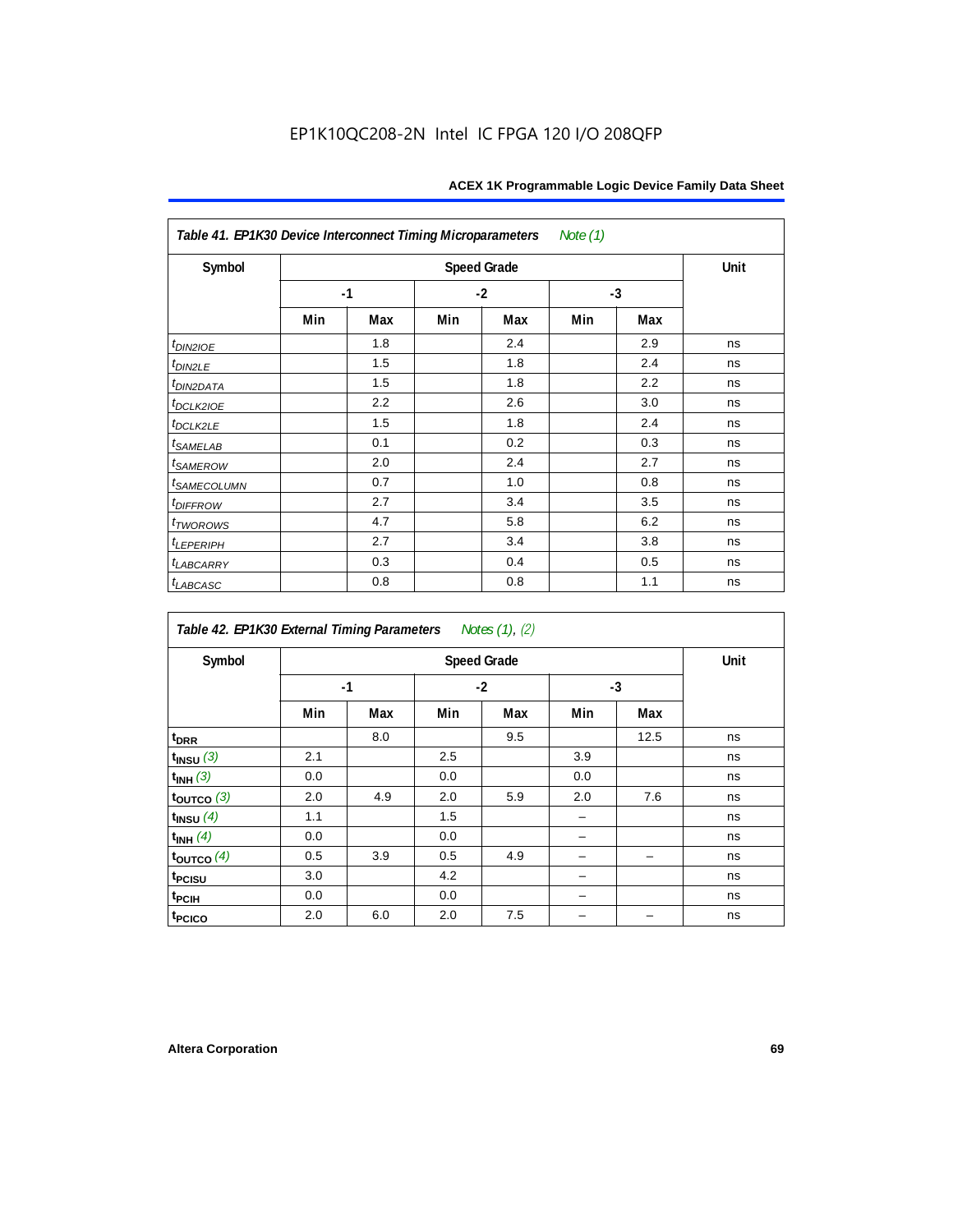| Symbol                      |      | Unit |      |     |      |     |    |
|-----------------------------|------|------|------|-----|------|-----|----|
|                             | $-1$ |      | $-2$ |     | $-3$ |     |    |
|                             | Min  | Max  | Min  | Max | Min  | Max |    |
| $t_{\text{INSUBIDIR}}$ (3)  | 2.8  |      | 3.9  |     | 5.2  |     | ns |
| $t_{INHBIDIR}$ (3)          | 0.0  |      | 0.0  |     | 0.0  |     | ns |
| $t_{\text{INSUBIDIR}}$ (4)  | 3.8  |      | 4.9  |     |      |     | ns |
| $t_{INHBIDIR}$ (4)          | 0.0  |      | 0.0  |     |      |     | ns |
| $t_{\text{OUTCOBIDIR}}$ (3) | 2.0  | 4.9  | 2.0  | 5.9 | 2.0  | 7.6 | ns |
| $t_{XZBIDIR}$ (3)           |      | 6.1  |      | 7.5 |      | 9.7 | ns |
| $t_{ZXBIDIR}$ (3)           |      | 6.1  |      | 7.5 |      | 9.7 | ns |
| toutcobidir $(4)$           | 0.5  | 3.9  | 0.5  | 4.9 |      |     | ns |
| $t_{XZBIDIR}$ (4)           |      | 5.1  |      | 6.5 |      |     | ns |
| $t_{ZXBIDIR}$ (4)           |      | 5.1  |      | 6.5 |      |     | ns |

#### *Notes to tables:*

(1) All timing parameters are described in Tables 22 through  $29$  in this data sheet.<br>(2) These parameters are specified by characterization.

(2) These parameters are specified by characterization.<br>
(3) This parameter is measured without the use of the C

This parameter is measured without the use of the ClockLock or ClockBoost circuits.

(4) This parameter is measured with the use of the ClockLock or ClockBoost circuits.

#### Tables 44 through 50 show EP1K50 device external timing parameters.

| Symbol               |      | Unit |      |     |     |     |    |
|----------------------|------|------|------|-----|-----|-----|----|
|                      | $-1$ |      | $-2$ |     | -3  |     |    |
|                      | Min  | Max  | Min  | Max | Min | Max |    |
| $t_{LUT}$            |      | 0.6  |      | 0.8 |     | 1.1 | ns |
| $t_{CLUT}$           |      | 0.5  |      | 0.6 |     | 0.8 | ns |
| $t_{RLUT}$           |      | 0.6  |      | 0.7 |     | 0.9 | ns |
| <sup>t</sup> PACKED  |      | 0.2  |      | 0.3 |     | 0.4 | ns |
| $t_{EN}$             |      | 0.6  |      | 0.7 |     | 0.9 | ns |
| $t_{CICO}$           |      | 0.1  |      | 0.1 |     | 0.1 | ns |
| $t_{\overline{GED}}$ |      | 0.4  |      | 0.5 |     | 0.6 | ns |
| $t_{GENR}$           |      | 0.1  |      | 0.1 |     | 0.1 | ns |
| $t_{CASC}$           |      | 0.5  |      | 0.8 |     | 1.0 | ns |
| $t_C$                |      | 0.5  |      | 0.6 |     | 0.8 | ns |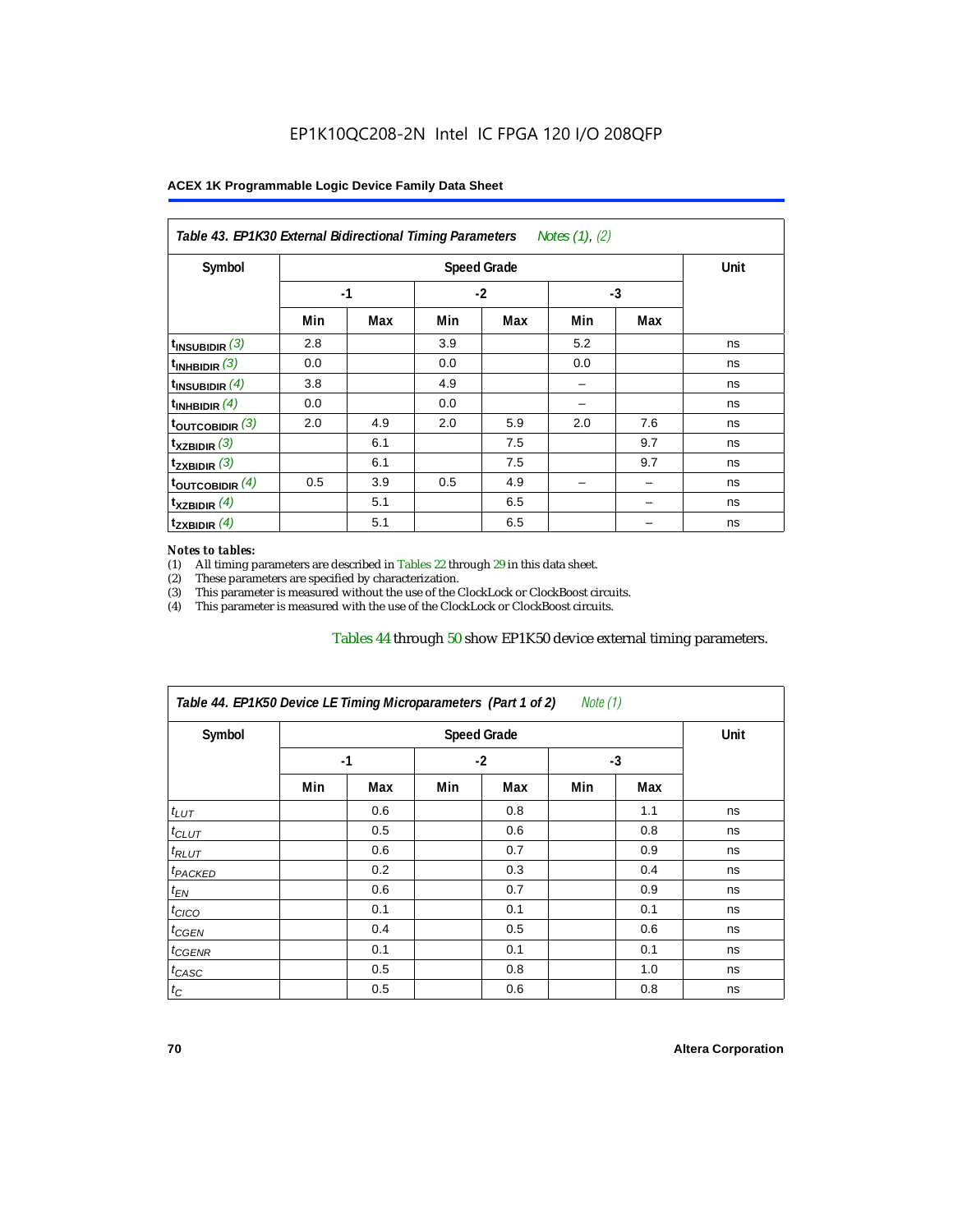| Table 44. EP1K50 Device LE Timing Microparameters (Part 2 of 2) |      |      |      |     | <i>Note</i> $(1)$ |     |    |
|-----------------------------------------------------------------|------|------|------|-----|-------------------|-----|----|
| Symbol                                                          |      | Unit |      |     |                   |     |    |
|                                                                 | $-1$ |      | $-2$ |     | $-3$              |     |    |
|                                                                 | Min  | Max  | Min  | Max | Min               | Max |    |
| $t_{CO}$                                                        |      | 0.6  |      | 0.6 |                   | 0.7 | ns |
| $t_{COMB}$                                                      |      | 0.3  |      | 0.4 |                   | 0.5 | ns |
| $t_{\rm SU}$                                                    | 0.5  |      | 0.6  |     | 0.7               |     | ns |
| $t_{\!H}$                                                       | 0.5  |      | 0.6  |     | 0.8               |     | ns |
| $t_{PRE}$                                                       |      | 0.4  |      | 0.5 |                   | 0.7 | ns |
| $t_{CLR}$                                                       |      | 0.8  |      | 1.0 |                   | 1.2 | ns |
| $t_{\mathbb{C} H}$                                              | 2.0  |      | 2.5  |     | 3.0               |     | ns |
| $t_{CL}$                                                        | 2.0  |      | 2.5  |     | 3.0               |     | ns |

| Symbol           | <b>Speed Grade</b> |     |      |     |      |     |    |  |
|------------------|--------------------|-----|------|-----|------|-----|----|--|
|                  | $-1$               |     | $-2$ |     | $-3$ |     |    |  |
|                  | Min                | Max | Min  | Max | Min  | Max |    |  |
| t <sub>IOD</sub> |                    | 1.3 |      | 1.3 |      | 1.9 | ns |  |
| $t_{\text{loc}}$ |                    | 0.3 |      | 0.4 |      | 0.4 | ns |  |
| $t_{IOCO}$       |                    | 1.7 |      | 2.1 |      | 2.6 | ns |  |
| $t_{IOCOMB}$     |                    | 0.5 |      | 0.6 |      | 0.8 | ns |  |
| $t_{IOSU}$       | 0.8                |     | 1.0  |     | 1.3  |     | ns |  |
| $t_{IOH}$        | 0.4                |     | 0.5  |     | 0.6  |     | ns |  |
| $t_{IOCLR}$      |                    | 0.2 |      | 0.2 |      | 0.4 | ns |  |
| $t_{\text{OD1}}$ |                    | 1.2 |      | 1.2 |      | 1.9 | ns |  |
| $t_{OD2}$        |                    | 0.7 |      | 0.8 |      | 1.7 | ns |  |
| $t_{OD3}$        |                    | 2.7 |      | 3.0 |      | 4.3 | ns |  |
| $t_{XZ}$         |                    | 4.7 |      | 5.7 |      | 7.5 | ns |  |
| $t_{ZX1}$        |                    | 4.7 |      | 5.7 |      | 7.5 | ns |  |
| $t_{ZX2}$        |                    | 4.2 |      | 5.3 |      | 7.3 | ns |  |
| $t_{ZX3}$        |                    | 6.2 |      | 7.5 |      | 9.9 | ns |  |
| $t_{INREG}$      |                    | 3.5 |      | 4.2 |      | 5.6 | ns |  |
| $t_{IOFD}$       |                    | 1.1 |      | 1.3 |      | 1.8 | ns |  |
| $t_{INCOMB}$     |                    | 1.1 |      | 1.3 |      | 1.8 | ns |  |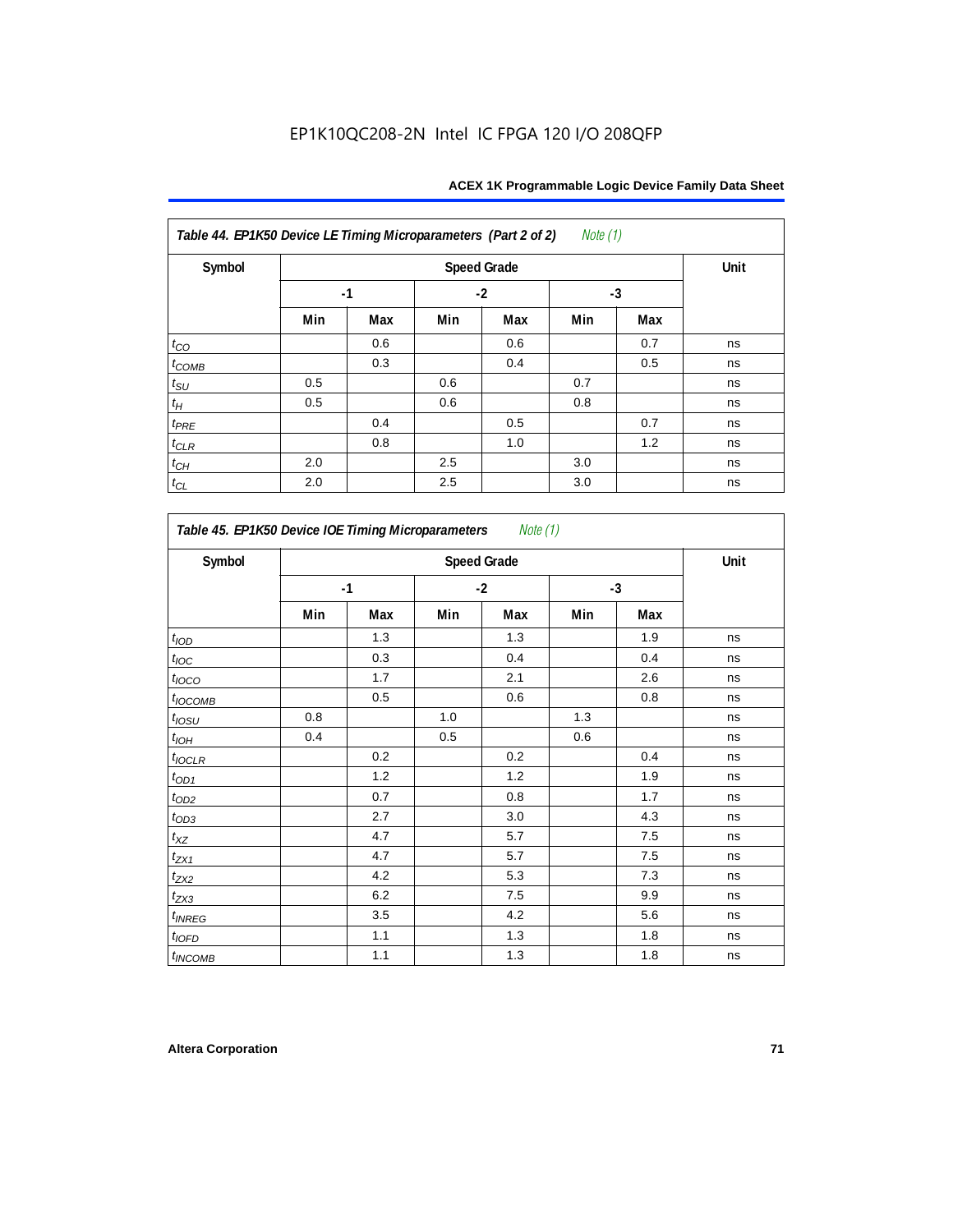| Symbol                  |     |      |         | <b>Speed Grade</b> |     |      | Unit |
|-------------------------|-----|------|---------|--------------------|-----|------|------|
|                         |     | $-1$ |         | $-2$               |     | $-3$ |      |
|                         | Min | Max  | Min     | Max                | Min | Max  |      |
| t <sub>EABDATA1</sub>   |     | 1.7  |         | 2.4                |     | 3.2  | ns   |
| <sup>t</sup> EABDATA2   |     | 0.4  |         | 0.6                |     | 0.8  | ns   |
| t <sub>EABWE1</sub>     |     | 1.0  |         | 1.4                |     | 1.9  | ns   |
| <sup>t</sup> EABWE2     |     | 0.0  |         | 0.0                |     | 0.0  | ns   |
| <sup>t</sup> EABRE1     |     | 0.0  |         | 0.0                |     | 0.0  |      |
| <sup>t</sup> EABRE2     |     | 0.4  |         | 0.6                |     | 0.8  |      |
| <sup>t</sup> EABCLK     |     | 0.0  |         | 0.0                |     | 0.0  | ns   |
| t <sub>EABCO</sub>      |     | 0.8  |         | 1.1                |     | 1.5  | ns   |
| <i><b>EABBYPASS</b></i> |     | 0.0  |         | 0.0                |     | 0.0  | ns   |
| $t_{EABSU}$             | 0.7 |      | 1.0     |                    | 1.3 |      | ns   |
| t <sub>EABH</sub>       | 0.4 |      | 0.6     |                    | 0.8 |      | ns   |
| <sup>t</sup> EABCLR     | 0.8 |      | 1.1     |                    | 1.5 |      |      |
| $t_{AA}$                |     | 2.0  |         | 2.8                |     | 3.8  | ns   |
| $t_{\mathit{WP}}$       | 2.0 |      | 2.8     |                    | 3.8 |      | ns   |
| $t_{RP}$                | 1.0 |      | 1.4     |                    | 1.9 |      |      |
| $t_{WDSU}$              | 0.5 |      | 0.7     |                    | 0.9 |      | ns   |
| $t_{WDH}$               | 0.1 |      | 0.1     |                    | 0.2 |      | ns   |
| $t_{WASU}$              | 1.0 |      | 1.4     |                    | 1.9 |      | ns   |
| $t_{WAH}$               | 1.5 |      | 2.1     |                    | 2.9 |      | ns   |
| t <sub>RASU</sub>       | 1.5 |      | 2.1     |                    | 2.8 |      |      |
| $t_{RAH}$               | 0.1 |      | 0.1     |                    | 0.2 |      |      |
| $t_{WO}$                |     | 2.1  |         | 2.9                |     | 4.0  | ns   |
| $t_{DD}$                |     | 2.1  |         | 2.9                |     | 4.0  | ns   |
| t <sub>EABOUT</sub>     |     | 0.0  |         | 0.0                |     | 0.0  | ns   |
| t <sub>EABCH</sub>      | 1.5 |      | 2.0     |                    | 2.5 |      | ns   |
| $t_{EABCL}$             | 1.5 |      | $2.0\,$ |                    | 2.5 |      | ns   |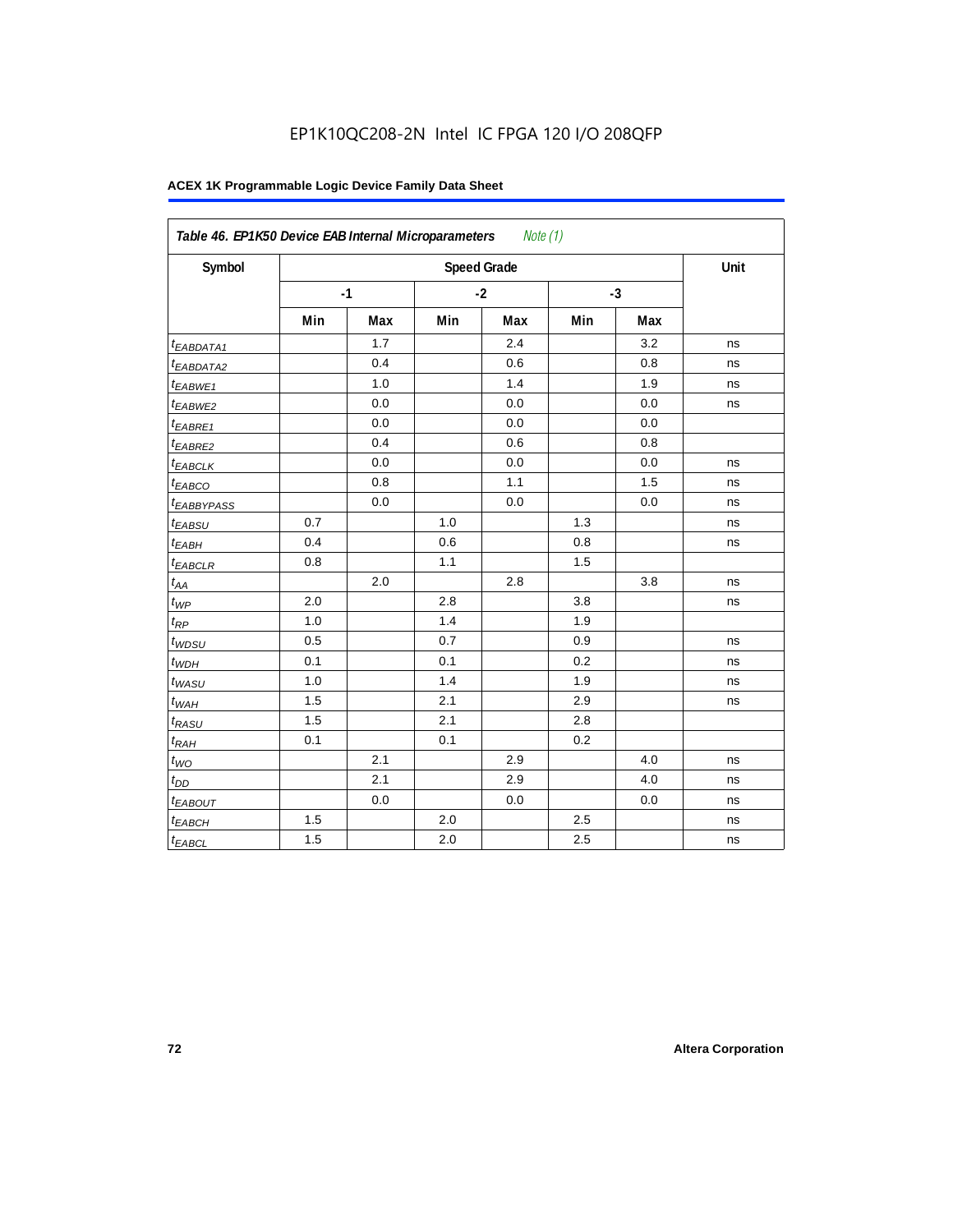| Table 47. EP1K50 Device EAB Internal Timing Macroparameters<br>Note (1) |      |     |      |                    |      |     |      |  |  |  |  |
|-------------------------------------------------------------------------|------|-----|------|--------------------|------|-----|------|--|--|--|--|
| Symbol                                                                  |      |     |      | <b>Speed Grade</b> |      |     | Unit |  |  |  |  |
|                                                                         | $-1$ |     | $-2$ |                    | $-3$ |     |      |  |  |  |  |
|                                                                         | Min  | Max | Min  | Max                | Min  | Max |      |  |  |  |  |
| $t_{EABA}$                                                              |      | 3.7 |      | 5.2                |      | 7.0 | ns   |  |  |  |  |
| t <sub>EABRCCOMB</sub>                                                  | 3.7  |     | 5.2  |                    | 7.0  |     | ns   |  |  |  |  |
| t <sub>EABRCREG</sub>                                                   | 3.5  |     | 4.9  |                    | 6.6  |     | ns   |  |  |  |  |
| $t_{EABWP}$                                                             | 2.0  |     | 2.8  |                    | 3.8  |     | ns   |  |  |  |  |
| <sup>t</sup> EABWCCOMB                                                  | 4.5  |     | 6.3  |                    | 8.6  |     | ns   |  |  |  |  |
| t <sub>EABWCREG</sub>                                                   | 5.6  |     | 7.8  |                    | 10.6 |     | ns   |  |  |  |  |
| t <sub>EABDD</sub>                                                      |      | 3.8 |      | 5.3                |      | 7.2 | ns   |  |  |  |  |
| t <sub>eabdataco</sub>                                                  |      | 0.8 |      | 1.1                |      | 1.5 | ns   |  |  |  |  |
| <i>EABDATASU</i>                                                        | 1.1  |     | 1.6  |                    | 2.1  |     | ns   |  |  |  |  |
| <sup>t</sup> EABDATAH                                                   | 0.0  |     | 0.0  |                    | 0.0  |     | ns   |  |  |  |  |
| t <sub>EABWESU</sub>                                                    | 0.7  |     | 1.0  |                    | 1.3  |     | ns   |  |  |  |  |
| <b>t</b> EABWEH                                                         | 0.4  |     | 0.6  |                    | 0.8  |     | ns   |  |  |  |  |
| t <sub>EABWDSU</sub>                                                    | 1.2  |     | 1.7  |                    | 2.2  |     | ns   |  |  |  |  |
| t <sub>EABWDH</sub>                                                     | 0.0  |     | 0.0  |                    | 0.0  |     | ns   |  |  |  |  |
| t <sub>EABWASU</sub>                                                    | 1.6  |     | 2.3  |                    | 3.0  |     | ns   |  |  |  |  |
| <sup>t</sup> EABWAH                                                     | 0.9  |     | 1.2  |                    | 1.8  |     | ns   |  |  |  |  |
| $t_{EABWO}$                                                             |      | 3.1 |      | 4.3                |      | 5.9 | ns   |  |  |  |  |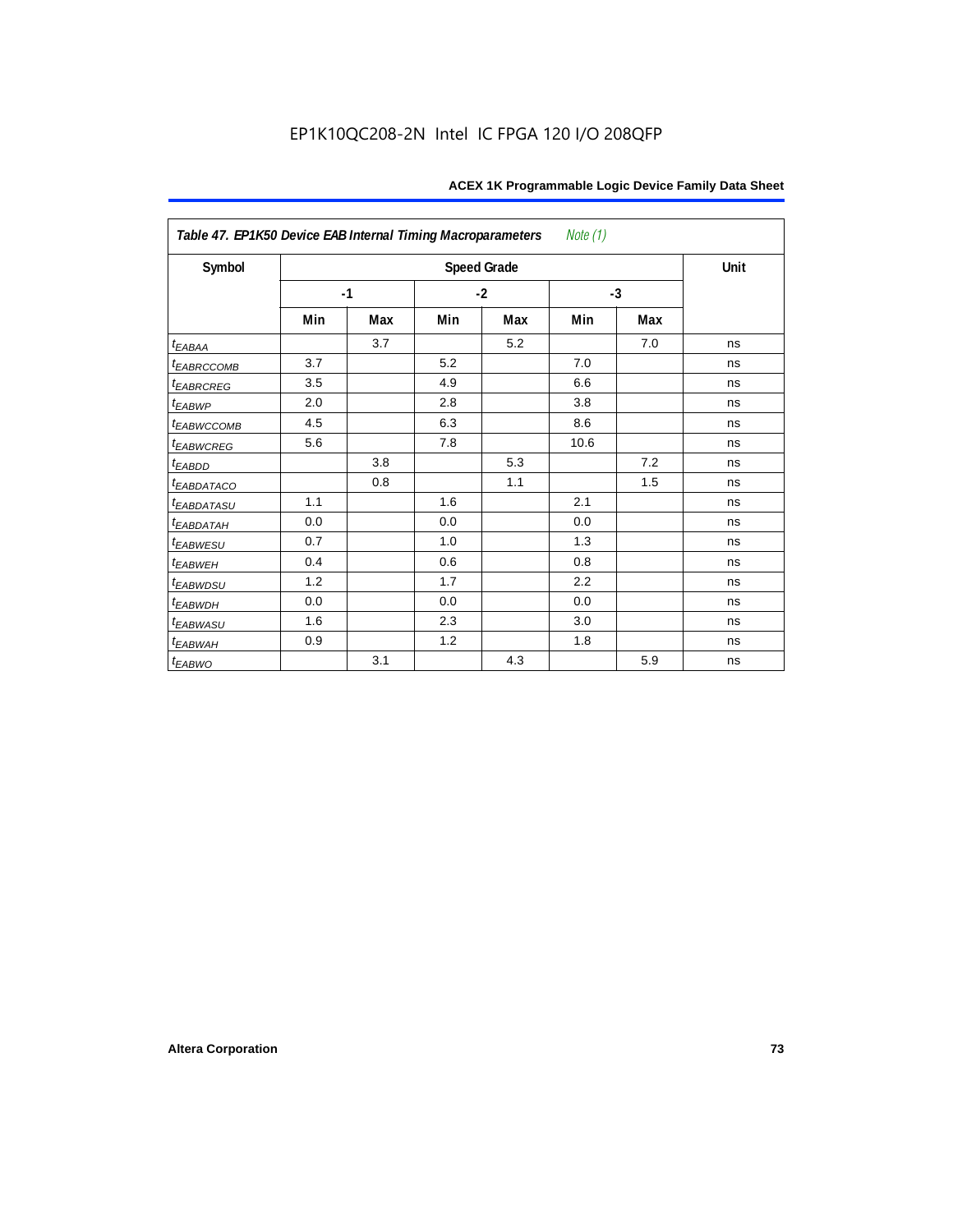## EP1K10QC208-2N Intel IC FPGA 120 I/O 208QFP

| Note $(1)$<br>Table 48. EP1K50 Device Interconnect Timing Microparameters |     |      |      |     |      |     |    |  |  |  |
|---------------------------------------------------------------------------|-----|------|------|-----|------|-----|----|--|--|--|
| Symbol                                                                    |     | Unit |      |     |      |     |    |  |  |  |
|                                                                           |     | $-1$ | $-2$ |     | $-3$ |     |    |  |  |  |
|                                                                           | Min | Max  | Min  | Max | Min  | Max |    |  |  |  |
| <i>t<sub>DIN2IOE</sub></i>                                                |     | 3.1  |      | 3.7 |      | 4.6 | ns |  |  |  |
| <sup>t</sup> DIN2LE                                                       |     | 1.7  |      | 2.1 |      | 2.7 | ns |  |  |  |
| <sup>t</sup> DIN2DATA                                                     |     | 2.7  |      | 3.1 |      | 5.1 | ns |  |  |  |
| <sup>t</sup> DCLK2IOE                                                     |     | 1.6  |      | 1.9 |      | 2.6 | ns |  |  |  |
| <sup>t</sup> DCLK2LE                                                      |     | 1.7  |      | 2.1 |      | 2.7 | ns |  |  |  |
| <sup>t</sup> SAMELAB                                                      |     | 0.1  |      | 0.1 |      | 0.2 | ns |  |  |  |
| <sup>t</sup> SAMEROW                                                      |     | 1.5  |      | 1.7 |      | 2.4 | ns |  |  |  |
| <sup>t</sup> SAMECOLUMN                                                   |     | 1.0  |      | 1.3 |      | 2.1 | ns |  |  |  |
| <i>t<sub>DIFFROW</sub></i>                                                |     | 2.5  |      | 3.0 |      | 4.5 | ns |  |  |  |
| <sup>t</sup> TWOROWS                                                      |     | 4.0  |      | 4.7 |      | 6.9 | ns |  |  |  |
| <sup>t</sup> LEPERIPH                                                     |     | 2.6  |      | 2.9 |      | 3.4 | ns |  |  |  |
| <sup>t</sup> LABCARRY                                                     |     | 0.1  |      | 0.2 |      | 0.2 | ns |  |  |  |
| <sup>t</sup> LABCASC                                                      |     | 0.8  |      | 1.0 |      | 1.3 | ns |  |  |  |

| Note $(1)$<br>Table 49. EP1K50 External Timing Parameters |      |                    |     |      |     |      |    |  |  |  |  |
|-----------------------------------------------------------|------|--------------------|-----|------|-----|------|----|--|--|--|--|
| Symbol                                                    |      | <b>Speed Grade</b> |     |      |     |      |    |  |  |  |  |
|                                                           | $-1$ |                    |     | $-2$ |     | $-3$ |    |  |  |  |  |
|                                                           | Min  | Max                | Min | Max  | Min | Max  |    |  |  |  |  |
| t <sub>DRR</sub>                                          |      | 8.0                |     | 9.5  |     | 12.5 | ns |  |  |  |  |
| $t_{INSU}$ (2)                                            | 2.4  |                    | 2.9 |      | 3.9 |      | ns |  |  |  |  |
| $t_{INH}$ (2)                                             | 0.0  |                    | 0.0 |      | 0.0 |      | ns |  |  |  |  |
| $t_{OUTCO}$ (2)                                           | 2.0  | 4.3                | 2.0 | 5.2  | 2.0 | 7.3  | ns |  |  |  |  |
| $t_{INSU}$ (3)                                            | 2.4  |                    | 2.9 |      | -   |      | ns |  |  |  |  |
| $t_{INH}$ (3)                                             | 0.0  |                    | 0.0 |      |     |      | ns |  |  |  |  |
| $t_{OUTCO}$ (3)                                           | 0.5  | 3.3                | 0.5 | 4.1  |     |      | ns |  |  |  |  |
| t <sub>PCISU</sub>                                        | 2.4  |                    | 2.9 |      |     |      | ns |  |  |  |  |
| t <sub>PCIH</sub>                                         | 0.0  |                    | 0.0 |      |     |      | ns |  |  |  |  |
| t <sub>PCICO</sub>                                        | 2.0  | 6.0                | 2.0 | 7.7  |     |      | ns |  |  |  |  |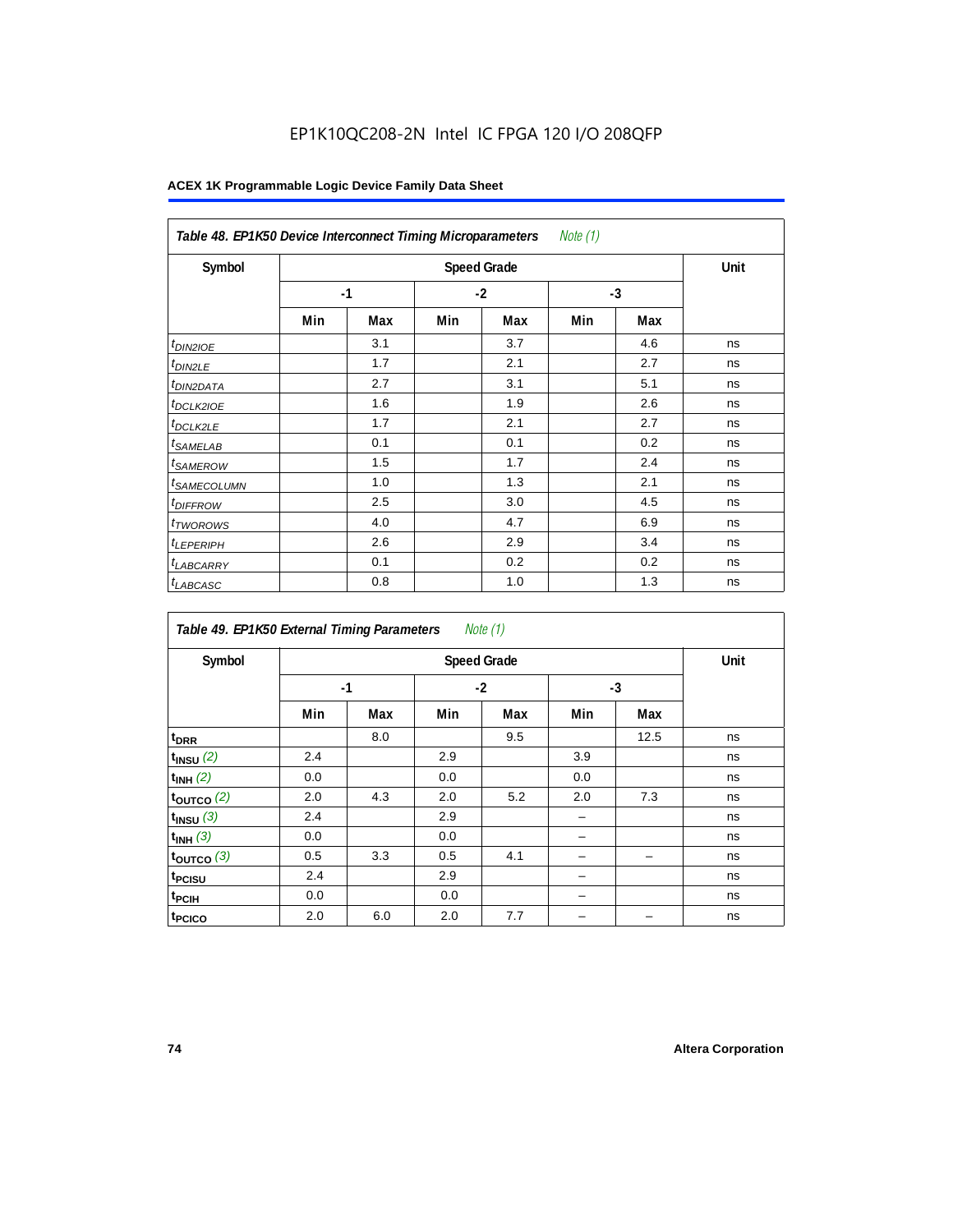| Table 50. EP1K50 External Bidirectional Timing Parameters<br>Note (1) |      |      |     |     |     |      |    |  |  |  |
|-----------------------------------------------------------------------|------|------|-----|-----|-----|------|----|--|--|--|
| Symbol                                                                |      | Unit |     |     |     |      |    |  |  |  |
|                                                                       | $-1$ |      |     |     |     |      |    |  |  |  |
|                                                                       | Min  | Max  | Min | Max | Min | Max  |    |  |  |  |
| $t_{INSUBIDIR}$ (2)                                                   | 2.7  |      | 3.2 |     | 4.3 |      | ns |  |  |  |
| $t_{INHBIDIR}$ (2)                                                    | 0.0  |      | 0.0 |     | 0.0 |      | ns |  |  |  |
| $t_{INSUBIDIR}$ (3)                                                   | 3.7  |      | 4.2 |     |     |      | ns |  |  |  |
| $t_{INHBIDIR}$ (3)                                                    | 0.0  |      | 0.0 |     |     |      | ns |  |  |  |
| $t_{\text{OUTCOBIDIR}}(2)$                                            | 2.0  | 4.5  | 2.0 | 5.2 | 2.0 | 7.3  | ns |  |  |  |
| $t_{XZBIDIR}$ (2)                                                     |      | 6.8  |     | 7.8 |     | 10.1 | ns |  |  |  |
| $t_{ZXBIDIR}$ (2)                                                     |      | 6.8  |     | 7.8 |     | 10.1 | ns |  |  |  |
| $t_{\text{OUTCOBIDIR}}$ (3)                                           | 0.5  | 3.5  | 0.5 | 4.2 |     |      |    |  |  |  |
| $t_{XZBIDIR}$ (3)                                                     |      | 6.8  |     | 8.4 |     | -    | ns |  |  |  |
| $t_{ZXBIDIR}$ (3)                                                     |      | 6.8  |     | 8.4 |     |      | ns |  |  |  |

# *Notes to tables:*

(1) All timing parameters are described in Tables 22 through 29.<br>
(2) This parameter is measured without use of the ClockLock or

(2) This parameter is measured without use of the ClockLock or ClockBoost circuits.<br>
(3) This parameter is measured with use of the ClockLock or ClockBoost circuits

This parameter is measured with use of the ClockLock or ClockBoost circuits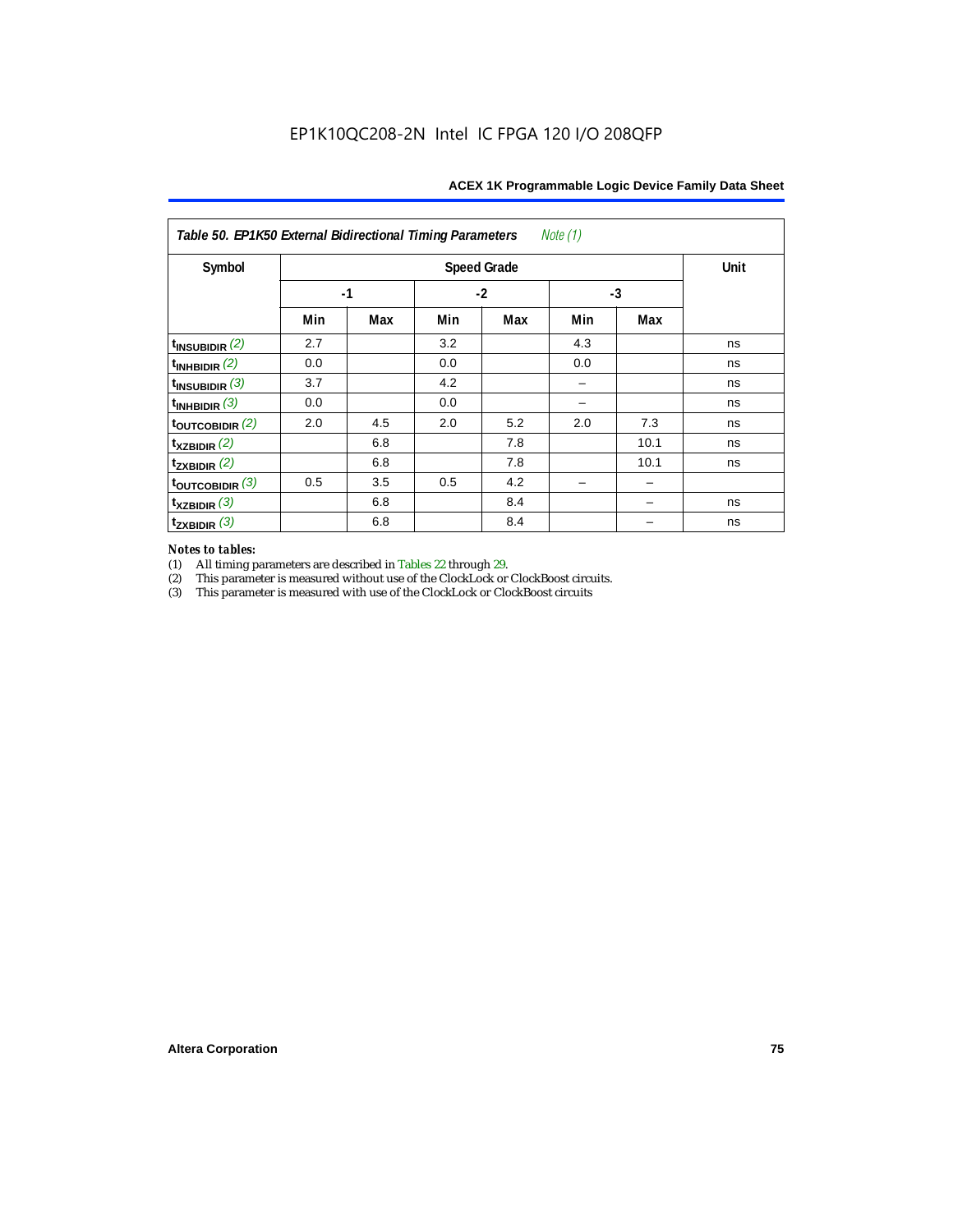Tables 51 through 57 show EP1K100 device internal and external timing parameters.

| Symbol                     |      | <b>Speed Grade</b> |         |     |      |     |    |  |  |  |
|----------------------------|------|--------------------|---------|-----|------|-----|----|--|--|--|
|                            | $-1$ |                    | $-2$    |     | $-3$ |     |    |  |  |  |
|                            | Min  | Max                | Min     | Max | Min  | Max |    |  |  |  |
| $t_{LUT}$                  |      | 0.7                |         | 1.0 |      | 1.5 | ns |  |  |  |
| $t_{CLUT}$                 |      | 0.5                |         | 0.7 |      | 0.9 | ns |  |  |  |
| $t_{RLUT}$                 |      | 0.6                |         | 0.8 |      | 1.1 | ns |  |  |  |
| <b>t</b> <sub>PACKED</sub> |      | 0.3                |         | 0.4 |      | 0.5 | ns |  |  |  |
| $t_{EN}$                   |      | 0.2                |         | 0.3 |      | 0.3 | ns |  |  |  |
| $t_{CICO}$                 |      | 0.1                |         | 0.1 |      | 0.2 | ns |  |  |  |
| $t_{\text{CGEN}}$          |      | 0.4                |         | 0.5 |      | 0.7 | ns |  |  |  |
| $t_{GENR}$                 |      | 0.1                |         | 0.1 |      | 0.2 | ns |  |  |  |
| $t_{CASC}$                 |      | 0.6                |         | 0.9 |      | 1.2 | ns |  |  |  |
| $t_C$                      |      | 0.8                |         | 1.0 |      | 1.4 | ns |  |  |  |
| $t_{\rm CO}$               |      | 0.6                |         | 0.8 |      | 1.1 | ns |  |  |  |
| $t$ <sub>COMB</sub>        |      | 0.4                |         | 0.5 |      | 0.7 | ns |  |  |  |
| $t_{\rm SU}$               | 0.4  |                    | 0.6     |     | 0.7  |     | ns |  |  |  |
| $t_H\,$                    | 0.5  |                    | 0.7     |     | 0.9  |     | ns |  |  |  |
| $t_{PRE}$                  |      | 0.8                |         | 1.0 |      | 1.4 | ns |  |  |  |
| $t_{CLR}$                  |      | 0.8                |         | 1.0 |      | 1.4 | ns |  |  |  |
| $t_{CH}$                   | 1.5  |                    | 2.0     |     | 2.5  |     | ns |  |  |  |
| $t_{CL}$                   | 1.5  |                    | $2.0\,$ |     | 2.5  |     | ns |  |  |  |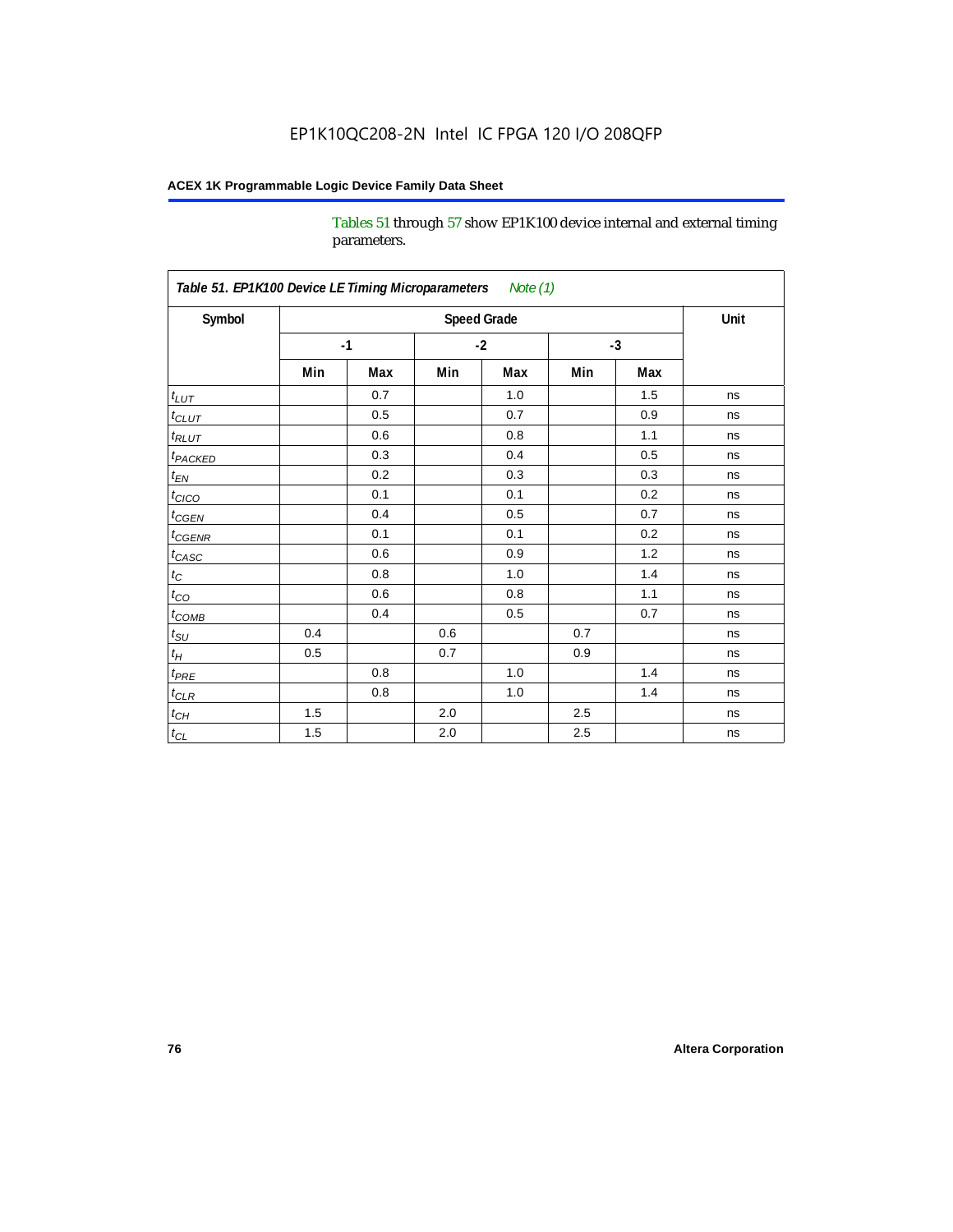| Table 52. EP1K100 Device IOE Timing Microparameters<br>Note (1) |     |      |      |                    |      |     |      |  |  |  |
|-----------------------------------------------------------------|-----|------|------|--------------------|------|-----|------|--|--|--|
| Symbol                                                          |     |      |      | <b>Speed Grade</b> |      |     | Unit |  |  |  |
|                                                                 |     | $-1$ | $-2$ |                    | $-3$ |     |      |  |  |  |
|                                                                 | Min | Max  | Min  | Max                | Min  | Max |      |  |  |  |
| t <sub>IOD</sub>                                                |     | 1.7  |      | 2.0                |      | 2.6 | ns   |  |  |  |
| $t_{\text{IOC}}$                                                |     | 0.0  |      | 0.0                |      | 0.0 | ns   |  |  |  |
| $t_{IOCO}$                                                      |     | 1.4  |      | 1.6                |      | 2.1 | ns   |  |  |  |
| $t_{IOCOMB}$                                                    |     | 0.5  |      | 0.7                |      | 0.9 | ns   |  |  |  |
| $t_{IQSU}$                                                      | 0.8 |      | 1.0  |                    | 1.3  |     | ns   |  |  |  |
| $t_{IOM}$                                                       | 0.7 |      | 0.9  |                    | 1.2  |     | ns   |  |  |  |
| $t_{IOCLR}$                                                     |     | 0.5  |      | 0.7                |      | 0.9 | ns   |  |  |  |
| $t_{OD1}$                                                       |     | 3.0  |      | 4.2                |      | 5.6 | ns   |  |  |  |
| $t_{OD2}$                                                       |     | 3.0  |      | 4.2                |      | 5.6 | ns   |  |  |  |
| $t_{OD3}$                                                       |     | 4.0  |      | 5.5                |      | 7.3 | ns   |  |  |  |
| $t_{XZ}$                                                        |     | 3.5  |      | 4.6                |      | 6.1 | ns   |  |  |  |
| $t_{ZX1}$                                                       |     | 3.5  |      | 4.6                |      | 6.1 | ns   |  |  |  |
| $t_{ZX2}$                                                       |     | 3.5  |      | 4.6                |      | 6.1 | ns   |  |  |  |
| $t_{ZX3}$                                                       |     | 4.5  |      | 5.9                |      | 7.8 | ns   |  |  |  |
| $t_{INREG}$                                                     |     | 2.0  |      | 2.6                |      | 3.5 | ns   |  |  |  |
| $t_{IOFD}$                                                      |     | 0.5  |      | 0.8                |      | 1.2 | ns   |  |  |  |
| t <sub>INCOMB</sub>                                             |     | 0.5  |      | 0.8                |      | 1.2 | ns   |  |  |  |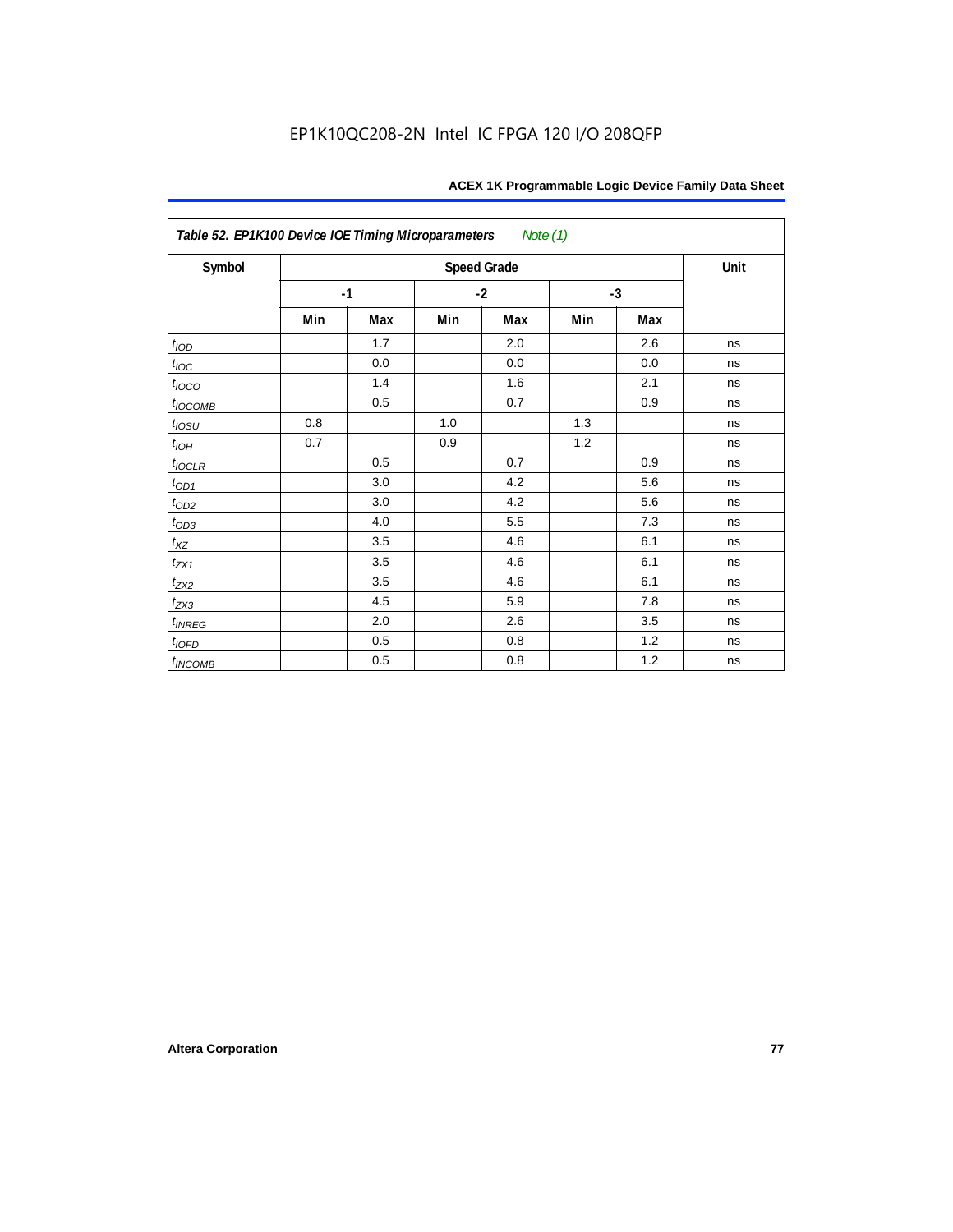| Symbol                         |     | <b>Speed Grade</b> |     |      |     |      |    |  |  |  |
|--------------------------------|-----|--------------------|-----|------|-----|------|----|--|--|--|
|                                |     | $-1$               |     | $-2$ |     | $-3$ |    |  |  |  |
|                                | Min | <b>Max</b>         | Min | Max  | Min | Max  |    |  |  |  |
| t <sub>EABDATA1</sub>          |     | 1.5                |     | 2.0  |     | 2.6  | ns |  |  |  |
| t <sub>EABDATA1</sub>          |     | 0.0                |     | 0.0  |     | 0.0  | ns |  |  |  |
| $t_{EABWE1}$                   |     | 1.5                |     | 2.0  |     | 2.6  | ns |  |  |  |
| <sup>t</sup> EABWE2            |     | 0.3                |     | 0.4  |     | 0.5  | ns |  |  |  |
| t <sub>EABRE1</sub>            |     | 0.3                |     | 0.4  |     | 0.5  | ns |  |  |  |
| <sup>t</sup> EABRE2            |     | 0.0                |     | 0.0  |     | 0.0  | ns |  |  |  |
| <sup>t</sup> EABCLK            |     | 0.0                |     | 0.0  |     | 0.0  | ns |  |  |  |
| t <sub>EABCO</sub>             |     | 0.3                |     | 0.4  |     | 0.5  | ns |  |  |  |
| <i><b><i>EABBYPASS</i></b></i> |     | 0.1                |     | 0.1  |     | 0.2  | ns |  |  |  |
| t <sub>EABSU</sub>             | 0.8 |                    | 1.0 |      | 1.4 |      | ns |  |  |  |
| <sup>t</sup> EABH              | 0.1 |                    | 0.1 |      | 0.2 |      | ns |  |  |  |
| $t_{EABCLR}$                   | 0.3 |                    | 0.4 |      | 0.5 |      | ns |  |  |  |
| $t_{AA}$                       |     | 4.0                |     | 5.1  |     | 6.6  | ns |  |  |  |
| $t_{\mathit{WP}}$              | 2.7 |                    | 3.5 |      | 4.7 |      | ns |  |  |  |
| $t_{RP}$                       | 1.0 |                    | 1.3 |      | 1.7 |      | ns |  |  |  |
| $t_{WDSU}$                     | 1.0 |                    | 1.3 |      | 1.7 |      | ns |  |  |  |
| $t_{WDH}$                      | 0.2 |                    | 0.2 |      | 0.3 |      | ns |  |  |  |
| $t_{WASU}$                     | 1.6 |                    | 2.1 |      | 2.8 |      | ns |  |  |  |
| $t_{WAH}$                      | 1.6 |                    | 2.1 |      | 2.8 |      | ns |  |  |  |
| t <sub>RASU</sub>              | 3.0 |                    | 3.9 |      | 5.2 |      | ns |  |  |  |
| $t_{RAH}$                      | 0.1 |                    | 0.1 |      | 0.2 |      | ns |  |  |  |
| $t_{WO}$                       |     | 1.5                |     | 2.0  |     | 2.6  | ns |  |  |  |
| $t_{DD}$                       |     | 1.5                |     | 2.0  |     | 2.6  | ns |  |  |  |
| t <sub>EABOUT</sub>            |     | 0.2                |     | 0.3  |     | 0.3  | ns |  |  |  |
| $t_{EABCH}$                    | 1.5 |                    | 2.0 |      | 2.5 |      | ns |  |  |  |
| <sup>t</sup> EABCL             | 2.7 |                    | 3.5 |      | 4.7 |      | ns |  |  |  |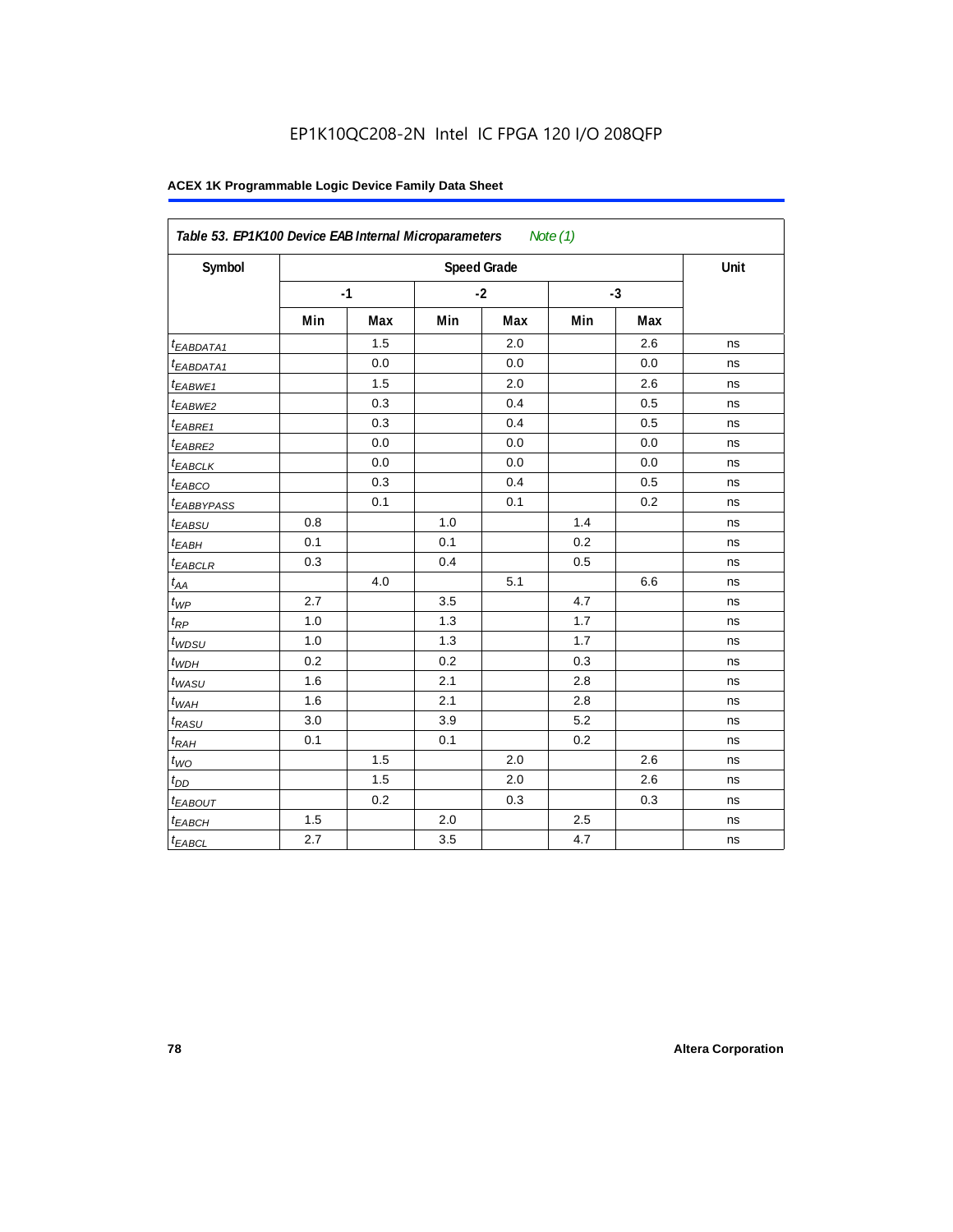| Table 54. EP1K100 Device EAB Internal Timing Macroparameters<br>Note (1) |      |     |      |                    |      |     |      |  |  |  |
|--------------------------------------------------------------------------|------|-----|------|--------------------|------|-----|------|--|--|--|
| Symbol                                                                   |      |     |      | <b>Speed Grade</b> |      |     | Unit |  |  |  |
|                                                                          | $-1$ |     | $-2$ |                    | $-3$ |     |      |  |  |  |
|                                                                          | Min  | Max | Min  | Max                | Min  | Max |      |  |  |  |
| $t_{EABA}$                                                               |      | 5.9 |      | 7.6                |      | 9.9 | ns   |  |  |  |
| <sup>t</sup> EABRCOMB                                                    | 5.9  |     | 7.6  |                    | 9.9  |     | ns   |  |  |  |
| <b>EABRCREG</b>                                                          | 5.1  |     | 6.5  |                    | 8.5  |     | ns   |  |  |  |
| $t_{EABWP}$                                                              | 2.7  |     | 3.5  |                    | 4.7  |     | ns   |  |  |  |
| t <sub>ЕАВWСОМВ</sub>                                                    | 5.9  |     | 7.7  |                    | 10.3 |     | ns   |  |  |  |
| t <sub>EABWCREG</sub>                                                    | 5.4  |     | 7.0  |                    | 9.4  |     | ns   |  |  |  |
| $t_{EABDD}$                                                              |      | 3.4 |      | 4.5                |      | 5.9 | ns   |  |  |  |
| <b><i>EABDATACO</i></b>                                                  |      | 0.5 |      | 0.7                |      | 0.8 | ns   |  |  |  |
| t <sub>eabdatasu</sub>                                                   | 0.8  |     | 1.0  |                    | 1.4  |     | ns   |  |  |  |
| <sup>t</sup> EABDATAH                                                    | 0.1  |     | 0.1  |                    | 0.2  |     | ns   |  |  |  |
| t <sub>EABWESU</sub>                                                     | 1.1  |     | 1.4  |                    | 1.9  |     | ns   |  |  |  |
| <b>t</b> EABWEH                                                          | 0.0  |     | 0.0  |                    | 0.0  |     | ns   |  |  |  |
| <sup>t</sup> EABWDSU                                                     | 1.0  |     | 1.3  |                    | 1.7  |     | ns   |  |  |  |
| <sup>t</sup> EABWDH                                                      | 0.2  |     | 0.2  |                    | 0.3  |     | ns   |  |  |  |
| <sup>t</sup> EABWASU                                                     | 4.1  |     | 5.2  |                    | 6.8  |     | ns   |  |  |  |
| t <sub>ЕАВWАН</sub>                                                      | 0.0  |     | 0.0  |                    | 0.0  |     | ns   |  |  |  |
| t <sub>EABWO</sub>                                                       |      | 3.4 |      | 4.5                |      | 5.9 | ns   |  |  |  |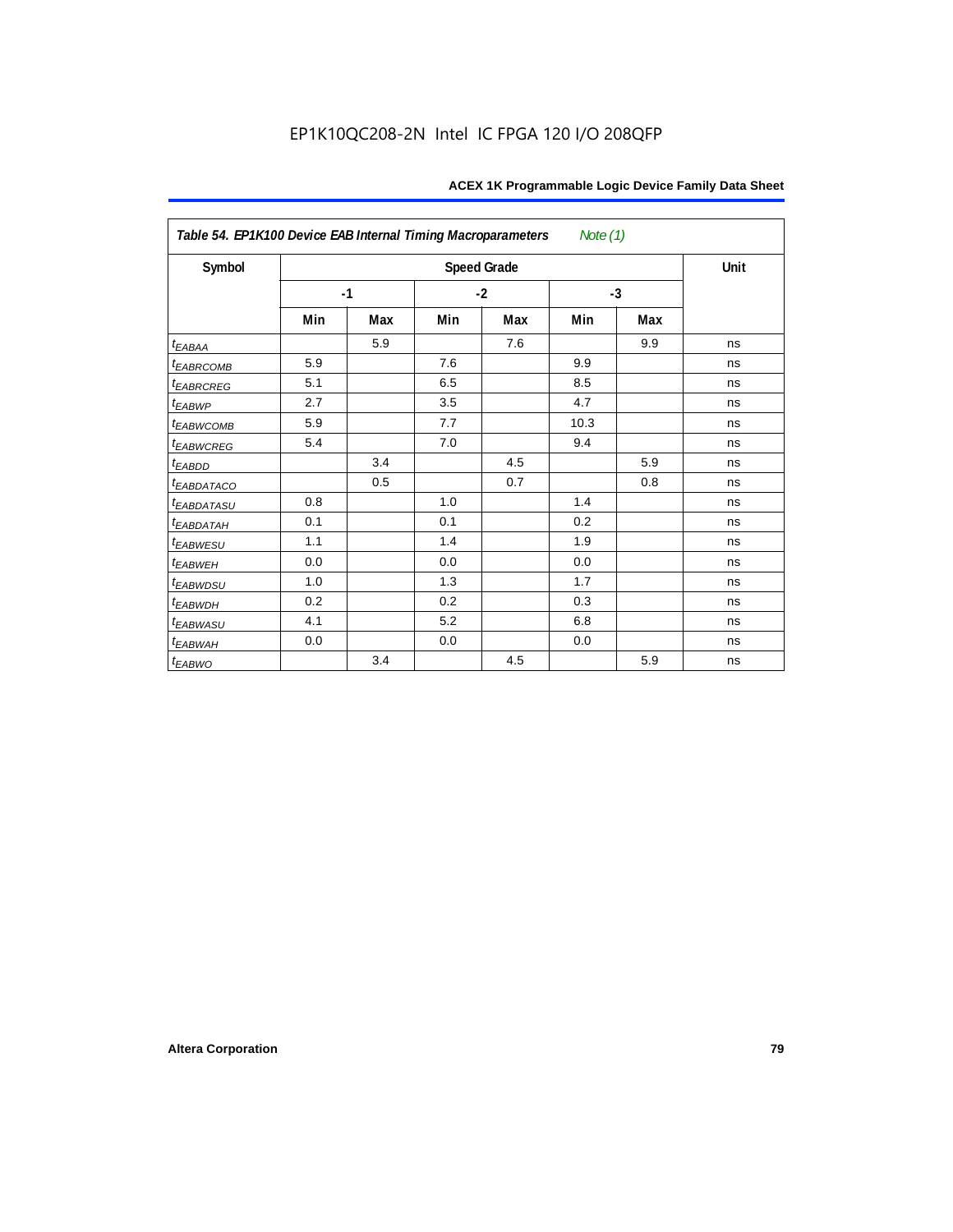## EP1K10QC208-2N Intel IC FPGA 120 I/O 208QFP

| Table 55. EP1K100 Device Interconnect Timing Microparameters<br>Note (1) |     |      |     |      |     |      |    |  |  |  |
|--------------------------------------------------------------------------|-----|------|-----|------|-----|------|----|--|--|--|
| Symbol                                                                   |     | Unit |     |      |     |      |    |  |  |  |
|                                                                          |     | $-1$ |     | $-2$ |     | $-3$ |    |  |  |  |
|                                                                          | Min | Max  | Min | Max  | Min | Max  |    |  |  |  |
| <i>t<sub>DIN2IOE</sub></i>                                               |     | 3.1  |     | 3.6  |     | 4.4  | ns |  |  |  |
| <sup>t</sup> DIN2LE                                                      |     | 0.3  |     | 0.4  |     | 0.5  | ns |  |  |  |
| <sup>t</sup> DIN2DATA                                                    |     | 1.6  |     | 1.8  |     | 2.0  | ns |  |  |  |
| <sup>t</sup> DCLK2IOE                                                    |     | 0.8  |     | 1.1  |     | 1.4  | ns |  |  |  |
| <sup>t</sup> DCLK2LE                                                     |     | 0.3  |     | 0.4  |     | 0.5  | ns |  |  |  |
| <sup>t</sup> SAMELAB                                                     |     | 0.1  |     | 0.1  |     | 0.2  | ns |  |  |  |
| <sup>t</sup> SAMEROW                                                     |     | 1.5  |     | 2.5  |     | 3.4  | ns |  |  |  |
| <sup>t</sup> SAMECOLUMN                                                  |     | 0.4  |     | 1.0  |     | 1.6  | ns |  |  |  |
| <i>t<sub>DIFFROW</sub></i>                                               |     | 1.9  |     | 3.5  |     | 5.0  | ns |  |  |  |
| <sup>t</sup> TWOROWS                                                     |     | 3.4  |     | 6.0  |     | 8.4  | ns |  |  |  |
| <sup>t</sup> LEPERIPH                                                    |     | 4.3  |     | 5.4  |     | 6.5  | ns |  |  |  |
| <sup>t</sup> LABCARRY                                                    |     | 0.5  |     | 0.7  |     | 0.9  | ns |  |  |  |
| <sup>t</sup> LABCASC                                                     |     | 0.8  |     | 1.0  |     | 1.4  | ns |  |  |  |

| Symbol             |     | <b>Speed Grade</b> |     |      |      |      |    |  |  |  |  |
|--------------------|-----|--------------------|-----|------|------|------|----|--|--|--|--|
|                    |     | $-1$               |     | $-2$ | $-3$ |      |    |  |  |  |  |
|                    | Min | Max                | Min | Max  | Min  | Max  |    |  |  |  |  |
| t <sub>DRR</sub>   |     | 9.0                |     | 12.0 |      | 16.0 | ns |  |  |  |  |
| $t_{INSU}$ (3)     | 2.0 |                    | 2.5 |      | 3.3  |      | ns |  |  |  |  |
| $t_{INH}$ (3)      | 0.0 |                    | 0.0 |      | 0.0  |      | ns |  |  |  |  |
| $t_{OUTCO}$ (3)    | 2.0 | 5.2                | 2.0 | 6.9  | 2.0  | 9.1  | ns |  |  |  |  |
| $t_{INSU}$ (4)     | 2.0 |                    | 2.2 |      |      |      | ns |  |  |  |  |
| $t_{INH}$ (4)      | 0.0 |                    | 0.0 |      |      |      | ns |  |  |  |  |
| toutco $(4)$       | 0.5 | 3.0                | 0.5 | 4.6  |      |      | ns |  |  |  |  |
| t <sub>PCISU</sub> | 3.0 |                    | 6.2 |      |      |      | ns |  |  |  |  |
| t <sub>PCIH</sub>  | 0.0 |                    | 0.0 |      |      |      | ns |  |  |  |  |
| t <sub>PCICO</sub> | 2.0 | 6.0                | 2.0 | 6.9  |      |      | ns |  |  |  |  |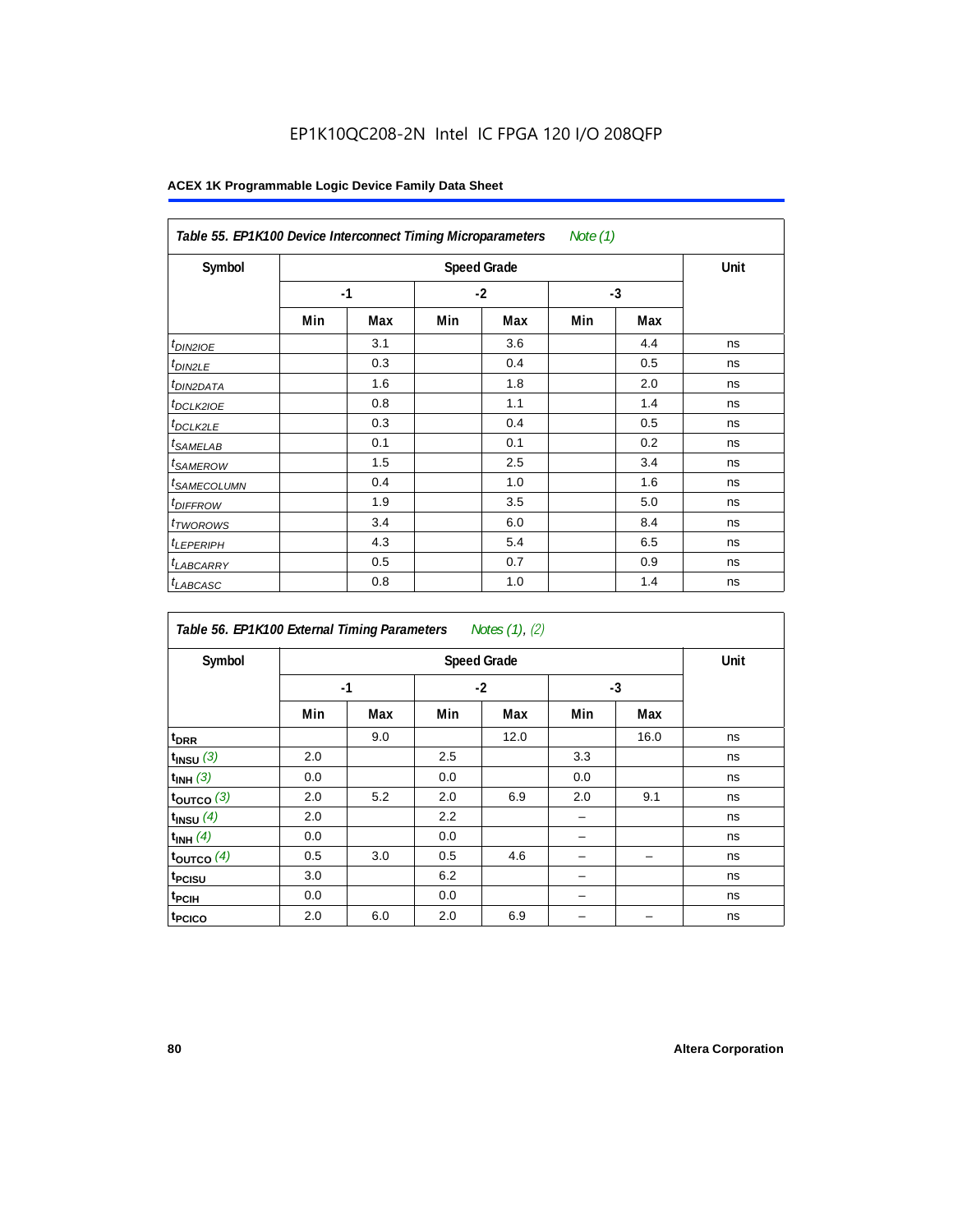| Notes (1), (2)<br>Table 57. EP1K100 External Bidirectional Timing Parameters |                      |      |     |     |     |      |    |  |  |  |  |
|------------------------------------------------------------------------------|----------------------|------|-----|-----|-----|------|----|--|--|--|--|
| Symbol                                                                       |                      | Unit |     |     |     |      |    |  |  |  |  |
|                                                                              | $-1$<br>$-2$<br>$-3$ |      |     |     |     |      |    |  |  |  |  |
|                                                                              | Min                  | Max  | Min | Max | Min | Max  |    |  |  |  |  |
| $t_{INSUBIDIR}$ (3)                                                          | 1.7                  |      | 2.5 |     | 3.3 |      | ns |  |  |  |  |
| $t_{INHBIDIR}$ (3)                                                           | 0.0                  |      | 0.0 |     | 0.0 |      | ns |  |  |  |  |
| $t_{INSUBIDIR}$ $(4)$                                                        | 2.0                  |      | 2.8 |     |     |      | ns |  |  |  |  |
| $t_{INHBIDIR}$ (4)                                                           | 0.0                  |      | 0.0 |     |     |      | ns |  |  |  |  |
| $t_{\text{OUTCOBIDIR}}$ (3)                                                  | 2.0                  | 5.2  | 2.0 | 6.9 | 2.0 | 9.1  | ns |  |  |  |  |
| $t_{XZBIDIR}$ (3)                                                            |                      | 5.6  |     | 7.5 |     | 10.1 | ns |  |  |  |  |
| $t_{ZXBIDIR}$ (3)                                                            |                      | 5.6  |     | 7.5 |     | 10.1 | ns |  |  |  |  |
| $t_{\text{OUTCOBIDIR}}(4)$                                                   | 0.5                  | 3.0  | 0.5 | 4.6 |     |      | ns |  |  |  |  |
| $t_{XZBIDIR}$ (4)                                                            |                      | 4.6  |     | 6.5 |     |      | ns |  |  |  |  |
| $t_{ZXBIDIR}$ (4)                                                            |                      | 4.6  |     | 6.5 |     |      | ns |  |  |  |  |

## *Notes to tables:*<br>(1) All timing p

(1) All timing parameters are described in Tables 22 through  $29$  in this data sheet.<br>(2) These parameters are specified by characterization.

(2) These parameters are specified by characterization.<br>(3) This parameter is measured without the use of the C

(3) This parameter is measured without the use of the ClockLock or ClockBoost circuits.<br>(4) This parameter is measured with the use of the ClockLock or ClockBoost circuits.

This parameter is measured with the use of the ClockLock or ClockBoost circuits.

## **Power Consumption**

The supply power (P) for ACEX 1K devices can be calculated with the following equation:

 $P = P_{INT} + P_{IO} = (I_{CCSTANDBY} + I_{CCACTIVE}) \times V_{CC} + P_{IO}$ 

The  $I_{\text{CCACTIVE}}$  value depends on the switching frequency and the application logic. This value is calculated based on the amount of current that each LE typically consumes. The  $P_{IO}$  value, which depends on the device output load characteristics and switching frequency, can be calculated using the guidelines given in *Application Note 74 (Evaluating Power for Altera Devices)*.

**1 Compared to the rest of the device, the embedded array** consumes a negligible amount of power. Therefore, the embedded array can be ignored when calculating supply current.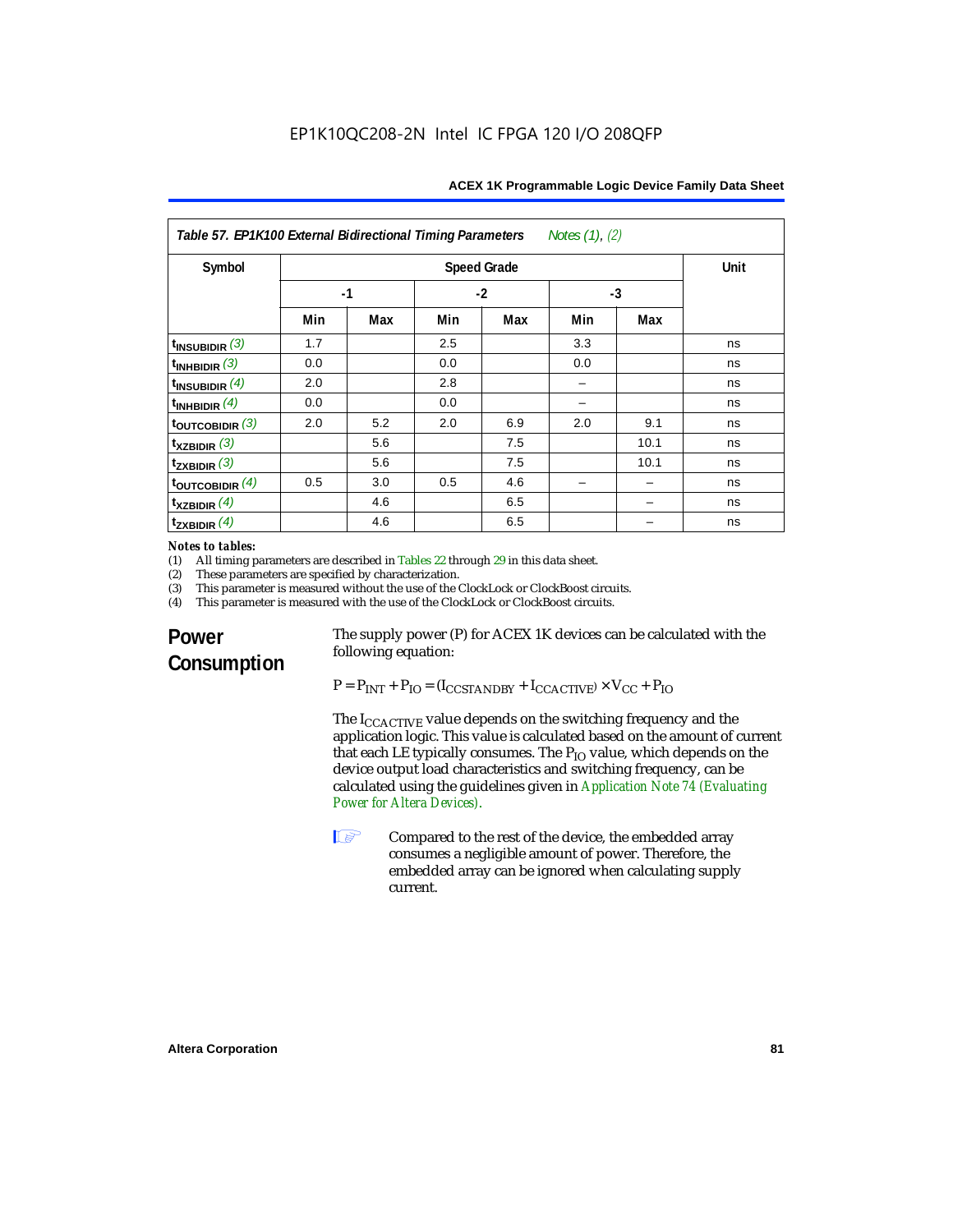The  $I_{CCACTIVE}$  value can be calculated with the following equation:

 $I_{\text{CCACTIVE}} = K \times f_{\text{MAX}} \times N \times \text{tog}_{\text{LC}} (\mu A)$ 

Where:

| $f_{MAX}$  | $=$     | Maximum operating frequency in MHz            |
|------------|---------|-----------------------------------------------|
| N          | $=$ $-$ | Total number of LEs used in the device        |
| $log_{LC}$ | $=$     | Average percent of LEs toggling at each clock |
|            |         | (typically $12.5\%$ )                         |
| K          |         | $=$ Constant                                  |

Table 58 provides the constant (K) values for ACEX 1K devices.

| Table 58. ACEX 1K Constant Values |         |  |  |  |
|-----------------------------------|---------|--|--|--|
| <b>Device</b>                     | K Value |  |  |  |
| EP1K10                            | 4.5     |  |  |  |
| EP1K30                            | 4.5     |  |  |  |
| <b>EP1K50</b>                     | 4.5     |  |  |  |
| EP1K100                           | 4.5     |  |  |  |

This supply power calculation provides an  $I_{CC}$  estimate based on typical conditions with no output load. The actual  $I_{CC}$  should be verified during operation because this measurement is sensitive to the actual pattern in the device and the environmental operating conditions.

To better reflect actual designs, the power model (and the constant K in the power calculation equations) for continuous interconnect ACEX 1K devices assumes that LEs drive FastTrack Interconnect channels. In contrast, the power model of segmented FPGAs assumes that all LEs drive only one short interconnect segment. This assumption may lead to inaccurate results when compared to measured power consumption for actual designs in segmented FPGAs.

Figure 31 shows the relationship between the current and operating frequency of ACEX 1K devices. For information on other ACEX 1K devices, contact Altera Applications at (800) 800-EPLD.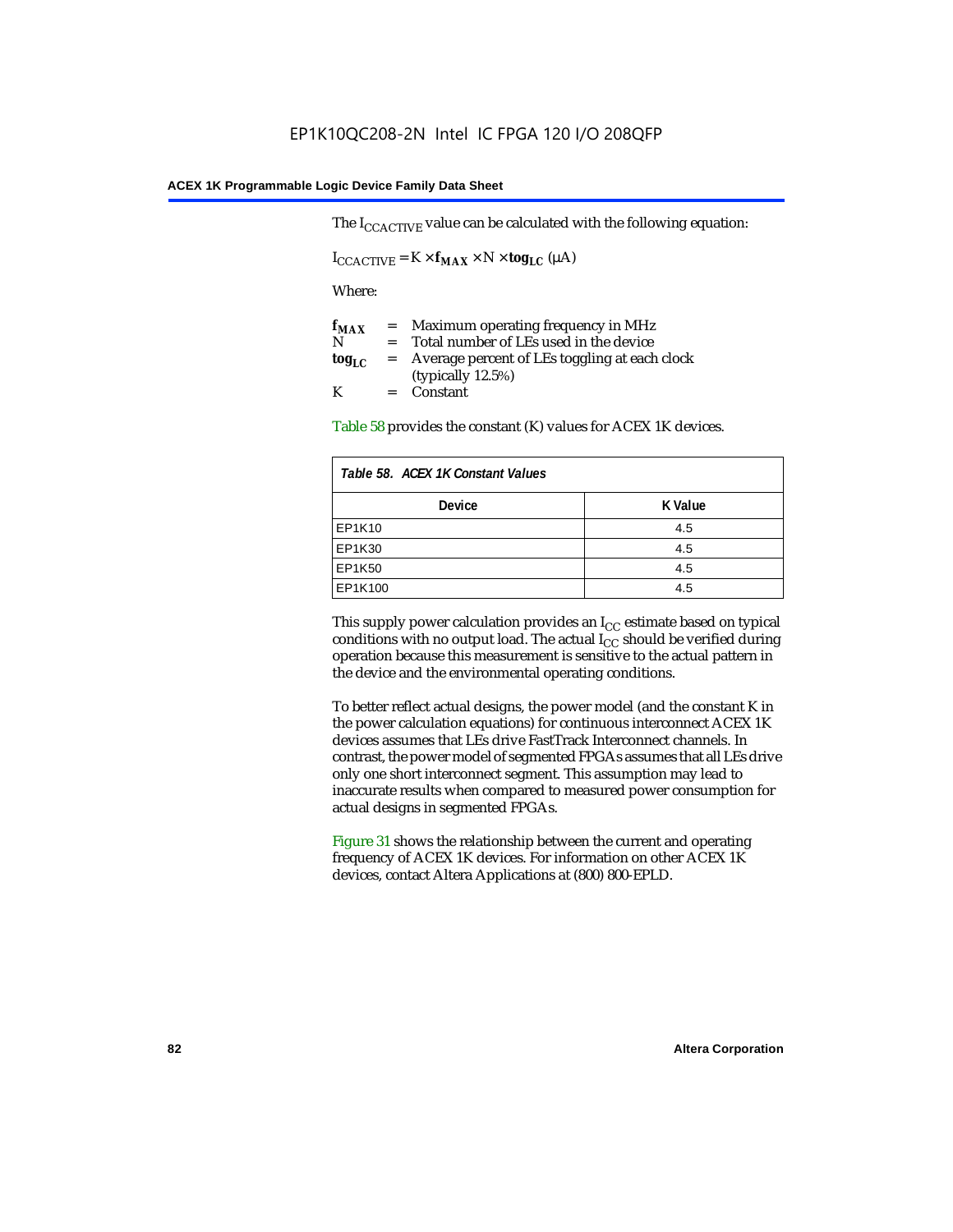



## **Configuration & Operation**

The ACEX 1K architecture supports several configuration schemes. This section summarizes the device operating modes and available device configuration schemes.

## **Operating Modes**

The ACEX 1K architecture uses SRAM configuration elements that require configuration data to be loaded every time the circuit powers up. The process of physically loading the SRAM data into the device is called *configuration*. Before configuration, as  $V_{CC}$  rises, the device initiates a Power-On Reset (POR). This POR event clears the device and prepares it for configuration. The ACEX 1K POR time does not exceed 50 µs.

**1** When configuring with a configuration device, refer to the relevant configuration device data sheet for POR timing information.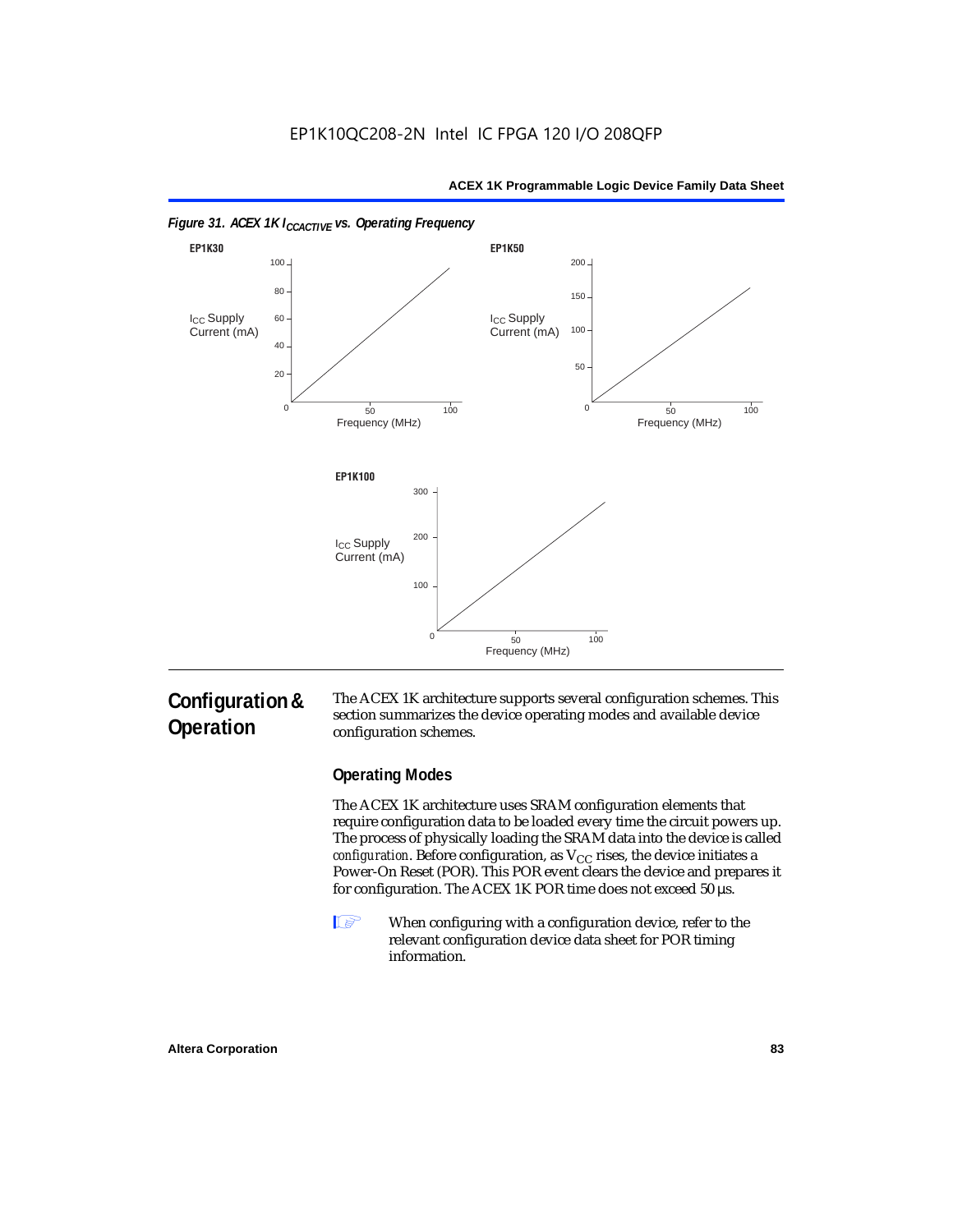During initialization, which occurs immediately after configuration, the device resets registers, enables I/O pins, and begins to operate as a logic device. Before and during configuration, all I/O pins (except dedicated inputs, clock, or configuration pins) are pulled high by a weak pull-up resistor. Together, the configuration and initialization processes are called *command mode*; normal device operation is called *user mode*.

SRAM configuration elements allow ACEX 1K devices to be reconfigured in-circuit by loading new configuration data into the device. Real-time reconfiguration is performed by forcing the device into command mode with a device pin, loading different configuration data, re-initializing the device, and resuming user-mode operation. The entire reconfiguration process requires less than 40 ms and can be used to reconfigure an entire system dynamically. In-field upgrades can be performed by distributing new configuration files.

## **Configuration Schemes**

The configuration data for an ACEX 1K device can be loaded with one of five configuration schemes (see Table 59), chosen on the basis of the target application. An EPC16, EPC2, EPC1, or EPC1441 configuration device, intelligent controller, or the JTAG port can be used to control the configuration of a ACEX 1K device, allowing automatic configuration on system power-up.

Multiple ACEX 1K devices can be configured in any of the five configuration schemes by connecting the configuration enable (nCE) and configuration enable output (nCEO) pins on each device. Additional APEX 20K, APEX 20KE, FLEX 10K, FLEX 10KA, FLEX 10KE, ACEX 1K, and FLEX 6000 devices can be configured in the same serial chain.

| Table 59. Data Sources for ACEX 1K Configuration |                                                                                                     |  |  |  |
|--------------------------------------------------|-----------------------------------------------------------------------------------------------------|--|--|--|
| <b>Configuration Scheme</b>                      | Data Source                                                                                         |  |  |  |
| Configuration device                             | EPC16, EPC2, EPC1, or EPC1441 configuration device                                                  |  |  |  |
| Passive serial (PS)                              | BitBlaster or ByteBlasterMV download cables, or serial data<br>source                               |  |  |  |
| Passive parallel asynchronous (PPA)              | Parallel data source                                                                                |  |  |  |
| Passive parallel synchronous (PPS)               | Parallel data source                                                                                |  |  |  |
| <b>JTAG</b>                                      | BitBlaster or ByteBlasterMV download cables, or<br>microprocessor with a Jam STAPL File or JBC File |  |  |  |

## **Device Pin-Outs**

See the Altera web site (**http://www.altera.com**) or the *Altera Documentation Library* for pin-out information.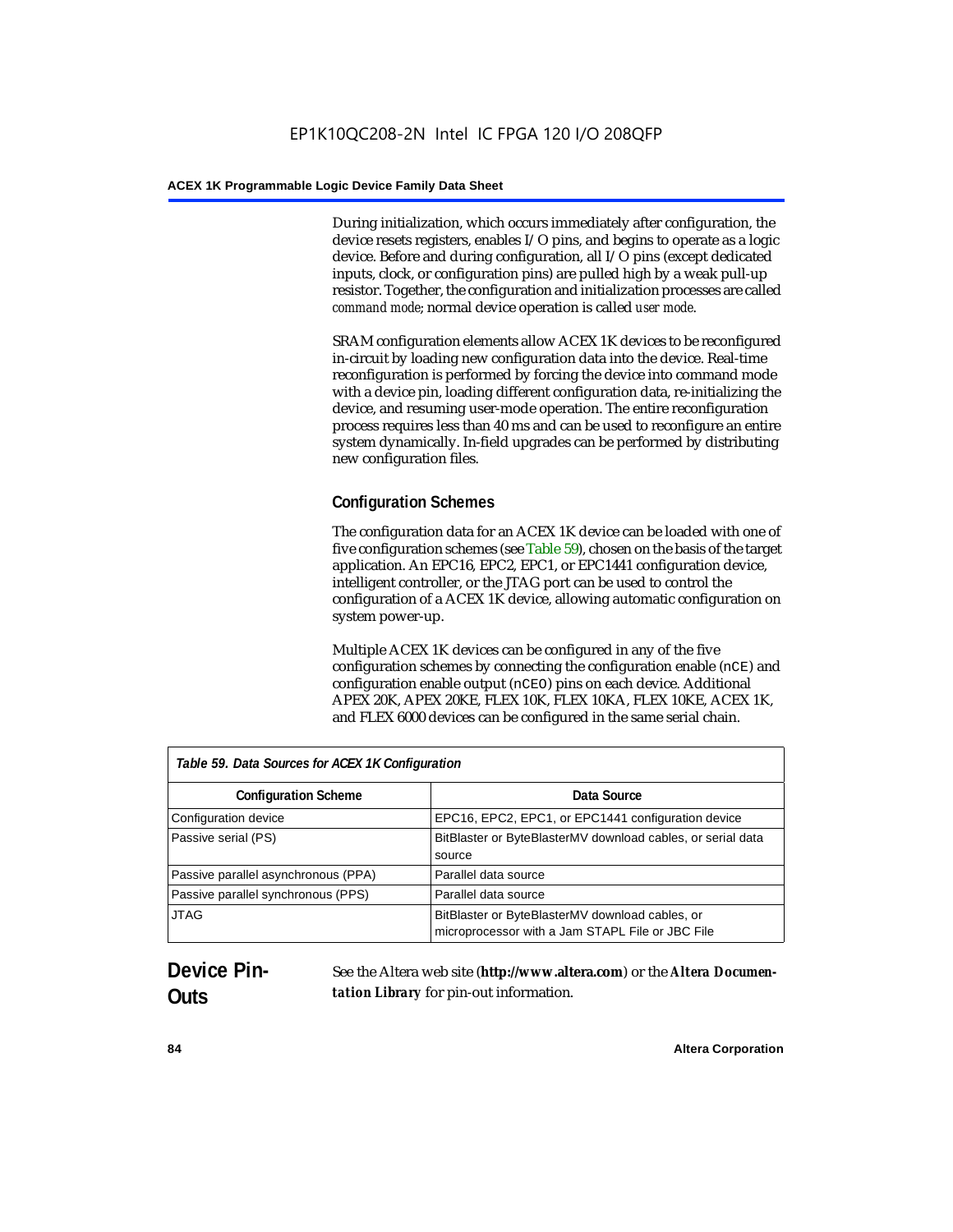| <b>Revision</b><br><b>History</b> | The information contained in the ACEX 1K Programmable Logic Device<br>Family Data Sheet version 3.4 supersedes information published in<br>previous versions. |
|-----------------------------------|---------------------------------------------------------------------------------------------------------------------------------------------------------------|
|                                   | The following changes were made to the ACEX 1K Programmable Logic<br>Device Family Data Sheet version 3.4: added extended temperature<br>support.             |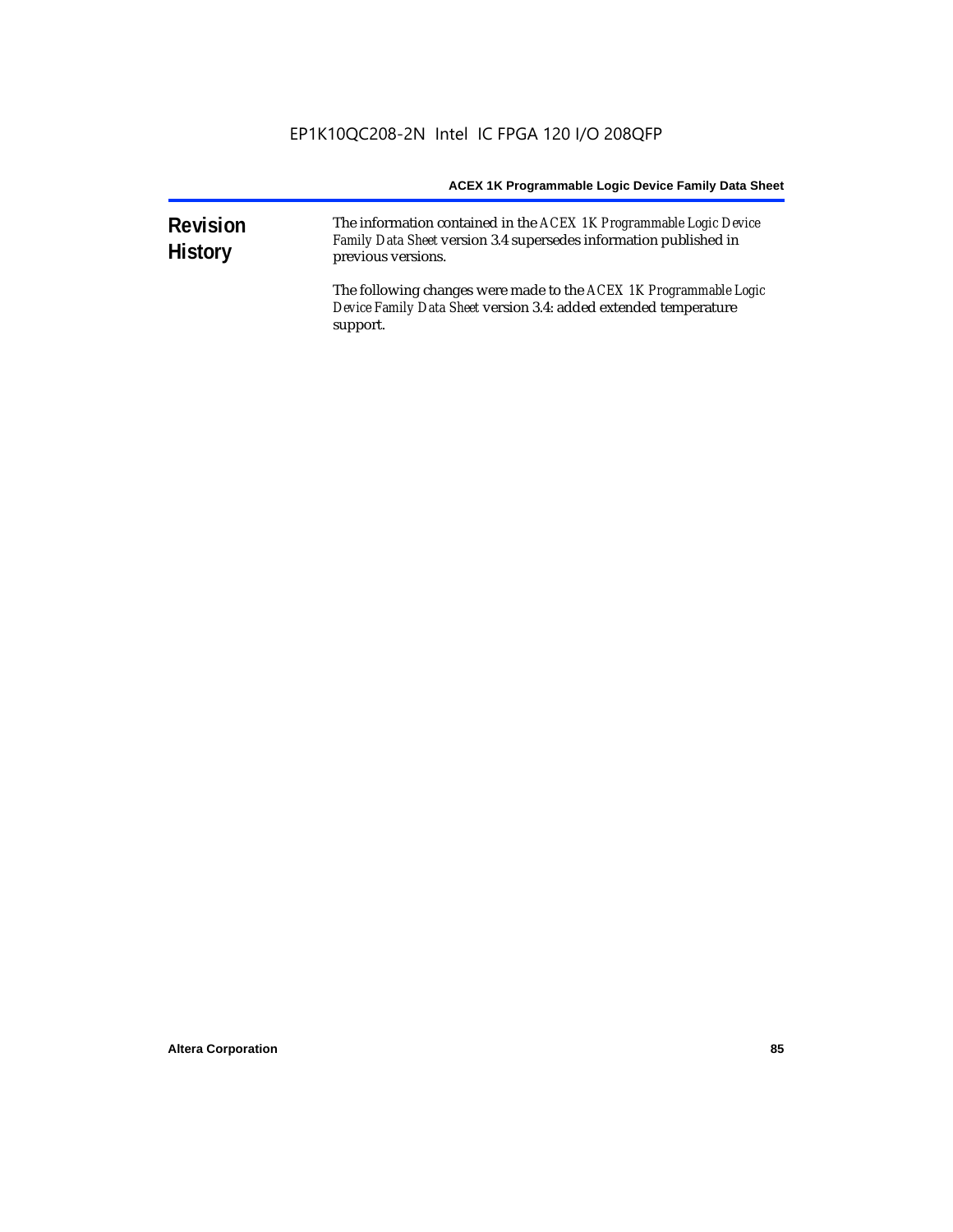

101 Innovation Drive San Jose, CA 95134 (408) 544-7000 www.altera.com Applications Hotline: (800) 800-EPLD Literature Services: lit\_req@altera.com

Copyright © 2003 Altera Corporation. All rights reserved. Altera, The Programmable Solutions Company, the stylized Altera logo, specific device designations, and all other words and logos that are identified as trademarks and/or service marks are, unless noted otherwise, the trademarks and service marks of Altera Corporation in the U.S. and other countries. All other product or service names are the property of their respective holders. Altera products are protected under numerous U.S. and foreign patents and pending applications, maskwork rights, and copyrights. Altera warrants performance of its semiconductor products to current specifications in accordance with Altera's standard warranty, but reserves the right to make changes to any products and services at any time without notice. Altera assumes no responsibility or liability

arising out of the application or use of any information, product, or service described herein except as expressly agreed to in writing by Altera Corporation. Altera customers are advised to obtain the latest version of device specifications before relying on any published information and before placing orders for products or services.



**86 Altera Corporation**